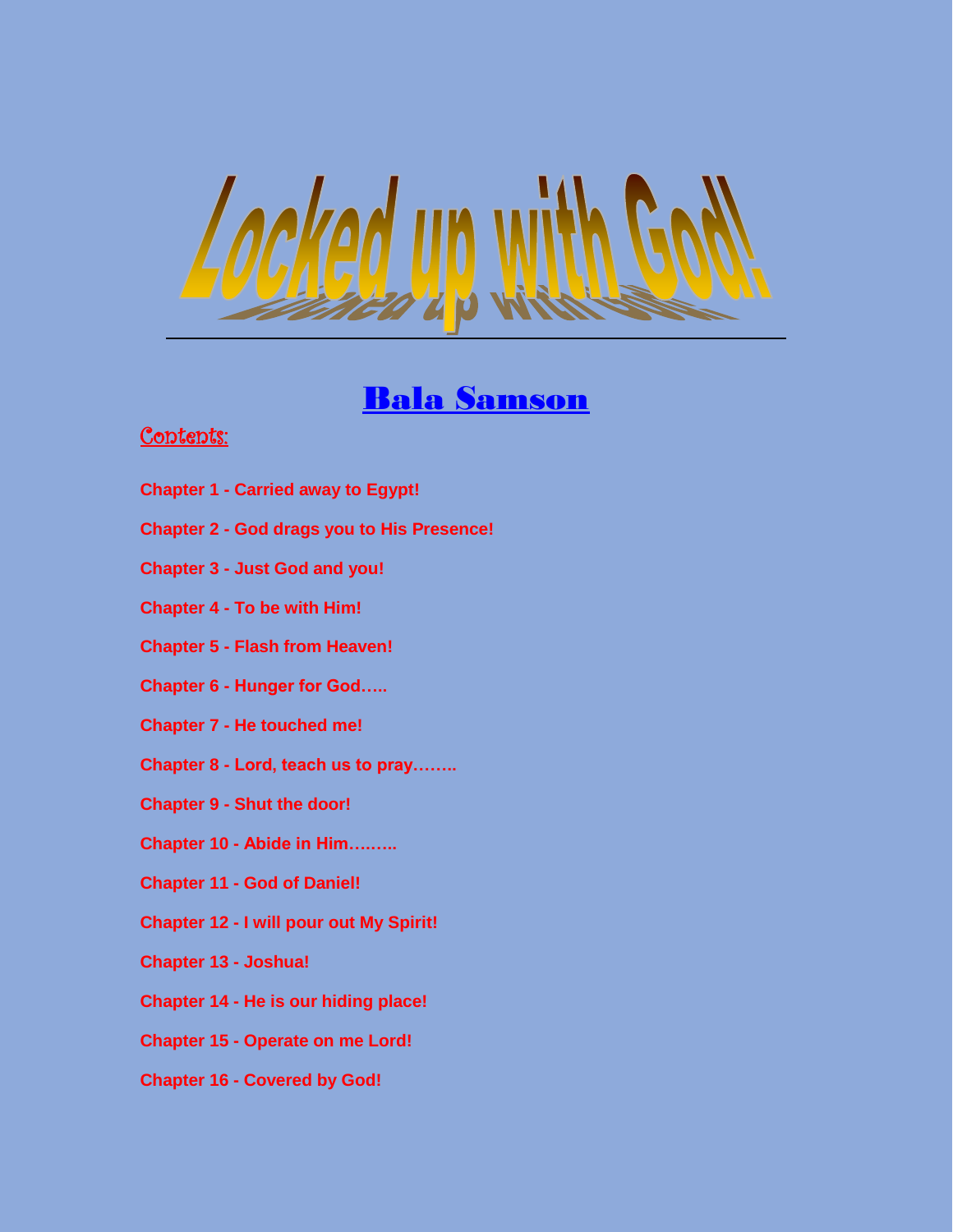**Chapter 17 - Desert!** 

**Chapter 18 - Walking in the dark!** 

**Chapter 19 - Strengthen me, I pray!** 

**Chapter 20 - He came to see me!**

# Introduction

I have always read voraciously since childhood and as much I love to read, I love to write as well! I guess they are twin passions, which are inseparable; however, my joy knew no bounds when God started using me to write spiritual books. I must say, it was an outlet of my pent-up and cramped emotions! My first book project was "My Delight" daily devotional book, released in January 2007, but much before that, I launched my internet ministry and started posting 'daily devotions' on the website.

Among the Christian circle, I sensed barrenness in the area of prayer and personal relationship with God, my heart ached to share my intimacy with God to people and encourage them to get deeper with God too. Even before I could start writing this book, I titled it and have specially titled this book "Locked up with God" because revival starts at His Feet. I have been writing this book spread over a period of few years, a brick-bybrick accumulation, at times bits and pieces are put together, hence please forgive me if there is discontinuity.

The world renowned novelist Jeffrey Archer is a recluse when he is writing, nothing comes between him and his book. Mr. Archer says, "The magic moments - moments when you write a sentence you hope will touch a million people, a paragraph that you hope will move a million women to tears - don't come when you're half drunk after a party. They come when you're thinking of nothing else but the book." After 15 drafts- all handwritten, 1000 hours of work and seven years of research, Mr. Archer was eager to let the sales do the talking for "Paths of Glory." Why handwriting? Mr. Archer says, "I like handwriting. You get a sense it's real, it's yours and there are no outside forces involved when you handwrite. It's just you and your brain."

I write this not to hail him, but to salute his sincerity and commitment to his work. His commitment is staggering! This bit of news about Jeffrey Archer made me more passionate about my book. If a man writing a secular novel could be so committed in his work, then I think we need to be much, much more committed. Fidelity in one's work is important! I determined my heart, that I would do all it takes to have the touch of my Master's Hand on this book. His touch is enough!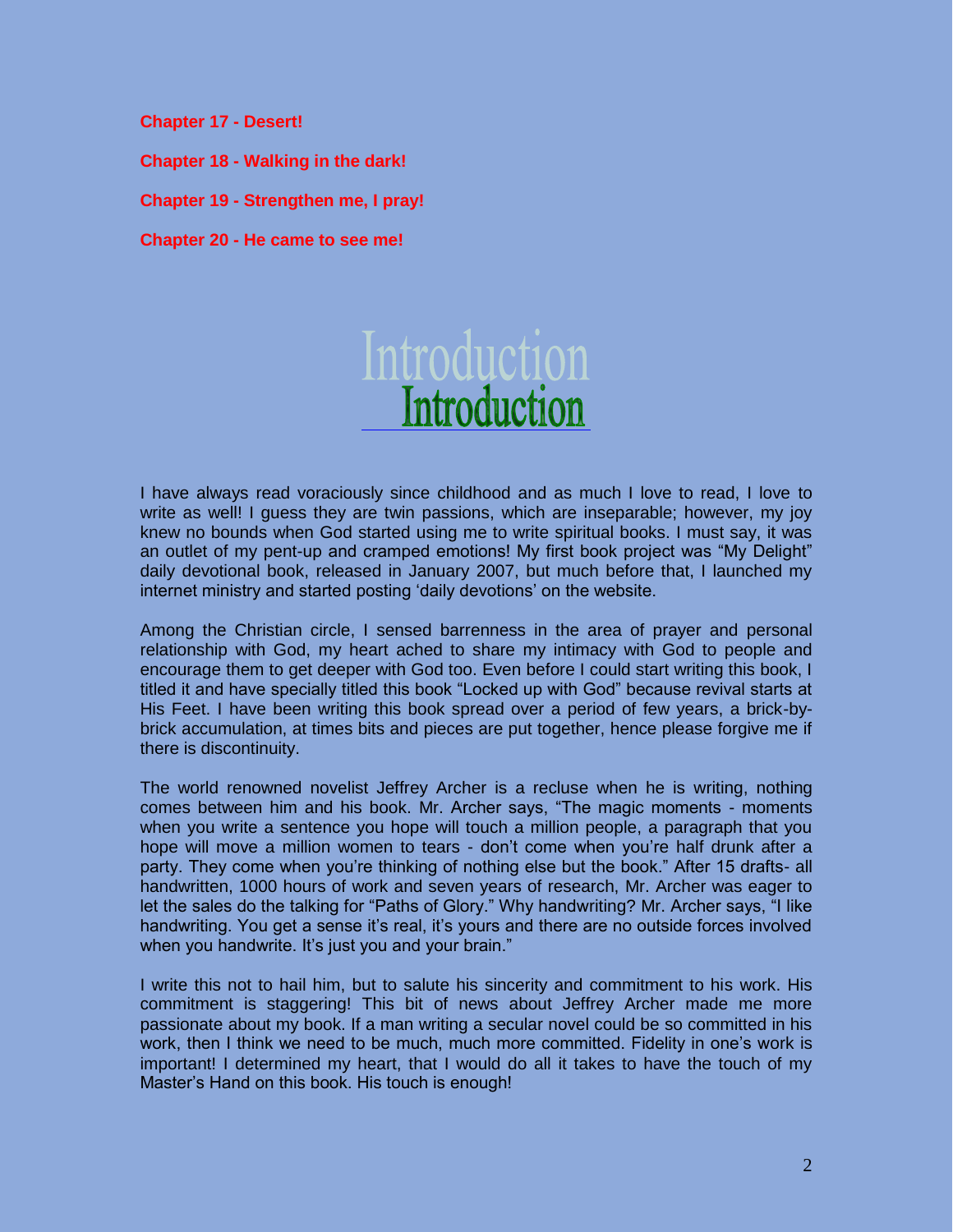Before we run and think about doing great things for God, we need to learn to stay 'locked up with Him'. This is not easy, though. Shallow-walkers will not be able to enjoy this book, I have written this book for people who would like to jump into the water, get wet and dirty like Peter and do whatever it takes to get closer to the Master. You need to get wet and get out of your comfortable zone, if you want to experience Him in a deeper way. Are you listening? I want this book to create a "volcanic explosion" on the inside of you!

Even before you delve into the first chapter, I want to create an expectancy in you; I have poured out my heart in this book. I have divulged personal experiences of my life, so that people down the line can be encouraged and never despair. Brokenness is the most important qualification, if you are considering to join the Lord's work, without which we can never ever serve the Lord. Are you listening? I have talked about the various

saints of the Bible in the book, who were enriched with valuable lessons behind closed doors. Don't read this book flippantly but read it in the quietness of the night and allow God to do a deeper work on the inside of you. Allow Him to get into the bottom of your heart and speak to you. Let the substance permeate on the inside of you and take lodging there! The subject may be tough, but it is definitely not highbrow as I have kept the language easy flowing, breezy and cool, so that it does not weigh heavy on you. It would be like me by your side, speaking to you!

Wesley L Duewel says, "Delivering the gospel message to every human being is not enough, however, the crucial factor is assuring that the message will be understood and accepted. Prayer is the answer." These few words sends us a strong and sound message emphasizing the need and urgency of spending time at His feet. It is sad and pathetic to see servants of God ignoring this most important factor and running around doing ministry in their own strength. Prayer is the key to unfold the supernatural power of God in our lives and ministry!

I started my writing work, after I resigned from my work with a multinational bank and joined the Lord's full-time ministry. I did not plan to become a writer, because I started my walk with the Lord as a preacher. After giving up a career spread over a period of two decades, I took to writing because of the space available in my life. It takes courage to break away from a structured atmosphere, nothing but a burning passion for my Lord took me from the glossy corridors of the posh multinational bank, to step into the grimy muddy highways of Chennai and villages of Tamil Nadu; but I have no regrets and I am glad I had the courage to do it. Writing has given me a lot of confidence.

Let me tell you, as much as you crave to talk to Him, He wants to talk to you too! Are you ready?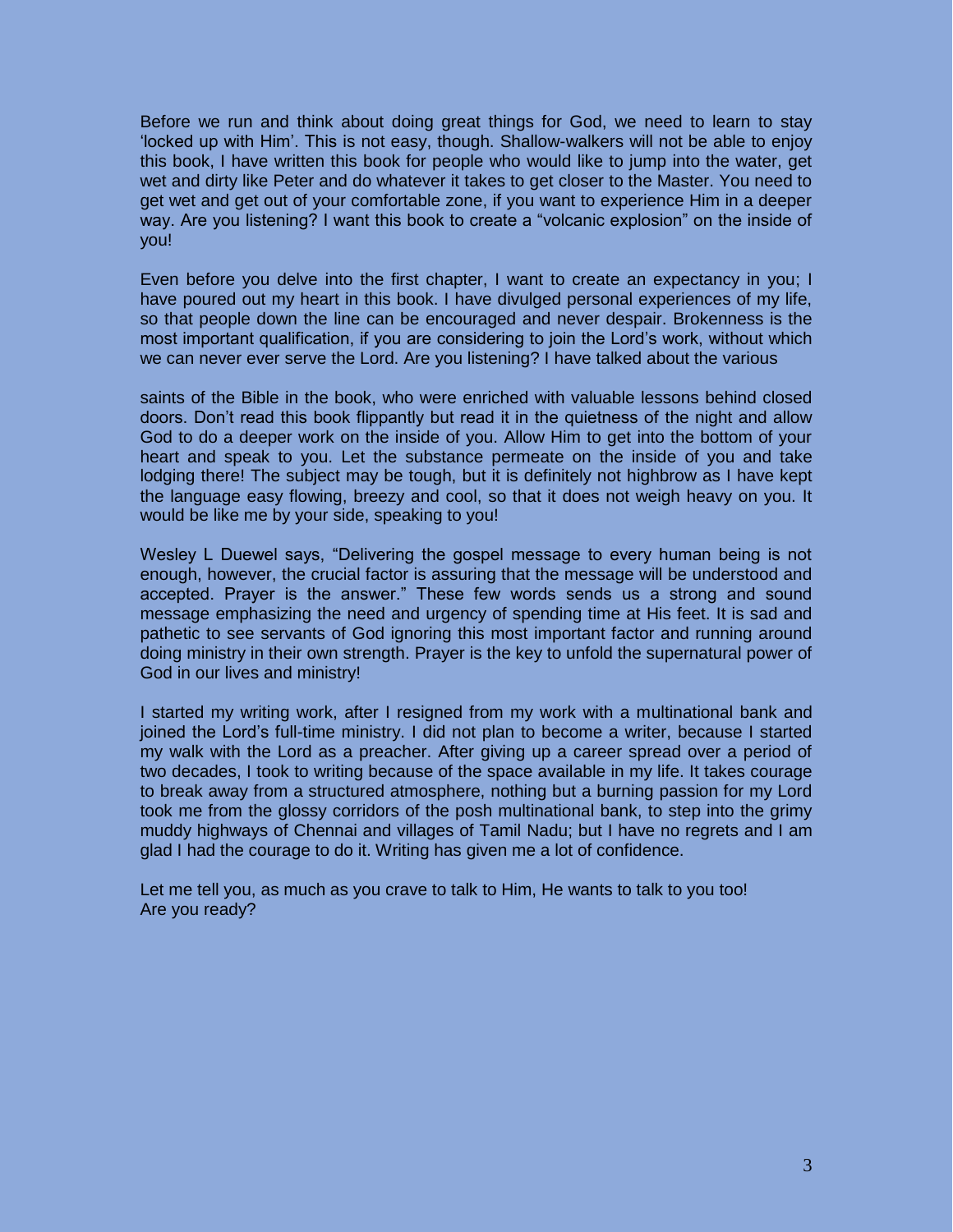#### *Chapter 1 Carried away to Egypt!*

*Genesis 37:28"Then Midianite traders passed by; so the brothers pulled Joseph up and lifted him out of the pit, and sold him to the Ishmaelites for twenty shekels of silver. And they took Joseph to Egypt."*

*SOMEONE SAID, "THE ADVERSITIES THAT COME ALONG TO BURY US USUALLY HAVE WITHIN THEM THE VERY REAL POTENTIAL TO BENEFIT US!"* 

Rudyard Kipling wrote a story of a little ship about to go on its first voyage. The captain's daughter christened the ship and named it "Dimbula." Then she said to her father, "Now we have a great ship." The captain replied, "No, daughter, not yet. I must take her to sea." When he took the ship on her maiden voyage, it began to give off creaking sounds which grew louder and louder as though each part was straining and groaning and struggling to fall into its proper place, as though the ship was trying to pull itself together. But after sixteen days at sea, as she sailed back into the harbor, the creaking and the straining and the groaning had been transformed into an even sound -- as if to say, "My master has taken me through the rough spots in which everything seemed to be coming apart, and I have become what I have been made to be. I am the 'Dimbula.' Because I have a master, I am a ship." (Preacher's Illustration Service, Vol 9)

#### *"How can my character grow through the challenges I'm facing? The ultimate measure of a man is not where he stands in moments of comfort and convenience, but where he stands at times of challenge and controversy." -Martin Luther King, Jr.*

How I wish to know more of what Joseph did 13 years inside the prison! Psalm 105:17- 19 says, "He sent a man before them --- Joseph --- *who* was sold as a slave. They hurt his feet with fetters, He was laid in irons. Until the time that his word came to pass, The word of the LORD tested him." How did Joseph endure the testing time? It would have been great and awesome, if we had more insight to the times that he was in prison! Such precious details would be a healing balm for people who are going through similar 'prison' situations! With an aching heart I write this! However, explicit details of Joseph spending 13 years in prison and Daniel spending one whole night in the lion's den, are not given because God wants us to see it through our spiritual eyes. We are able to see the glory of God through our spiritual eyes. I like the words of David: "Open my eyes, that I may see wondrous things from Your law." (Psalm 119:18) Yes, an 'opened eye' will perceive the spiritual truths! It is not how much of factual details you read, but how much you understand and see with your spiritual eyes, that is very important.

David has left his tears collected in the book of Psalms, each time we read, we are able to know the path that he had to tread before climbing the throne. We have the Apostle Paul who has left behind a treasure trove for us in the New Testament, the collection of his epistles that are setting the hearts of many on fire for God and many other saints like Job, have left behind their life experiences for us to read. Words like, "…as I was among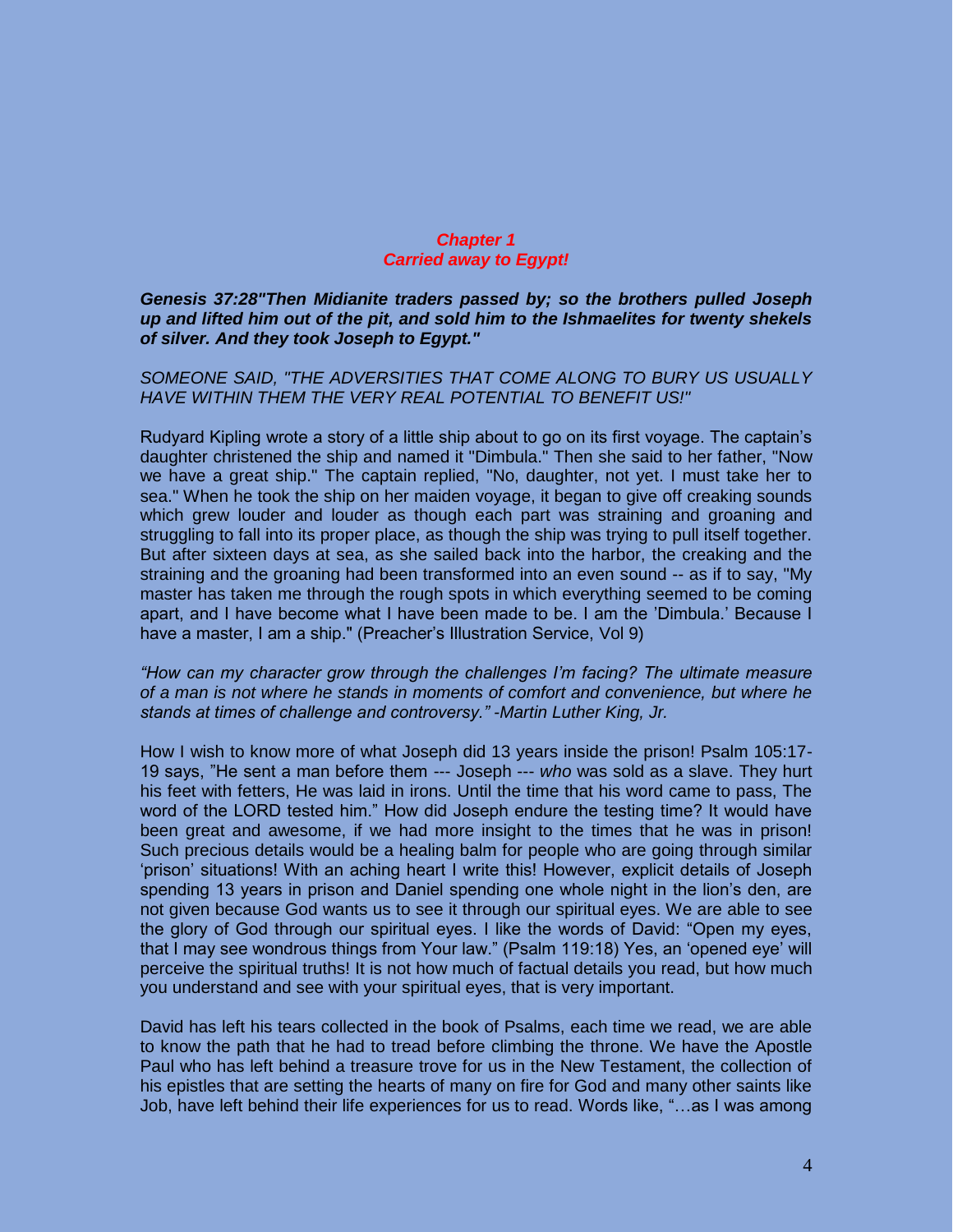the captives by the River Chebar, that the heavens were opened and I saw visions of God", found in Ezekiel 1:1, sets out heart ablaze to desire for such heavenly visions. Observe, prophet Ezekiel says, "visions of God!", and he goes on to give us a glimpse of what he saw. Actually, this account of his heavenly vision adds flavor and spice to the

total 48 chapters of the book. Ezekiel keeps referring to this heavenly vision every now and then: Ezekiel 10:22 says, "And the likeness of their faces *was* the same *as* the faces which I had seen by the River Chebar, their appearance and their persons. They each went straight forward", such revelations captures the heart of the reader.

In my life, each time I stumbled and crumbled down, God ministered to me through the life of other servants of God and picked me up from the floor and put me back on the track to run the race. During my initial days of ministry, God knew that a young man along with his wife, who were among the first fruits of our ministry and very much close to my heart, were about to leave us and their Christian faith. Much around this time, two lovely books came to me by courier sent through another ministry, where I had sowed an offering. I tell you, these two books brought revival in my spiritual life. I still preserve them!

Knowing my passion for reading, God sent me the right books, at an appropriate time to prepare me for the attack that satan had planned on me. When the incident did happen and when the young man along with his wife left us, I was shattered beyond words can explain, I cried one whole night. The Word of God expounded by these spiritual giants in their books, helped me dust myself and continue my walk with God. It's great to know about success and victory stories, but we can never get there, unless we endure the rough terrains of life that leads us to the final destiny. En route to our destination, there are million times that we are tempted to give up on our mission and there are many out there who had not completed the race. An avalanche of problems come down on you, to totally bury you under the rubble. But look what Psalm 66:12 says, "You have caused men to ride over our heads; We went through fire and through water; But You brought us out to *rich fulfillment."* I like the words *'rich fulfillment'!* Surely one needs grit and determination to reach the place of fulfillment! But observe, it is He who eventually brings us to the place of fulfillment! Praise the Lord!

In the opening chapter of this book, how I wish I could say, "I never stumbled, I never fumbled and I never grumbled during my walk with God!" No, I can never say that! If I say so, then it would be unfair and untrue! God picking up an emotional wreck like me to preach the good news of His amazing love to many broken hearts, is by itself the greatest miracle. I felt like giving up, running away and throwing the towel in despair, a million times during my days of ministry. But today the very fact that I stand despite the several tornados and hurricanes that were aimed at destroying me is only because of His grace and mercy. I just did one commendable thing and that is, each time I was attacked, I would run to Him and never run away from Him. No matter what I scold or shout at my dear children Shalina and Joshua, teary-eyed they would come back to me the next minute. Such was their love for me! Likewise, more than being anything else to me, Jesus is my Heavenly Father. I tasted fresh, unpolluted, unadulterated, pure unconditional love ONLY from Him. I never forgot that, at any point of my suffering! I have stated my fears, tears, confusion and despair in this book, so that readers who are going through similar situations would know that they are not alone, but "I had been there too!"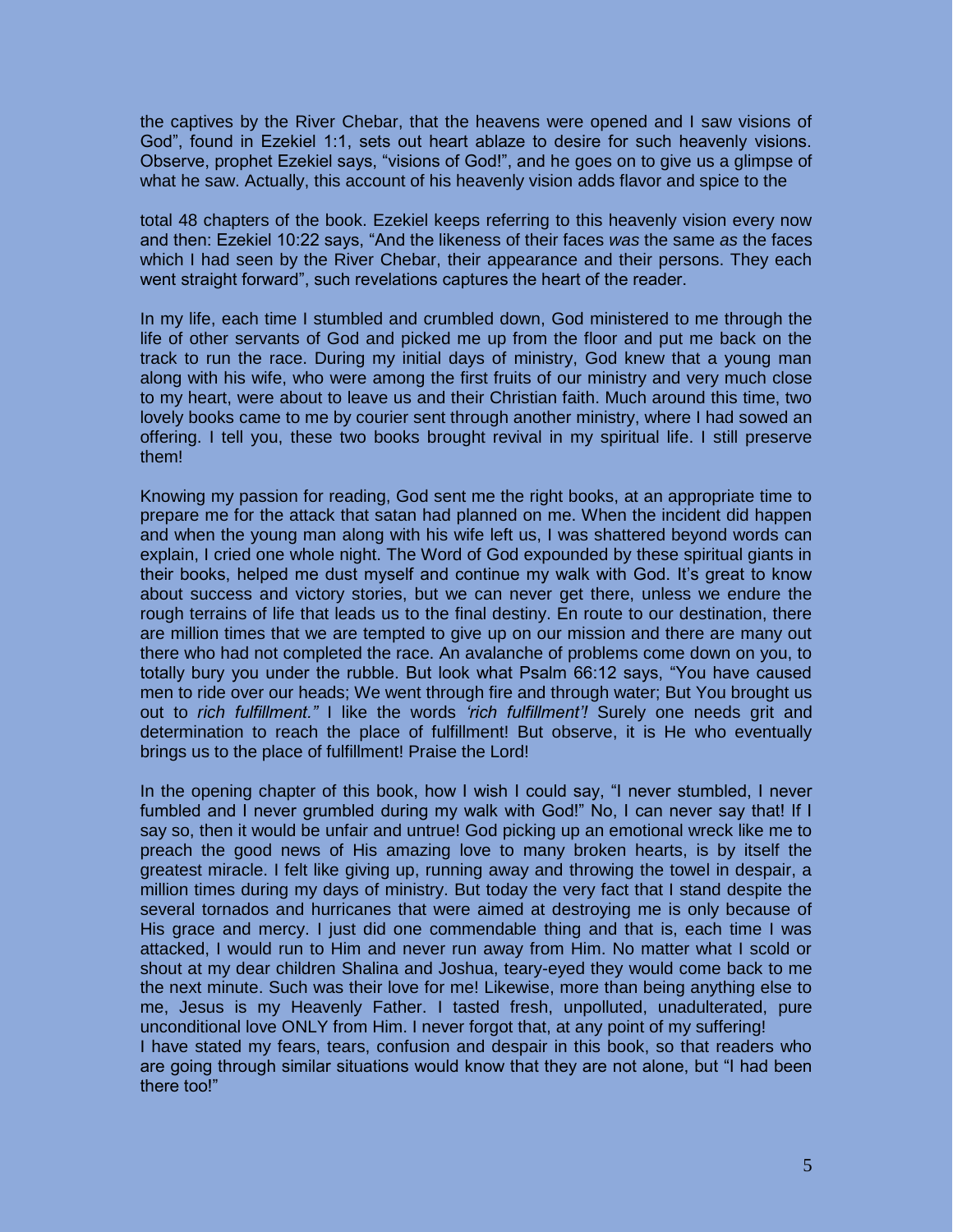Several years back, oblivious to the crowd, the hustle and bustle around me in the railway station, I stood holding the hands of my mom, with my eyes transfixed on her. Even now, I remember her telling me, "I will come back soon!" For those of you who know the pain of separation will understand my feelings. My mom was leaving the city

I was residing and moving into another city due to various reasons. Till date, I cannot forget the agony and pain that tore my heart to see my mom leave me, though only to a city within the country. Sounds silly? Yes, it is! After marriage, I stayed close to my mom's place, I was able to see my mom walking in and out of her place from the window. My life revolved around her, now that she was leaving, the thought that I may not be able to see her anymore from my window, made me miserable! I was clinging to my mom's hands with desperation and crying shamelessly. I just could not think of the fact that she was moving far away from me. When the train moved, I literally ran behind the train with tears rolling down my cheek. I was sobbing and running behind the train. I stood there waving my hand at her, as her figure slowly diminished little by little. The pain and anguish I suffered is indescribable! I got to tell this 'silly bit about me' so that later on you would marvel how God had changed this 'silly woman' into a vessel for His use.

Being the eldest daughter in the family and having gone through severe poverty, it was sheer determination that made my mom and dad give me the best of education, in one of the excellent schools in Chennai. After my dad fell sick, my mom single-handedly struggled and supported me in my education and never gave up on me. Through the days of poverty, dad's sickness and uncertainties in our life, I was able to complete my graduation. Praise God! I love my mom dearly and closely and my life's ambition was to become someone 'big' just to please my mom, God had different plans, though. I was a 'dead' Christian with no God in my life and with a head-strong passion to make it big in life. I was planning to run abroad and do anything to make it in life. Just about that time, the "Creator of the Universe" entered my life! I know now, that God's mighty Hand was right there at the railway station 'breaking me' for a greater purpose! I recall my Master's iron words in the book of Mathew 10:37,38 "He who loves father or mother more than Me is not worthy of Me. And he who loves son or daughter more than Me is not worthy of Me. And he who does not take his cross and follow after Me is not worthy of Me." An emotional, weak, fragile and delicate woman was being shaped for a 'higher' purpose. Then after this, one by one, things started rolling in my life!

Within the next couple of years, five months pregnant, as I lay abandoned with pain in the hospital bed, (I have given details of my sickness in the coming chapters) I rolled my eyes upwards to look at my Master. I had never looked up at Him that way in my life! I had too many distractions, too many people around me. God had to remove them away and bring me close to Him. What a privilege! It was not enough, God wanted to drag me more closer to Him. I had refused to abort my child and I was determined to complete the pregnancy period and deliver my child which was impossible according to the doctors. Hence, we took a risk and returned home. Now listen, when I came back home, I was now brought back in a stretcher in an ambulance van. Four people carried me back home!

I now remember the way Joseph was carried away to Egypt by the Midianite traders. Mark it, it was no small pain for Joseph, he had to be carried away from his loving dad, family, home land and everything, besides the pain of being betrayed and hated by his own brothers at home. Friend, the hurt can cut you deeper when the attack comes from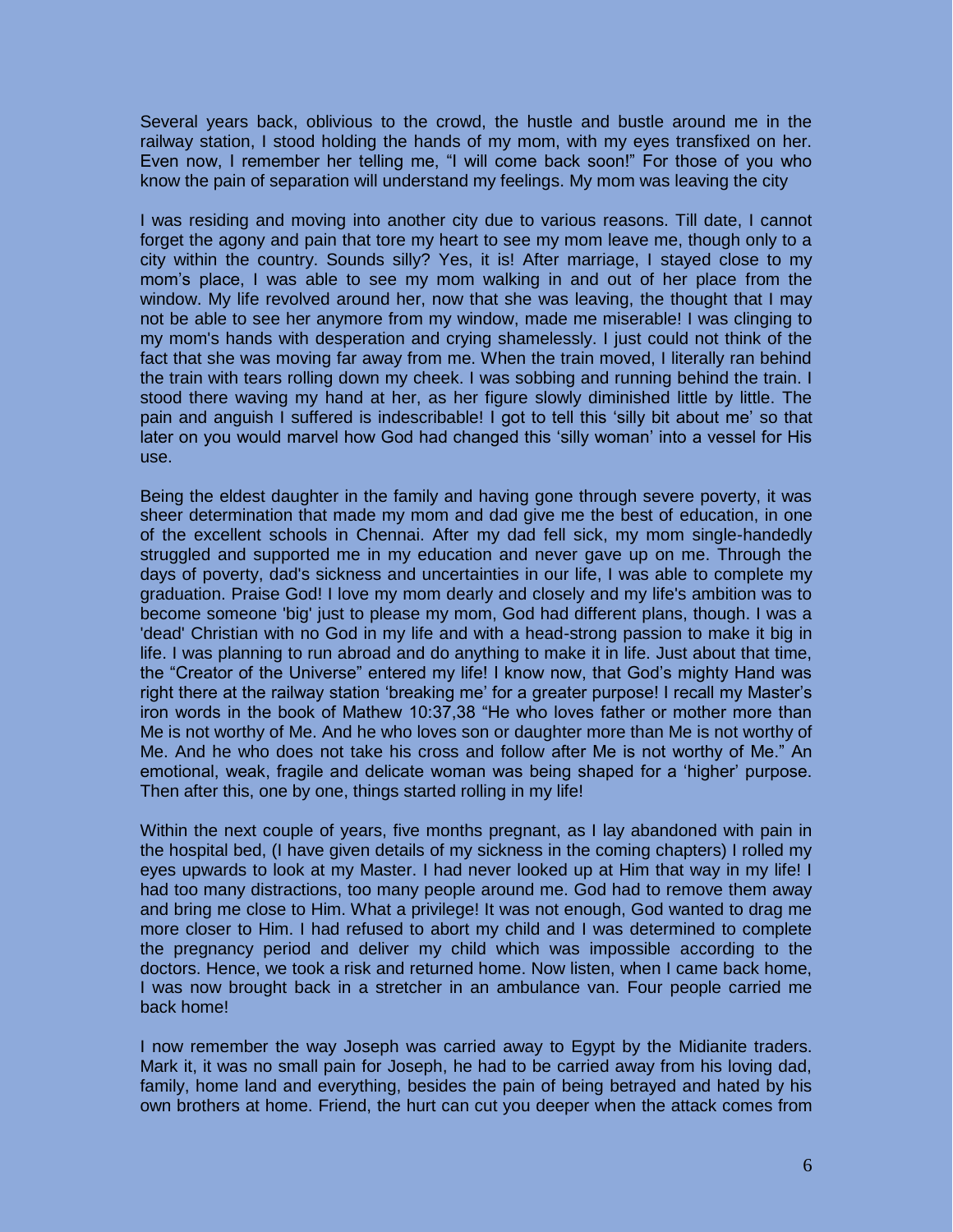your own loved ones. Jesus foresaw this and that's why He said: Mathew 19:29 " And everyone who has left houses or brothers or sisters or father or mother or wife or children or lands, for My name's sake, shall receive a hundredfold, and inherit eternal life."

Joseph' brother Judah made the suggestion that they should sell Joseph to the Midianites, to be carried far away to Egypt, where, in all probability, he would be lost, and never heard of anymore. But now watch, God's plan in this is totally different. Sometimes we are never able to understand the plans of God immediately but when we look back, we surely can see His fingerprints throughout our lives. Perhaps you are passing through the deep waters of trial and disappointment? Does everything seem to be going against you? These apparent misfortunes are not accidents. The Lord allows such things for a blessed purpose. So, patiently trust Him, someday you will praise Him for it all!

Joseph is introduced in chapter 37 of the book of Genesis. Now read what is said of him in Genesis 37:3 "Now Israel loved Joseph more than all the children, because he was son of the old age. Also he made him a tunic of many colors." Now, God had plans to change Joseph into His beloved son and for this purpose he was taken far away from his dotting father, brothers and home land. When God has a special purpose in your life, He has to carry you far away from comfort and luxury where He could break you, melt you and mould you into His image and use you for His divine purpose. Now watch friends, God was planning to use Joseph for a mammoth task of being a ruler over a great nation. God was not going to use a lad who was not even able to keep the dreams to himself. A lot had to be done in the life of Joseph and hence God had to carry him away from his familiar surroundings, in order to make him a ruler. Joseph being 'carried away' to Egypt was God's plan! Did you get that? If today you are going through a period of loneliness and separation, do not despise it, may be God has carried you to this place, in order to speak with you. I know of a young man working for a bank in Dubai, but his parents were in India, though. One day while I was just having a chat with him, he said, "God has brought me to this wilderness to speak to me." This statement certainly bewildered me, because I thought, here he was in an affluent country, working for a bank and yet be cribs;however, he explained to me about the persecutions that he was facing in the hands of his boss and also the pain of being away from his beloved parents. Nevertheless, this separation had done a lot of good in his life, in terms of spiritual growth. There was none, but God and him all the time in that foreign land. How many of you would love to be cornered like this to be with God?

Dear friend, when God wants to carry you away to a destination of His choice, then the airfare would be paid by God. Did you get that? You don't have to struggle for visa and passport, it would come. I repeat, it would come! He would send the sponsors. Just watch this, the Midianites paid twenty shekels, bought Joseph and took him royally on the camel. Royally? Genesis 37:25 says that the Ishmaelites were coming from Gilead with their camels, bearing spices, balm and myrrh. These were commodities which were not available in Egypt and they were exporting it to Egypt. Joseph was carried along with such precious commodities. Why? Because he was precious in the eyes of God! Right from that journey, God Hand's took charge of Joseph' life and He never let him go. Praise God!

My spiritual journey also started right there in the stretcher! The 'invisible Hand of God' carried me through the trial period. As I look back at the events of my life, I could see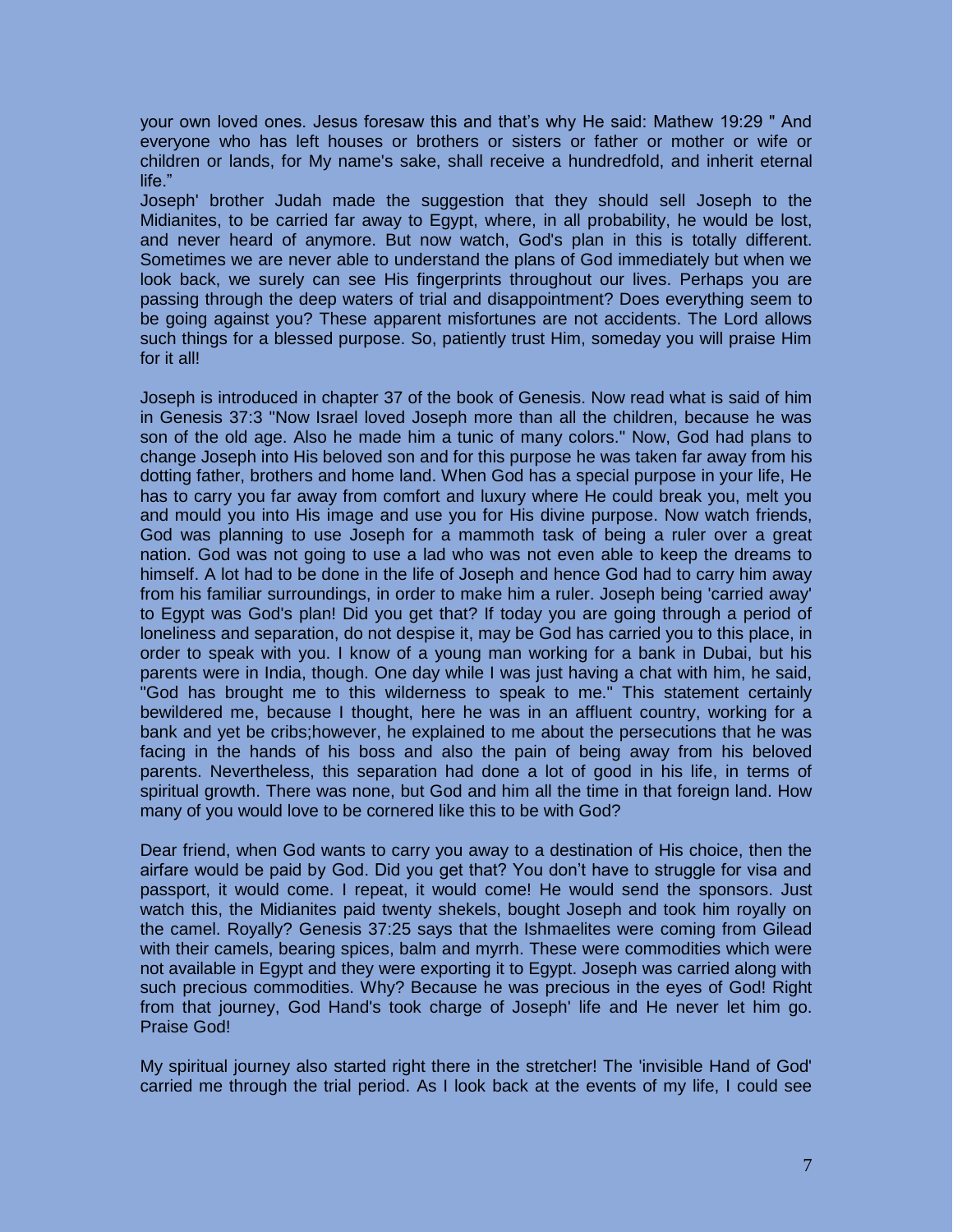God orchestrating everything in my life to fulfill His divine purpose. I can now say like Job, "I thank God for the affliction, because he has refined me as gold." (Job 23:10) What sets apart great athletes from similarly gifted competitors, is their overwhelming will to win, their cut-throat mindset and the tenacity to lift their game on the biggest stage. Let us never be satisfied to be mere 'survivors' but let us aim to be 'conquerors'. Some live such lukewarm, prayer-less, wordless, passionless lives, that they're afraid to

initiate anything, because they're afraid they can't back it up. Are we happy with where we are right now in our spiritual growth? Many of God's people are content with a shallow walk with God, but one needs more than these en route to become over comers and triumphant over the enemies of this world.

Abraham Lincoln said: "Success is not letting dead ends kill you."

#### *Chapter 2 God drags you to His Presence!*

#### *1 Samuel 2:11 "Then Elkanah went home to Ramah. And the boy ministered to the LORD in the presence of Eli the priest.*

Elkanah went home, but the boy ministered to the Lord! The boy mentioned here is no ordinary boy, he is none other than prophet Samuel! In order to bring Samuel to the Lord, God had orchestrated a chain of events in the life of Hannah to bring them to Shiloh. Friend, there was a need in Shiloh, God does nothing without a divine purpose. We read in 1 Samuel1:3, "Now this man used to go up year by year from his city to worship and to sacrifice to the LORD of hosts at Shiloh, where the two sons of Eli, Hophni and Phinehas, were priests of the LORD."

Now, I want to take you deeper into the background of the time Elkanah lived. It was a time when the people of the nation ignored God, yet Elkanah dutifully took his wives to the house of God. We also have an account of the state of the family into which Samuel the prophet was born. His father Elkanah, was a Levite, and of the family of the Kohathites. Despite the bickering between the two wives, we see the godly man Elkanah visit the temple year after year. Even here, I see the Hand of God working in the life of Elkanah. I guess God stirred his heart to bring his family to Shiloh year after year. He was the one who dragged Hannah to this place, it is here that she wakes up from slumber, wakes up from misery, wakes up from her ordinary life, wakes up from bitterness, wakes up from barrenness; to enter into the Holy of Holies. Praise God! God had to use Peninnah the other wife of Elkanah to nag and drag Hannah to the feet of the Lord. Have you seen the chisel that the sculptor uses? With the hammer and chisel, the sculptor gets the desired effect he wants. Same way, God had used Peninnah as a 'chisel' in the life of Hannah in order to disturb her from her comfortable position.

Though the Lord had closed her womb, Elkanah loved Hannah very much. On the day when he sacrificed to the Lord, he would give double portion to her, and while she wept, he comforted her saying, "Am I not more to you than ten sons?" Some of us are too comfortable that we do not want to move, it is now that God intervenes in the form of 'various events' to prod us into His Presence.

God breaks the heart of Hannah at Shiloh through Peninnah, who harasses and hurts her deeply. Though much loved by her husband, she understands the true condition of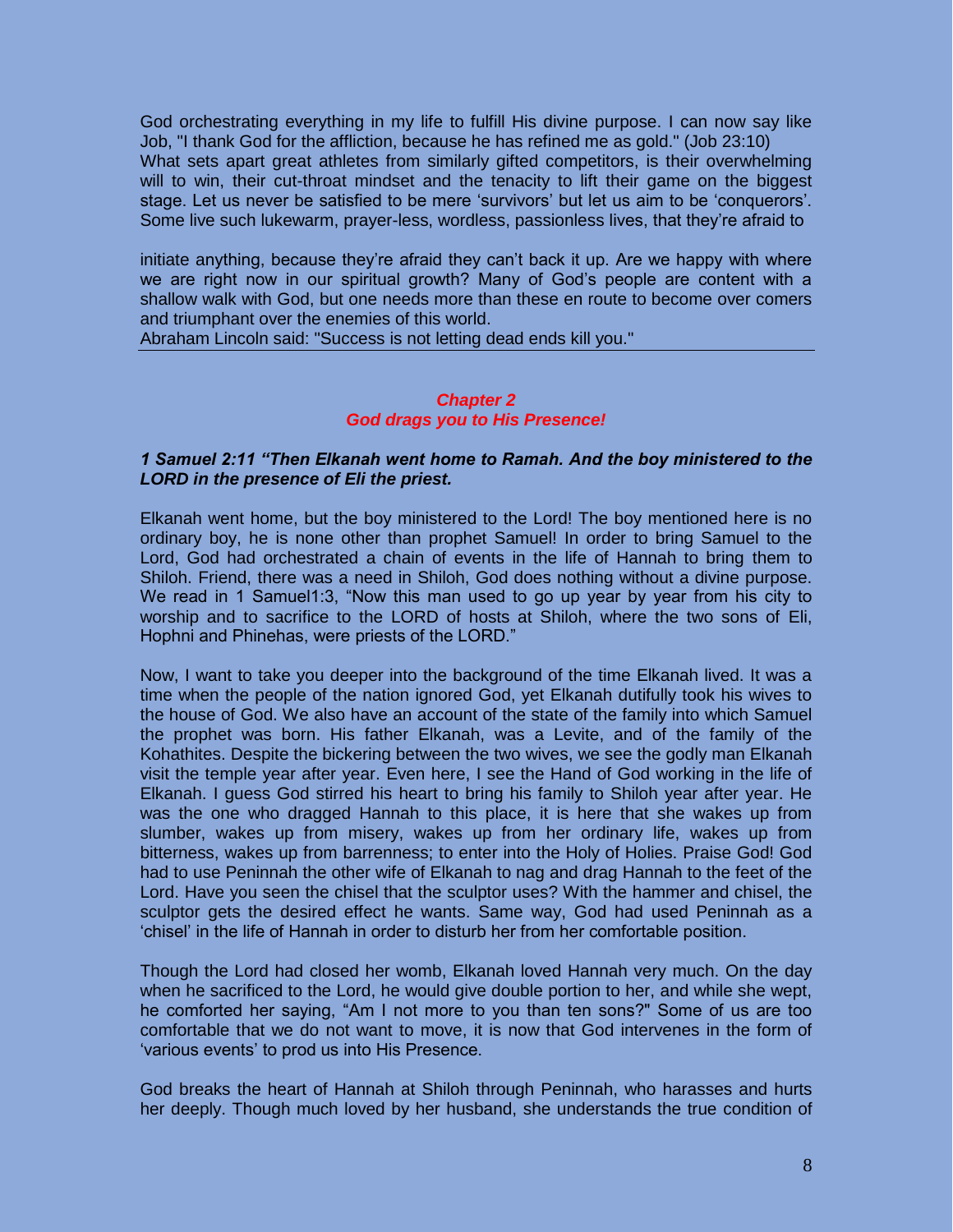her life and her barrenness. She now wakes up to make a deal with God! God nudges us and brings us to this stage where there is no turning back! No force on earth can intervene in your decision. I am speaking to someone out there! When you reach this stage, you will never ponder about resigning your job and joining ministry, there is a volcanic eruption on the inside of you that no one can understand. It's you and God! If God wants you for Himself, no force on earth can stop it. Hallelujah! How rightly Jesus said, "And I, if I am lifted up from the earth, will draw all *peoples* to Myself."(John 12:32) If God wants to do a great work in your life, He first has to get your attention, and make you a vessel of honor to receive the blessing. Hannah deeply depressed, weeps bitterly and gets into the Presence of God. May be you would have wept earlier but that was out of self-pity, the 'poor me' tears, but now Hannah got up to weep at the feet of the Lord. When sudden disaster strikes your life, I dare you to look at the mess in your life and tell that mess, 'you are going to bring me closer to God.' If your marriage is on the rocks, your body is racked with pain, bankruptcy and failures are all means to bring you to the place where God desires you.

Hannah through her deep affliction makes a vow, 1 Samuel 1: 11 "O LORD of hosts, if you will indeed look on the affliction of your servant and remember me and not forget your servant, but will give to your servant a son, then I will give him to the LORD all the days of his life, and no razor shall touch his head." After this prayer, she leaves the place with peace and joy. Do you know the reason? God filled her with peace! She was not the old, bitter Hannah any more. She had changed in the presence of the Lord! Hallelujah! It was not over, after the birth of her son Samuel, she keeps up her word and delivers the boy at the feet of the Lord.

Now the young mother Hannah sings a beautiful song of praise. It was no lullaby as the other mothers sing for their babies, but here it was a song of praise. She sings*, "There is none holy like the LORD; there is none besides you; there is no rock like our God."*  (*1 Samuel 2:2)*

We see here an absolute high form of worship by Hannah, it was not only a thanksgiving song of praise but it was a prophetic song of praise as well. Her heart swelling with love for God, we can see her just going crazy over God. She has just tasted the goodness, kindness and faithfulness of God through the birth of her son Samuel. In the path of affliction and humiliation, she encountered God. An awesome revelation of God draws you to your knees, strips you of all dignity and takes you to the Holy of Holies where nothing else matters, it is just GOD and His beauty. I noticed something else also here, when Hannah prayed the Bible says that Hannah was "speaking in her heart; only her lips moved, and her voice was not heard." (1 Samuel 1: 13) But now while praising God, she not only opened her mouth but her whole heart to God!

As Hannah praises God, she does not make any reference of the 'gift' (Samuel) she received from the Lord but her eyes were on the GIVER. Oh, how lovely! He is adorable! All praises and glory were showered on Him! She goes on to say, "*there is none besides you!"* After an encounter with the Almighty, you become oblivious to the world and the surroundings! After the birth of my miracle son Joshua, my eyes lingered on the beauty of my Lord, who saved my life and also gave me a son. Within me I sensed a serenity that was unfamiliar; somehow, I knew in my heart, that my life would never be the same after this. I had a new and voracious appetite for the Word, and I read from the Bible every spare moment. As a young mother nursing my son, I turned into a vigorous missionary. No force could stop me, within a month I went on the road, market place,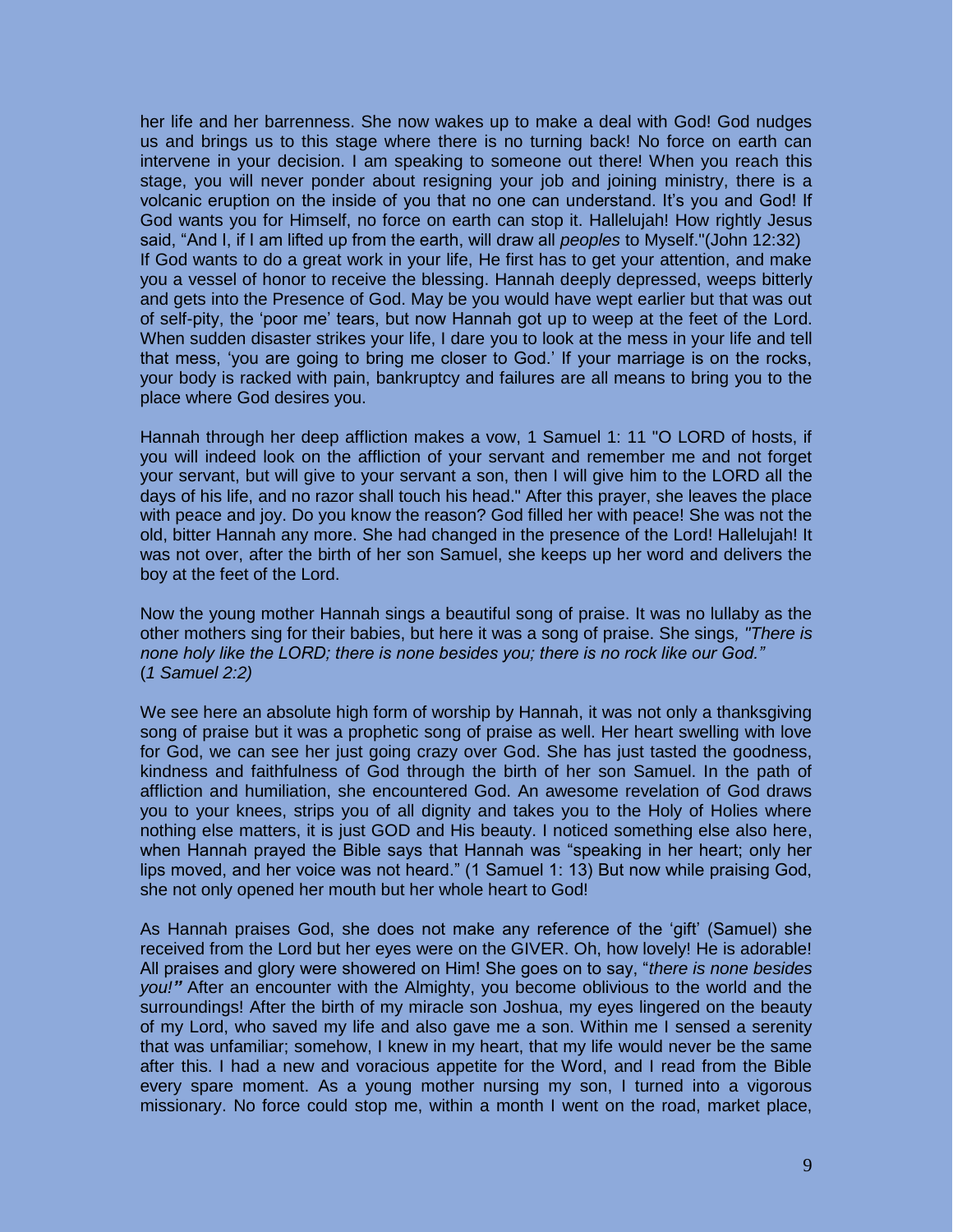anywhere and everywhere, to share the miracle I received in my life. I never knew that I would turn into a full-time servant for God! God used the affliction in my life to bring me to His appointed place!

Now let me come back to Shiloh, God had a greater purpose for bringing Elkanah and his family to Shiloh year after year. Why did Hannah have to dedicate the boy to the temple where Eli and his sons where acting wickedly? Light is needed where there is darkness.! That light was "Samuel" among the wicked sons of Eli. After my resignation and plunging into full-time ministry, we sold our own apartment and moved into a rental house. On the first day, we reached the place at 12 pm midnight and we were shocked to see the place without a back door and a half-finished kitchen. The landlord had vanished just entrusting the work to a laborer, besides, the entire surrounding area was notorious for thefts and other wicked ways. Imagine! When I prostrated one day at the feet of the Lord to know His plans in bringing me to this place, He said, "this is your missionary area!" Sometimes, we may feel that we are surrounded by enemies and wicked people, but God has a purpose in keeping us in their midst. Because He wants our light to shine in the darkness and bring them also over this side. Got that? I am excited about writing this book after trudging the journey myself. Though thrilling, uncertain and eerie, as I look back now, every bit of the journey was spectacular, revealing His unfailing love.

At Shiloh, it is heart-breaking to read the treacherous, atrocious activities of Eli's sons, Hophni and Phinehas. They were worthless men and they did not know the LORD. Hophni and Phinehas refused to obey God, they didn't hold to the custom of the priest; they stole the offering of the people that was a sacrifice to the Lord. They threatened the people and the worst thing they did is mentioned in verse 22, it sent a chill down my spine, "they lay with the women who were serving at the entrance to the tent of meeting." Can you imagine lusting after women at the Holy Sanctuary? God heard the cries of the people of Shiloh and thus Samuel was the answer to their pleas and cry. Isn't it fantastic? God works in the life of Elkanah and Hannah, drags them to Shiloh, breaks the heart of Hannah, makes her vow and surrender her beloved child to the Lord at Shiloh. His divine purpose is now accomplished!

Friend, Samuel was birthed when Hannah shut herself with God. Her life was miserable and horrible, until she arose from the place of comfort to survey the love of God. Some of us are comfortable walking around the mountain, but never get to climb the mountain to review the beauty of the mountain top. Are you listening? A person who had been to the Himalayas said, "the beauty of the mountain is so enthralling that even if you have a minute –to-minute detail sheet of where to go and what to do, the air of the mountains can make you feel so relaxed with a sense of letting go and surrendering completely to a transcendental will of where to go and when to eat or sleep." Such is the beauty of the Himalayas!

If only we make an effort to walk out of comfort and climb the mountain of prayer, our experience would be much more bewildering and captivating than the beauty of the Himalayas! Once at His feet, there would be no turning back!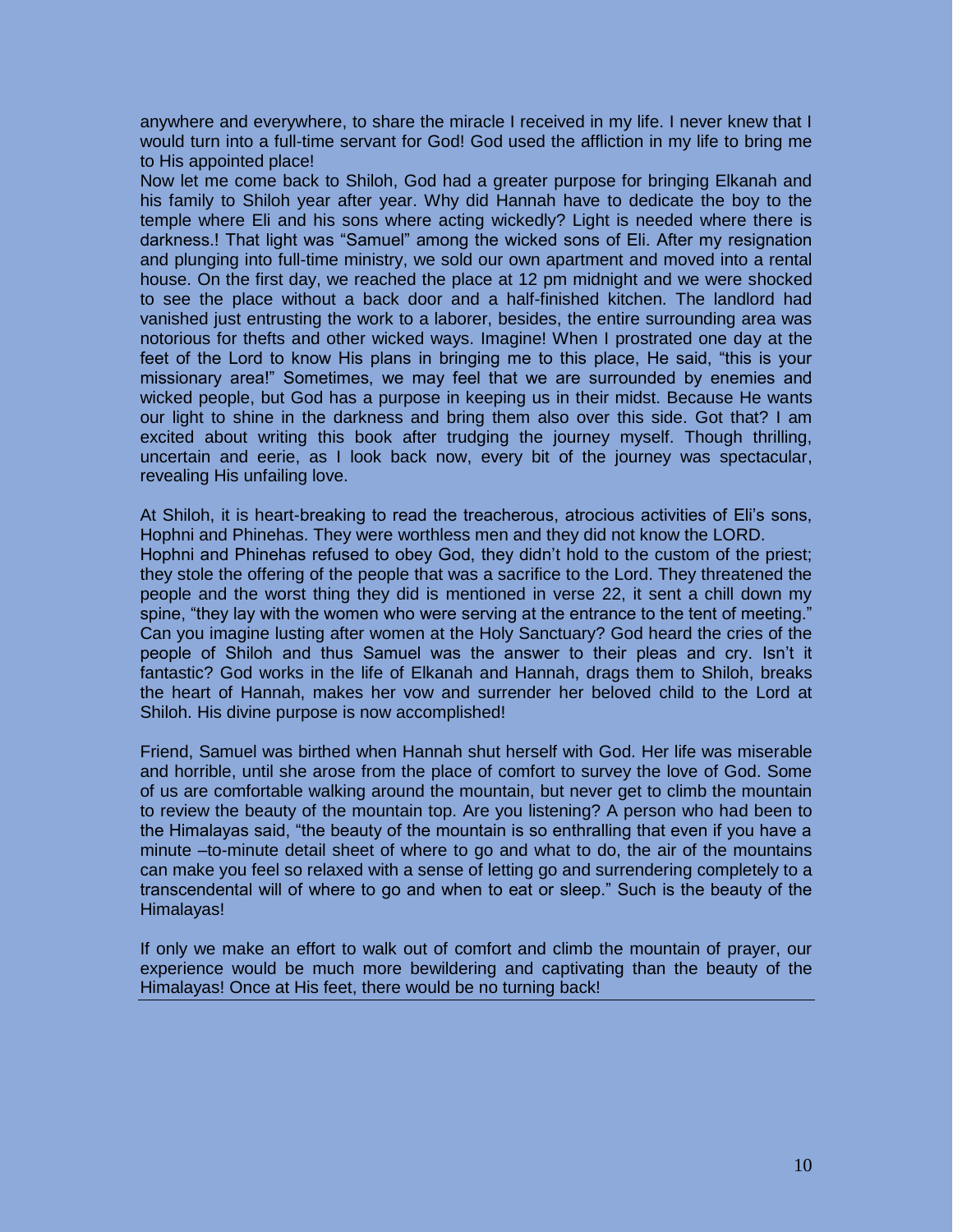#### *CHAPTER 3 Just God and you!*

#### *1 Kings 17:4 "And it will be that you shall drink from the brook, and I have commanded the ravens to feed you there."*

God's provision is amazing! He knows when to feed you and when to make you fast. Now watch this, God says, "and I have commanded the ravens to feed you 'there!' A place called 'there'? It is the place where God wants you to be! When you are in the centre of God's will, He would then command even ravens to take care of you. It may not be a place of our choosing, but it is God's chosen place for us. A place of Isolation, Harshness, Aloneness and Obscurity! It is here that God's training begins and brings obedience, preparation, humbleness, closeness to God, revelation, cleansing and revival.

It was here that Elijah was prepared for revival at Mount Carmel. Many times we miss Mount Carmel experiences, because we refuse to go to the 'place' that God prepares for us. God has a reason to take us 'there'! God wants to do some more work in our soul and spirit. During these tough isolation camps, God teaches us to trust Him one day at a time. God didn't tell Elijah what the next step would be, until he had taken the first one. God will not show you your future, until you come away with Him. Rick Warren puts it beautifully, "God doesn't owe you an explanation or reason for everything He asks you to do. Understanding can wait, but obedience can't. Instant obedience will teach you more about God than a lifetime of Bible discussions. Obedience unlocks understanding." (The Purpose Driven Life, page 72)

Isolation and separation are too tough for people to handle who live active lives. We are people who love to be busy with our computer, cell phones, friends and IPODS, but God has to tear us apart from these in order to mould us. If you want to see a life filled with greater power, anointing, and the supernatural, it will only happen at the Brook Cherith. Elijah needed all the training God had for him in the secret place, if he was ever to speak on behalf of God in the public place. Before God will ever take you to Mount Carmel and use you in a mighty way, He has to take you through the desolation and obscurity of Cherith.

Evangelist A.A.Allen in his book, "The Price for God's Miracle-working Power" writes about being locked up inside a room to hear the voice of God. The very first chapter grips our attention and he vividly explains his weakness of wanting to come out of the closed door by the smell of food and how finally he waits, until God speaks to him. It is scintillating! He says, "I began to realize that the light filling my prayer closet was God's glory! It wasn't that my prayer closet door that had opened, but the door of heaven! The presence of God was so real and powerful that I felt that I would die right there on my knees. It seemed that if God came any closer, I could not stand it! Yet, I wanted it and was determined to have it." What did Elijah do in the brook? He was alone with God and nothing but God and him. Elijah was locked up alone with God! Ah, how wonderful! No cell phones, no projects and no travel! JUST GOD AND HIM! Now watch what happens after the training at Cherith! God commands Elijah to "go to Zarephath". He is sent by God to Zarephath, a city of Sidon, out of the borders of the land of Israel, to meet a poor widow there. But why to a city of Sidon? Why to be fed by a widow? I am sure Elijah expected a better assignment this time! Elijah did one commendable thing, though, and that is to obey the voice of God!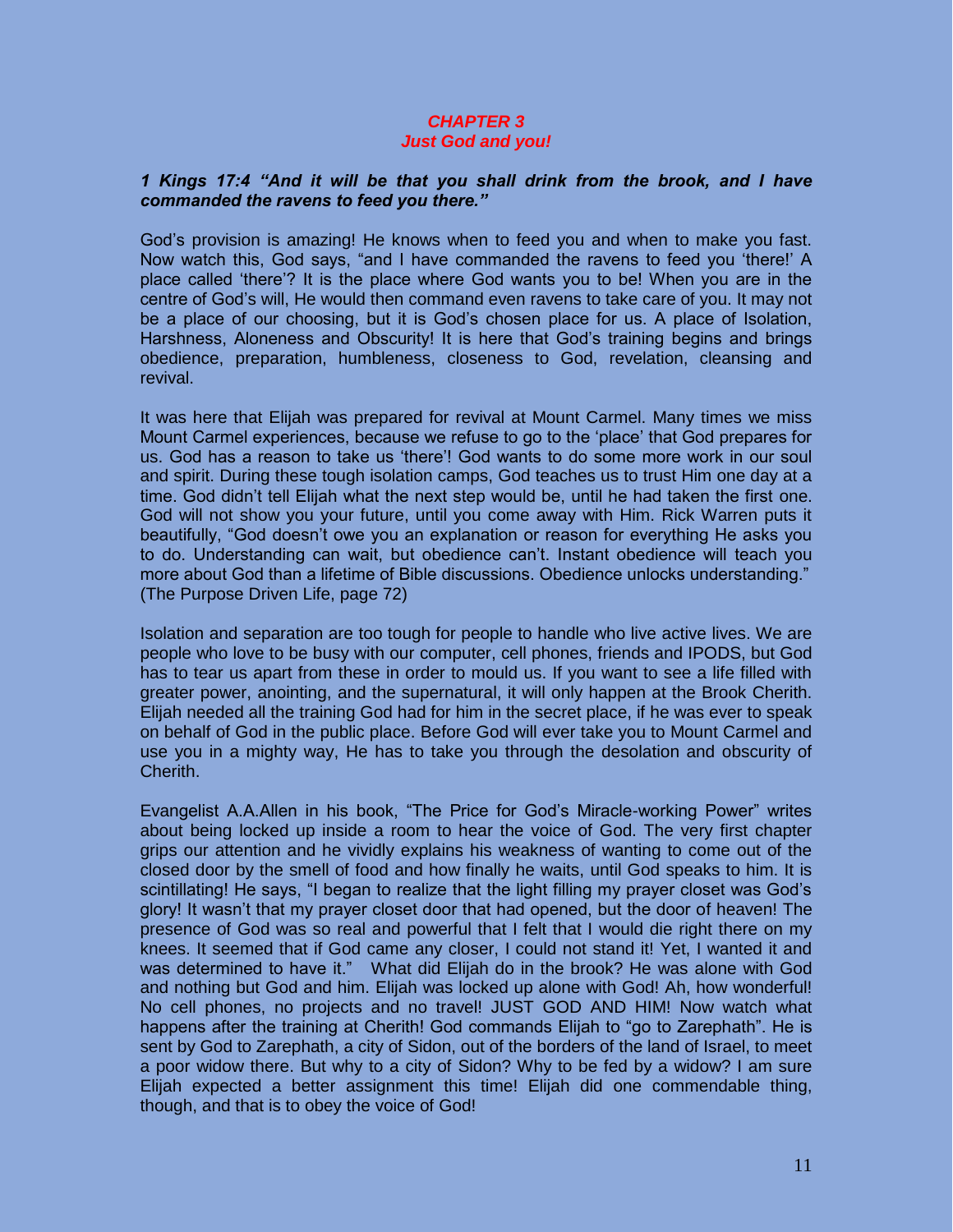A young, vibrant 21 years old man, mightily used by God, who calls me his favorite sister, emailed me one day about the crusades and conferences that he was doing, he had casually also enquired about my ministry. It was a time, when I was going through barrenness in my ministry, that this email dropped into my inbox. What do I write? Selfpity entered my heart! Though glad for him, a cynical thought dropped into my mind, 'what am I doing?' Late in the night, when I knelt to pray before going to bed, God started dealing with me, He said, "Elijah went to Zarephath, a city of Sidon, which is a gentile city, not for a crusade or conference, but to minister to a poor widow." I instantly knew what God was trying to tell me and I remembered the thought that came in my mind earlier during the day. I was flabbergasted! It was bewildering to think that He waited the whole day for this moment, to speak to me and clear my doubts, fears and anxiety. I wept at His feet!

God had a great purpose for Elijah when he sent him to Zarephath, it was a preparation for the great work that He had planned for Elijah at Mount Carmel. Some of us want conferences and crusades without the cross! I want to quote the words of Corrie Ten Boom from her book, 'The Hiding Place'. "In my prison cell I gulped entire Gospels at a reading. I would look around at the bare little cell and wonder what conceivable victory could come from a place like this." I have talked a lot of Corrie in this book, but I want to now give you a short note of the work she did for God. She continued her worldwide evangelistic activities until her eighties. For years, she traveled alone, preaching the Gospel of Christ in Cuba, America, Germany, South Africa, Japan, Bermuda, New Zealand, Australia, Spain, England, Denmark, Taiwan, Israel, India, Korea, Argentina, Eastern Europe, Russia. When she was not in Holland, her travels took her to strange places. Who could believe that this old lady was in the midst of Civil Wars in Africa? Who could believe that she was so close to the fighting in Vietnam, where she heard bullets whizzing through the foliage? But there she was in Vietnam crawling creakily out of jeep to deliver the Gospel to a bewildered soldier. Corrie lived until her ninety-first birthday, her old age years were much more productive than her earlier years. God is amazing! 1 Kings 17:10 says, "So he arose and went to Zarephath. And when he came to the gate of the city, indeed a widow was there gathering sticks. And he called her and said, 'Please bring me a little water in a cup that I might drink.'"

The words" he arose" sent a chill down my spine! From where did he Elijah arise? From God's Presence! We read in Mathew 26:46, Jesus told His disciples, **"**Rise, let us go….." Jesus gets up from a place where he had spent painful hours in prayer. He was now equipped with power and anointing to handle the severe trials ahead of Him. Elijah also now "arose" from a place of "fellowship with God" and he was now ready to "go". You are never ready to go unless God tells you to 'go'. Next, God takes him to a place of "nothingness". Where is that? Elijah walks into a place where the widow was preparing to die. (1 King 17:12) You are trained in the brook, in order to bring life to dead people and impart life to others. Elijah is not shaken by the word "death", he dares the widow to go and bring the meal to him first. An anointed person walks with confidence and dares to do what others fear to do! Give Him a shout of praise! You would go to places where others have never gone before. The miracle happens when the widow obeys 'according to the word of Elijah'. The Bible says in verse 16, "the bin of flour was not used up, nor did the jar of oil run dry." There was abundance! Wow!

Not until we are abandoned and deserted, are we able to relish and nourish the sweet fellowship of our Lord Jesus Christ. In the year 1999, while I was five months pregnant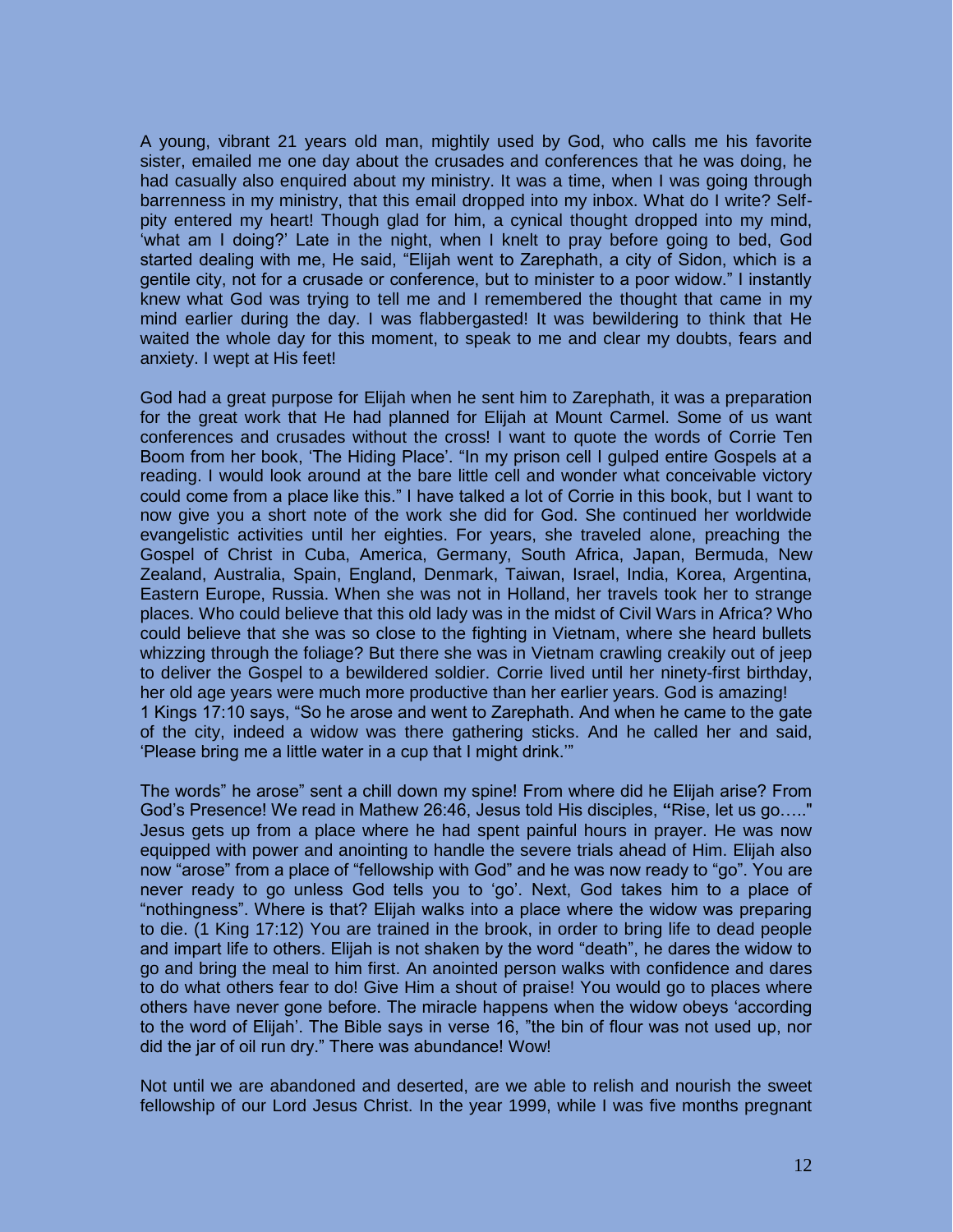with my second child, I was diagnosed with multiple fibroids which were found on the inner and outer walls of the uterus. The fibroids were rapidly growing along with the baby and the doctors gave a final verdict to terminate the pregnancy and abort the baby because the fibroids were choking my baby. My world came crumbling down and I was shattered. After two days of diagnosis, what the doctors feared happened, some of the fibroids ruptured and I was bleeding profusely. I was rushed to the hospital and as I lay there in the hospital bed alone, I could hear the shrill cries of the new born babies being delivered by other women. I wondered what would happen to my baby! Will I ever see the baby? I went through excruciating pain. I was kept under observation, close to the delivery ward so that I could be rushed, if there may be an emergency. During this time, something happened which touched my heart tremendously. The doctors brought the scanning machine close to my bed and showed me the 'movements' of my baby inside the womb. Oh, I saw my baby!

But strictly the doctors declared that the baby had to be aborted, because of the multiple fibroids that were choking my baby. The pain was unbearable and the doctors pressurized me to go in for abortion immediately. With no strength left physically and emotionally, I whispered to the Lord, "Please, Lord, don't let them kill the baby, I want my child." On the third day after I was admitted in the hospital, my husband and I tried everything possible in our strength. When everything failed, as I lay crying miserably curled up in the hospital bed writhing in pain, my husband along with another Christian aunty prayed to Jesus at 10 pm in the night. I don't know exactly what happened that night, but I do know that Jesus answered our prayers and at that time of total helplessness and hopelessness, I felt surrounded by a His glorious peace and I slept peacefully after many days. When my husband came early the next morning, he was surprised to see me fresh, because I had been suffering from severe pain for the last few days. I had slept peacefully the whole night without pain! That was the first victory to our prayers! We were encouraged and our steadfast faith in the Lord started from there. My husband and I firmly refused to abort the child and my husband brought me home in an ambulance and I was carried to the second floor of our apartment in a stretcher. Due to various other pregnancy related complications as well, I was bedridden. The most humiliating experience was not being able to walk to the wash room, but depend on bed pan. How miserable!

For the first time in my life, I decided to read the Bible from the beginning, meticulously and not just read a portion of it here and there. As I passionately read the Bible every day, God increased my faith and I took my next giant step of refusing to take medicines and injections. My husband found my faith mysterious and incomprehensible, but as I kept confessing my love and faith in Jesus, he allowed me to have my way. One particular morning, filled with faith, I wondered why should I lie in the bed and disturb others when the Word says that "by His stripes I am healed!" I boldly got up from the bed and walked. God did a miracle at that time, He replaced my placenta to the original position and I was able to now walk. Praise the Lord! I did not receive complete healing, though; if it was just physical healing that I needed, the Healer would have surely granted me that immediately, but God wanted to bless me with something more than that! Oh, how I love the text:"….but we also glory in tribulations, knowing that tribulation produces perseverance; and perseverance, character; and character, hope. Now hope does not disappoint, because the love of God has been poured out in our hearts by the Holy Spirit who was given to us." (Romans 5:4,5) How could one glory in tribulations? Yes, Apostle Paul teaches us to smile and be happy in the midst of our pain, because He would never fail us. He was preparing me for the big picture which only He knew.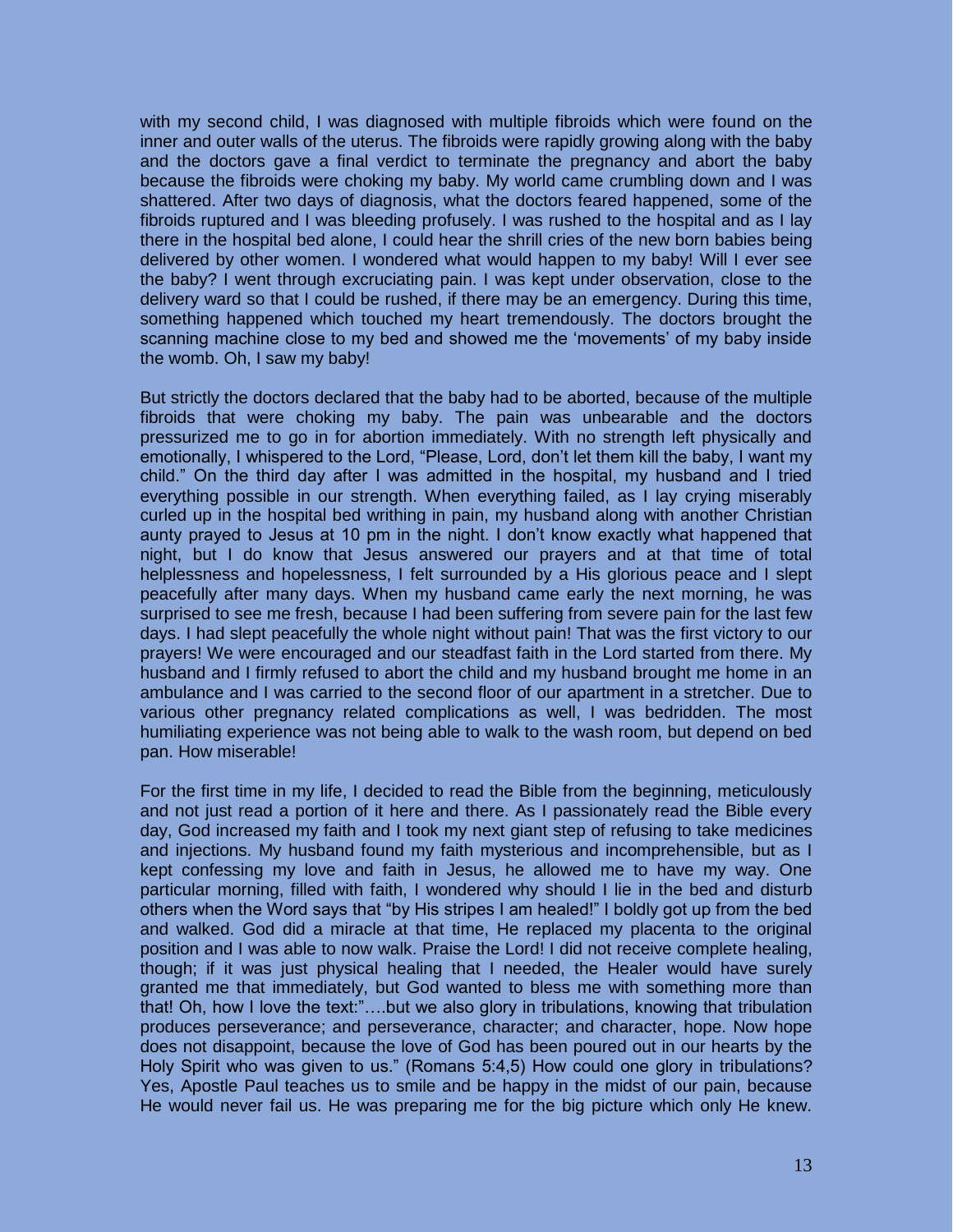After many more months of praying and waiting on Him, God performed the miracle in my life and I delivered my miracle baby boy Joshua. Why should God come seeking for a woman working in a bank and reveal His magnificent power to her? What did I do to deserve the Messiah's attention? I am dumbstruck by His unconditional love for me! Philip Yancey says, "The notion of God's love coming to us free of charge, with no strings attached seems to go against every instinct of humanity. The Buddhist eight-fold path, the Hindu doctrine of karma... the Muslim code of law--each of these offers us a way to earn approval. Only Christianity dares to make God's love unconditional"

God took me through a series of 'breaking stages' before I was healed. God broke my self-will and pride. God kept people away from me in order to deal with me. During this trial period in my life, my husband along with me got saved and we accepted Jesus into our life. After the delivery of my child, I walked out of the hospital as a changed person. As a mother of an new-born infant, with nappy changing duties, I started my part-time ministry; I mean, my passion for God was so hot and bubbling that I just couldn't wait. When I think of my sudden launch into part-time ministry, it still seems so surreal!

When I returned to work at the bank, my job was the same, but now I saw my colleagues differently. I saw each one of them as souls lost in the wicked world of sin, who needed to be picked up. God had taken away my judgmental spirit and replaced it with compassion and love for the lost. God had a purpose of taking me to a particular floor in the bank. I was appalled at the sins that prevailed around me, I determined my heart to share Jesus with my colleagues. That became my mission as I served God by helping others. God started mightily using me in and out of the office. God uses our pain to minister in the life of other people who are suffering. Now, when difficulties close in on me or in the life of others, I remind myself of my nights of anguish, pain and trepidation in the hospital room, and I pray for God to take care of the situation. I have discovered that by relinquishing my desire to be strong and by becoming weak, I am liberated to receive God's strength and His perfect peace. I want to quote the words of Rick Warren here: "Your weaknesses are not an accident. God deliberately allowed them in your life for the purpose of demonstrating his power through you."

Within a month after my delivery and while I was still a toddler in my walk with the Lord, I was called to pray for a fourth degree cancer patient. I had not even seen a cancer patient before, under such a serious condition, leave alone minister to them. I left my few days old infant baby behind at home and rushed to the hospital. The scene I saw there was just miserable and tragic. She was a young woman curled up in the bed, tattered, skin shriveled due to chemotherapy and other strong medications. Her bed was surrounded with her sisters and one of them was holding her hands and all eyes were on me. I was unable to look into the red puffed-up eyes of her husband and her eleven year old son. All I wanted to do at that time, was to run away to a corner and cry. The misery in that hospital room was just unbearable!

I had no escape, I had to do something! I mustered up my strength, picked up the Bible read a scripture from the Bible and started to share a message of faith, required during times of despair and utter hopelessness. I do not know from where I got the right words from, but it kept flowing like a river. I could see the crowd now listening to me intently. I went ahead and shared my own painful trial in the hospital and my subsequent healing. I was able to feel her fear, the humiliation attached to the hospital-gown, the bed-pan and the inability to move and do things on your own. I know how it feels to lie on your back, unable to move with eyes fixed on the ceiling. I finally summoned the entire family to pray with me and the entire room was charged with the electrifying presence of the Holy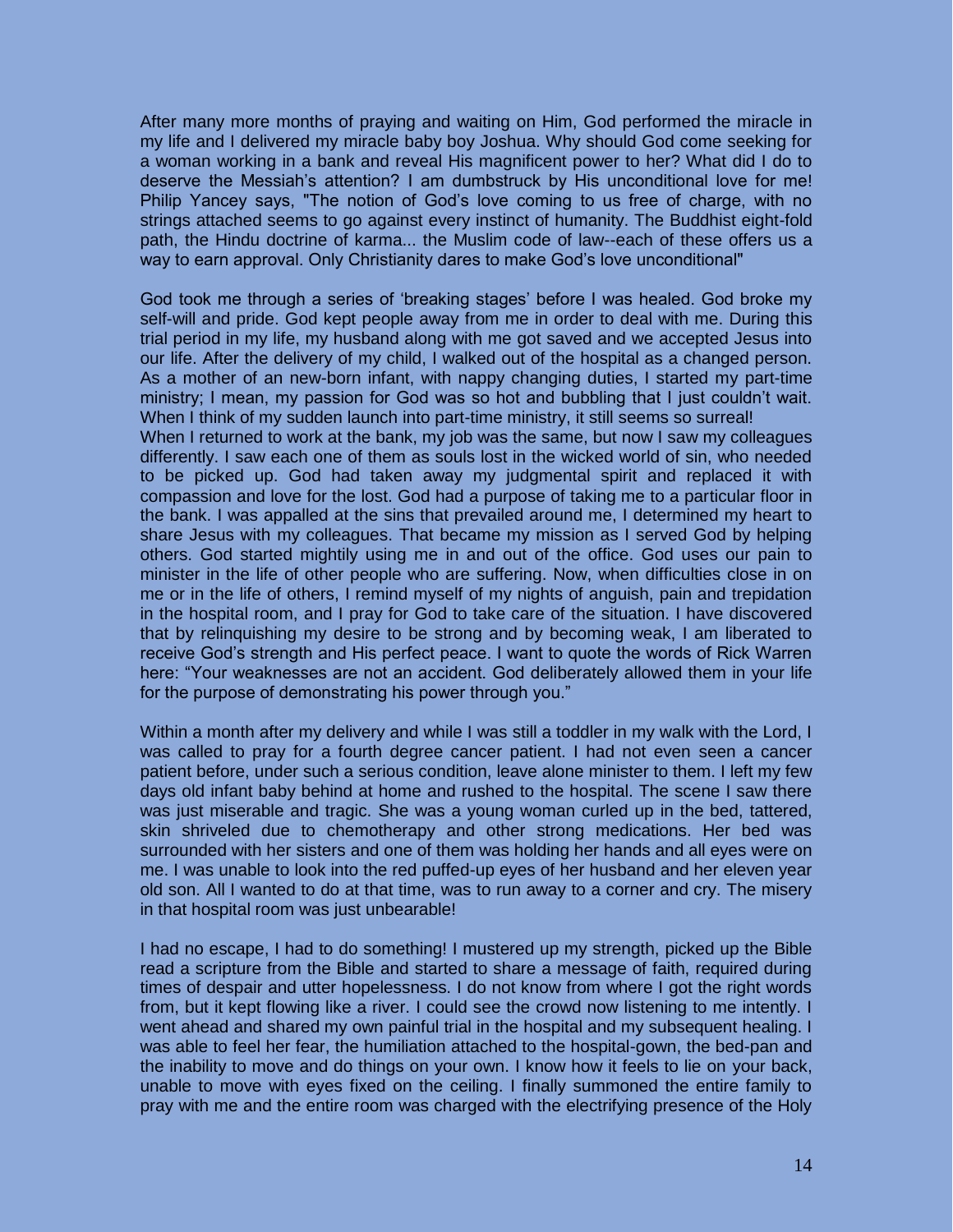Spirit. For the next few days, I was in constant touch with her husband and son and also met her a couple of times more and ministered to her. One day, midnight I received a call from her husband who said that his wife passed away and that the wish of his son was that "I should be the first one to be informed about her death because I brought light into his mother's life." Later the husband told me, that for the first time after the gruesome disease struck her life, she was smiling and talking a lot about Jesus. I would never forget his words, "bala, without you, we would not have been able to take this tragedy. You brought Jesus into our life at the right moment." Her last words to her son were, "I need to go home, Jesus has engraved me in the palm of His Hands. I have no fear of death now." I would never have been able to do this, if not for my own fiery trial in the hospital bed! I like to quote what Corrie Ten Boon said: "God has no problems but only plans." How very true!

While I was still working, God opened a full-fledged out-reach ministry, prayer-cell ministry in the office and I was even invited to preach among doctors in hospitals, IT professionals and various other places. We had started our all-night-prayer services as well once in a month. Beginning of 2004, I received a call from the Lord for full-time commitment, when I fasted and prayed, God gave me a clear indication to resign the job. It was a major decision in my life, while my elder daughter was 12 years old and my son was just four years old. I determined my heart to obey the Lord and follow Him. When I resigned and walked out of the bank, I had to walk out on many other things as well. I had to walk out on our beautifully air-conditioned apartment, give up luxury and give up on many other things as well.

I was floating in the air with the thought that God was going to immediately increase the borders of my present ministry. After my resignation, when I had to stay at home and wait for further instructions from the Lord, the first thing I did was to get into my prayer closet*. I never knew that I would be locked up there!* 

God slowly closed every door of our ministry. Hey, what's happening? I did not know! People who used to call me for outreach ministry stopped calling me. Not knowing what to do, I started spending time only in fasting and prayer. Have you ever prayed until your mouth pained and your back ached? I did! It was a hard place to endure, "inactivity" was killing me but God kept me there and trained me for the ministry that He had kept in store for me. It is this "experience" that has stirred me to write the book, "Locked up with God." I was lonely and the only roots I had was writing. God has a way of accomplishing His purpose in our life, there is simply no way out, but to say, "Here I am." God had to break my self-will and teach me to obey His will. God did not want to use an aggressive and ambitious person, but He was keen on making me humble and simple, content to be curled in His Hands.

I started my internet ministry and sent 'daily devotions' through which God gave me an international platform to reach the ends of the globe with His Word. I later launched out the "My Delight" devotional books. This was a wonderful outlet to reach out to the readers at their very doorstep. I had become almost a member of every household who were reading my books, because they felt I had an uncanny knowledge of their need for the day and I was addressing them specifically through the Word of God. Though it started in a small way, but later we understood it was a Herculean task to handle the book project, because we were releasing them in two languages, English and Tamil, my husband was taking care of the tamil translations. I would just finish writing and releasing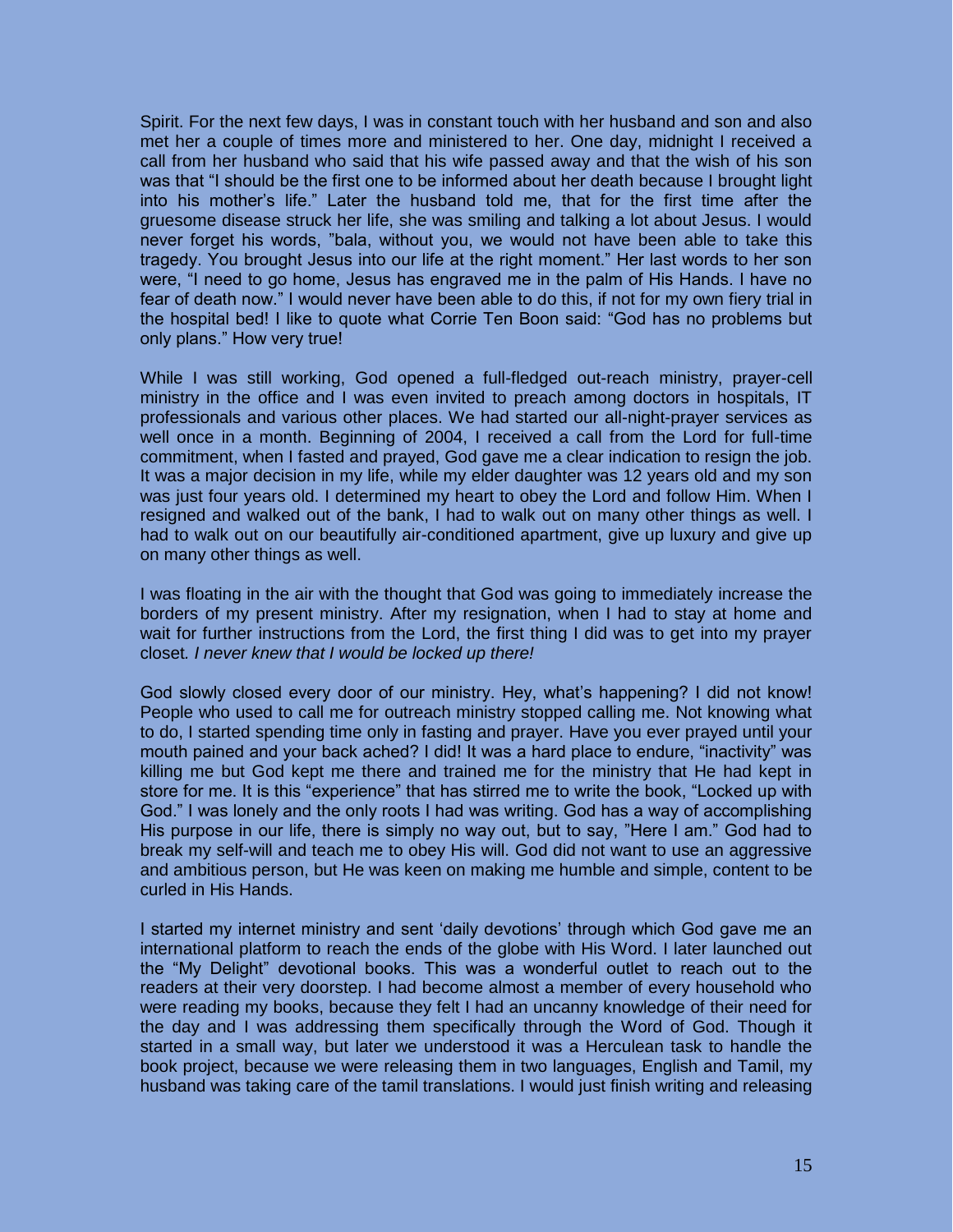the devotion for one quarter and then the need for the next would arrive. Before I realized, 'writing' had occupied a sizeable amount of my time!

I had been confined to solitude which is non-negotiable for an author. There are moments when loneliness thankfully becomes solitude and solitude deliciously transforms into creativity. This was the divine purpose of God for my solitude! I desired to go around places and preach about Him, but He desired to keep me with Him and write for Him and thereby take His message around the world. Which was easy? Me going around or He having his way in taking the Word around? The Bible says in Isaiah 55:8 "My thoughts are not your thoughts, nor are your ways My ways." Powerful ! I have learnt to gather pain, defeat, discouragement, illness, criticism along the way and dump it away because I know and I know, that He would take me to the right destination, for He has promised in Jeremiah 29:11 "For I know the plans I have for you," declares the LORD, "plans to prosper you and not to harm you, plans to give you hope and a future." I KNOW THAT HE IS JUST THE BEST!

Charles Swindoll says, "When God is in your circumstances and you come to a dangerous place, He magnificently delivers. He delivers wisdom, right when you need it. He delivers protection, but if you run away you nullify faith. You panic and cut God short. You short-circuit His opportunity to do what man cannot do. Stand firm! Believe Him!" To an untrained eye, the forest is a vast expanse of green and brown. But ask the guide, he would patiently open up the treasure trove of herbs, medicine, balms and even fuels. Sometimes when going through struggles, it looks like a journey in the forest. But hang on, God would reveal the benefits that would come out of the forest experience! You would learn to be more patient, more kind, compassionate, loving, forgiving, long suffering, faithful and honest. Such Christ-like qualities do not grow on trees, we get them through Jesus Christ, as we gladly accept the fiery trials that come our way. GOD'S PROVISION IS SUFFICIENT WHILE WE ARE INEFFICIENT!

Walter B. Knight tells of an American tourist who had just seen the Passion Play. Approaching Mr. Lang who played the part of Christ, he asked, "May I be photographed with you while I lift your cross?" The tourist stooped to lift the cross but he couldn't. He exerted more energy, but still could not lift it. Looking at Mr. Lang, he said, "Your cross is certainly heavy!" Mr. Lang said, "Sir, I cannot represent Christ with a light cross!"

#### *CHAPTER 4 To be with Him!*

#### *Mark 3: 13-15 "And He went up on the mountain and called to Him those He Himself wanted. And they came to Him. Then He appointed twelve, that they might be with Him and that He might send them out to preach, and to have power to heal sicknesses and to cast out demons."*

We have to be with God, if we have to walk before the world and stand up to the devil. Did you notice here in the scripture, more than anything, God wanted his disciples to "be with Him?

We need to remember to remain focused spiritually. Our lives are so busy; our personal agendas so filled with business, household chores, errands, recreation, coming and going, that we often overlook our basic spiritual needs; most important of which is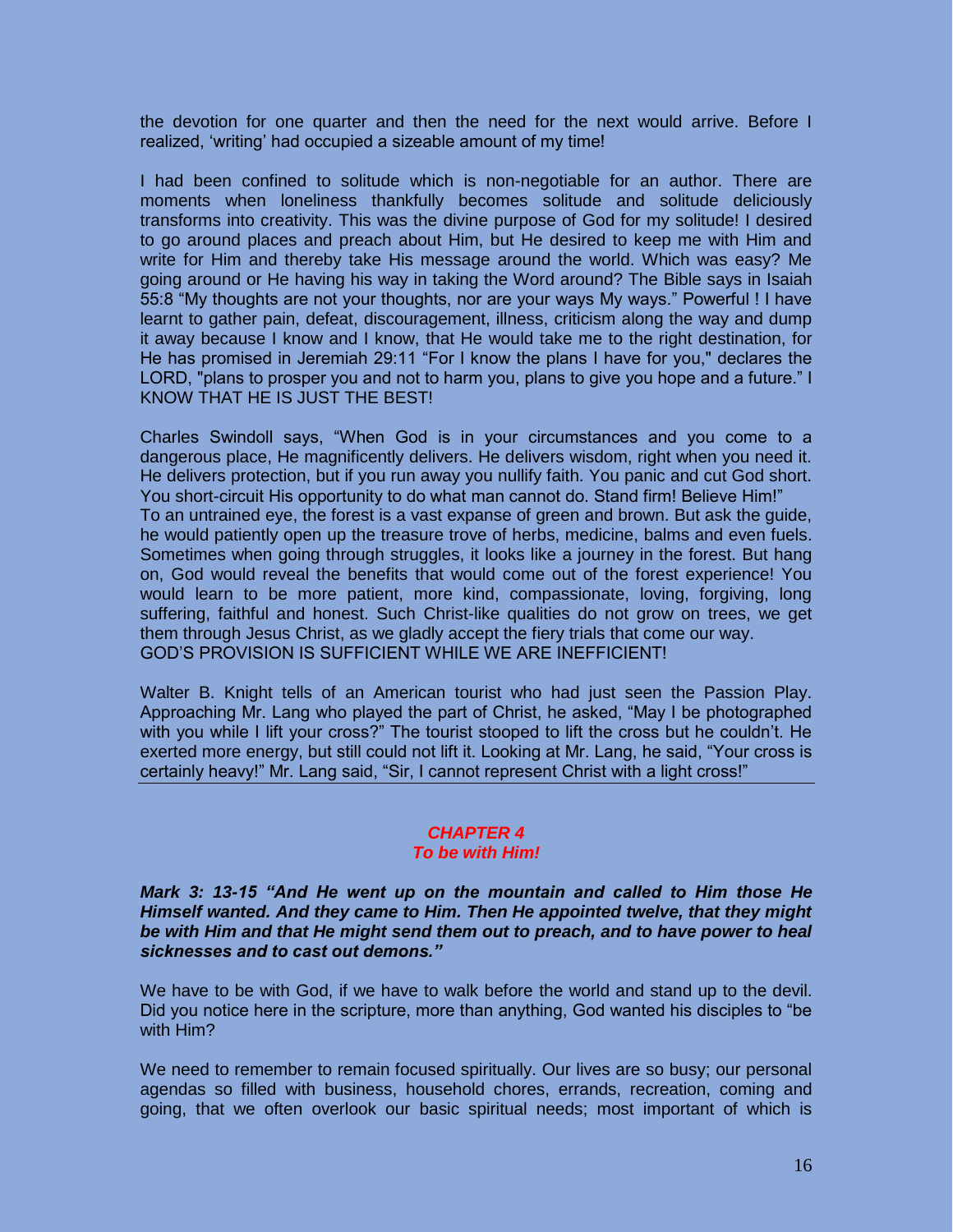solitude with God - the stilling of all worldly activity for the purpose of worshipping and listening to God. Do you hear me today? We need to chill out with God in order to spill out the tensions of this world!

I like the way God speaks to Moses in Deuteronomy 5: 30,31 " Go and say to them, "Return to your tents*." But as for you, stand here by Me, and I will speak to you ……" I*  I'm excited as I write this! God wanted to be alone with Moses! I love this! What a privilege! The Great Big God wanted Moses to stay back and be with Him! As much as you crave for God, He is even more crazy about you being WITH HIM. Think of that! God does not want to speak to people who have no time for Him. God is not interested in busy-bees, who are always with tight schedules, with God nowhere in their agenda. God told Moses, "let them return to their tents, BUT AS FOR YOU, STAND HERE BY ME, I WILL SPEAK WITH YOU." I was touched by these Words of the Maker of heaven and universe. Absolutely astounding indeed! How would you feel, if your boss singled you out and told you that he wants to speak with you? I am sure, you would *break into*  an impromptu *jig…* 

While I worked for a multinational bank as an Executive Secretary, I had no time for God, but God had to intervene, step into my life and halt me to be with Him. While I lay in the hospital bed, diagnosed with multiple fibroids in my uterus, little did I know then that it was God's wonderful plan to get me closer to Him. Trials and pain draws us closer to Him! It is in this path of pain, fear, loneliness and depression that we turn to God. From the time of my conversion, I realized my need of investing time with God, if I was to effectively fulfill the call of God upon my life, besides the diligent study of the Word of God, I realized the importance of fasting and praying. There was a burning passion in my heart to get deeper with God, to know more of Him and get dearly close to Him. From the very beginning I knew in my heart that I would not be working in the bank for long and that God would surely call me into full-time ministry. I was absolutely definite about this!

I remember reading the Word of God endlessly through midnight and staying awake until the wee hours of the next day and then walking into office the next day with red, puffed up eyes. I would refuse to sleep until I heard Him speak to me. As God whispers into my ears and instructs me, I would sob filled with love for Him and sit motionless like a child in the lap of her mom. Though my body would be weak the next day, but I would be bubbling in my spirit and people could surely see the glory of God in my life.

Before my conversion, I knew very little about God and His Word, that I was not able to even quote John 3:16 from memory or name the four Gospels in order. I did not know about the baptism of the Holy Spirit that the disciples received on the Day of Pentecost. But God wonderfully introduced me to strong believers who helped me to draw closer to God. I started reading the Bible ravenously and God began to reveal to me the truth of the baptism of the Holy Spirit, the signs following, the gifts of the Spirit and also the supernatural things of God. The Word of God ignited a fire in my heart. God led me into a Pentecostal Church and shortly I was gloriously filled with the Holy Spirit and I also spoke in tongues. This was a wonderful experience! But there was an insatiable urge and hunger in me to know more of God! I was not content with where I was, I knew that there is much more than what I was experiencing! God never intended for His people to stop after being filled with the Spirit. It is just the beginning! I was all set to launch out into deeper waters with God!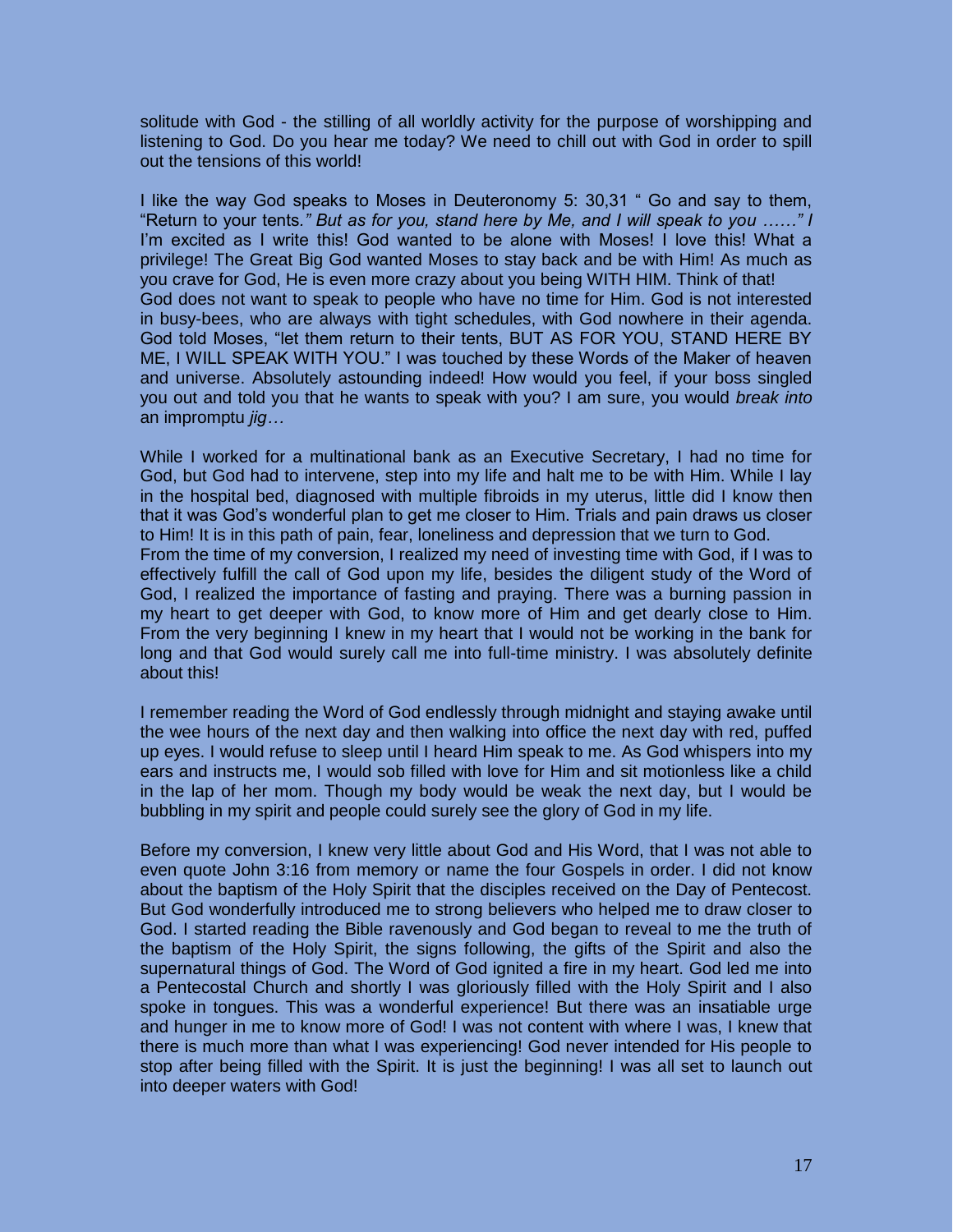I like to quote the words of Zacharias Tanee Fomum, "The more a person waits on the Lord, the more the Lord will reveal Himself to that one; and the more revelations the person has from the Lord of His character, His will, His plans, His purposes, etc., the more the person will know the Lord." In Colossians 1:10-12, Paul wrote, "Live a life worthy of the Lord and please Him in every way, bearing fruit in every good work, growing in the knowledge of God, being strengthened with all power and joyfully giving thanks to the Father. " Well, here Paul talks clearly of what makes God really happy. It is not your money that He wants but *He wants you to please Him in all that you do. Got it?*  One of the things that my daughter asks me when I am relaxed and cool is, "Tell me something funny that happened to you when you were small." She is curious to know more about me and wants to get 'inside' of me and know who I am. When it is embarrassing to answer all her questions, then she catches hold of my mom to tell her more details about me. I love those moments and the keenness and eagerness my child shows to know more about me. I remember one particular youngster who visited my mom and wanted to know more about my childhood days. More than me, my mom was touched by his enthusiasm**.** 

Do you have that kind of longing for God? Not longing after Bible notes, or theology but A LONGING AFTER GOD?? It is a tragedy to have head knowledge of God, yet never to have met Him. What a dreadful thing for us to become like a tadpole for God, with a big swollen head full of facts BUT with a little tiny tail. Do you know Him personally?? Have you ever felt the difference of a sermon preached by a person bubbling with love for God and a person giving you an eloquent speech with points and notes? The former one will make you cry, repent and change while the latter one makes you just listen.

Friend, don't wait to get to heaven to touch and feel Him, you can do it right here on earth. Are you listening? There were nights that I refused to sleep and I would sit in the quietness and stillness of the night and weep into the dark and crave for Him. Those tears were tears of love and passion for the love that He extended to me when I was lost. Each time I get up, after a session of love-exchange with my Lord, I would see something spectacular happening in my ministry. Youngsters who come to my meetings, have all turned out to be God-lovers and God's feet-washers. *REVIVAL STARTS AT*  **THE FEET OF THE LORD!** Luke 10:39 "And she had a sister called Mary, who sat at the Lord's feet and listened to His teaching." Make it a goal to sit at His feet. Paul says in Ephesians 5:10 "Learn as you go along what pleases the Lord."

#### *CHAPTER 5 Flash from Heaven!*

#### *Acts 9:9 "And he was three days without sight and neither ate nor drank."*

Paul had a wonderful and dramatic experience while he was on his way to Damascus to persecute the Christians out there. Though the purpose of his journey was against God; yet, being abundant in mercy, Christ reaches out to this man named Paul. Well, Paul's encounter with Jesus is just thrilling and gripping. The Bible says in verse 3, "…suddenly a light shone around him from heaven, Then he fell to the ground and heard a voice saying to him, "Saul, Saul why are you persecuting me?"

This is just too wonderful for me to write! Paul saw "a light right from heaven"! Just imagine! The bright rays must have just come from the skies above! It would have been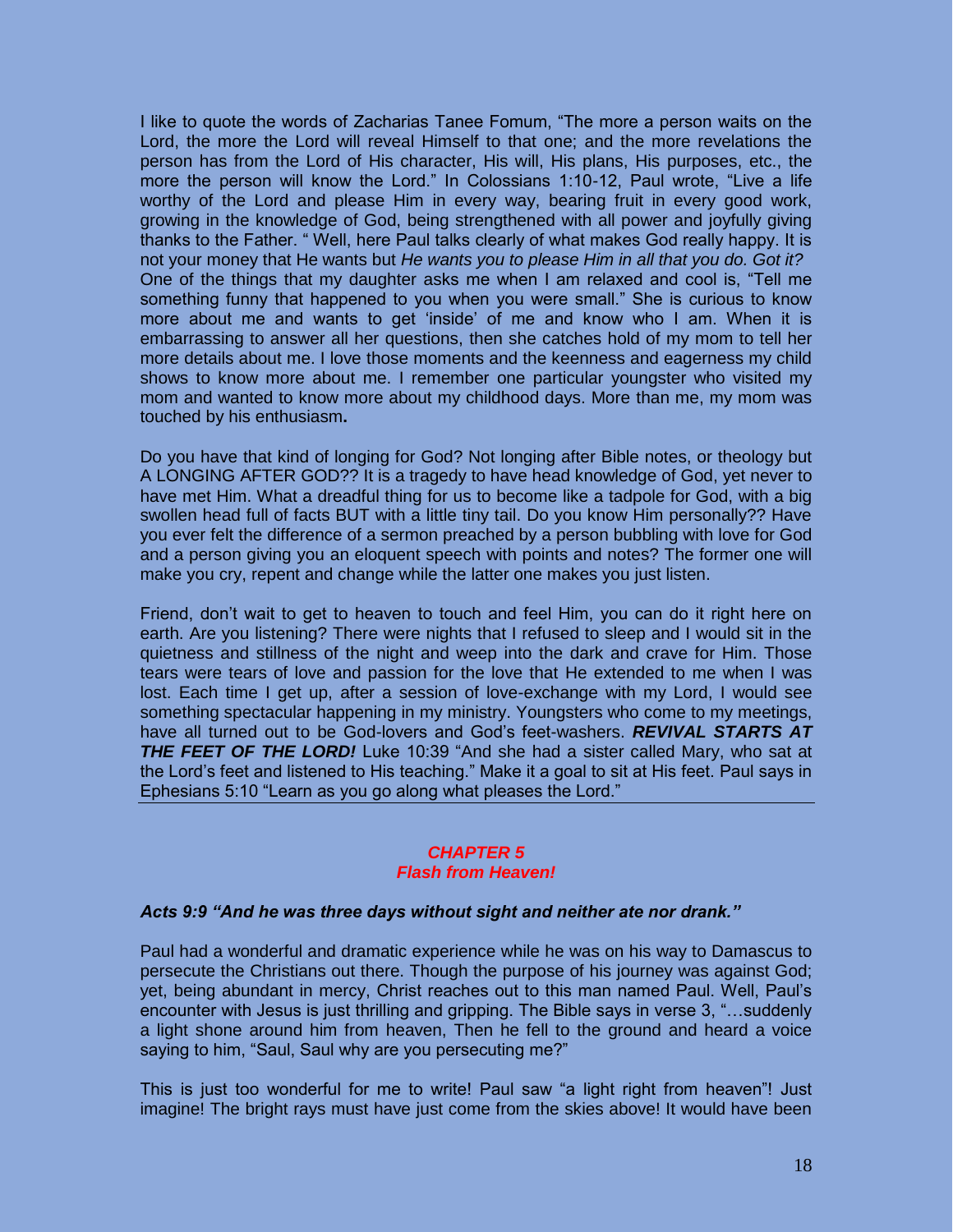a gorgeous, sparkling and startling moment for Paul! Look what happens, he fell on the ground and then he heard the 'very voice of God"! Saul not only saw a light from heaven, but heard a voice from heaven. It's just too wonderful!

God had to show up in a mighty way to Paul in order to use him in a mighty way! Now understand, God does not allow a man to experience Him for nothing, God had a purpose in the life of Paul. God gives us a divine vision to send us for His mission! Paul's encounter with Jesus on this "great day" is going to form a foundation for the great work that God is going to do in the life of Paul. When Paul heard the voice of heaven, he said, "Who are you Lord? And the Lord said, "I am Jesus, whom you are persecuting. It is hard for you to kick against the goads"? Paul asks, "What do you want me to do"? Jesus replies and tells him, "Arise and go into the city and you will be told what you must do". Paul who is now on the ground, tries to get up but something terrible happens, when he arose from the ground, " he could see no one!" God struck him blind. Now some people led him into the city of Damascus according to the Word of God. It is from here, that I want to talk you about the life changing experience of Paul.

A sudden flash light from heaven, knocked Paul to the ground, and kept him there while he heard the voice of God. When he arose from the ground, he was NOT THE SAME MAN. In one flash second, God crushed his plans and replaced it with His plans. God knocked him, humbled him and made him obey His voice instantly. This is what the anointing of God would do a person! God had to strike him blind and make him follow Him. After meeting Jesus, Paul left his plans behind and decided to wait for God's further plans for his life. That's exactly we need to do also. God has a way of getting our attention. God calls us out of our comfort zone, to make major adjustments and join Him in His work. Now watch this, verse 9 says," And he was three days without sight and neither ate nor drank." Why did Paul refuse to eat or drink? What happened in the place, where he was blind and locked up for three days without food or water? God speaks to a man Ananias in verse 11 and says, "….Arise and go to the street called Straight, and inquire at the house of Judas for one called Saul of Tarsus, for behold, he is praying." Yes my friend, Paul lay without sight, without food and water for three days and he was praying to God. He had started his fasting and it is HERE that he received the power to start his ministry with a bang.

Paul's training begins here in the room, where he was LOCKED UP WITH GOD, blind, without food and water. I guess God struck him blind so that he does not get distracted but keeps his focus only on HIM. God has to strike us blind, in order to get our attention! Do you know how it feels to be left alone with God for three days? Have you ever tried sitting with God for this many hours? Particularly without food or water? Specifically when you are aimless and lost in the direction of your life?

After I resigned my job and joined the mission field to work full-time for the Lord, I did not have a ready-made Ministry on hand to walk into. I just had nothing, I had no plans and no agenda but I had the promises of God with me. Along with my husband, I decided to go on three days fasting without food and water to know God's plan for our ministry and future. I had to decide on so many things, we had to shift our house, my little four year old son's education and my daughter's education had to be taken care of. My relatives and my family wondered, how are we going to maintain the family and children, having walked out from a well paid bank job! I decided to lock myself up in my prayer room for three days without food and water. Having always been a busy person and having worked in many top companies, this was a new experience of having to wait on the Lord.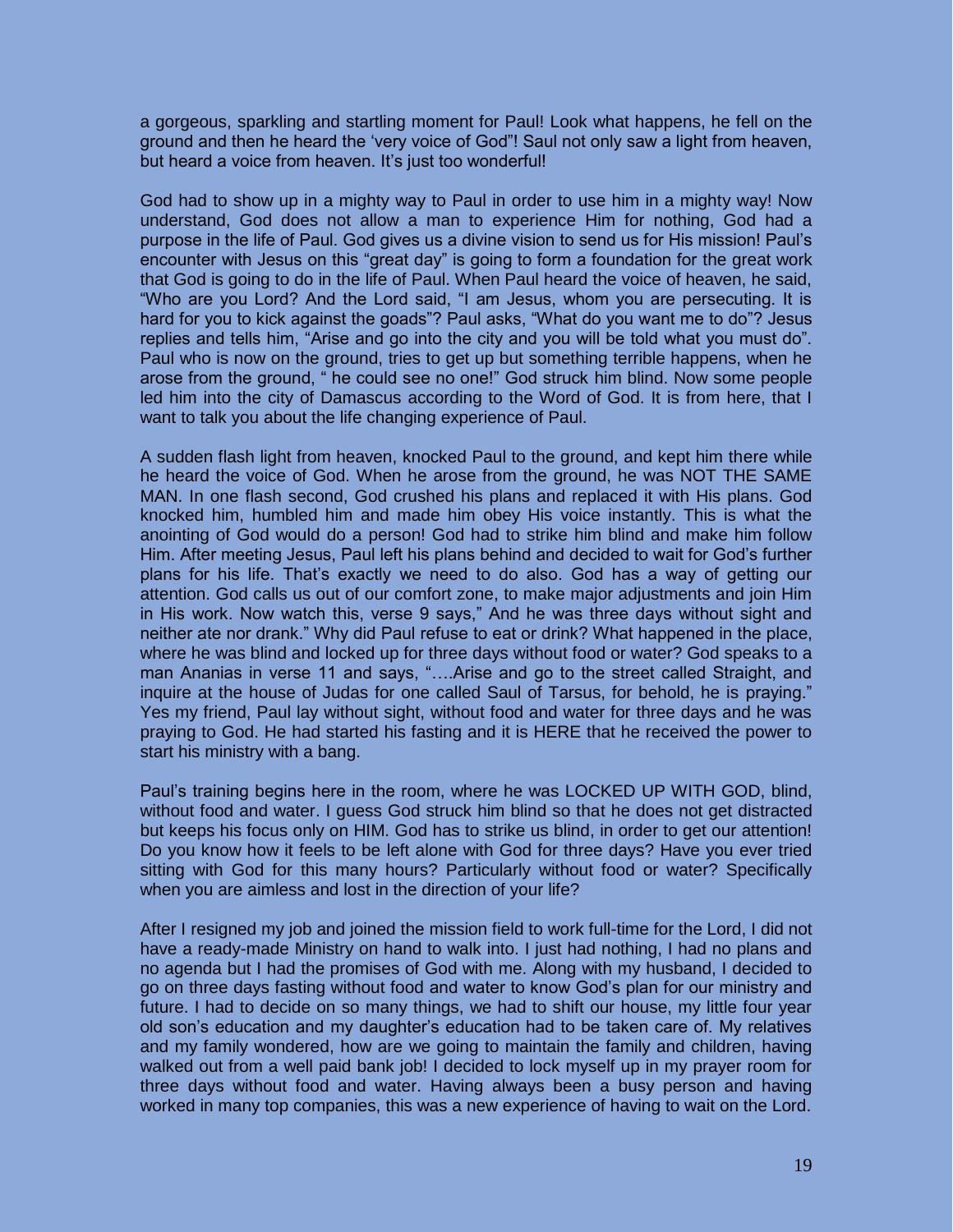I would like to share here my first experience of Esther fasting which is three days without food and water. I prayed for three hours at a stretch and then I started feeling exhausted. For those who have not done hard praying, would not understand what I was going through. People who do not have any dire need would never exert themselves to pray hard. Some do not trust God and hence they do not strain either, as for me, I trusted only in Him, I believed my future was in the Hands of God and I did not want to make any wrong move in my life, hence I humbled myself to fast and pray. As I sat there in the presence of God, my head started aching badly. I tried to ignore it, but it was getting intense and severe. I tried applying relief balm, but the pain was just increasing. For the next few hours I kept speaking in tongues. I was not able to read the Bible because of the pain but I kept singing songs, praising Him and speaking in tongues. I went to bed that day with severe headache. The next morning I got up with pain. I felt physically weak, but I did not show it to my children, I cooked for them, sent them to school and again entered my prayer room. On the second day also I was able to only speak in tongues because of the physical fatigue and pain. On the second day, I developed stomach pain too, yet through it all I entered the third day of fasting. In the afternoon I became very weak and so I cuddled in the mattress in my prayer room itself. I was not able to pray powerfully, read the Bible or be strong. I refused to come out of the prayer room and at 4 pm I came out and prayed for one hour along with my husband and broke the fast at 5 pm by drinking water and juice. It was a splendid and wonderful experience and the joy of having beaten satan's devices to discourage and exhaust me was simply fantastic. Just with one glass of juice I was jumping, crying and singing, not because I can eat now, but because I had defeated satan. He tried all means to attack me physically and emotionally, but God taught me valuable and rich lessons of endurance, patience and strengthened me spiritually. Dear friend, we need the steel and zeal to confront the massive pressure that satan and the world would bring on us and we get that ONLY THROUGH FASTING. Is anybody listening?

When I go around the cities preaching, I was appalled to see many who did not know about fasting and I was even more horrified to see even church leaders not bothered to get deeper in fasting. Many did not have the experience of fasting for three days without food and water. No wonder they lacked the spiritual strength to resist temptation, pray long and operate under the anointing of the Holy Spirit!

Andrew Murray: "So much love and work are comparatively vain, because there is so little intercession."(The Ministry of Intercession)

Now I want to tell you what happened after I fasted for three days without food and water. Though I did not hear any trumpet sound from heaven during my fasting days, nor did I have any supernatural experience during those days, except pain and suffering, yet God had been there very close to me and ministered to me. I was not even able to read the Bible those days, yet my very determination to fast, endure pain and stay steadfast until the end, surely touched the Master. The rewards and the joy I experienced after three days, is just unexplainable and divine. I felt charged like a powerful engine, that for the next several hours I kept praying, singing and reading the Bible. I felt drawn very, very close to Jesus! Through midnight and early the next day, I sat writing devotions and penning new songs. The devotions that I wrote after my fasting had depth and were rich and saturated with anointing. Hard-hearted people repented and God was stirring the heart of people. My preaching also was never the same after such fasting days. God took me to the next higher level, after my first experience of being "locked up with God for three days without food and water", I started doing it every month along with my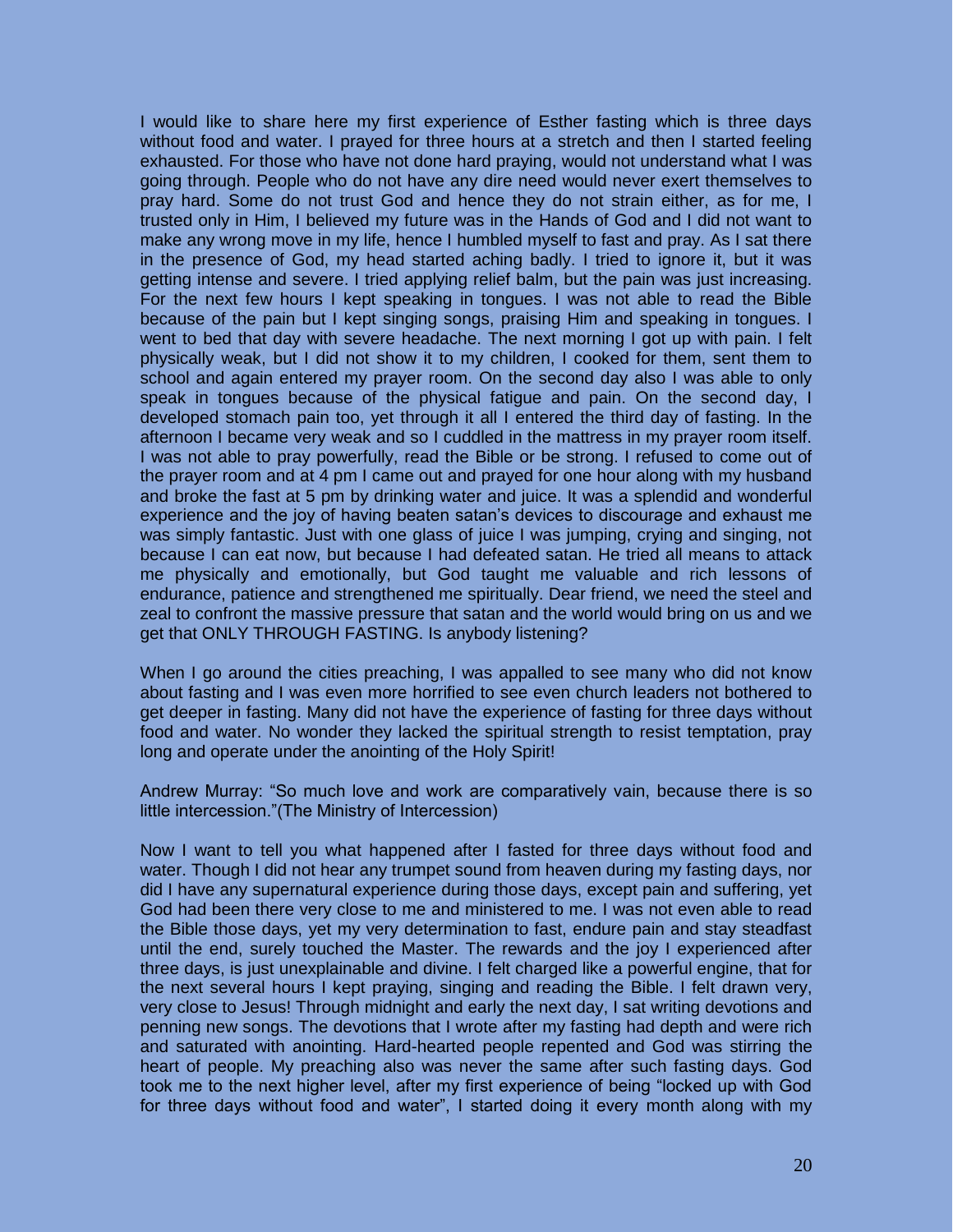husband. My mother and my children were very upset that I was physically straining myself and they thought I was overdoing my part, but I kept moving forward. It has been several years now and I have been continuously doing the fasting and defeating satan. God has delivered me completely from the stomach pain, but I still do get the severe head ache but not once have I prematurely aborted a fasting. Once on the first day of my fasting without food or water, my mother-in-law became serious and she was admitted in the hospital and along with my husband I had to be by her side and take care of her. It was summer time in Chennai, and the heat was at its peak. As usual, I developed the demonic pain in my forehead. I rebuked it, prayed, spoke in tongues but never aborted the fasting, not even our own family members knew that we were fasting. God gave us the energy and stamina to complete the fasting. Having tasted God's goodness after fasting, no pressure or pain could distract my attention. The book of Esther had fascinated me and stirred my passion to fast more. When Esther gets word that Mordecai is fasting, clothes torn in grief and wearing sackcloth, she sends garments to clothe Mordecai and take his sackcloth away from him, but he would not accept *them.* I like the way Mordecai refuses good clothes! (Esther 4:4) The situation was serious and Mordecai was determined to fight the evil forces that were planning to wipe out the Jews. The book of Esther ends with victory because Mordecai and Esther decided to fast and pray. The enemies were squashed because of the power of fasting. Hallelujah! The strength I received through fasting, helped me wrestle with the problems that surrounded and choked me. I wonder how people in ministry ignore fasting! I have seen leaders who do not fast, are not able to teach about fasting. There is fear, ignorance and confusion surrounding this subject of fasting which stirred me to write on fasting.

We can fast for a certain number of days without food but only with water, I repeat only water and no tea, coffee or juice. A very convenient fasting which adults and children can do is the partial fasting or what you call as Daniel fasting, where you can fast for one meal, or take only one meal in 24 hours, or give up on delicious food and take only soup, rice water or rice porridge. You can go on long fasts like this. I have fasted for 60 days like this. However, whatever kind of fasting, we need to pray and then start with proper preparation.

Discipline is the mark of Christianity and hence children of Christ should learn the art of fasting from very small age. Parents should set an example of fasting and train their children to fast. Remember we live in a wicked world and it is only through these spiritual weapons that our children can combat the temptations of this world like Daniel. We love to read the twelve chapters of victory in the book of Daniel, but very few fast like Daniel. We should set aside two days in a week to fast with just one meal a day. Once in fifteen days we should train our body to go on an ' fast' without food and water for one full day and break in the night after sufficient prayers.

While Paul was in the room fasting and praying for three days, Ananias came to him, and his first words were, "Brother Saul." He placed his hands on him and said, "Brother Saul, the Lord – Jesus, who appeared to you on the road as you were coming here – has sent me so that you may see again and be filled with the Holy Spirit." Immediately something like scales fell from Saul's eyes, and he could see again. He got up and was baptized, and after taking some food, he regained his strength." Paul always mentions about fasting in his writings.

Paul begins his ministry with a bang, the Bible says in Acts 9:20 "And straightway he preached Christ in the synagogues, that he is the Son of God. 21 But all that heard *him*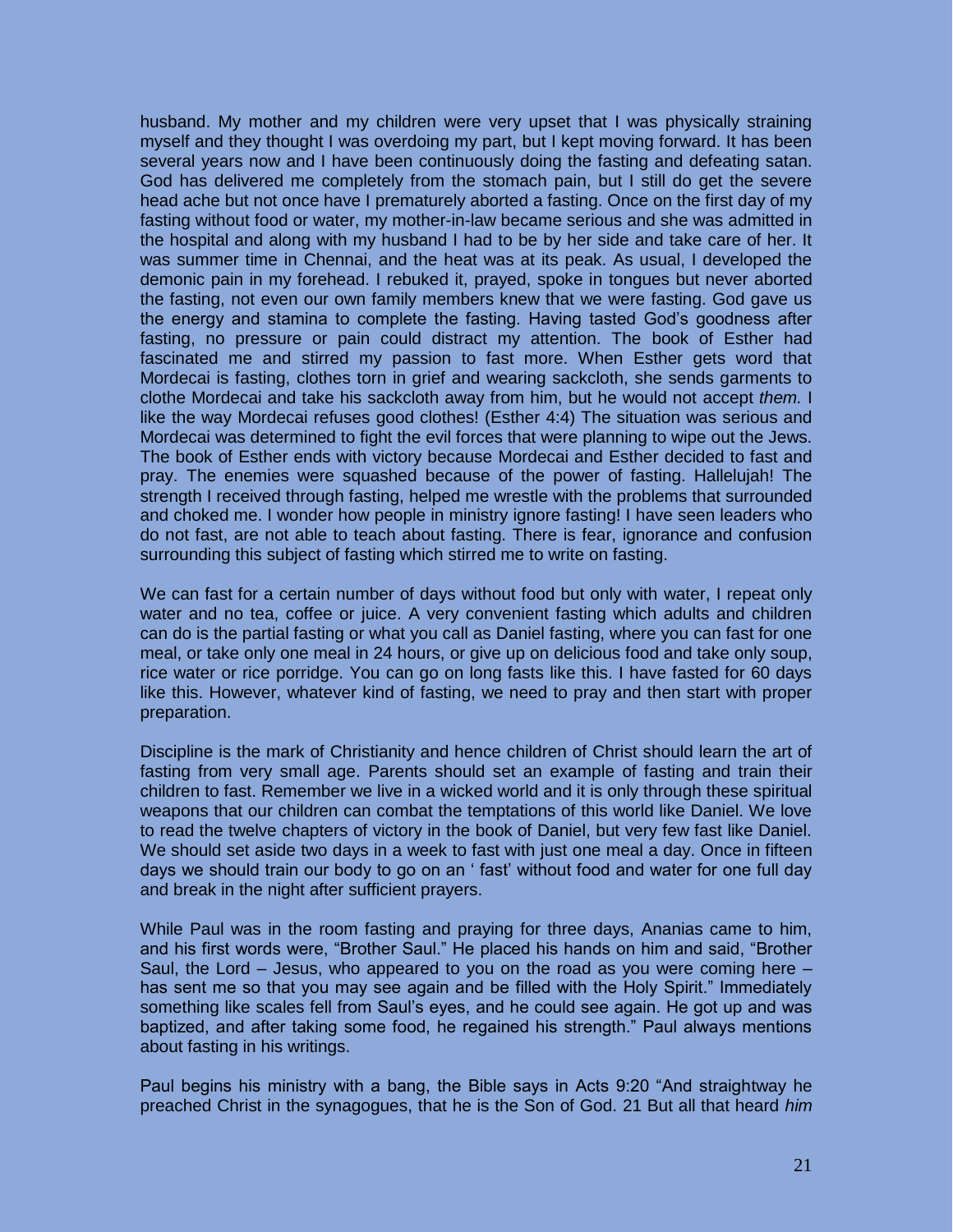were amazed, and said; Is not this he that destroyed them which called on this name in Jerusalem, and came hither for that intent, that he might bring them bound unto the chief priests? 22 But Saul increased the more in strength, and confounded the Jews which dwelt at Damascus, proving that this is very Christ". His preaching, teaching and ministry were so powerful that the Jews plotted to kill him. Now watch this, within a very short time he became a terror to the Jews! Let me tell you that it was no ordinary people who opposed Paul but they were royal dignitaries, just read 2 Corinthians 11:32, "In Damascus the governor under Aretas the king kept the city of the Damascenes with a garrison, desirous to apprehend me: 33 And through a window in a basket was I let down by the wall, and escaped his hands". Paul was noticed by the governor under Aretas the king! Remember, it was just his initial ministry days after conversion, yet he was in the hit list of the palace. The amount of persecution is directly proportionate to the amount of anointing on you!

If today you are being persecuted for your faith in Christ, remember you are blessed. You would be neck deep in problems if you are neck deep in love with Jesus. Did you get that? Paul was not doing any shallow preaching but he was categorically announcing that Jesus is God. They had enough of him. It was time for them to get rid of Paul, but he comes to know of it. Interestingly, he already has gathered followers and true believers who were listening to his teaching, and these folks are instrumental in getting him out of Damascus. They risked their lives in the night and secretly lowered him out of the city in a basket. Where did Paul receive the power to have a smashing start for his ministry? He received it while he was "locked up with God" for three days without food and water! Whatever is birthed from the Presence of God would prosper and flourish! Hallelujah! A young mother of two children, who was deserted by her husband, called me after completing three days of Esther fasting without food and water. I was marveled at her determination, strength and undeterred faith in God. She said, "I am sure God would bring my husband back to me." Though her husband had callously and heartlessly cheated on her, but this woman chose to forgive him and also wait for him. She has redeemed and redefined herself from the greasy juncture, which clearly indicated her mental fiber . She has smacked a newfound vibrancy. There was clarity in her mind and cadence in her walk. Could see the determination! She gained them all, not from the gym club or yoga seminar, but from the presence of God. Praise God!

We are able to bear spiritual fruits only when we abide in Him! Though her Esther fasting did not change her circumstances immediately, but it did give her oxen strength to wait on the Lord. Anybody listening? Prayer alters your life! I am not talking about a half-aminute sleepy prayer, I am talking about 'prayer that should alter your mouth, tongue, eyes, ears, hands, legs and even your wallet.' Got that? A man who sincerely prays will never gossip, lie or use obscene language, he would never view dirty things or use his hands to give or take bribe and squander money. Prayer transforms our life!

Paul talks about fasting in the following scripture as well, he says in 2 Corinthians 6:4,5"….but as servants of God we commend ourselves in every way; through great endurance, in afflictions, hardships, calamities, beatings, imprisonments, tumults, labors, watching, fastings…." Fasting was one of the key weapon which Paul used in his ministry. He also mentions about fasting in 2 Corinthians 11:27 , he says, "in frequent fastings…" Many people love to read the thrilling and challenging life of Paul but I challenge each one of you to learn more of fasting and train your body to fast. Come on, start right away!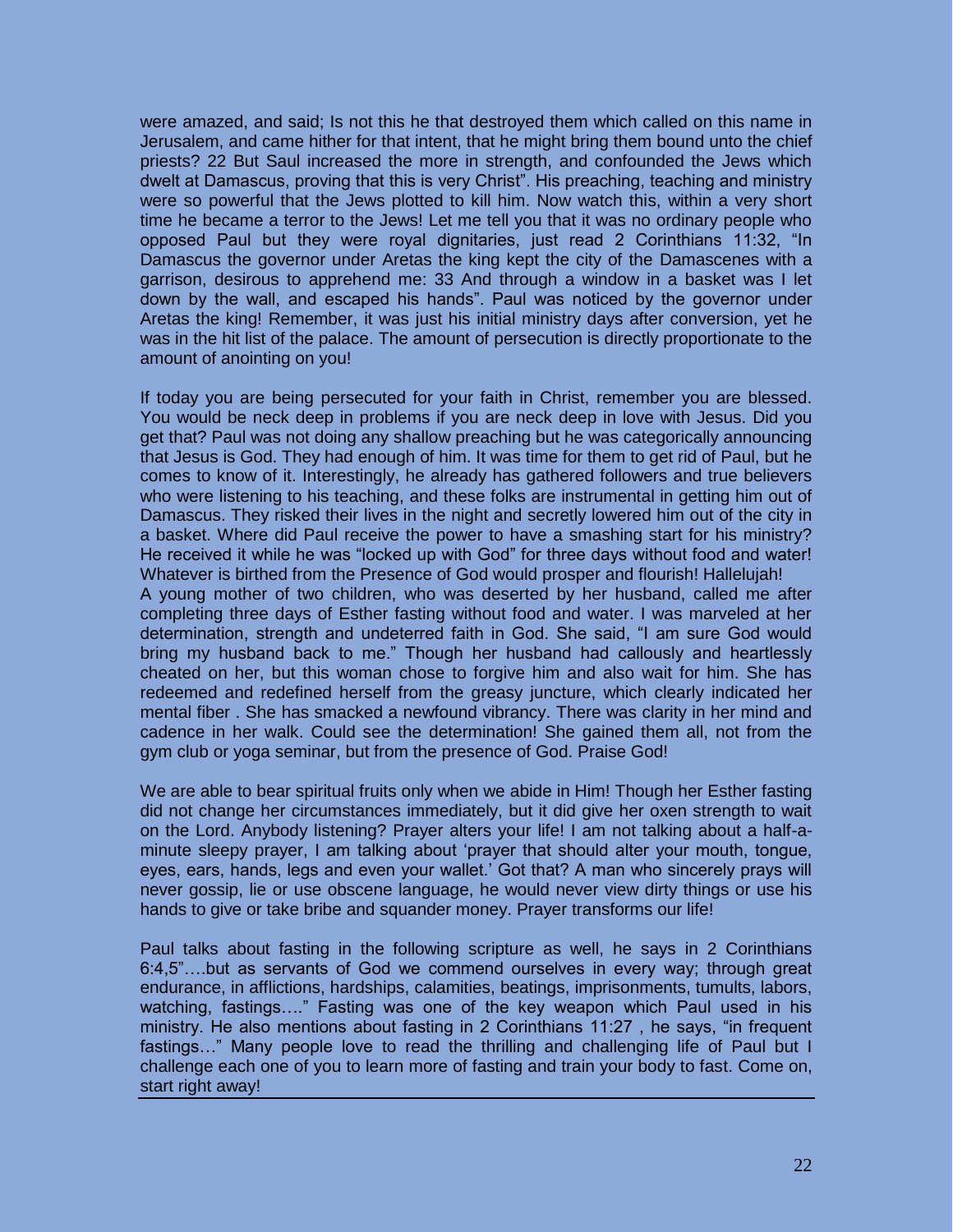#### *Chapter 6 Hunger for God…..*

#### *Nehemiah 9:3 "And they stood up in their place and read from the Book of the Law of the Lord their God for one-fourth of the day, and for another fourth they confessed and worshipped the Lord their God."*

In the days of Nehemiah, the people of God stood and worshipped the Lord; bowed down before Him in prayer and supplication, and when those 3 hours were over, they didn't get into their cars and ride to McDonalds and Pitzza Hut for a big breakfast; they were hungry for more of the Word of God, so they stayed for 3 more hours. In many Christian homes, Sundays are reserved to eat more and feel hungry more.

Have you ever allowed your pet dog to lick all over your face, jump over you and wag his tail looking at you as though you are the only person that mattered to him? I remember as a kid I would look forward to come home to be welcomed by my pet dog, who would hang out on the terrace and look out for me. Oh, how I longed to see him! After many years, now being a mother of two children, I feel the same way when my two children hug and cuddle me. Sometimes my daughter who is taller than me would squeeze me and clasp me so tight that I would scream but she would not leave me. My son would jump on me, when he watches his sister having a great time with me. After being crushed between both of them, though I would tell them 'I am tired", yet I would enjoy every bit of the game with my children.

While I was worshipping in the church one day, filled with gratitude towards God, suddenly I felt myself just hugging Him, holding Him and just telling Him, "thank you Jesus" and I want more of You. Tears were flowing down my cheek and I was crying my heart out to God. . I now recall the powerful, enigmatic words of the world renowned preacher, Charles Spurgeon, "My first discovery of Christ's injured love was overpowering, and its very hopefulness increased my anguish, for then I saw that I had slain the Lord who had come to save me. I saw that mine was the hand that had made the hammer fall, the hand that had driven the nails which fastened the Redeemer's hands and feet to the cruel tree. This is the sight that breeds repentance. When the Lord visits us, He humbles us, removes all hardness from our hearts and leads us to the Savior's feet."

I was shaking all over, oblivious to the massive crowd around me. It was an intimate moment of God and me, nobody knew of my joyful personal encounter with God. I did what my children did to me, I was not going to leave Him! I embraced Him with my arms and I placed my head on His shoulders! Can you be this intimate with God? Yes, you can! I left the church "more hungrier" for God! Well I guess this was divine discontentment! I already determined my heart to go on three days fast and sit with God and wait to hear His heart beat. Some of us feel satisfied while we leave church, but I want each one of you to be immensely filled with God's love, that you would leave the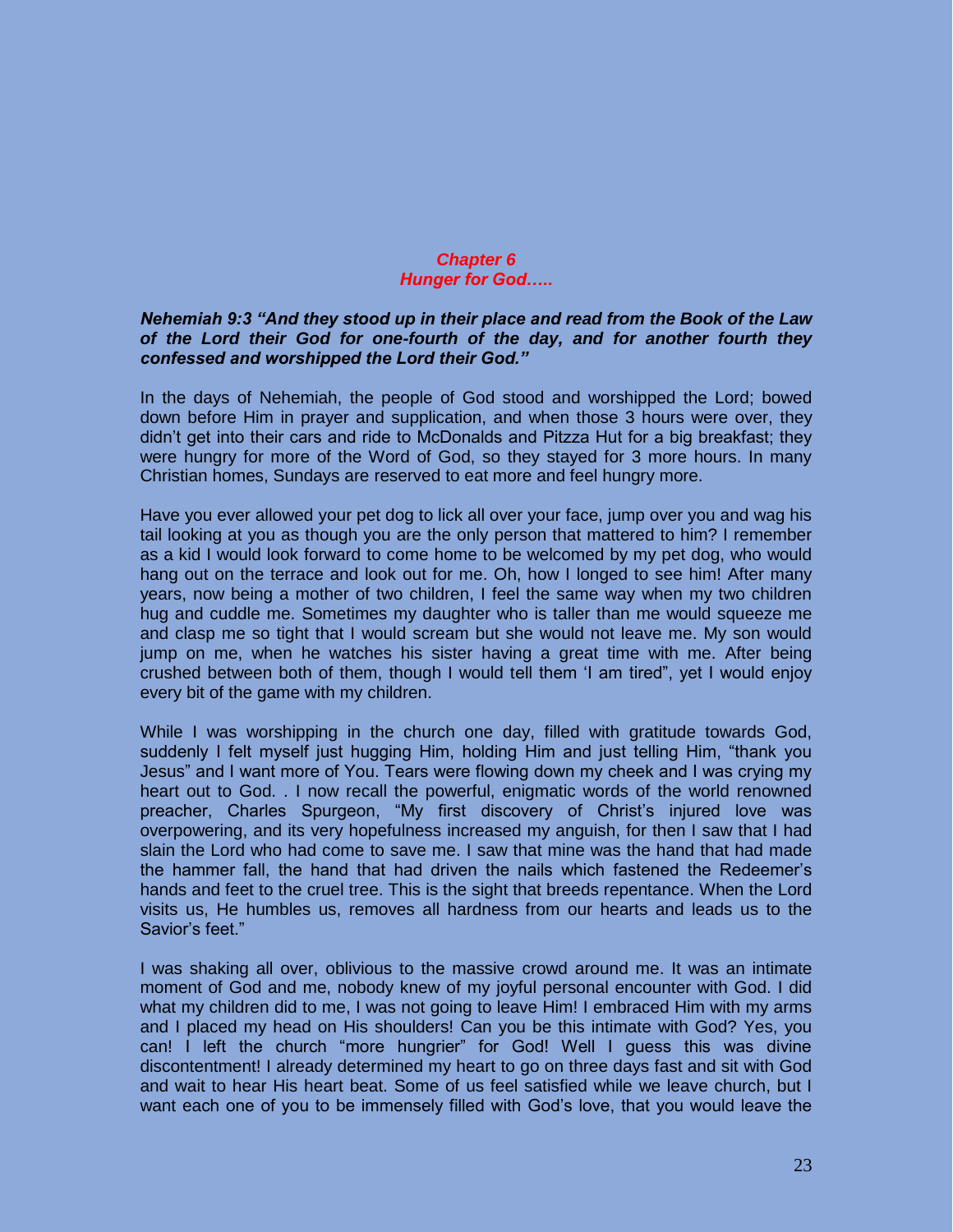place "still hungry for God". There were days that my daughter would just dash off into her room without giving me a second glance, those days I would feel miserable and I would immediately know that she is avoiding me either because of some disobedience in her life or some distraction that has come between us. There are times even some new

friend in her life would bring a rift between us. I certainly wanted her to jump all over me. As I sat in the church, I heard Pastor tell the congregation that sins in our life would hinder our close walk with God. Satan closes your ears to God's Word and shuts your mouth from praising Him. I wondered how much God would suffer to see His children drift away from Him! Sometimes we get satisfied with just tiny showers but for our nation and home to live for God and walk in His ways, we need 'true hunger for God' and the river of God to sweep over us.

David sings " O God, You are my God; Early will I seek You; My soul thirsts for You; My flesh longs for You in a dry and thirsty land where there is no water." (Psalm 63:1) How many of us today would pursue God this way? Are you ready to forsake everything and anything for God? I am truly floored by David's passion as he says, "My flesh longs for you"! It's like saying, "I can't live without You." Have any of us ever been this serious about our pursuit of God? Has going hard after God become as important to us as water is to someone dying of thirst? Let me ask you today, what do you think would happen to you if you start pursuing God?

You would:

• pray more • fast more • read Bible more • love others more • forgive others more • give more to God • have more burden for the lost • serve more

To put it in a nutshell, when the 'real thing' hits you, that is REVIVAL! Your life would never be the same after this.

The superscription at the beginning of Psalm 63 tells us the setting in which David wrote this psalm - "When he was in the Desert of Judah." David knew all too well where he was–in a desert place, a wilderness. In verse one, he describes it as "a dry and weary land (a parched and thirsty land) where there is no water." Yet, from here, his heart desires for God! No wonder God loved his heart! Above all, God wants his children to desire, crave and long for Him! Do you have this hot passion for God today?

I remember years back, while my children were still very young and I was working those days as an Executive Secretary, I would wait for my children to sleep and in the quietness of the night, I would sit and read my Bible. Merlin Carothers author of "Prison to Praise" says about his first experience of reading the Bible as "it was even better than jumping off an aero plane with a parachute." I felt the same as I read the Bible. I wanted 'more' of Him! As a mother of two children, I had just rocked my little baby son to sleep, my daughter safely sleeping now, all through the day, I had been longing for this moment to be alone with the Lord. I could feel the wonderful Presence of the Lord almost engulfing me and I would sit like that, praying for endless hours!

Dear friend, our passion and obsession for Him is what drives us to our knees and keeps us there for many, many hours. Many of us make prayer as some ritual and hence it becomes a difficult task. Some struggle and try to climb the ladder of reaching God through prayer, while the heart does not yearn for His love and Presence. It does not work this way. We need to have an insatiable urge in our heart to be with Him and then our prayer life would dramatically change.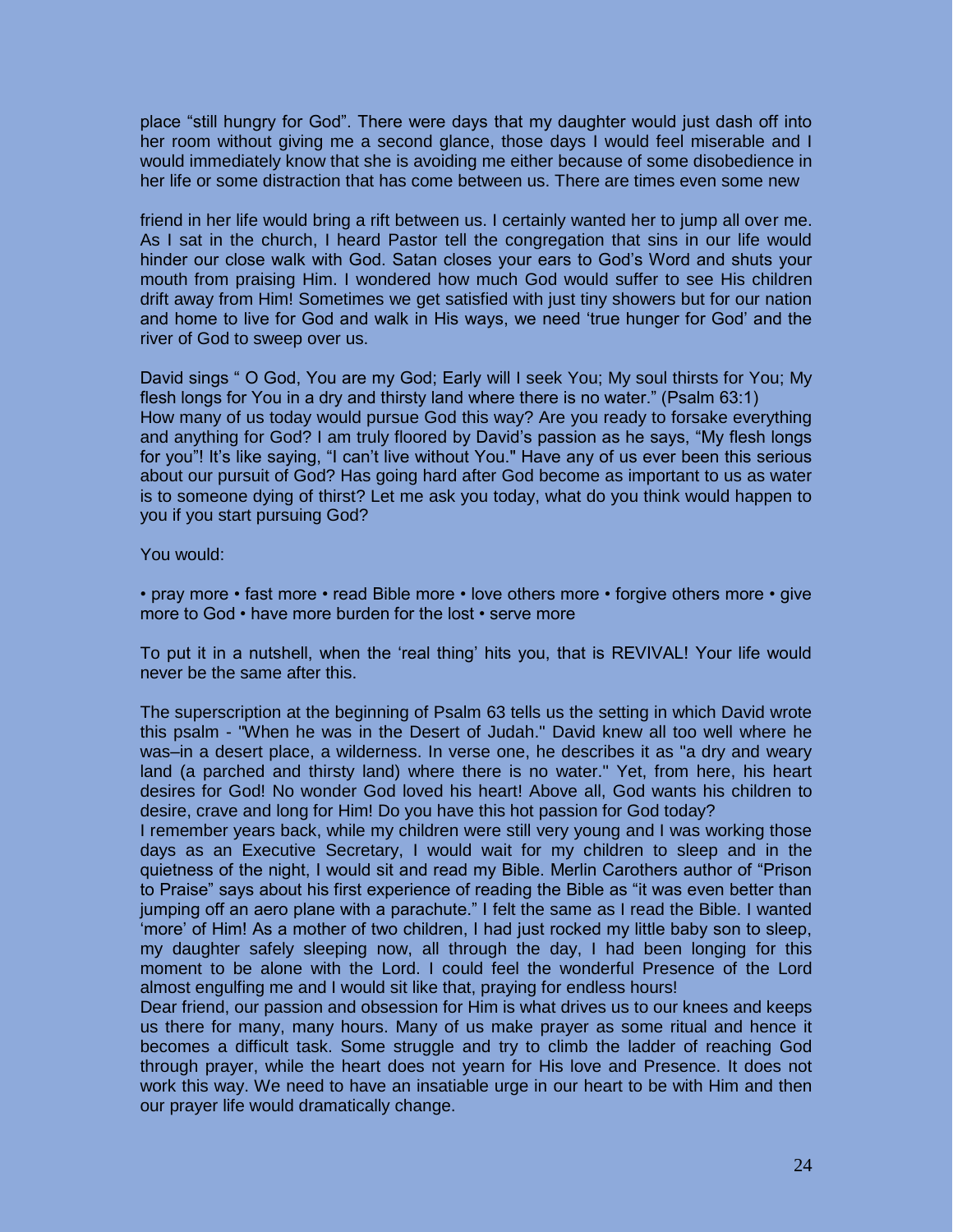While on my way to work on the scooter with my helmet, I would keep singing, praising, praying and sometimes loudly speaking with Him. Ever since I met my Lord Jesus Christ, I had never been alone in my life. My room would be filled with Christian music, spiritual books and many versions of the Bible. My room has the mark of someone who lives and breathes Jesus! What we are surrounded with tells what we believe, what we worship, and what we aspire to be! We cannot hide it. Jesus filled the air of my room! Jesus became the very breath of my life. I would spend two hours of prayer in the morning before starting off to work, and hence the glory of the Lord enveloped me and I felt chirpy and glorious, no matter what happened inside the office or out of the office. This thirst and hunger pangs did continue at my work spot too. I felt like one in love! He filled my heart, soul, mind and thoughts. What are you waiting for, ask God to fill your whole being with His wonderful presence! I challenge you that your life would never be the same again.

H.G.Wells says," Is it any wonder that this Galilean is too much for our small hearts?" And yet the heart of man, though small, is big enough for Christ to live in, if man will only make room for Him."

I want to ask you a question…when was the last time that you really pursued God? When was the last time that you pursued God, as if your life depended on Him? You know why Jarius laid aside his position in life and pursued Christ and fell at His feet? Because his daughter's life depended on it. You know why the lady with the issue of blood did not allow a crowd to crowd her out in her pursuit of Christ…because her healing depended on it. You know why when told to shut his mouth, blind Bartemeius cried even louder, "Jesus thou Son of David have mercy on me"…because his sight depended on it. As you begin to move towards Him, He will begin to move towards you. I truly feel thrilled as I write this, how about you? As you read this book, I would like to entice each one of you, to get really, nearly and dearly close to God. Will you?

# *Chapter 7*

### *He touched me!*

#### *John 21:12-13 "Jesus said to them, "Come and eat breakfast." Yet none of the disciples dared ask Him, "Who are You?" --- knowing that it was the Lord. Jesus then came and took the bread and gave it to them, and likewise the fish. "*

Back while I was working for a multinational bank, on a particular day, I was reading the book of John during lunch break, the incident where Jesus cooks fish for His disciples on the shores of Tiberias touched me tremendously. The Bible says in John 21:12 "Jesus said to them, "Come and eat break fast". Yet none of them dared ask Him, "Who are You?"- knowing that it was the Lord. This thought of Jesus Himself setting the table for His disciples set a fire in my heart and yearned for His love. The disciples ate from the Hands of Jesus! The lovely Hands of Jesus! My, this is mind-boggling! I wanted to be fed by the Hands of Jesus too! I just wanted it! I kept weeping all the way back home from work that day. While I reached home, I narrated the incident to my husband and suddenly as I was speaking to Him, the mighty anointing of God struck me right in the middle of the living room and I was thrown backwards. It was a heavenly moment! I kept crying throughout the evening filled with the anointing of God. I am sure, many of you as you read this book, would be filled with the same power and anointing that struck me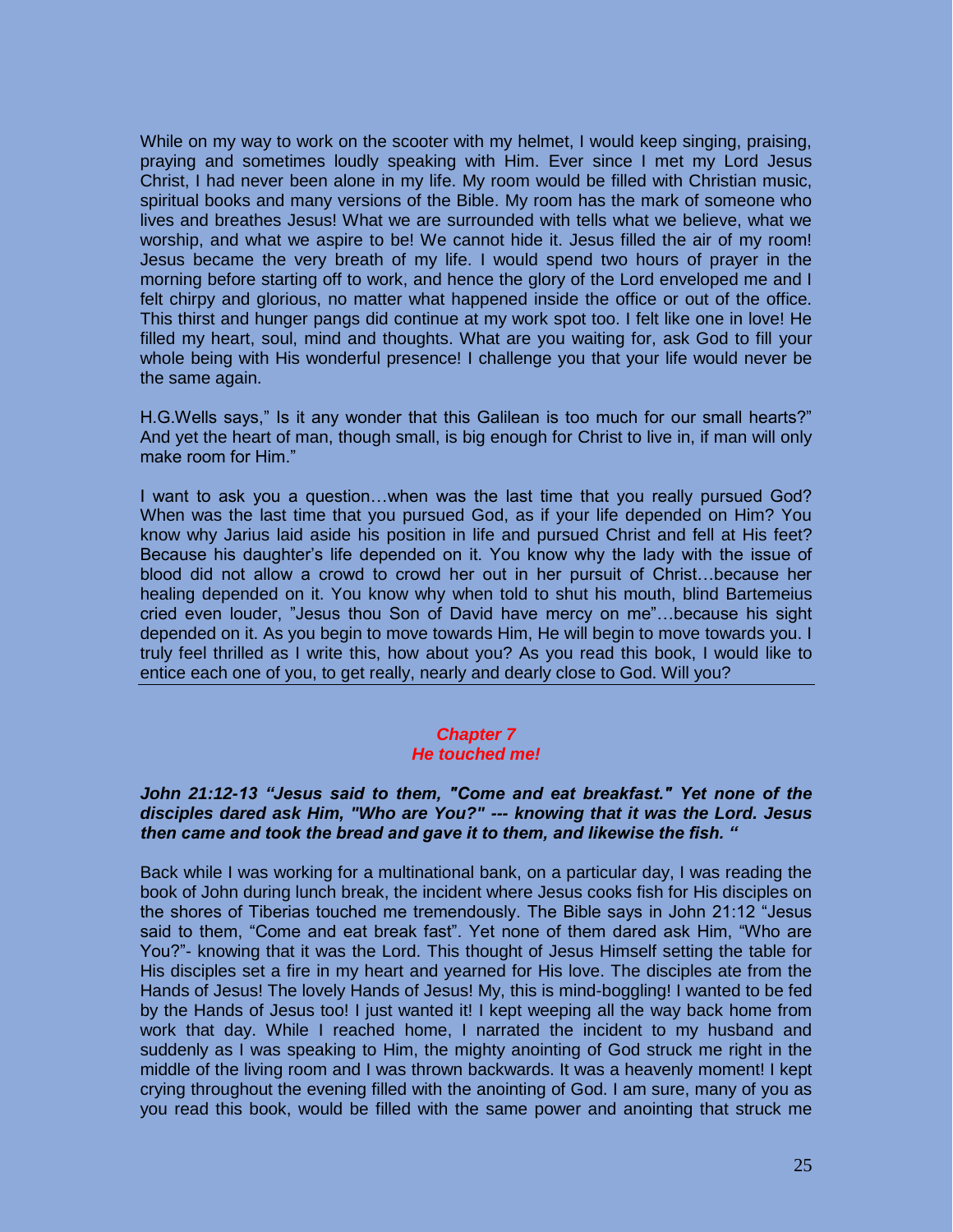years back and the same power would hit you too right now in the Name of Jesus! During the family prayer in the night on the same day, I explained to my children of the particular scripture that touched me, and while I was narrating the incident to them, I was again struck by the power of God and I was thrown backwards for a quite distance now. I lay there, curled on the floor right in the middle of our living room, sobbing and crying under the anointing of God. For people, who have not experienced the touch of God would find it hard to understand what I was going through. Ever since, God started mightily moving in my life, my life was never the same again. More of God's touch in my life, made me give more of me to Him. It works that way! I stopped sleeping and I started praying more in the night. I stopped eating much and started fasting more. I stopped reading secular books and started delving deeper into the Bible.

Revelations 3:20 says "……If anyone hears My voice and opens the door, I will come in to him…" Opening the doors of our heart to let Jesus come in is a big step indeed! He walks in and sweeps over the place with His Presence. There is no place for "I" any more. I am talking about total surrender here! When Martin Luther was asked how he overcame the devil, he replied, "Well, when he comes knocking at the door of my heart, and asks 'Who lives here?' the dear Lord Jesus goes to the door and says, "Martin Luther used to live here, but he has moved out. Now I live here." *When Christ fills our lives Satan has no entrance.* Praise God! Let us be able to roar like the Apostle Paul: "I have been crucified with Christ; it is no longer I who live, but Christ lives in me; and the life which I now live in the flesh I live by faith in the Son of God, who loved me and gave Himself for me."(Galatians 2:20)

A person interested in ministry, must first develop intimacy with God. Intimacy with God is vital for ministry. Being born into a traditional Protestant family, I never knew about the Holy Spirit, speaking in tongues or anointing. When the pastor came to pray for me, instead of asking him to pray for my healing, I asked him for the anointing of the Holy Spirit. I started watching God TV channel sitting in my living room and my thirst for God grew more and more. After the miraculous healing which I had explained in chapter One, I started moving closer to God. There were times that I would be slain under the power of God as I kneel and pray in my bed room. I would look up at God and just sob. It was incredible! He captured my heart with His love and held me close to Him. Did you know, God-lovers would eventually become Servers? How could you not serve Him, if you are filled with love for Him? Love for people would follow after you start loving God.

*Rev. Billy Graham says, "When you come to Christ, He transforms you. You receive a power to love men, beyond your natural ability to love".* I started prayer cell during lunch break at our office and people began experiencing God in a new way. I emphasized about fasting, prayer and Bible reading and taught them to do it in a systematic way. I came down heavily on people who were lazy and lethargic in this area. On the very first year after being saved, we started our 'all-night-prayer" service at our home, which started at 10 pm and continued until the next day 5 am. I'm sure many of you would say, 'Ah!' We are ready to do 'night duty' but never do we want to do 'night prayer!' I am speaking to someone out there! I wanted Christians to move from their comfort zone and get deeper with God. I would preach for about four hours in the night and many who attended those meetings are now serving God with the same zeal. When something combustible touches fire, it starts to burn as well. After five years, when He called me for full-time service, it was never, never hard, because by then I was totally sold out for God. Nothing on earth could woo me away from Him!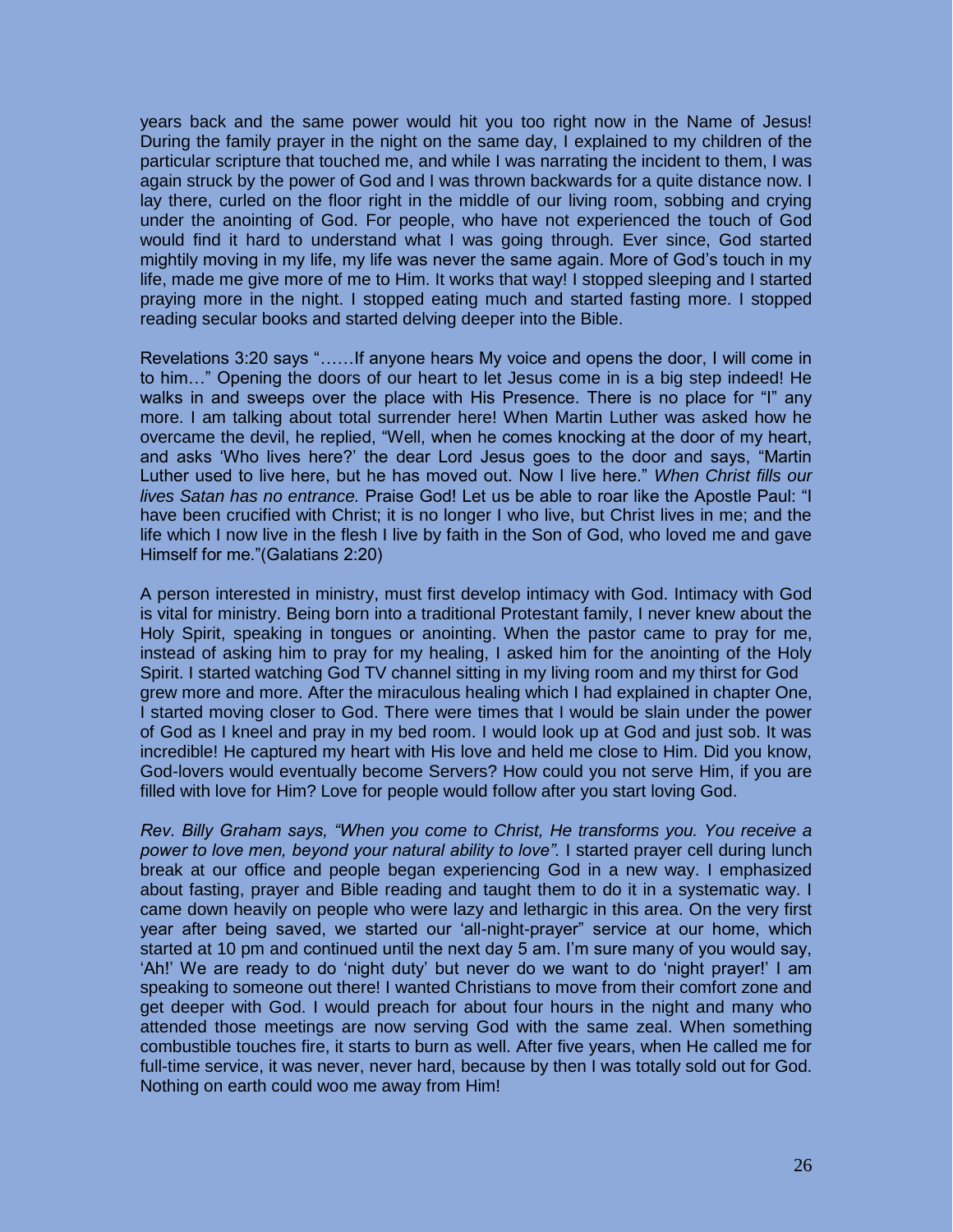I would like to mention here an incident that happened at Dohnavur*,* the place where Mother Amy Carmichael served the Lord. One day Jesus visited Dohnavur! When the presence of Jesus was always among them, why should I say, 'one day Jesus visited Dohnavur?' Yes, there is a reason, read on……

On that particular Sunday, while Mother Amy Carmichael was speaking, suddenly she felt the presence of God in a mighty way, that she was unable to speak or pray. She was dumbstruck! Senior boys studying in high school, tried to pray but they ended up sobbing. The other children, likewise, were unable to pray, but were weeping unto the Lord. Little children and women were also struck by the power of God and they all prostrated and wept at His feet. The cries of the people were like the noise of the raging sea. Some elderly women, who felt this 'strange,' hinted mother to stop 'this' noise; but the Lord, commanded Mother; 'do not stop them.' After few hours the situation got normal, but not the lives of the people who had an encounter with Jesus! Their lives were spectacularly changed after this divine experience. There was transformation in the Dohnavur family, people repented, workers started working with sincerity and there was love and unity among them. Jesus did visit Dohnavur that Sunday!

How my heart aches that the world should experience Him such a way! We need the Holy Ghost fire to engulf this world! Come, Holy Spirit we need Thee!

We have been lukewarm long enough, come on, let us burn for God. We are in the last days and nothing but only "fire" can bring the sinners to God. *Rev. Billy Graham said, "The root of sin in each of our hearts is extremely deep, and this is the basic cause of the world's problems; only the fire of the Lord can burn it out. This is precisely what Christ came to do. He didn't come to treat symptoms. He came to get at the very heart of man's disease".* 

People want something new, a fresh touch from God, some fresh manna from heaven and fresh move of the Holy Spirit. The church has been stuck long enough with old traditional ways, it is time to cry to God and ask Him to pour down the fire in our services. I am sick of watching people walk in late to church, leave early, walk around the compound during the church service. We need people to fear God and love the "House of God". Let us say like David in Psalm 84:1,2 "How lovely is Your tabernacle, O Lord of hosts! My soul longs, yes, even faints for the courts of the Lord; My heart and my flesh cry out for the loving God".

#### *Chapter 8 Lord, teach us to pray……..*

#### *Luke 11:1 "And it came to pass, as He was praying in a certain place, when He ceased, that one of His disciples said to Him, "Lord, teach us to pray…."*

I love this! I guess the disciples watched the Master pray earnestly, sincerely, powerfully and mightily that, when He ceased, one of His disciples rushed to Him and said that they wanted 'that power'. Do you want that power too? Youngsters would run to me after the meeting and ask me to teach the ways to pray long, to be in His presence long and to tarry in prayer. If you had not mastered the art of prayer then you may not be able to teach. The preacher needs to learn it first!

I remember hearing a preacher say during his sermon, "spend at least little time every day in prayer". I wanted to scream and say, "not little but God wants more of us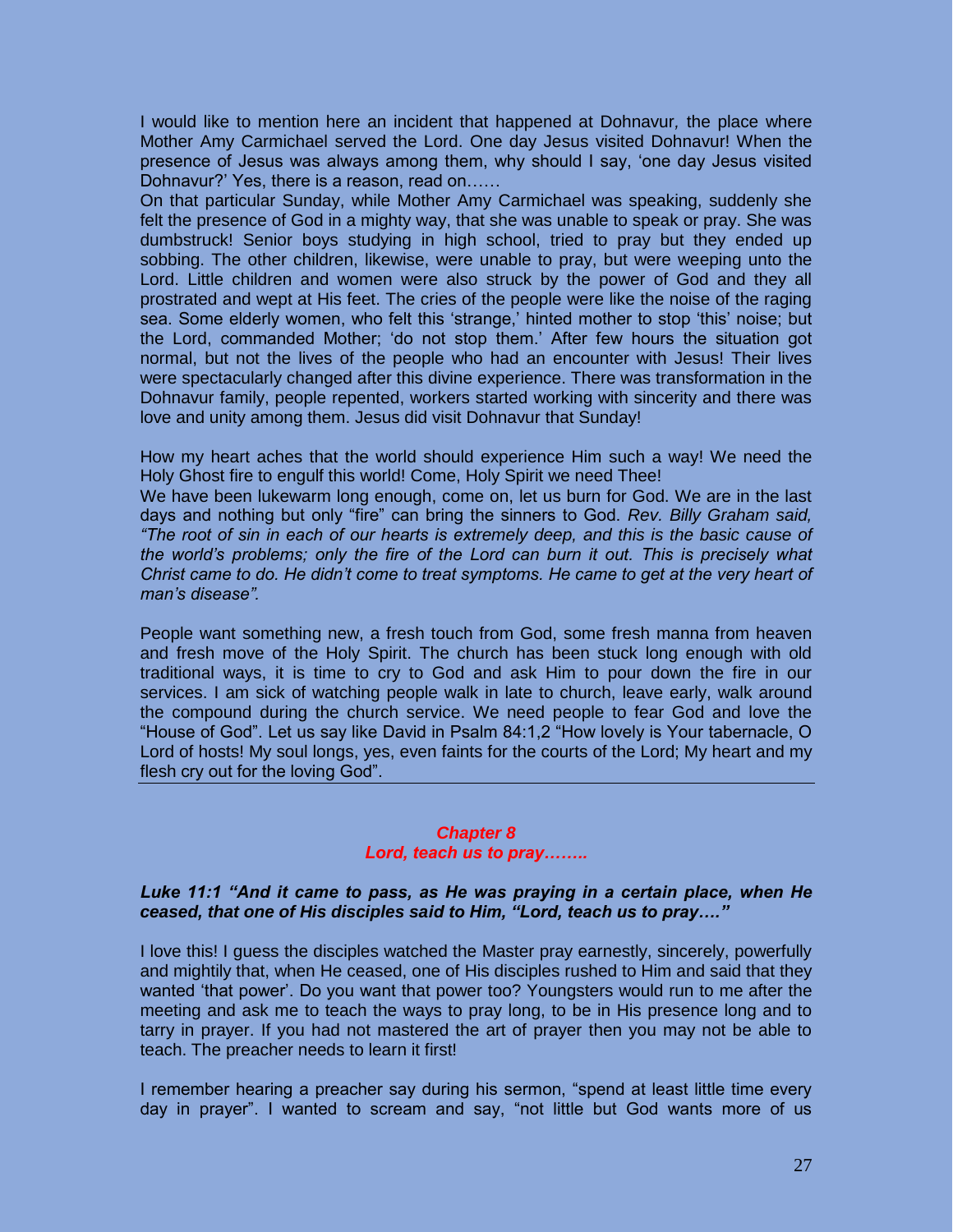everyday". How could we say, "Jesus I love you" and not spend much time with Him? How could we so daringly deny prayer and call ourselves as Christians? May be you do not understand the secrets of prayer but we could al least come to Jesus like his disciples and say, "Lord, teach us to pray"!

Jesus taught His disciples to pray, He says in Luke 11:2 "…When you pray, say Our Father in heaven…" Obviously the Lord's Prayer was not given to be just be recited as a ritual. Our Lord had given us a formula on 'how to pray'. It is sad to watch Christians recite the Lord's prayer blindly without understanding the rich meaning behind His words. *Prayer is a private talk with God!* Jesus says in Matthew 6:6 "But thou, when thou prayest, enter into thy closet, and when thou hast shut thy door, pray to thy Father which is in secret; and thy Father which seeth in secret shall reward thee openly."

We need to shut ourselves with God in prayer. *Leonard Ravenhill said ("While Revival Tarries", Chapter 2, Prayer Grasps Eternity) "*No man is greater than his prayer life. The pastor who is not praying is playing; the people who are not praying are straying. The pulpit can be a shop-window to display one's talents; the prayer closet allows no showing off." It is so heart rending to watch people neglect the most vital need in their life and that is prayer. Ultimately the reason for the lack of prayer is spiritual lethargy and laziness. Why is it that many struggle in the area of prayer? Why do they find it so hard? Why do they read 1000 books on "how to pray" but spend not a single minute in prayer? Because they don't know God much, they don't love Him much as to leave behind everything else and come to Him to talk to Him.

I would like to share here my experience of meeting an aged mom and her son during a train journey, who were hindu believers and I was literally shaken by their passionate love for their gods. He had the head-phone plugged to his ears and was listening to music, most part of the journey. After a tremendous struggle of silently wrestling in prayer for him, I got to speak to him for some time. He said that he utters praises to his gods more than thousands times during the day. He does not watch movies nor listen to movie songs, he is engaged 24/7 praising his gods. Besides doing this, everyday he sweeps and cleans the temple near his home. He said, 'serving his god and praising him all the time is the passion in his life.' While I see complacent Christians all around 33

me, who do not care to spend a minute in prayer or separate time to read His Word, such words from a hindu man just blew me up. Since Christians are sleeping and snoring without praising the real God, the devil has stolen the worship. Jesus said in Mathew 15:9"And in vain they worship Me, Teaching as doctrines the commandments of men. " I used to be invited often to a church, whenever I visited that particular city; I was surprised by the frequent change in their worship timings, each time I visit, it would be different. One day during the service, the Senior Pastor of the church enquired the church if the recent change in timings were convenient to them; half the church came late, though. Wicked people will never change, even if the church makes a thousand changes for their benefit! My heart is gripped with a bit of urgency for today's churches, they are like mushrooms growing rapidly; BUT is God really moving in their midst???? Today the churches pamper people to draw them to church: breakfast is offered, flowers are given to new comers, honey-sweet sermons are carefully preached so that the members are not upset- all that is missing are feeding bottles! What else can you offer to a Christian who refuses to grow? Friend, you cannot wait to get into His Presence on Sunday morning, if you have true passion and love for God, nobody need to woo and cajole you! You would come anyways!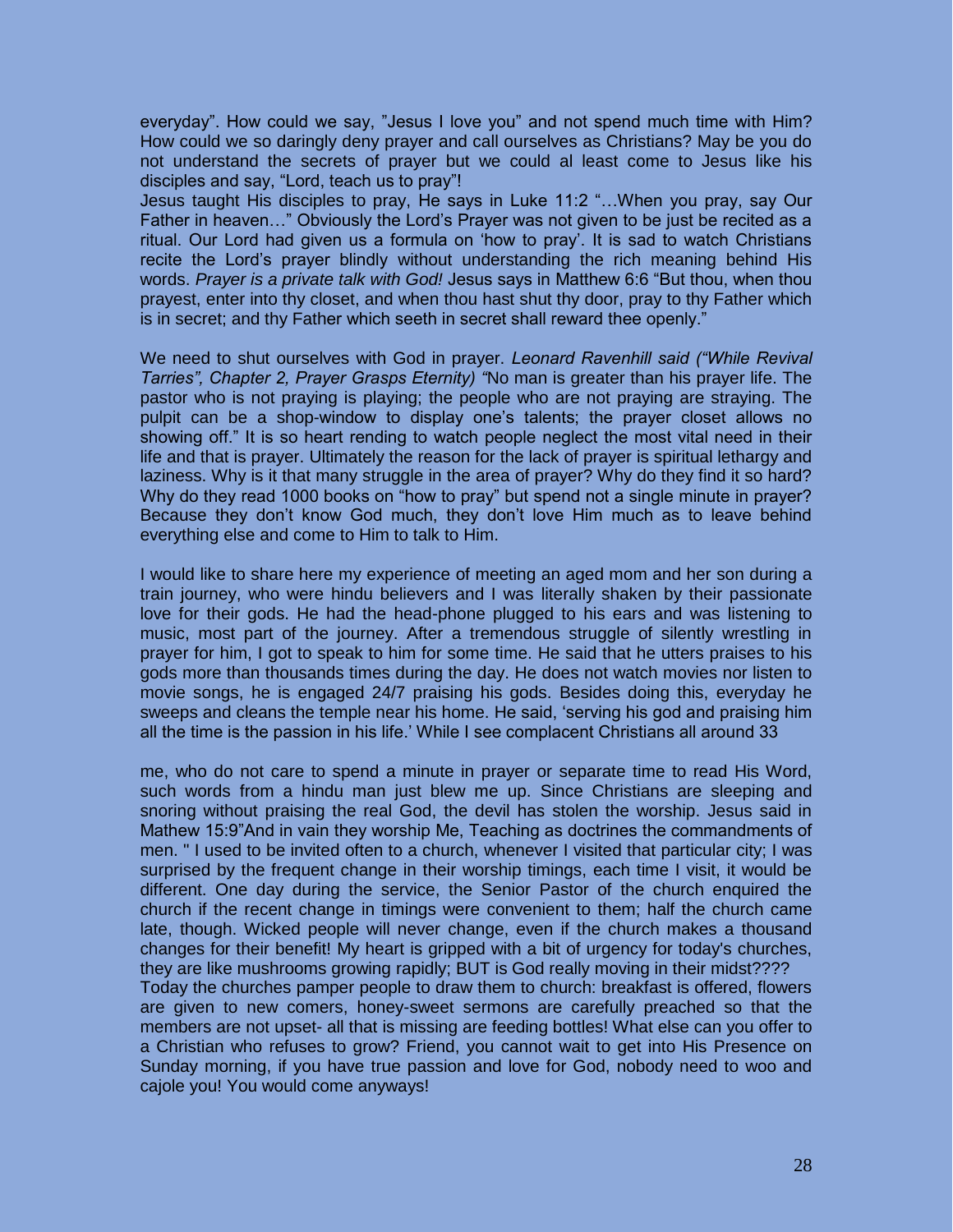Back when I was a working, young mother with a teenage daughter and an infant to take care of, I would do all my homework of pressing the clothes and getting the next day breakfast items ready, on Saturday evening itself, to attend church the next day at 7.30 am. I would pray to God that I should be in the seat at 7.25 am sharp; we did make it most of the times. God watched our passion and commitment and gave us a church of our own several years later. On May 16, 2010, we started SHILOH REVIVAL CHURCH in Hyderabad. Within eleven months of moving into the new city Hyderabad, where we did not know the language or culture, God trusted us to do His work and gave us the big responsibility of taking care of His church. Friend, if you are faithful, you would be blessed!

Today, church is given the least priority. Church is shoved back, if there is a call to attend work, after all God is not going to shoot you with his double-barrel gun. Such is the callous attitude of the Christians towards the House of God, they walk in late and walk out early. Several years back, while I attended a traditional church, I saw elegantly dressed people sitting in their cars, drunk on a Christmas day, indifferently listening to the sermon from the loudspeakers. My eyes were opened to see that I was not in the right church and we started seeking God to take us to the right place. He did!

A church is a place from where you get the spiritual manna which will carry you through the rest of the week. Parrot like reciting from a familiar book, week after week, and an insipid message would take you no where. You would remain wicked, critical and in the dark. Wake up people! We live in a world that is flooded with busyness, racket, and commotion and many are unconcerned about spiritual issues. It is easy to be sidetracked. People who navigate the city roads and streets to find a good restaurant, do not care much, as to where they go to worship the Lord. They just jump into the nearest possible tent and be done with it. Worst still there are Christians who do not even move out of their living room and argue that 'God TV' was sufficient. How will these people stand before the judgment seat of Christ and answer His command: "Not forsaking the assembling of ourselves together, as the manner of some is; but exhorting one another: and so much the more, as ye see the day approaching" (Hebrews 10:25). 34

Believe me, when you pray, He listens to you! He hears you! He would never miss out even one word! However, God answers prayers, not in your schedule but in His time, though. This is where we doubt Him and miss out on getting down on our knees to pray. Trust Him and pour out your heart. Get connected with God from the moment you open your eyes to the time you close your eyes in the night. Keep speaking to Him about everything in your life. Remember, He is crazy about you and wants to get connected with you. God wants to walk hand in hand with you, every second of the day!

I had never felt lonely in life after I developed a habit to pray all the time. I remember while returning in the train after a meeting, I was alone and I started reading a book of Amy Carmichael who came to serve in India when she was twenty eight years old. I read the part where God tells her not to run to people for help or share her grief with others but only to Him. He whispered a question which baffled her, God asked, "Don't you believe that I listen to you and I will solve your problem?" This dramatically changed the life of Amy. Never again did she run to people while in trouble, but she determined herself to pour out her heart only to God. After reading this, I sat for a long time with eyes brimming with tears! I made a commitment to God at that very moment in the train, to run only to Him while in need. Did you know prayer alters your life? The Bible says in Luke 9:29 "As He prayed, the appearance of His face was altered…"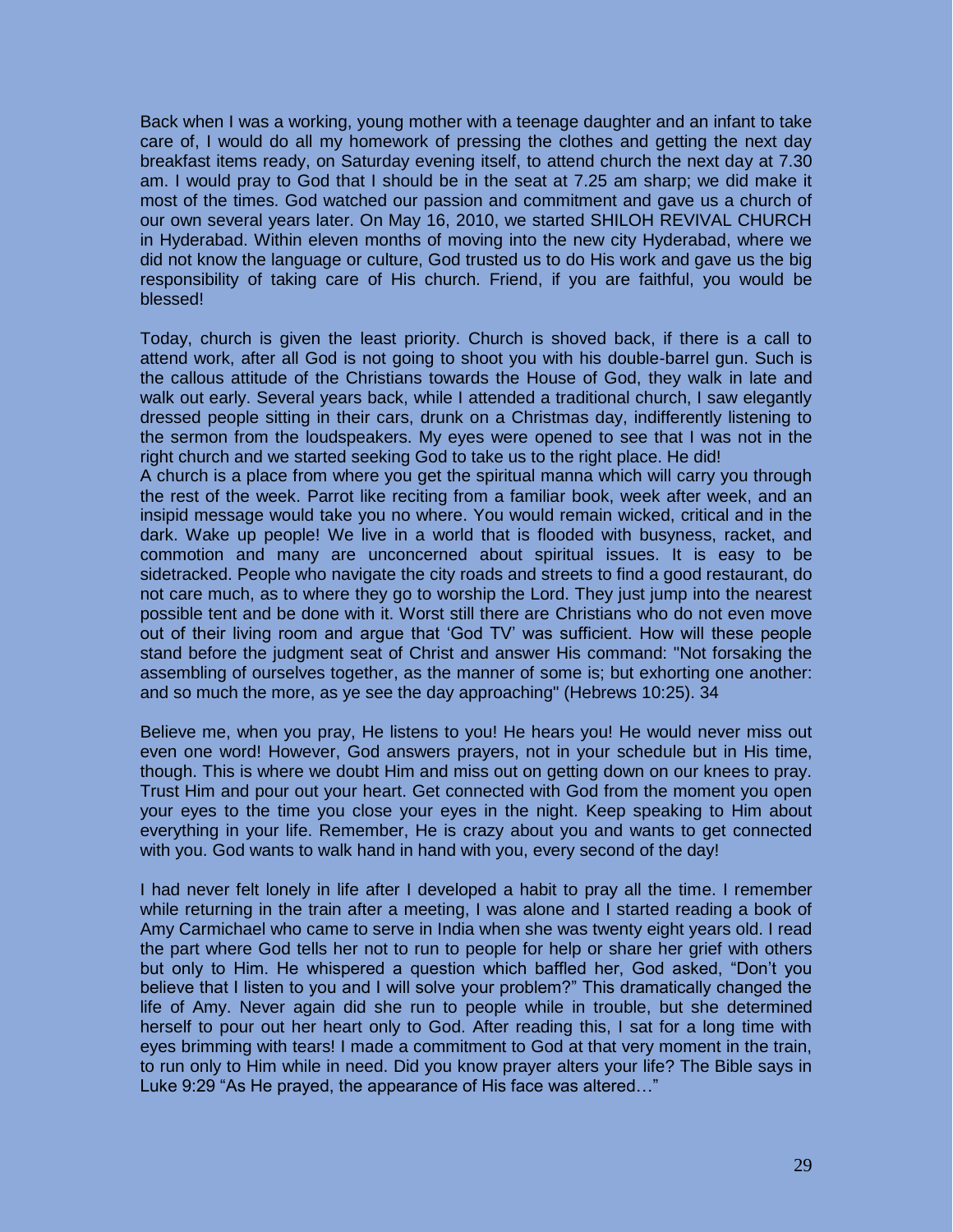Dear friends, if you do not hear the voice of God in your prayer room, then you would hear the voice of the devil outside the prayer room. Be careful! A young married Christian girl called me on my mobile and said that for the past 15 days she was like a 'stone' because her ex-lover had called her after many years on the phone and cried to her saying: 'you have betrayed me by marrying someone else.' Shattered by the words and filled with guilty feelings, this girl came to me for counseling. I advised her that this torture was from the devil and asked her to read the Word more and divert her attention and also tell the person never to call her again. When we fail to hear the voice of God, we would hear the voices of such devils that would threaten us. Not many have the time to sit and wait to hear the voice of God, though. We rush in and dash out! There are many who say a fleeting one second prayer in the bus, train and car. There are others who place a tight kiss on the 'Sacred Heart picture of Jesus' and leave home. There are still others who shoot a flying kiss to Jesus and go their way. How can we expect our lives to be altered? Are you listening?

In the above scripture we are told that 'as He prayed, the appearance of His face altered.' The word 'altered' captured my attention! It is sad that many, I repeat many Christians do not know the treasure that we reap after prayers. All the four books of the gospel, that is, Mathew, Mark, Luke and John records the prayer life of Jesus. Mark 1:35 says "Now in the morning, having risen a long while before daylight, He went out and departed to a solitary place; and there He prayed." We have the privilege to commune on a minute to minute basis with the Almighty. Think of that! How we hang around the cabin for a one minute conversation with the boss! But as we kneel to pray, we get to talk to the Creator at any part of the day! Oh, isn't this mind-boggling?

While I was working, I taught my friends to pray; not erratically and randomly, but meticulously and regularly. I would check on them regularly and encourage them to do it with determination. If you fast when you feel like and pray when you feel like, then diligence and discipline is lacking in your life. You cannot be lackadaisical in your attitude towards God. The ones that obediently followed my instructions are shining even today. Prayer is not a magic wand to get your wish immediately. Yes, God does answer our prayers sometimes immediately and sometimes in His time; however, prayer equips a person to handle the delays, handle the pressures of life, handle the trials and temptations of this world and also changes you altogether. Our relationship with God totally changes our approach in life, our attitudes, our priorities, our outlook, our agenda and revolutionizes our life so spectacularly that people would surely notice. He changes us inside out. Jesus says in Mathew 5:14 "You are the light of the world. A city that is set on a hill cannot be hidden." Powerful!

God poured the burden for souls into my heart. I would weep, mourn and cry for hours together and pray for people, countries, missions and for churches. This is God-given and not effort-driven! We could never pray and intercede for others without burden for souls. Only when we make an effort to sit and pray, would God reward us with such anointing. If only people rightly understand the benefits and rewards of prayer, then there would not be such thing as prayerlessness among us.

When people are called for 'revival meetings' some would come, but if people are invited for just 'prayer', very few would come. Satan has largely succeeded in keeping prayer away from the life of Christians. All work and no prayer, certainly makes a Christian dull and hopeless. Prayer is the weapon given by God to fight against satan. We need to use it wisely and effectively! I would like to talk about the prayer of Nehemiah here; though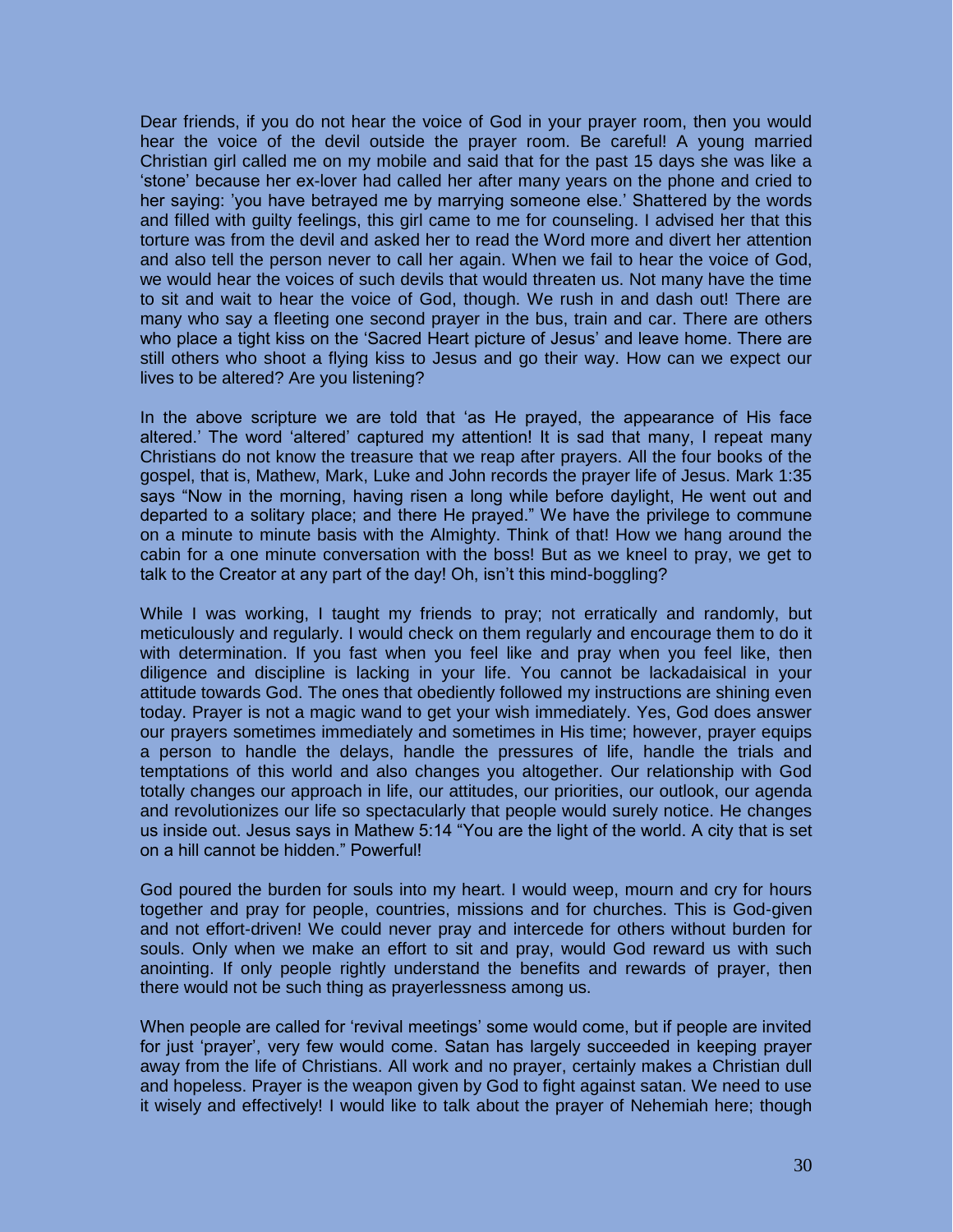the book of Nehemiah starts with weeping, yet it ends with Nehemiah rebuilding the walls of Jerusalem.

*Nehemiah 1:4 "So it was, when I heard these words, that I sat down and wept, and mourned for many days; I was fasting and praying before the God of heaven."*  Let us learn to sit before God before we run for God! The book of Nehemiah opens with Nehemiah weeping at the feet of the Lord and ends with him rebuilding the broken walls! A BROKEN HEART BEGINS WITH OPEN EYES!

Nehemiah did not rush through things but first he sat at His feet, wept, fasted, prayed and mourned for many days! Power starts here! Where? At His Feet! Everything that happens after this prayer of Nehemiah seems to be successful and we watch the favor of God surround him like a mighty shield, because he had done the initial homework of praying much. His prayers were like mighty wheels that took him everywhere and gave him success too. How many of us care to do this?

Before you decide to marry, start a business, plan for a shift in your job and before you plan any serious change in your life…..learn to fast and pray. Don't be guided by your convictions or emotions, you would be led astray; allow God to guide you!

I know there are many young men and women who would love to be ambitious and daring like Nehemiah, but nothing works without prayer. Are you listening? Nehemiah prayed for his boss before approaching him: "let Your servant prosper this day, I pray, and grant him mercy in the sight of this man. For I was the king's cupbearer."(Nehemiah 1:11) Next we find the king ask him, 'what do you want?'(2:4) Nehemiah received favor in the eyes of his supervisors because of his prayers.

When Nehemiah requests for a break from work, the king was not only pleased to let him go but he also gave him a permission letter for hassle-free transport and also gave him timber from his own forest to build the gates of Jerusalem. Not only that, the king had sent captains of the army and horsemen with him. Do you call this to be lucky or the grace of God? Absolute grace of the Hand of God on Nehemiah! Friend, let us learn to pray! I am talking about a personal communication with your God!

In the subsequent chapters, we find many people trying to oppose Nehemiah, but he stands firm in his commitment. Friends, don't expect a trouble-free walk when you are taking up a daunting task for God. The devil would come, even if he cannot beat you, he would at least try to scare you, but prayers and fasting would give you the confidence to go ahead.

When I prepare for a convention meeting, where I have to share the Word consecutively for three days at a stretch, the devil would try to attack me from all quarters. Right from the time of traveling to the time of preaching, it would be fire-fighting all the while; however, since I would have prayed, fasted and spent much time at His Feet, I would be able to resist his evil devices. In a particular village, where there was tremendous opposition for the Gospel, I was preaching in an open air meeting, while I was preaching, a group of drunkards sat close to the venue and started abusing, mocking and distracting the meeting, they even went to the extent of man-handling the pastor who had arranged the meeting. That particular day, I was standing on a bullock-cart and preaching the message, however; I continued to preach and never gave in to fear. That was surely a thrilling experience! However, my husband and me had fasted and prayed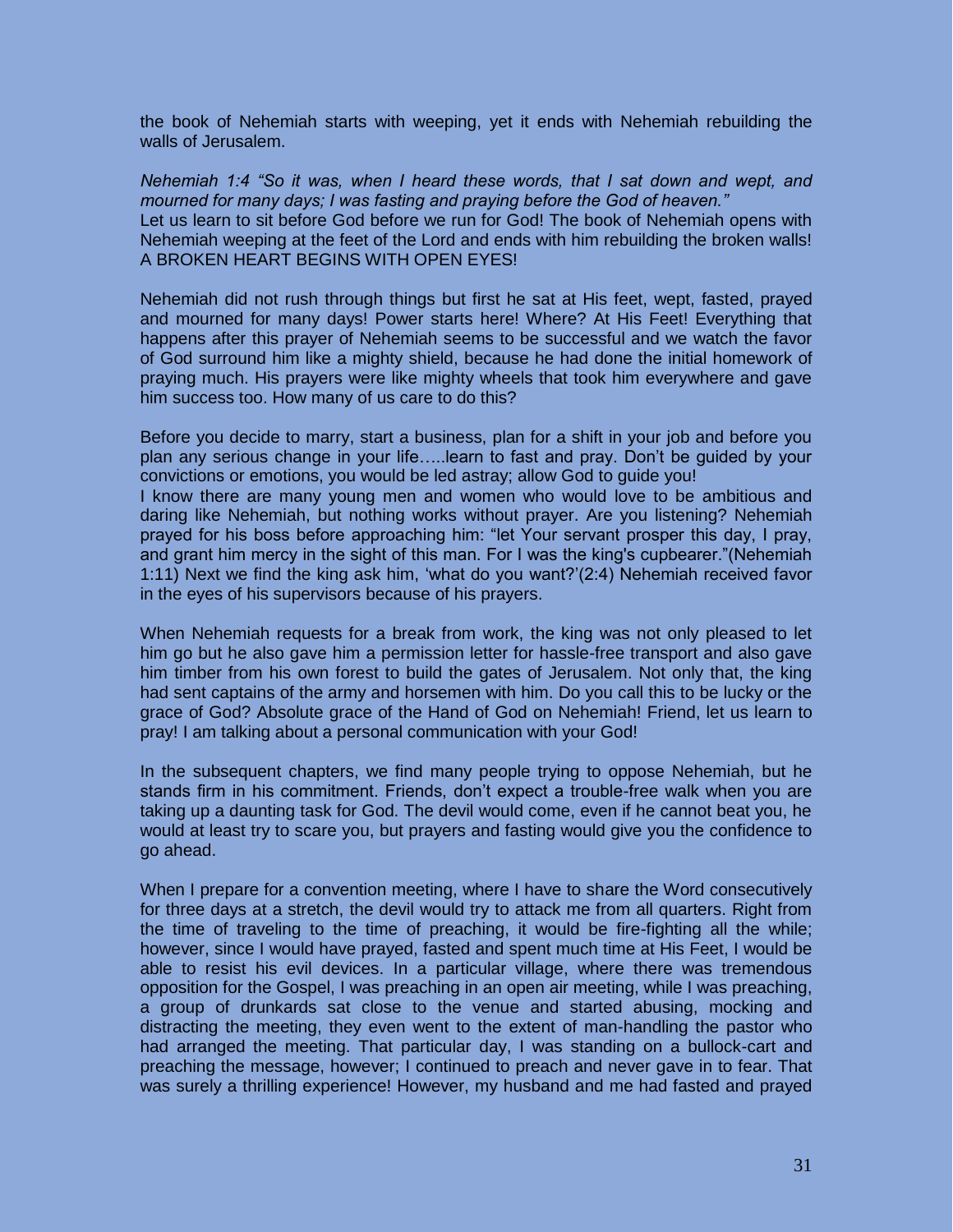before the meeting, hence God's protection was with us not only through the meeting but also after that. Praise God!

Being a mother of two children and a wife, besides serving as a servant of God, I had many challenges to face; I had to be a 'Firebrand multi-tasker!' Only because of His grace, I was and am able to walk the tightrope between the roles as mother, wife and His servant, with an oeuvre that showcases a mix of wisdom and strength. During a two days spiritual retreat camp which was arranged in a grand manner, besides supervising the administration side of the camp, I was preaching on both days. My son was ten years old at that time and he went berserk playing wildly with other kids because the campsite was a lovely mango grove. He created such a racket, that on the third day, because of exertion, strain and heat, he fell sick. I had to take care of him the whole night, so I was awake. The next day I was too weak and tired; but I had to preach in the morning. I wondered how! My voice was totally damaged! I managed to preach in the next day Sunday morning service in a church in that particular city and when I heard people tell me, 'this was the best message of all', what do you think I can say, except, 'thank you Jesus!' What was the secret key behind the success! My husband and me had fasted 40 days for this camp! The devil could not wag his tail! All his plans were squashed! Praise the Lord!

I can quote many examples in our ministry and my life, where prayer and fasting had sustained me during difficult times. Today, if you are dealing with an unsaved husband/wife, rebellious children, financial stress, whatever, fight the enemy on your knees like Nehemiah. I challenge you today to let God be your strength! Let Him take over the load in your life. Trust Him with your life.

The book on "Revival in Brownsville Assembly of God Church, Pensacola" made me ravenously hunger for God's power. Unbelievable revival breaks out in this church on Father's Day in the year 1995 and people from every denomination and walk of life arrive in loaded buses, vans and cars from every state in the nation. Each day, 15 to 20 countries would be represented. An average of 2000 first time visitors thronged the church everyday. Incredible! What was happening? People were touched, convicted and changed by the mighty anointing of the Holy Spirit move in the church. Thousands rushed to the altar every day and the revival continued day and night for many months. How did this happen? This is an important question? Some of us are so content with slight showers that very soon it wanes way and we are back to square one, struggling with our spiritual growth.

Pastor Kilpatrick of the church explains that many years before the beginning of the revival, he prepared his church to pray meticulously. In his book, "Feast of Fire", Pastor Kilpatrick wrote: "I started to see that if I took a pie gauge of everything that was being done in our church and broke that pie up, prayer was usually the thinnest slice. The biggest slice of the pie were the preaching, the worship, the offering, and a little bit of altar time when we prayed with people. The Holy Spirit showed me that though His House was supposed to be a house of prayer, ours was really everything but prayer. Something had to change." Pastor Kilpatrick obeyed God's direction and started Sunday night prayers and though he feared that people would not come for the prayer meeting, yet surprisingly the attendance grew. They continued the Sunday night prayer meetings for three years and then he also started Tuesday night prayer meetings. Every Tuesday about 1000 prayer warriors gathered to pray for the revival of the church. This prayer preparation has been the cause for the mighty revival of the church. I believe as people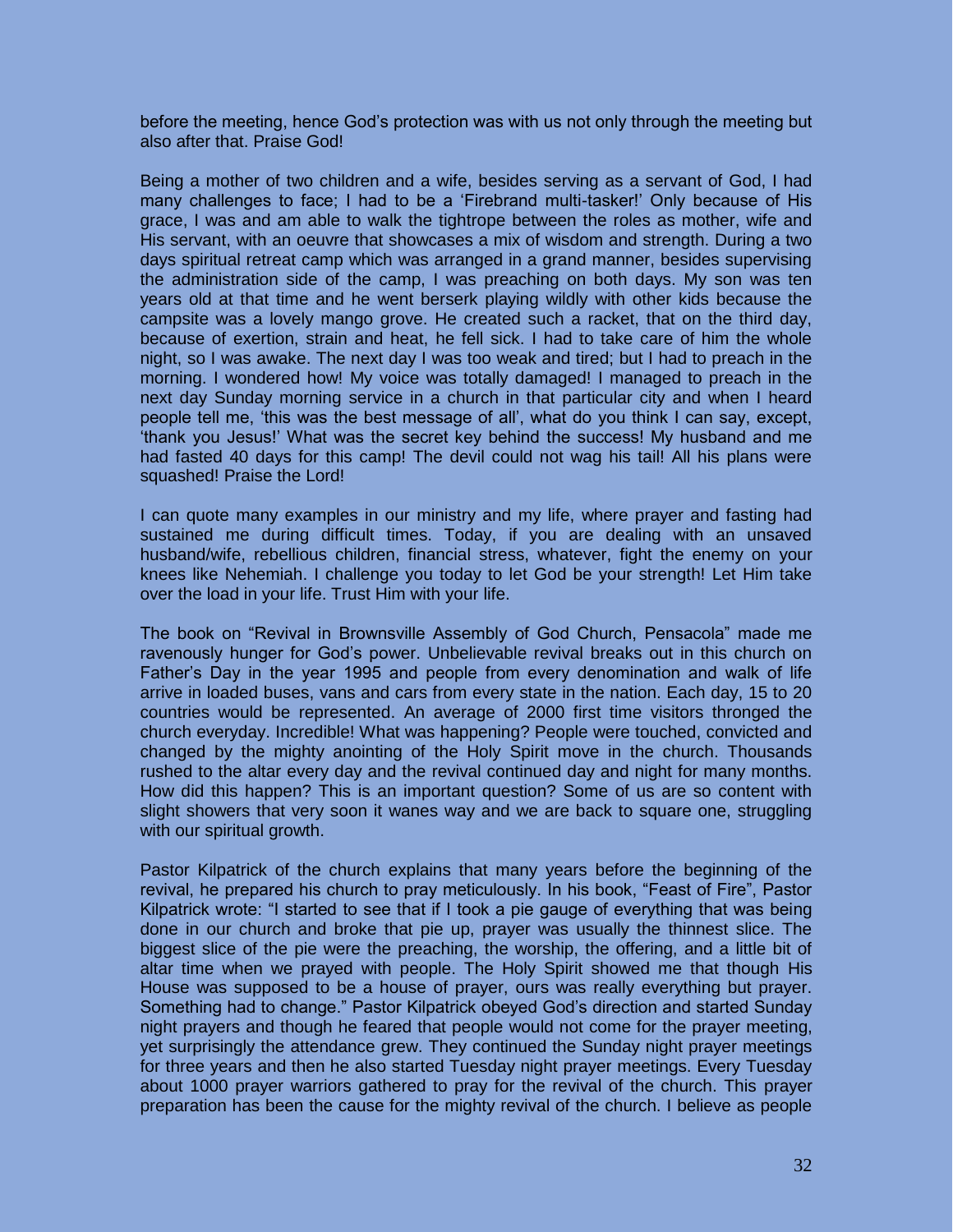walked into the church, they went down on their knees crying and repenting. People were falling under the power of God. The music, worship, sermons and everything about the crusade was just spectacular and oozing with the Presence of God that people refuse to leave the auditorium.

Don't you want this kind of revival to hit our nation and other nations as well? Are we ready to pray like this for our country? When I visit many cities, I am so heart broken to see empty churches and scanty attendance. I guess, we have not prayed enough and longed enough for God's power, have we? My heart is aching and craving for more of God in our country! How about you? Are you happy where you are? You never know the depths God can take you when you surrender into His Hands!

#### *Chapter 9 Shut the door!*

#### *2 King 4:3"Then he said, "Go outside, borrow vessels from all your neighbors, empty vessels and not too few.4 Then go in and shut the door behind yourself and your sons and pour into all these vessels. And when one is full, set it aside."*

When you shut the door behind yourself for an intimate meeting with God, I assure you "the windows of heaven will open for you and God would pour down for you a blessing until there is no more need."(Malachi 3:10)Isn't that exciting?

Jesus clearly points out the benefits we receive when we shut the door for prayer: Mathew 6:6 "But when you pray, go into your room and shut the door and pray to your Father who is in secret. And your Father who sees in secret will reward you."

Have you ever been in a situation which looked absolutely hopeless? Situations in your life look so grim that you feel that there is no way out. Are you there? I want to tell you today that God would make a way for you! Amen. The above passage tells of Elisha's instructions to the widow of a prophet who comes crying to him, because her late husband had left behind huge debts and the creditors were claiming for her two children in exchange for the money. Elisha looked at her and said, "How can I help you? Tell me, what do you have in your house?" The widow replied that she has nothing except a jar of oil. Elisha gave her a set of instructions for the grieving lady and nothing else.

Elisha told her: a) go outside b) borrow vessels from all the neighbors (not just a few) c)empty vessels and d) then shut the door along with her two sons e) pour the oil into the vessels. Well, the most outstanding instruction was "shut the door behind yourself and the two sons!" They had suffered much and had been humiliated much, now it was God's time to bless them much. Most of us want miracles to happen in our life but we never want to shut ourselves with God.

When Pastor Paul Yonggi Cho was a young minister with several thousand members in his church, he felt greatly blessed and actually drifted into complacency in his ministry. Then God allowed the perplexity of physical weakness in his body. He developed a case of nervous exhaustion and some problems with his heart. He had difficulty to simply carry out even his daily tasks. During that period, God drew him close to Him and showed many changes that needed to take place in his life. (From Pastor Paul Yonggi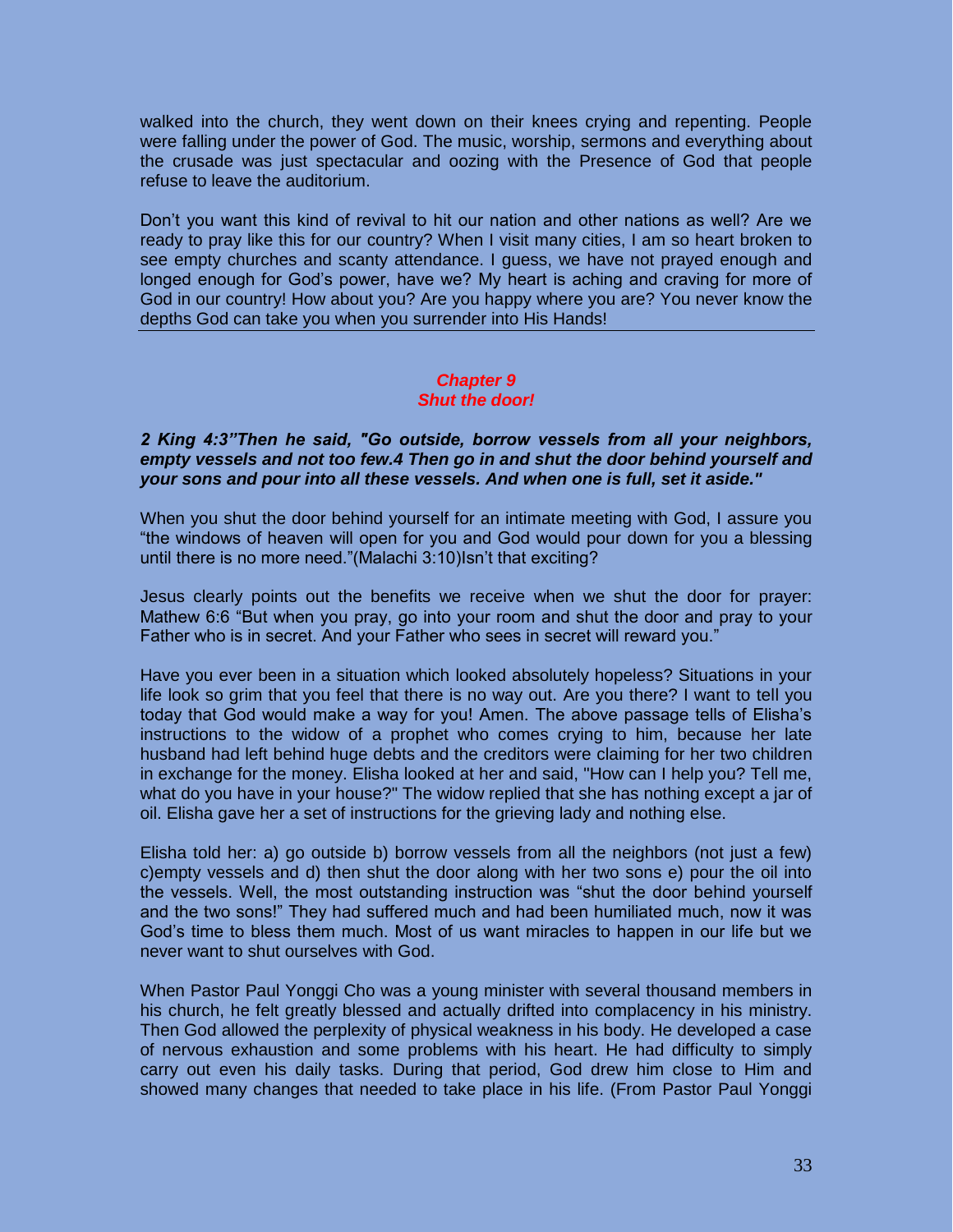Cho's book "Solving Life's Problems") Sometimes through sickness God shuts the door to be close with Him.

Elisha did not say, let me see how much money I have in my bank account, instead he gives her instructions to use 'her own resources'. This was no spectacular modus operandi for a super flow miracle. It was the most weird plan. The widow takes a remarkable step which was the reason for the whole miracle! Verse 5 says, "So she went from him and shut the door behind herself and her sons. And as she poured they brought the vessels to her." That's fantastic faith! The important key to blessings is obedience! She did not linger behind to question the authenticity of the instructions, 'she just obeyed.' When she shut the door with a giant faith with her two sons to pour the oil into the empty cans, God stepped in to fill the cans. Hallelujah! In fact, both her sons were involved in carrying the jars. The empty jars filled up, but the jar she was pouring from did not run dry. She kept pouring and pouring! Amazing! Many times we pray for the situation to change. We desperately want God to deliver us from the situation but we are not willing to do as God says. Through the Word, we receive certain instructions some things we need to do or change, but we are unwilling to obey and therefore fail to experience the miracle that God has planned for us. Are you listening?

The boys had the tough task of visiting all the neighbors and asking them for empty vessels. They did not ridicule Elisha for this absurd instruction because they believed the word of the prophet. From where did the oil come? From heaven! Can we give a shout of praise! If you really want God's miracles then you must get alone with God. Shut the door! The boys must have been awed when they saw the oil flowing into the empty vessels. God did not say go borrow money, rice or dhal but he said, 'just go get the empty cans', the woman stepped out in faith and experienced an amazing provision in her life. Elisha tells her, "Go, sell the oil and pay your debts, and you and your sons can live on the rest." He is surely a God of abundance! It all started with her faith in shutting the door which enabled God to open His Hands! When we are at the end of our road, we should turn to Him, listen to Him and take the step of faith and walk on. Don't try to reason out God's ways and plans, just obey! Let us remember what the Lord says, "For my thoughts are not your thoughts, neither are your ways my ways, declares the LORD." (Isaiah 55:8)

The prophet Elisha had God's purpose in his mind, when he instructed the widow to 'Go, borrow vessels from everywhere, from all your neighbors', the boys might have initially felt humiliated to visit all the neighbors and collect empty vessels, however, God not only gave them abundance through His provision, but also changed their humiliation to joy. Since they had visited the entire neighborhood for empty vessels, after the miracle, the entire town came to know of it. God's name was thereby glorified! God changed their shame to fame! When I was brought home in a stretcher from the hospital, the people in the entire street came to see me; I felt ashamed, hopeless and helpless, to be carried by strangers, however, God later healed me, gave me a beautiful baby boy, I rejoined work and went in my scooter to office; God lifted my head in the same place where I felt miserable. Psalm 3:3'But You, O LORD, *are* a shield for me, My glory and the One who lifts up my head.'

During the quarterly printing of our "My Delight" magazine, we were running short of funds. We had to send out the magazines to the subscribers and the time frame was short. We wiped out all the money in our kitty and we paid an advance but the printing could be started only if we paid the balance amount which was quite huge. My husband and I shut our prayer room and were praying to God for a miracle. I knew in my heart, it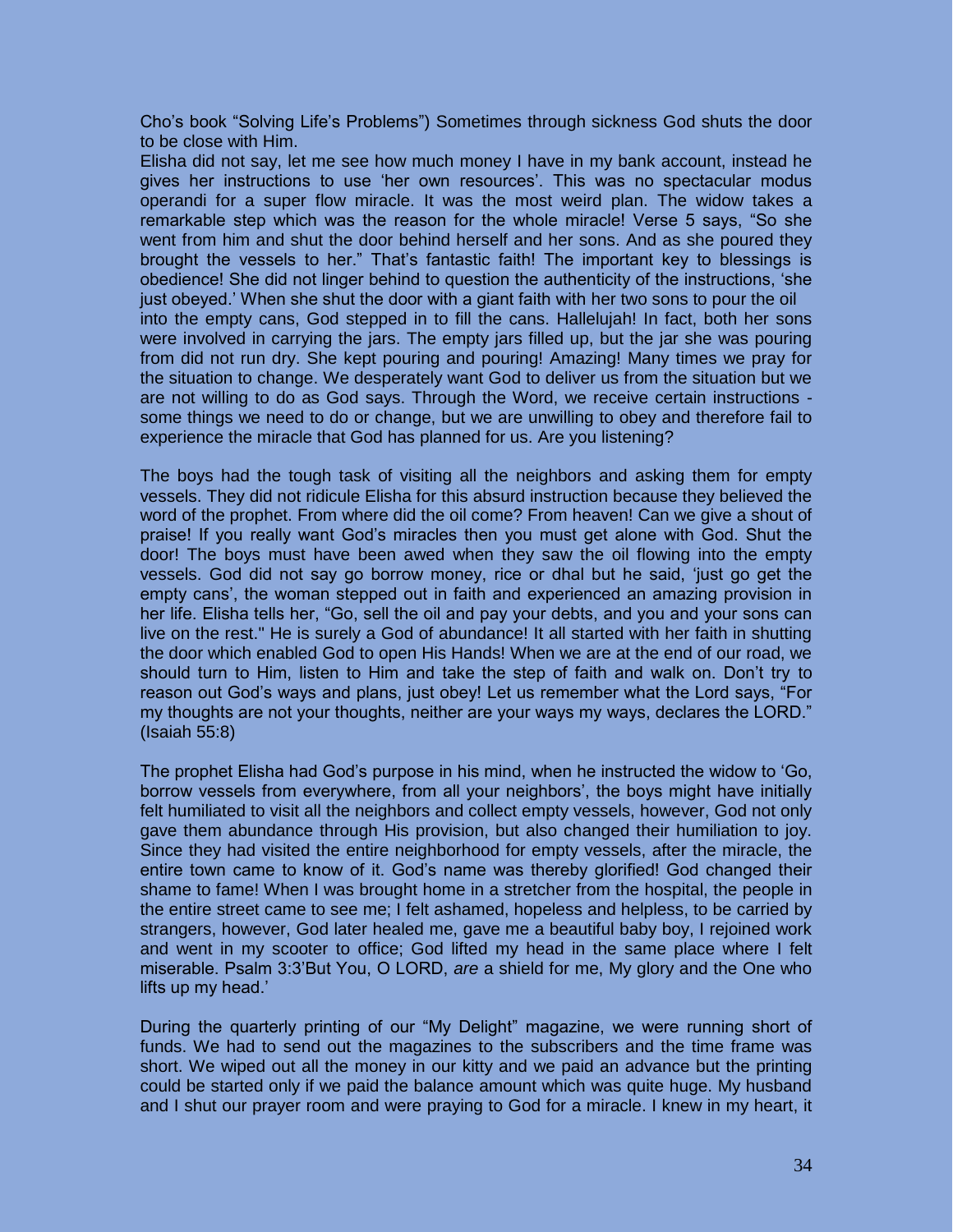may be a big amount in my sight but not for my Lord. Nothing happened for a week but on the eighth day, I got a call on my mobile informing me that a brother from Dubai had sent an offering which was exactly the amount that we needed. Amazing provision! I like prophet Elisha's bold confidence when he says in advance, "when one is full, set it aside" My, that's faith! He knew God would pour down His blessing behind the closed door! That's fantastic! This is what it means by saying, 'walk the talk!' Are you listening? I would also like to mention of another woman of faith who shut the door with her dead son. This is absolutely a scintillating miracle! The Bible says 2 King 4:21"And she went up and laid him on the bed of the man of God and shut the door behind him and went out." The Shunammite woman was given a son in her old age. Much like the birth of Isaac to Abraham and Sarah, a gift from God. But when her 'miracle child' dies in her lap, she did not lay the body of her son in his bed she did not take him and put him in her bed, she did not call for help, but she placed him in the bed of Elisha, the man of God! Amazing! *She did not prepare for his burial but instead she was getting ready for his resurrection!* I am just thrilled and excited as I write this! We need to put our faith in Him. God will never bring you to it without making a way for you to get through it! Hallelujah! I like the way she kept confessing 'It is well,' while her son lay dead in the bed. That's faith in action! Proverbs 18:21"Death and life are in the power of the tongue: and they that love it shall eat the fruit thereof." When they hit the first boulder itself, people begin to complain and grumble, rather than jump up in faith and cross the hurdle. Let's not allow problems to crush our faith, instead, let us learn to tell, 'all is well!' Champions do not buckle down with pressure but are made of sterner stuff. They have the ability to use defeat as a stepping stone to success. Let's turn our heart-break to joy-break! May be things are wobbly in your life right now, don't bother, keep going steady for the Lord. Watch your end! People are not going to like you for your stand for God, though. But we need to stand strong like the Shunammite woman. She didn't slow down. She kept on going.

When prophet Elisha comes to know of the death of the boy, he gets behind shut doors too. Look what happens! 2 King 4:32 "When Elisha came into the house, he saw the child lying dead on his bed.33 So he went in and shut the door behind the two of them and prayed to the LORD." I want to talk her about the hard, fervent prayer of Elisha: "And he went up and lay on the child, and put his mouth on his mouth, his eyes on his eyes, and his hands on his hands; and he stretched himself out on the child, and the flesh of the child became warm." When the flesh of the child became warm, he did not become content and stop praying, but now he intensifies the prayer. I'm excited as I write this! We have volumes to learn from this great man of God. How soon we get satisfied and content! But God is looking for strong, severe intercessors! Hallelujah! By placing his eyes on the eyes of child, by putting his mouth on his mouth, by laying his hands on his hands and by stretching himself on the child; the prophet reveals his steadfast faith in God and His power. He depended on the anointing of the Holy Ghost Fire to deliver the child. We need to pray until we see the enemy's fort come down, until we see the Jericho wall come down, until we see the devil under our feet, until we see the salvation of our loved and near ones, until we see light shine upon the dark! Elisha returned and walked back and forth in the house, and again went up and stretched himself out on him; then the child sneezed seven times, and the child opened his eyes.' Awesome! Elisha triumphed over the enemy through prayer! Elisha defeated the most dreadful spirit of death. The triumph is even bigger because of the size of the opponent! Friend, do not worry and get palpitations when you look at the magnitude of the problem; the bigger the problem, the stronger and deeper should the prayer be. Half-hearted, shallow prayers would do no good. Got that?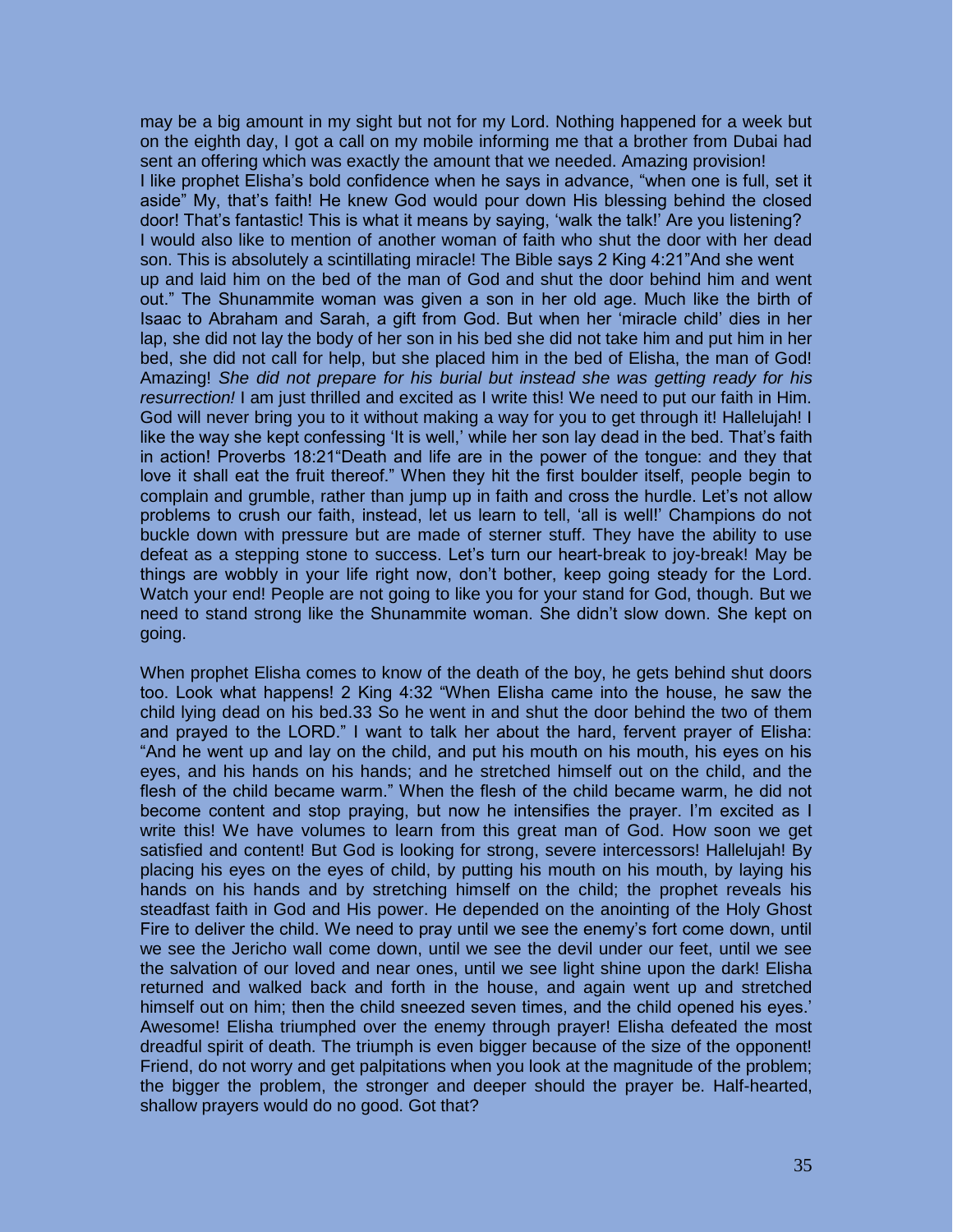Wesley L Duewel in his book "Touch the World through prayer" says, "God expects His children to face mountains of difficulties and to move them. He does not intend for us to be stopped by them, but to accept them as a challenge, either to turn them into highways for God's greater glory or else to cast them into the sea, completely removed from the sight, as if they had never existed. Jesus assures us that this is fully possible 41

when His children confront the mountains with faith, but reminds us that such mountainmoving may require prolonged prayer and fasting. The Holy Spirit will do the miracle. It will not be done by our might or power (Zech. 4:6)"

Hard nuts were cracked on one single day, when 3000 souls accepted Jesus Christ through the sermon of Peter! Acts 2:41 "Then those who gladly received his word were baptized; and that day about three thousand souls were added to them."

The three thousand who heard the message from Peter were no ordinary people but they were the same hard hearted people who crucified Jesus. How could such people turn their heart to Jesus in just one day's time and with just one sermon? Now watch this, such things are not humanly possible or through human strength, it is the power of the Holy Spirit that harvested the souls for Jesus. When Apostle Paul refers to this power, he said in 1 Corinthians 2:4-5 "And my speech and my preaching *were* not with persuasive words of human wisdom, but in demonstration of the Spirit and of power, that your faith should not be in the wisdom of men but in the power of God. "

Friend, we need to have enough ammunition to combat the demonic forces. Now, what is that? P-r-a-y-e-r! Where do you think Peter, who ducked away during times of emergency, emerged with such boldness to address an aggressive, hard-hearted crowd who crucified Jesus? He received the nerves of steel, power and guts from the upper room where they had tarried and prayed. Wonderful! Dakes said, "Private prayer brings public power!"

After three days of fasting and prayer, my husband and I went to preach in a Youth meeting, the venue wore a festive look and various programs were being conducted. The time was ticking away with group dance, skits and quiz programs, I wondered would I get a slot to preach? Finally when it was time for me to preach and after the mike was handed over to me, some church elders started distributing tea to the members. I was appalled! I strictly refused to preach and instructed the tea distribution to be stopped, after much persuasion they took back the tea trays. I pleaded for discipline, silence and requested them to prepare themselves to hear the voice of God. What followed was breath-taking! The Spirit of the Lord took control of the meeting and at the end of the meeting, the boys and girls who earlier danced and sang, were wailing loudly to the Lord. Touched by the presence of God and cut to the souls, with hands lifted up, tears rolling down their cheek, the young people were crying unto the Lord! It was an enthralling sight! The pastor and the elders were shaken up by the response of the youngsters. What brought this revival? The time that my husband and I spent in the throne room of heaven brought down the power from heaven on that church. The testimony of one young girl moved me immensely, with her mom standing next to her, with tears and amidst sobs, she said that the youth leader of that church had continuously compelled her to attend this particular meeting, though hesitant she had come to the meeting and God had touched her heart. Right in front of me, she apologized to her mom for her rebellious attitude. She seemed to be oblivious about the crowd around her, all that mattered to her, at that moment was God! Friend, after the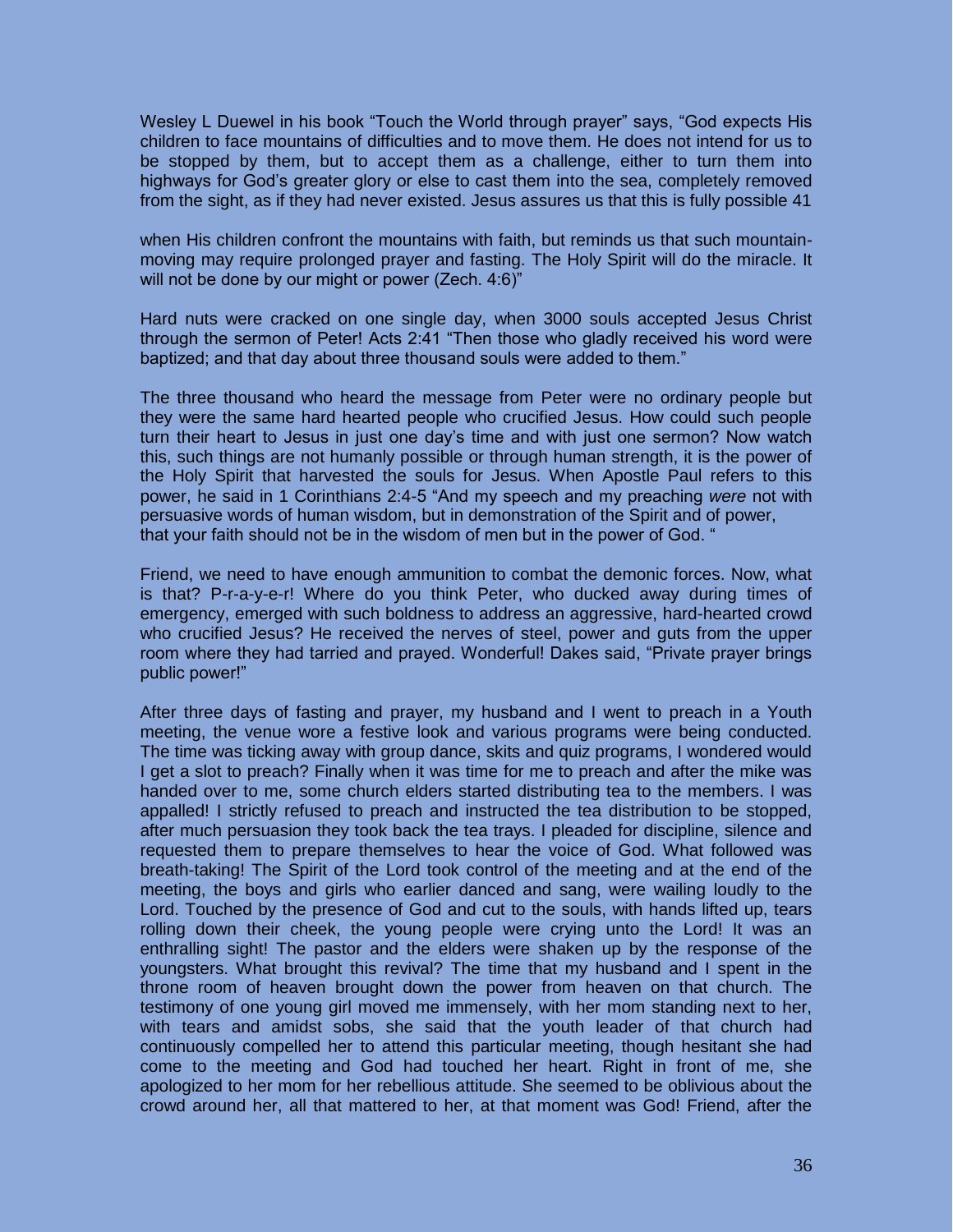meeting, engulfed by the love of Jesus, the youth surrounded us and never wanted to leave us. My husband and I stood captivated by their love and affection! Such is the power of prayer! Stop running wildly during times of crisis, learn to trust God and sit in His presence.

I was called to pray for a 9 year old boy who was suffering from severe convulsions and vomiting, he was a 'special' child since birth with multiple complications in his body. The parents were worried about the convulsions and the doctors had advised immediate brain surgery; the desperate parents were hectically running for second opinions from various other doctors. I could see fear and pain in the eyes of the parents. With both of them working, they had taken leave on that particular day and were making phone calls to various hospitals. My husband and I walked into their home on that particular day. I listened to them patiently as they narrated their part of anguish and pain, then I just asked them one question, "have you both prayed for your son?" I was astonished to hear the father say that they did not find time to sit together and pray. Isn't that painful? I requested them to just postpone everything else and immediately set aside time to fast and pray. Before leaving their home, the father said, "I feel peace now and encouraged. At a time, when everything around us looked dark and frightening, the subject of prayer and Jesus has brought light into our life." Eventually prayer brought victory and brain surgery was not necessary for the kid. Hallelujah!

God meets you personally and His ears are inclined to your pleas when you shut the doors for prayers!

# *Chapter 10 Abide in Him….…..*

# *John 15:5 says, "I am the vine, you are the branches, he who abides in Me, and I in him, bears much fruit, for without Me you can do nothing."*

Do you know what it means to abide in Him? The English dictionary defines 'abide' as' hold to and stick to.' Spiritually it means to 'stick on to Jesus, hang on to Him and stay in Him'. Did you get this? There is a tranquility about it! I remember the words of Prophet Ezekiel Francis, Founder of Berachah Prophetic Ministries, whose testimony inspired me to jump into ministry; he said, 'your ministry should be birthed from the Presence of God". I would like to quote Mark 3:14 here, "Then He appointed twelve, that they might be with Him….." Being with Him is most important before going into the world to preach the gospel. He is the source of energy, power and anointing to preach the gospel! Many churches are dry and many sermons are dry, lacking the fresh touch of God and devoid of anointing because they have not been birthed from the Presence of God. Anything fresh from heaven, after abiding with Him, would have the fresh flavor of heaven! People are fed up of stale sermons, grinding over and over again of the same subjects, but our new generation want a 'fresh touch'. They are ravenously hungry for God! Many young people turned to God when I ministered to them, some of them have also committed their lives to full time ministry and there are others who are doing part-time ministry; serving God from their respective places. This is what happens when you 'abide with God'! You start affecting the life of others! Is it not exciting? Come on, we need to let the world know that it is fun being in the presence of God!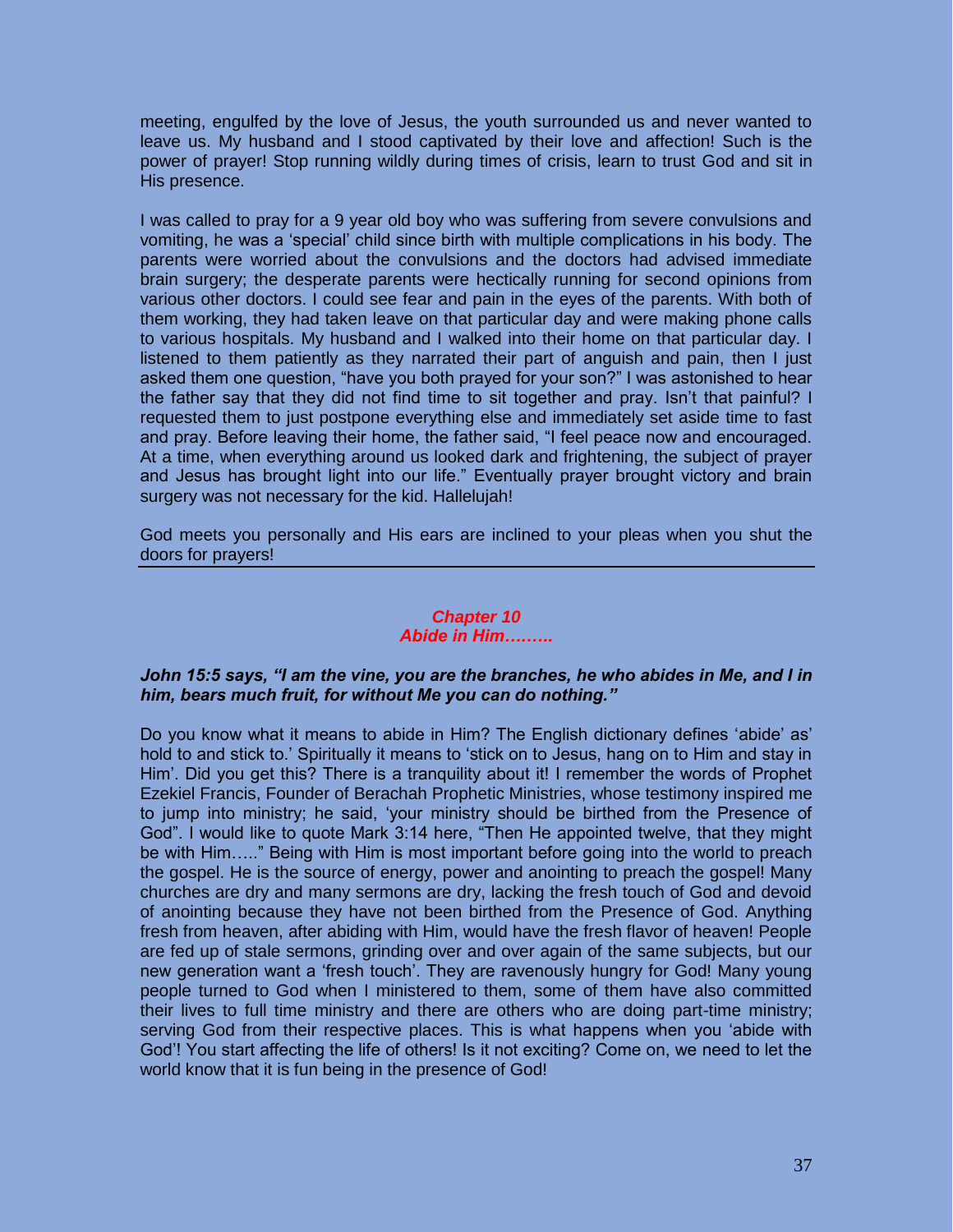As I was reading the book of John and the first, second and third book of John, I found that the word 'abide' has been used several times. John certainly knew what he was talking about! He was the one who was clinging on to the bosom of Jesus. We read in John 13:23, " Now there was leaning on Jesus' bosom one of His disciples, whom Jesus loved." He is none other than John himself! John went deeper and further in his relationship with God. He was never satisfied just to be a disciple. He wanted to lean on Jesus' bosom! I guess John enjoyed the 'soft-spongy-cushion-like-comfort' offered by Jesus! He snuggled closer and closer to Him! Listen! In order to have this divine-comfort, you need to leave the comforts and the pleasures that the world offers you! Are you hearing me? The Bible says: Luke 16:13 "No servant can serve two masters; for either he will hate the one and love the other, or else he will be loyal to the one and despise the other. You cannot serve God and mammon."

I'm so glad God saved me from dead religion, rules and regulations, and put me in a relationship with him. "*Being a Christian is not just believing about Christ but it is a vital ,*  dynamic, living relationship with the living Christ" said Rev. Billy Graham. Dear friend, I am not satisfied sitting far away from Him, I want to be on His lap and spread all over his bosom. I am excited! Now watch this! While others sat far from him, John is the only disciple that ever heard the Lord's heart beat! There are times when we cannot stand, but I am glad for a place to lean! This is His last night, but John is the only one who sat close by. While the others were arguing over who would be first in the kingdom, John was leaning on Jesus' bosom, all they could see was themselves and one another, but all John could see was Him. While Peter was making lofty and brash promises, that he could not keep, to be faithful to Christ until death; John was leaning on Jesus' bosom. While Judas was counting his money; John was leaning on Jesus' bosom. While some were finding fault, John was leaning on His bosom. While the others listened to themselves and one another, John was feeling the Lord's breath, listening to His heartbeat, feeling the warmth of His love. Dear reader, let these words pour fuels of 'passion' into your heart so that your love for Him burns vigorously. I am keen on setting some souls on fire for God! Are you listening? It is enough that we have been watchers of revival and hearers of past revivals, now let us get closer to Him, lean on His bosom, hear His heart beat and bring the world closer to Jesus. Are you ready? Only as we get closer and closer to Him, can we get the world closer to Him. Where are you sitting today? Are you at His feet like Mary or far away like Martha? Mary made the right choice that Jesus said, "Mary has chosen that good part. (Luke 10:42)

The words "Abide in Me" (John 15:4) stirred and touched my heart that I was not able to proceed further. There are certain scriptures in the Bible which creates such an impression in our heart that even after many, many years, we remember them vividly for the mighty changes that it had brought about in our lives. I am sure you would agree with me! This scripture is one of them, for me! It motivated and triggered me to get deeper with God! The launching of a rocket always thrilled me, I remember as a kid watching the rocket crackers as they zoomed into the sky and sprayed fire in the sky. Aha! That was superb! Real rockets are based on the principle of propulsion. Fuel is burned inside their boosters, which produces the gas. The gas builds up the pressure inside the booster and escapes through the nozzle. The gas escaping produces an opposite reaction force, which sends the rocket upwards and into space. A force is required to launch the rocket, likewise, I can say that this scripture is like that 'force' for me, to surge rocket-high for God. (Later, we called the Revival-fire-camps that we started in Chennai in the year 2010 as "Abide-in-Christ-Revival-Fire-Camps and also we named our Free school for the abandoned kids in Hyderabad as 'Abide Public School' in 2011.)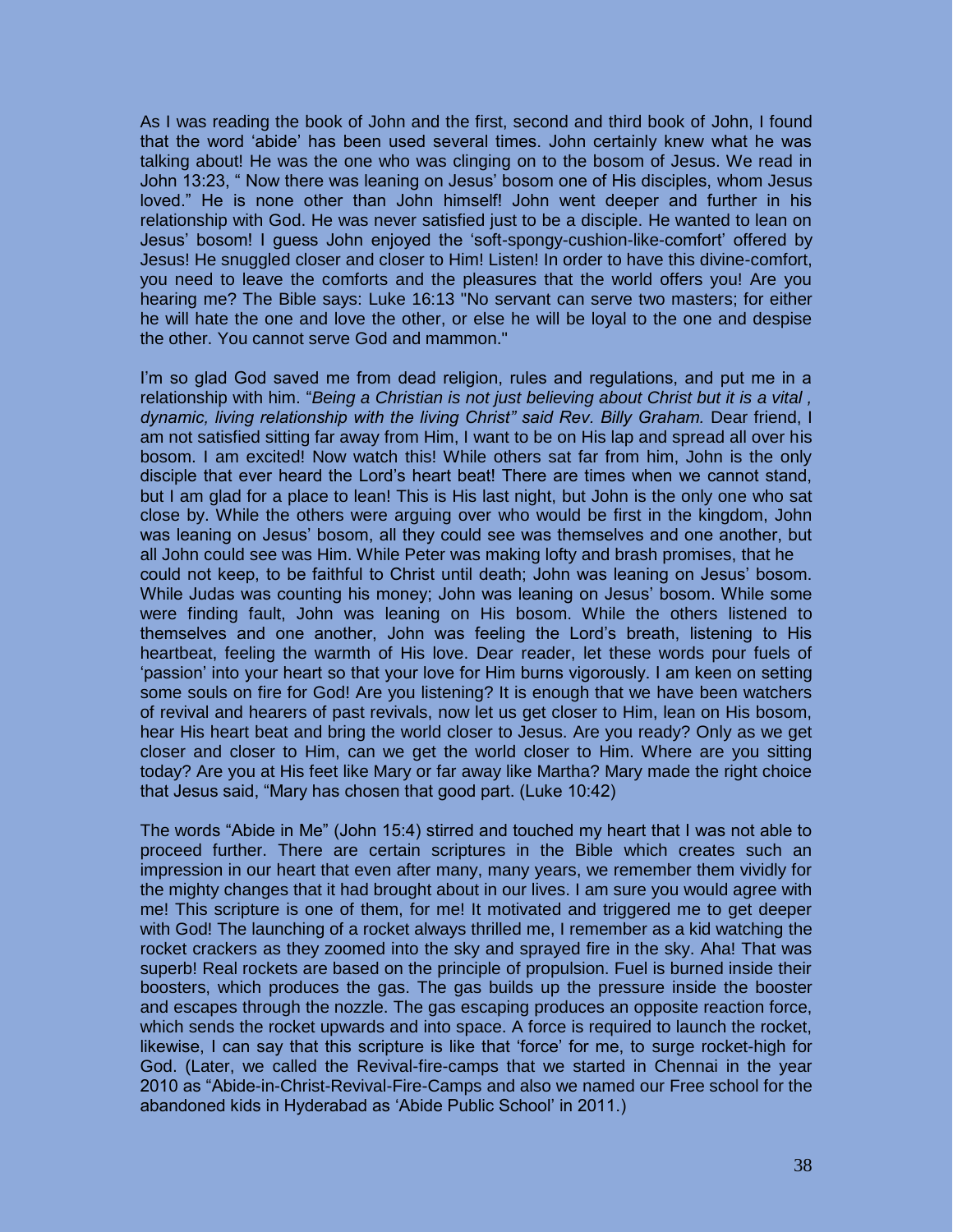Ever since I had an encounter with the Lord Jesus Christ, I have been thirsting to know Him more closer and more nearer. I have never ever been satisfied!

I would like to quote the words of author Tommy Tenney from his book "The God Chasers". This book touched my heart and challenged me to get to know Him MORE! More than theological facts, we need to know HIM more! Hosea 6:6 says, "For I desire mercy and not sacrifice, and the knowledge of God more than burnt offerings." The author says, "God is calling you to a new level of intimacy. If you dare to answer His call, the Lord will reveal a fresh part of His character. He will pull you so close that you will be breathing the very rarefied air of Heaven. The only way to the place David called "the secret place" is through the door of focused worship, when you lay aside every distraction and focus your body, soul and spirit upon God. When His presence becomes so strong that you are oblivious to everyone and everything else around you, then you will never 'recover' from this."

Jesus says, "I am the vine, you are the branches, he who abides in Me, and I in him, bears much fruit, for without Me you can do nothing." (John 15:5) Here, Jesus says that He is the vine and we are the branches which means, we need to cling on to Jesus the way the branches cling on to the vine. We had gone as a family to a picnic spot, a pathway hewn between a cluster of trees led us to this place, which is known as the 'birds sanctuary.' Cradled by a canopy of trees, this place is a sheer delight to watch; birds from all over the country come there to 'abide' in that place. I just wondered what is so fantastic about this place, that the birds flew many miles to come there! The trees, water and the climate had attracted the birds! Bird watchers would just love that place. We stayed there for a while, but I kind of wanted to hang on there! The serenity, peace and greenery around that place made me want to stay there for some more time. I sat captivated by the bewitching beauty of that place! As I thought about it, I realized abiding in Christ also brings us peace, joy and divine happiness! We do not want to get away from that enthralling experience! We need to yearn to stay in His presence or in other words abide in Him.

How often do we feel that it is a drag to go and pray? We are too busy for that. Spending time with Jesus – abiding with Jesus - can be very rewarding. You just enjoy His Presence that you just don't want to leave, if we take time to abide with Christ, we will have time to listen to His still small voice. God has often given me the sermons to be preached in meetings, as I sat in His Presence desperate to hear His voice. I refuse to leave until I hear Him! As I carry His Word, as revealed by Him to the pulpit, I can see fresh anointing flow in the meeting. Abiding in Him is very important. Do you hear me?

When I became a 'born again' Christian, my prayer life changed and I received fresh revelations while reading the Bible, the words of the Bible took on new significance, the scriptures seem to jump out off the page, touch me and revive me. If you hang around someone long enough, then the character of that person rubs off on you, and the same is true with Jesus – His character will be formed in us as we abide in Him. Praise God! I remember an elderly man tell me, "sister, when I am next to you and when I see your passion for Jesus, that sure rubs off on me. I get charged too and I am bubbling with joy." That is the kind of influence you need to have on people! 1 John 2:6 says, He who says he abides in Him ought himself also to walk just as He walked."

A person who abides in Jesus Christ all the time, will certainly shine like Jesus. Christian Minister Richard Wurmbrand while in prison, shared a cell with a young Communist lad,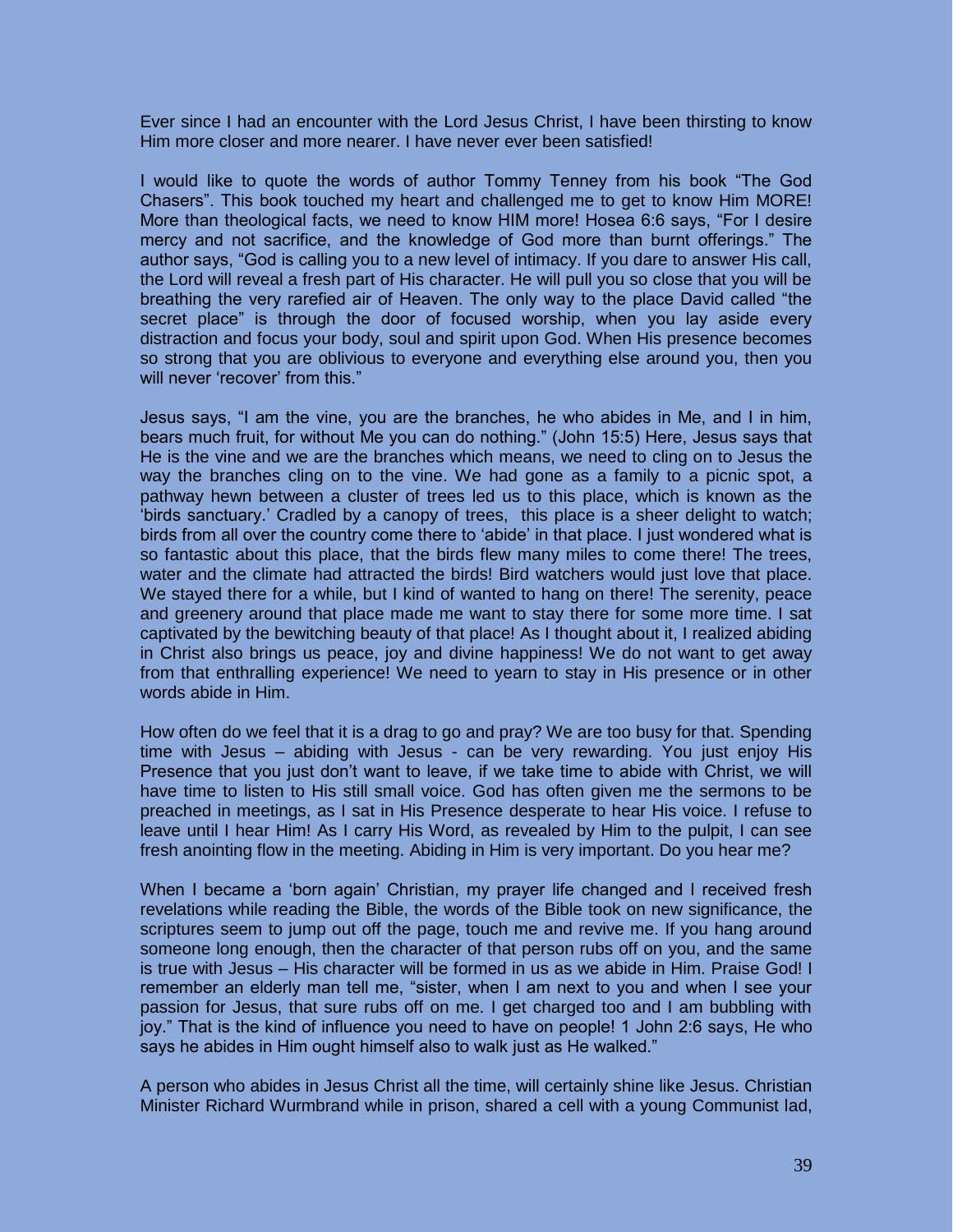who wanted to have nothing to do with Christianity. Rations were very low in the prison, and yet Wurmbrand used to share his bread with that young atheist. One day Wurmbrand was telling the young man about a Christian of whom it was said that he was like Jesus. The young man turned around to Wurmbrand "If Jesus is like you, I would like to know Him" What a witness for Christ! (from the book "In God's Underground" by Richard Wurmbrand.)

While I was working for a multinational bank, I would go around the desks during tea breaks and share the love of Jesus with them. One lady Vice President just held on to my hands and refused to leave them, as I spoke about Jesus to her. She said: "I can feel peace as I hold on to your hands." As you abide in Jesus, He touches every area of your life and makes you a source of peace for the lost souls in the world. The more and more you keep touching Him, you can touch the world too! Are you listening? 1 John 5:12 says, "He who has the Son has life…."

1 John 3:6 says, "Whoever abides in Him does not sin. Whoever sins has neither seen Him or known Him." The only way to stay away from sin and from the ways of the wicked world is to be saturate oneself in the presence of God and also fill the mind with scriptures. Do you hear me? After I got saved, I prepared a time table for prayer and fasting and also had an agenda for Bible reading. I never deviated from it but stuck to it vigorously. I had to go through periods of discouragements, failure, pain, criticisms and persecution but I was able to sail through it all because I did not give up on one thing, and that is to ABIDE IN HIM.

1 John 4:12,13 says, "No one has seen God at any time. If we love one another, God abides in us and His love has been perfected in us. By this we know that we abide in Him and He in us, because He has given us of His Spirit." This is powerful! You can never be the same after you 'abide in Him'. It affects your nature, your character and every aspect of your life. Deep lasting spiritual change is a process. It rarely happens overnight. Bible reading, meditating His Word, worship, prayer, fasting, accountability, obedience are disciplines that reap huge spiritual blessings.

When you are saturated with His presence, the devil can find no way to enter and create confusion. Galatians 5:22 says, "But the fruit of the Holy Spirit is love…" We need to be people of love. This is possible only when we 'abide in Him'!. Jesus very strongly says, "*for without Me you can do nothing."* Very true! Abiding in Him means abiding in His Word, having a close relationship with Him through fasting and prayer.

Dear friend, walking with God is no easy job: you would be hurt, you would be misunderstood, you would be rejected and you would be dejected. In the midst of it all, you need to be able to love others as Jesus loved the people who beat and cursed Him. We would never have rifts and divisions in the churches if we are filled with this 'divine love'. We would never have fights at homes, if we are filled with this love. Youth groups would never have tug of war over who will lead, if only we have more of this love. In this self-centered world we need to be filled with this 'divine love' to be real witnesses for Christ. We need unflagging energy, passion, persistence, patience, punctilious, assiduous and nerves of steel to succeed. Friend, no fun in just making statements, once aboard with God we need to learn the skills of growing in the Lord. Let our lives speak louder!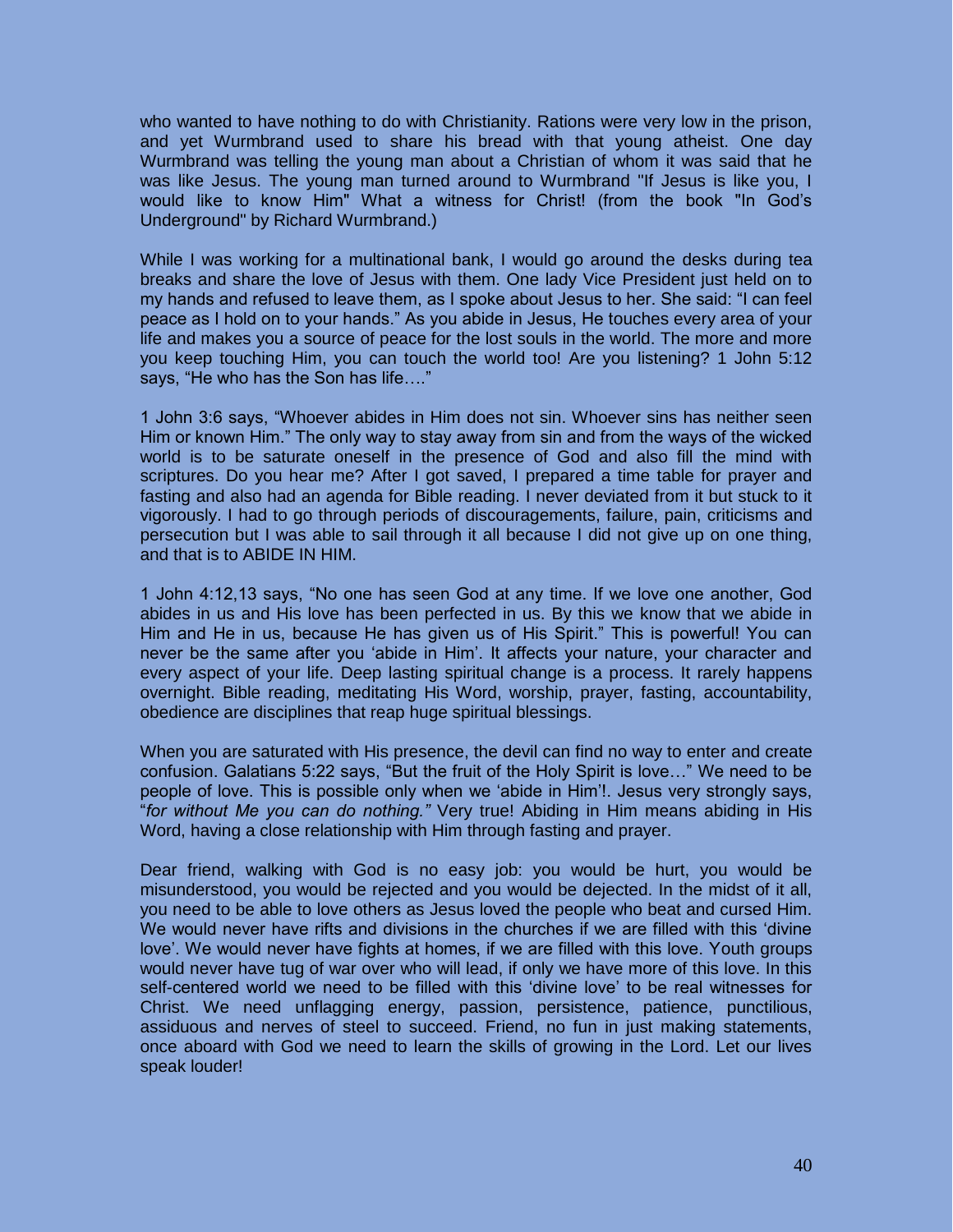1 John 2:28 "……abide in Him that when He appears, we may have confidence and not be ashamed before Him at His coming."

## *Chapter 11 God of Daniel!*

*Daniel 6:26 "I make a decree that in every dominion of my kingdom men must tremble and fear before the God of Daniel. For He is the living God, and steadfast forever; His kingdom is the one which shall not be destroyed, and his dominion shall endure to the end."* 

How wonderful to have your name referred as "God of Daniel!" It surely has a personal touch! When Daniel was thrown into the Lion's den, we find a troubled King Darius mention more than once to Daniel as "your God". He says in verse 16, "..But the king spoke, saying to Daniel, "*Your God*, whom you serve continually , He will deliver you." Again in verse 20, he says, "..has *your God* whom you serve continually, been able to deliver you from the lions?" Daniel does echo back, "Yea, He is *my God,* whom I own, and who owns me, for *My God has sent His angel and shut the lions mouths."* Oh, how exciting!

I love the way David praises God in Psalms 18:1-2 "I will love thee, O LORD, my strength. 2 The LORD is my rock, and my fortress, and my deliverer; my God, my strength, in whom I will trust; my buckler, and the horn of my salvation, and my high tower". David's love and gratitude for God oozes out and overflows by the way he lovingly calls Him as "my God". In the midst of danger and death, David clearly understood that "God was his strength". David is writing this after he escaped death from Saul's hand. He is rejoicing that his enemy had not taken his life. David has the understanding of who and what God is! He knows that God is his Rock and his Light.

The God of the Universe has to become "your God". Your relationship and rapport with God has to be so close, so near and so intimate that people should see it. The key to the unlimited and boundless success in the life of Daniel is revealed in the scripture which says, "when Daniel knew that the writing was signed, he went home. An in his upper room, with his windows open toward Jerusalem, he knelt down on his knees three times that day, and prayed and gave thanks before *his God*, AS WAS HIS CUSTOM SINCE EARLY DAYS." A child of God who knows '*his God'* would never fear. Fear is opposite to faith! Deuteronomy 3:22 says, ' You must not fear them, for the LORD your God Himself fights for you.'

During one my train journey, a passenger kept looking into the papers inside a big packet, he kept reading the reports and then kept blankly looking outside, as the train passed lush, fresh green fields, towns and villages. Since it was a good 13 hours journey, everybody kept themselves occupied. I was seated next to him and as usual I was meditating on the Word I had to preach the next day and simultaneously I was looking for a conducive time to preach to someone in the compartment. Surprisingly this man started a conversation with me on a general subject, slowly I diverted the topic to Jesus and narrated the miraculous healing I received from Jesus. He gave me undivided attention and listened to me intently; throughout our conversation, I could feel and see fear in his eyes. After hearing my miraculous and wonderful testimony, he was encouraged to share about his life. He had just the previous day received the doctor's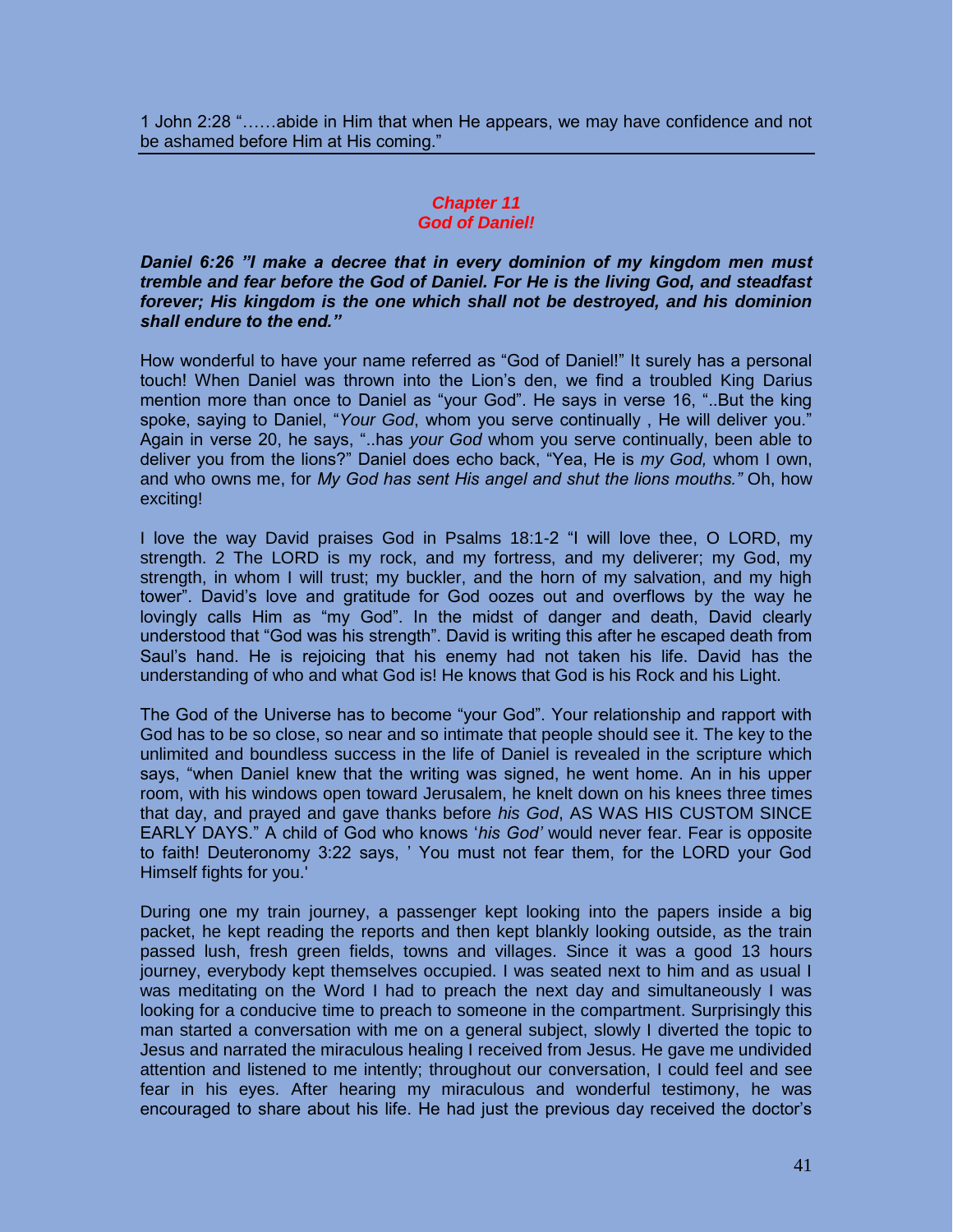report stating that his sugar level was very high and it was dangerous for his health. He immediately pulled out all the papers from the big packet that he held close to him and showed it to me. I now understood the reason behind his fear and comforted him to trust Jesus and not to keep peering over the doctor's report. I gave him a copy of my devotional book and also encouraged him to read my devotions from the website. When I told him that I would pray for him, instantly his face brightened. The Word of God has power to drive away fear, depression and oppression! I was glad to be in that compartment and breathe life into a person who was filled with the fear of death. I am not talking about faith in yoga, faith in self, but today I am talking about faith in Jesus. Mark 11:22 says, So Jesus answered and said to them, "Have faith in God." That's it! Apostle Paul said, "For we walk by faith, not by sight."( 2 Corinthians 5:7) Don't keep looking at your deteriorating health, dipping finances, your rebellious children, gloomy atmosphere or your sinking marriage; but shift your focus today and look up at the Mighty God who is able to set right your life. Amen. I am speaking life to someone out there! He is your deliverer, He is your Redeemer, He is your Savior, He is your Healer and He is your Comforter and Counselor. Come on, cheer up! There is immense hope in Jesus! He will never forsake you! The peace that the world offers is bubble peace and would burst any time! This kind of happiness is like a swing and it has the equal propensity to swing the opposite way. Beware! If your peace and joy is based on your job, salary, friends, your modern gadgets, your swanky car or anything outside Jesus, then be warned today, they are all perishable, breakable and undependable. Get nearer to Jesus, if you wish to live without fear!

Daniel walked with poise and dignity, "he went home into his prayer room and gave thanks to God as was his custom". This is awesome! Just because he was neck deep in trouble, he did not run away from God, but instead he daringly ran towards His Master's lap. What do we do when in trouble? Do we run to God like Daniel? God watched every bit of his action, attitude and faith and rewarded him according to his faith.

Daniel "knew that the writing was signed," yet he did not say a word or do anything other than walk into his prayer room. Remarkable attitude! His silence, patience and reticence revealed his faith in '*his God*.' Nothing could shake him. David says in Psalm 16:8 "I have set the Lord always before me; Because He is at my right hand I shall not be moved." The true mark of spiritual maturity is to learn to 'stay quiet". The Bible says in Proverbs 10:19 "In the multitude of words sin is not lacking, but he who restrains his lips is wise." We live in a world where the "toughest survive", the "loudest are lauded" and the 'aggressive ones are appreciated". Having worked for many years in public sectors and multinational companies, I have seen how the boisterous ones excel. But listen, God's blessings are eternal and would surely come on you when you patiently endure the heat like Daniel and wait for God to show up in your life.

The heathen king Darius spotted 'an excellent spirit" in Daniel and the Bible says that the king "thought of setting him over the whole realm." Why was Daniel promoted and blessed beyond measure? Because of an 'excellent spirit' in him. Because of God in him. A person who walks with God has such a spirit. They have a spiritual nature that causes them to be different. In John 15:5 Jesus described it this way, "Abide in Me and I in you, and you will bear much fruit." If you are meeting alone with God regularly, then He is able to work on your mind and heart in such a way, that it will change you and make you different. Abiding in Jesus by developing a personal relationship with him alone in private WILL change you. Any real inner strength you have, is developed in your quiet time alone with God, where He teaches you and enables you to grow. It is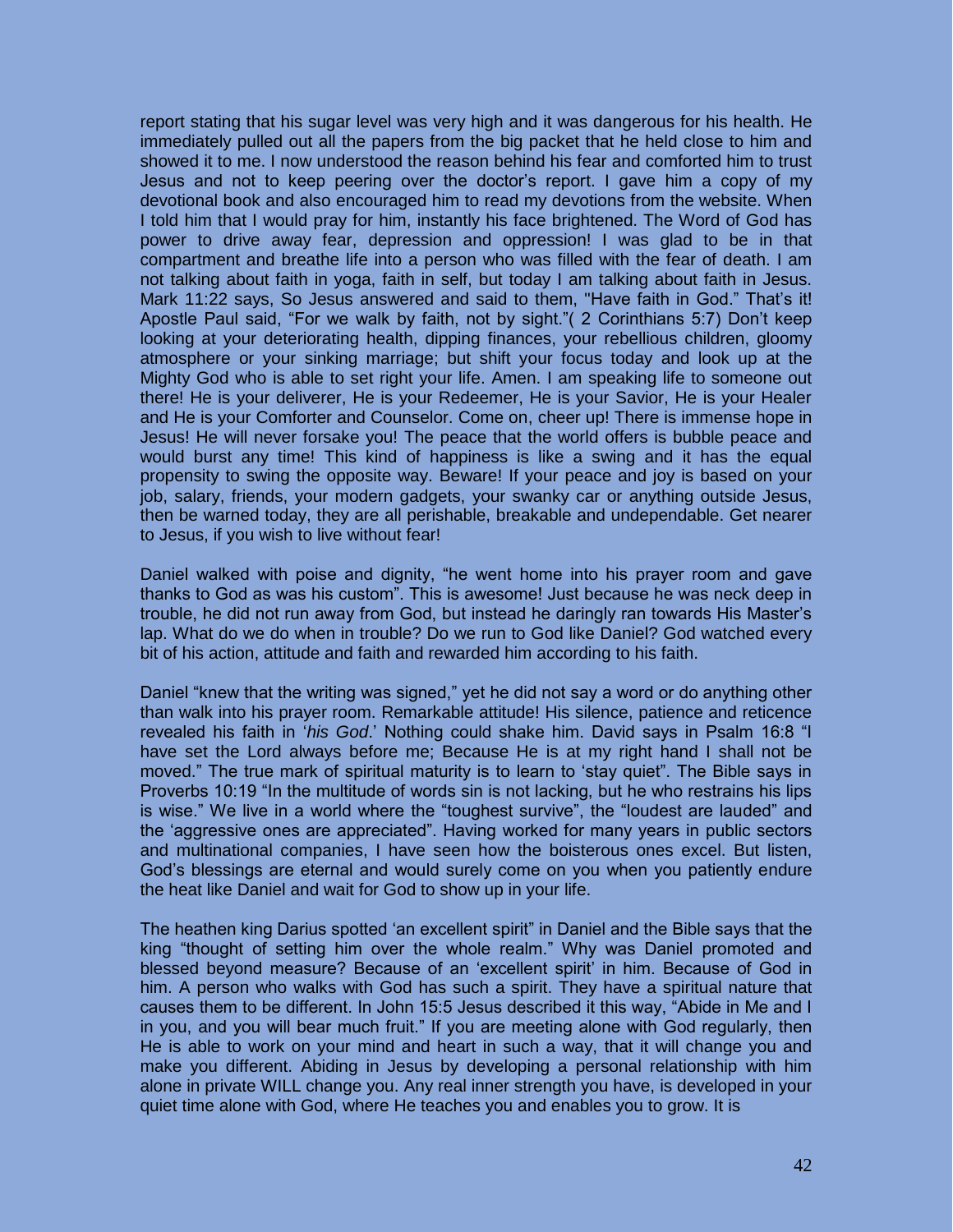clear that Daniel is such a man. The strength he received to face the lions came from his prayer closet. Are you listening? The Bible says in Daniel 6:23 " ..So Daniel was taken out of the den, and no injury whatever was found on him, because he believed in *his God*."

Where did Daniel learn about *his great God* and His Power? Where did Daniel gain the strength to confront heathen monarch like Nebuchadnezzar? Where did Daniel get the wisdom from? Daniel received all this while '*he was locked up with God*!' Dear friend, that's where the power is! Let us know the source of the power and tap into it. Let us not study the twelve chapters of the awesome book of Daniel and never be affected by it. This book should stir a ravenous hunger in us to get close to God like Daniel, to live holy like Daniel and also to live victoriously like Daniel.

When we sit before God, we will be able to stand before kings. The Bible says in Daniel 2:49 "Moreover, at Daniel's request the king appointed Shadrach, Meshach and Abednego administrators over the province of Babylon, *while Daniel himself remained at the royal court*." Powerful! It is just mind-boggling and amazing to think of the things that God can do for a person who obeys His Word, fellow-ships with Him and listens to Him. Daniel was a man 100 percent sold-out to God! 1 Samuel 2:8 says, "He raises the poor from the dust and lifts the beggar from the ash heap, to set them among princes and make them inherit the throne of glory…." Hannah truly has understood *her God* as she prophetically thus praises God!

Dear friend, when we are really close with God, then we would like Daniel always want to please Him and not anybody else. Did you get that? It does not matter whom we displease, but it is absolutely important that we please God and make Him happy. Daniel 1:8 says, "But Daniel purposed in his heart that he would not defile himself with the portion of the king's delicacies…"

Daniel and his friends were taken as hostages from Jerusalem to Babylon, but Daniel determined his heart to live for God, in the midst of a godless society. Daniel is a good example of what you can do, to live your life in control in an out of control world. Daniel resolved not to compromise his beliefs. The Babylonians did all they could to turn Daniel and his friends away from their Hebrew faith. They even changed their names: Daniel means "God is .my Judge", Belteshazzar means Bel's Prince. All during his life Daniel refused to accept the Babylonian identity. He never forgot that he was Daniel!

When you make a decision to stay 'undefiled', all hell will be stirred against you. When you decide to stand up for God in your family or at your work place, be sure to be attacked and mocked. During such times, do not say, "I cannot stay here anymore"; it is 'here' that God is going to polish your character, refine you in the midst of affliction and pain and make you a Daniel. Do you hear me? Allow God to operate on you. I remember when I was facing problems at my work spot, there were times that I wanted to run away. I was hurt, I was rejected, I was ignored and I was lonely. But my close relationship with God strengthened me to endure the pain. I did not discuss the issue with anyone in the office or at home, I silently cried to God who knew all that I was going through. There were times that I cried in the wash room at my office, but I still stayed in the same place for nearly five years, before I quit the job to work full-time for *my Lord*. God had to work in my heart and prepare me for the work that was ahead of me. As Paul says in Philippians 2:5, "Let this mind (attitude or spirit) be in you, which was also in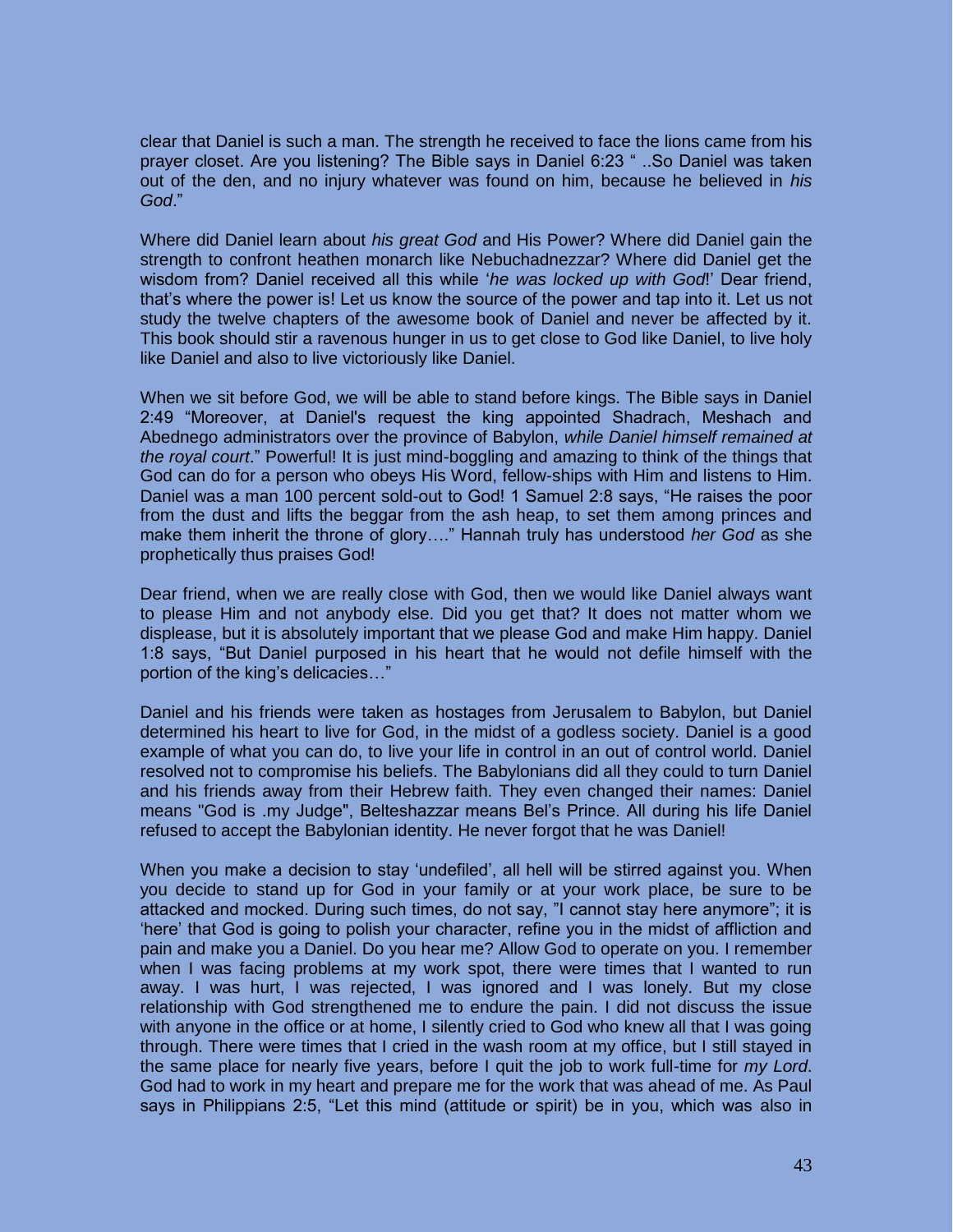Christ Jesus," I would never have been able to write this book, if I had not been abandoned and forsaken, which actually drove me to the Presence of *my God*. Can you today lovingly call Him 'my God'?

Men of 'Daniel caliber' don't come easily. The twelve chapters of the book of Daniel ends with success, glory and with Daniel climbing up the ladder of victory. Marvelous! Where are the Daniels today? Where are the Daniels who would be able to approach a king and 'ask for time"? Where are the Daniels who would be able to interpret the dream of a king when 'none' could do it? Why are Christians wallowing in defeat and failure today? Why are Christian homes like battlefields? The reasons for many Christians to be in the bottom rungs of the ladder is not too difficult to fathom. Lack of commitment! Daniel has not only carved out a niche for himself but most importantly, shown the way for future young people to follow. Overcoming temptations, criticism and loneliness in a foreign land; Daniel has put his step on the pedal and has shown no signs of taking it off, till he came out as a victor. Glory to Jesus! That's grit and determination!

Daniel did not have to say much or do much to attract the attention of kings, his 'attitude did all the talking'. He did a lot of talking with God though, because the Bible says that he set aside three times a day to get to a corner and pray. Consequently, the rest of the benefits followed and Daniel is perched right on top for all to see and learn. Since he talked a lot with God, God in turn spent a lot of time with him and revealed the secrets of the future yet to come, which we find from the eighth chapter onwards. Talent, commitment, looks, poise, integrity all rolled into one has enabled Daniel work wonders. Daniel wore many hats with aplomb! There are young men out there with looks, talents and so called desire to excel spiritually too, but not many people reach the heights that Daniel was able to reach? The reason being lack of commitment and determination! Anybody listening? We don't have to make a lot of noise in the office, your 'output' would show the quality of your work. Did you get that?

I write this with tears welled up in my eyes. In fact, my fingers are wobbly as I type this; young men and women who have tasted God, still have secret sins in their life, young men go to church but come back to peep into dirty sites on the internet. Young women flirt around and let their eyes rove around and mind you all this happening among the lot who know their God. Alas! There are youngsters who had danced and jumped in my meetings and who have later eloped with girls of other faith. Young girls who had pledged their life to God had fallen into grievous sins. Don't squirm friend, having been in the youth ministry for years, I know how susceptible young people are to sins. I mean, they just fall in love with unknown people at the drop of a hat, get entangled in affairs and do not wink their eyes to fall prey to satan's devices. Sadly, satan does not have to work hard with youngsters, they are just 'easy catch'. Why and why? Lack of commitment!

We want some '*daring Daniels'* who would defy the lions! We want some committed Daniels who would say 'no' to the king's delicacies. We want some faithful Daniels who stole the heart of kings. The world is clamoring for more Daniels. We have run enough behind people, pleading them to pray for us, I want some Daniels who would bend their knees and pray for Servants of God, for the church, for this dying world and for the lost souls. Anybody listening? You can either ignore these "tear drenched' words or wake up to make a difference! Choice is yours!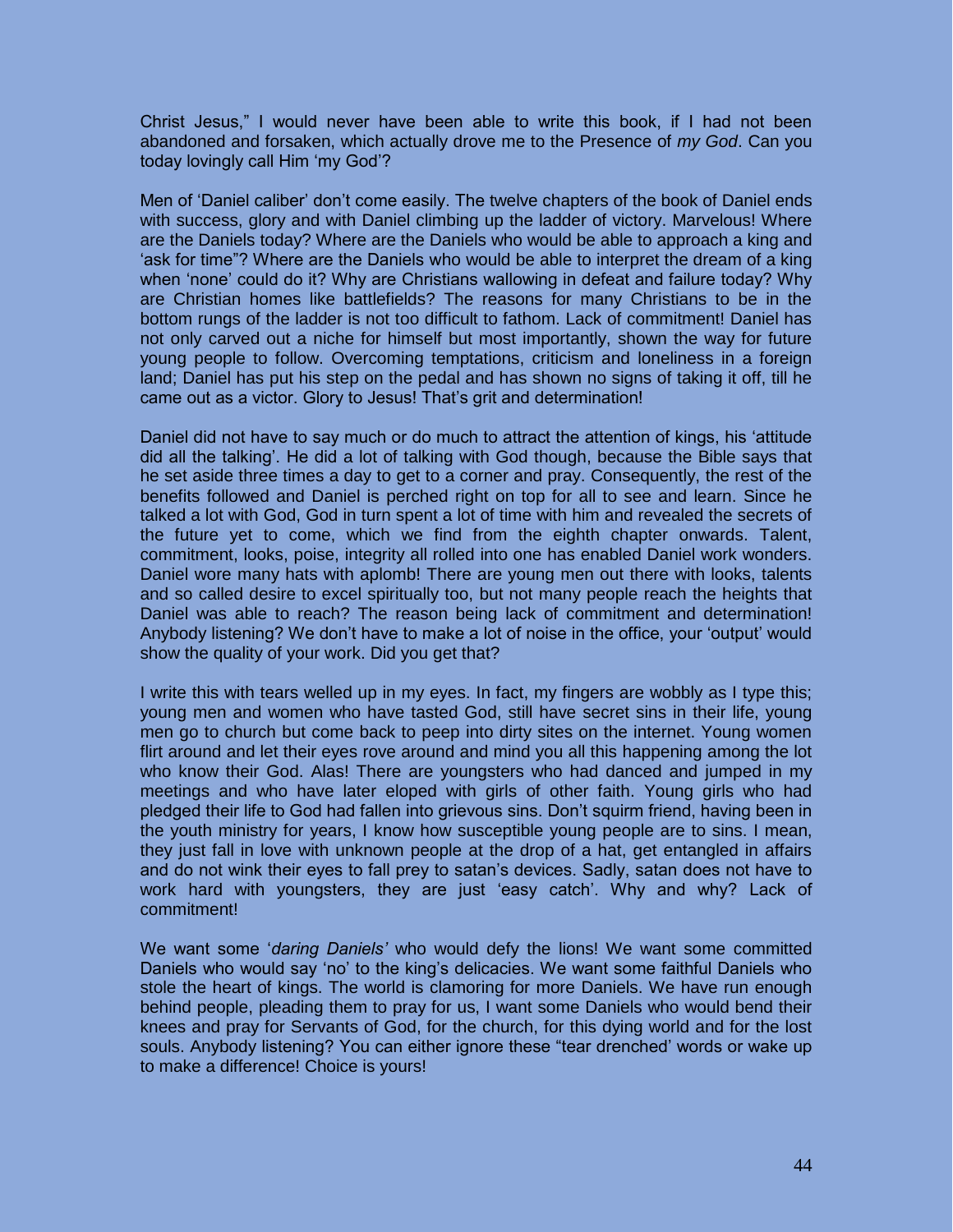# *Chapter 12 I will pour out My Spirit!*

*Joel 2:28, 29 "And it shall come to pass afterward, that I will pour out my spirit upon all flesh; and your sons and your daughters shall prophesy, your old men shall dream dreams, your young men shall see visions: And also upon the servants and upon the handmaids in those days will I pour out my spirit."* 

We need a Holy pouring of God's Spirit on us to live out our Christian life. I tell you, you can never be the kind of person God wants you to be, if you do not get drenched in this Holy revival rain which God promised through His prophet Joel. Dear friend, you may be Christian, non-Christian, please hear me out today, people who come jumping, skipping slowly go away limping and drooping. Why? Because they do not have the stamina to linger with God!

Dear friend, if you do not have the urge and passion to know more of God, then just skip it, don't waste time reading this book. This book is for those who are thirsty, hungry and lovers of God. I am sick of hearing people say even after many years of salvation that they have not grown much, fasted much, read the Bible much and so on. This truly grieves me much! What is the remedy? We need the down pouring of the Holy Ghost Fire on us! Lord POUR OUT YOUR SPIRIT ON US!

On the day of Pentecost when the apostles were gathered in one accord in an upper room, waiting diligently for the promise of God to be fulfilled, the Holy Spirit swept the place as mentioned in the second chapter of the book of Acts. Pentecost was one of the three Jewish festivals in which individuals were to journey to Jerusalem and appear before the Lord at the temple with their gifts and offerings. What we read about in Acts chapter two occurs when the city is filled with people, who will witness the outpouring of the Spirit. God's timing is always perfect. Surely some of the 120 wondered why it was necessary to wait in Jerusalem! Jesus didn't explain to them all the reasons. Acts 2:2 says "suddenly there came a sound from heaven.." Suddenly a sound like the blowing of a violent wind came from heaven and filled the whole house where they were sitting." Understand it was not an actual wind. It was a supernatural sound. God's promise was fulfilled that day. The Bible says that there was confusion grabbing everybody's attention. Well, God had to do something unusual and turn the eyes of the people towards Him. Listening?

After this, the life of the apostles were never the same! Acts 2:42 says, "And they continued steadfastly in the apostles doctrine and fellowship in the breaking of bread and in prayers." They gathered together in the temple every day, shared everything they had, read the Bible and there was pure joy. Marvelous! When God pours out His Holy Spirit on you, you don't have to be dragged to church, you would run on your own. You don't have to read 1000 messages on how to pray, you would get down on your knees and pray. You don't need preachers to thump the pulpit and warn you to fast and read the Bible, these things become inseparable in your life. I remember after salvation, while working in a multinational bank, I would be stirred in my soul to read the Bible every fifteen minutes. I would smuggle the Bible wrapped up in a small cover and I would take it into the wash room and read it there. There were times that I would sob and weep just filled with an insatiable hunger for God. During lunch breaks, besides holding prayer 52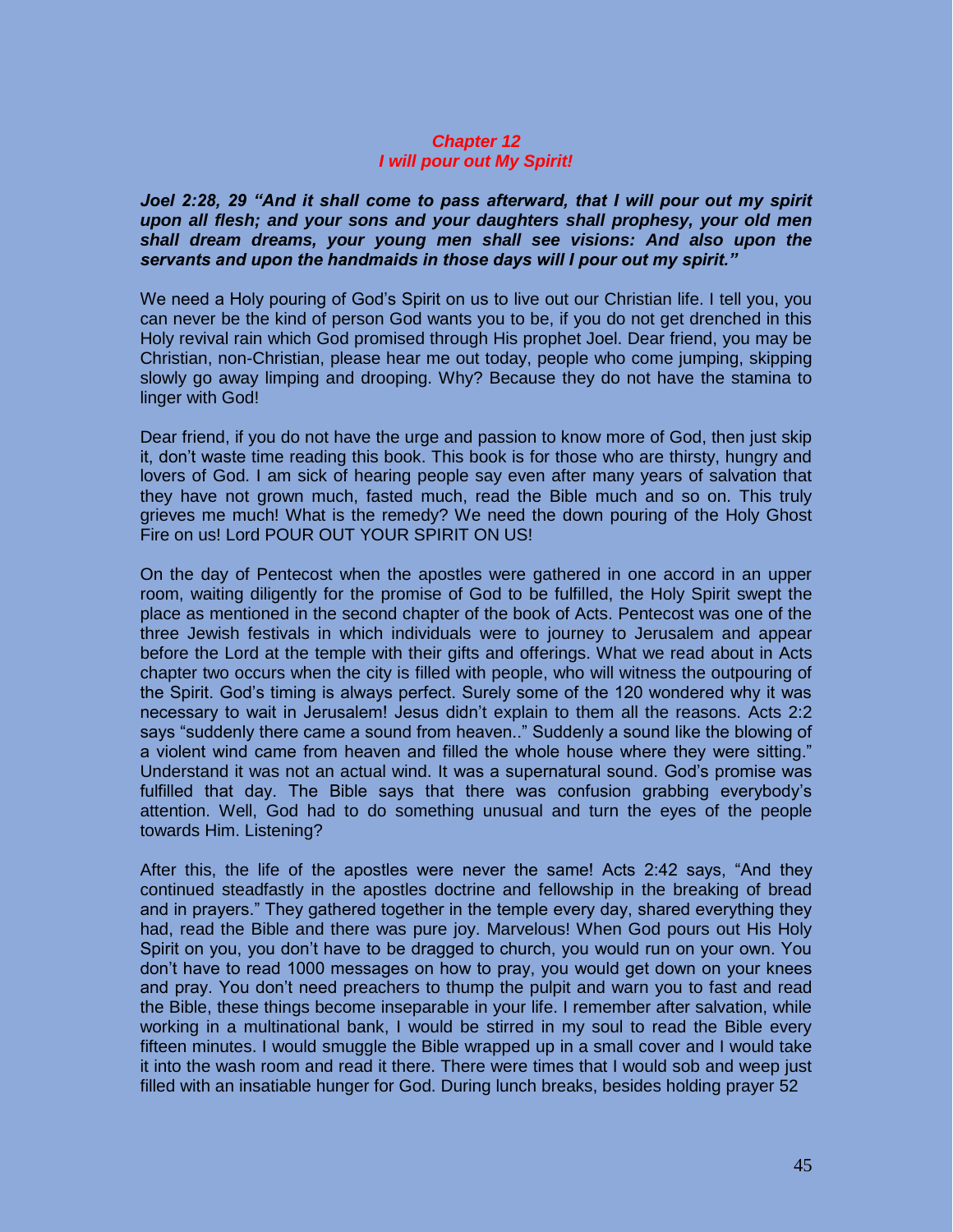cells in the office, I would go out on highways and office complexes, to distribute gospel tracts and share the love of Jesus in whatever way I can. I was filled with love and passion for Jesus and it was oozing out of me!

*Acts 7:55 "…being full of the Holy Spirit.."* When God pours out His Spirit on you, we would go places that we never would have gone to, we would do things that we never would have done before. I had to stand on a bullock cart as a platform and preach to the villagers. Though I felt embarrassed initially, yet it was the love of God which galvanized me that day to serve God in the midst of adversities and inconveniences. Peter who was just a fisherman and not a clergyman stood bold on the day of Pentecost and preached to the same Jews who had crucified Jesus. How? Because He had just taken a holy bath of the Holy Ghost Fire. Dear friend, you cannot be on fire and stay calm. Lovers of God would surely become servers!

God woke up Evan Roberts at 1 am in the morning everyday and he would pray until 5 am in the morning and he was doing this for many years and true revival broke out called the "Welsh Revival". Dear friend, I am not talking about the tiny drops we experience some times, when you cry a bit, jump a bit and dance a bit. No! I am talking about praying all night, fasting for 40 days like Moses and being in the Presence of God, crying like Ezra, plucking his beard for the sins of his people, prophesying like Jeremiah to stubborn hearted people who refused to hear him. I am talking about being in love with God! It is close to midnight as I type these words on my laptop. *My eyes refuse to sleep because I am filled with passion for God and I would never rest until I pass it on.*  Dear friend, it is not all about you, it is all about God and how He feels! How to satisfy Him and make Him happy! It is all about pleasing Him and loving Him! Jesus, we love you!

Dear friend, you would risk your life for Jesus, if you truly love Him. 'You would not be a knee-shaker believer but a world-changer believer when God pours out His Spirit on you.' You can never be in the closet when you are burning for Christ, the smoke would be seen. Did you get that? When a person is burning thus, people close would surely catch fire too. The girl who sat next to me at my work spot started attending my afternoon prayer-cell in the bank. The dramatic change in her affected other members of her family too. In a short time, she along with two other family members accepted Jesus and took full immersion water baptism. Fire spreads! The cleaner who cleaned my desk got touched by the power of Jesus. The young computer Engineer who attended my computer got touched. There was Holy Ghost fire on my floor! Are you on fire for God or are you like cold water? Just shove away everything else and concentrate on God hence forth.

Look at Stephen who was filled with the Holy Spirit! He speaks words of wisdom and daringly calls the Jews 'stiff necked people'. He willingly sacrificed his life for the sake of Jesus. Dear friend, Holy Spirit empowers you to speak boldly and powerfully. Nobody can stand against a man or woman filled with the Holy Spirit. Today instead of wishywashy, spineless preaching, we need some brazen preachers who would directly and prophetically warn people to get right with God. How dare people have relationships outside marriage and still visit the church! Dear friend, just because you are single, it does not give you the license to live an immoral, loose life. Watch out, you would be punished! Come out of every sin in your life. I know people who sneak into the internet in the midnight and shamelessly watch porno stuff. Now listen, cut that off before God cuts you off!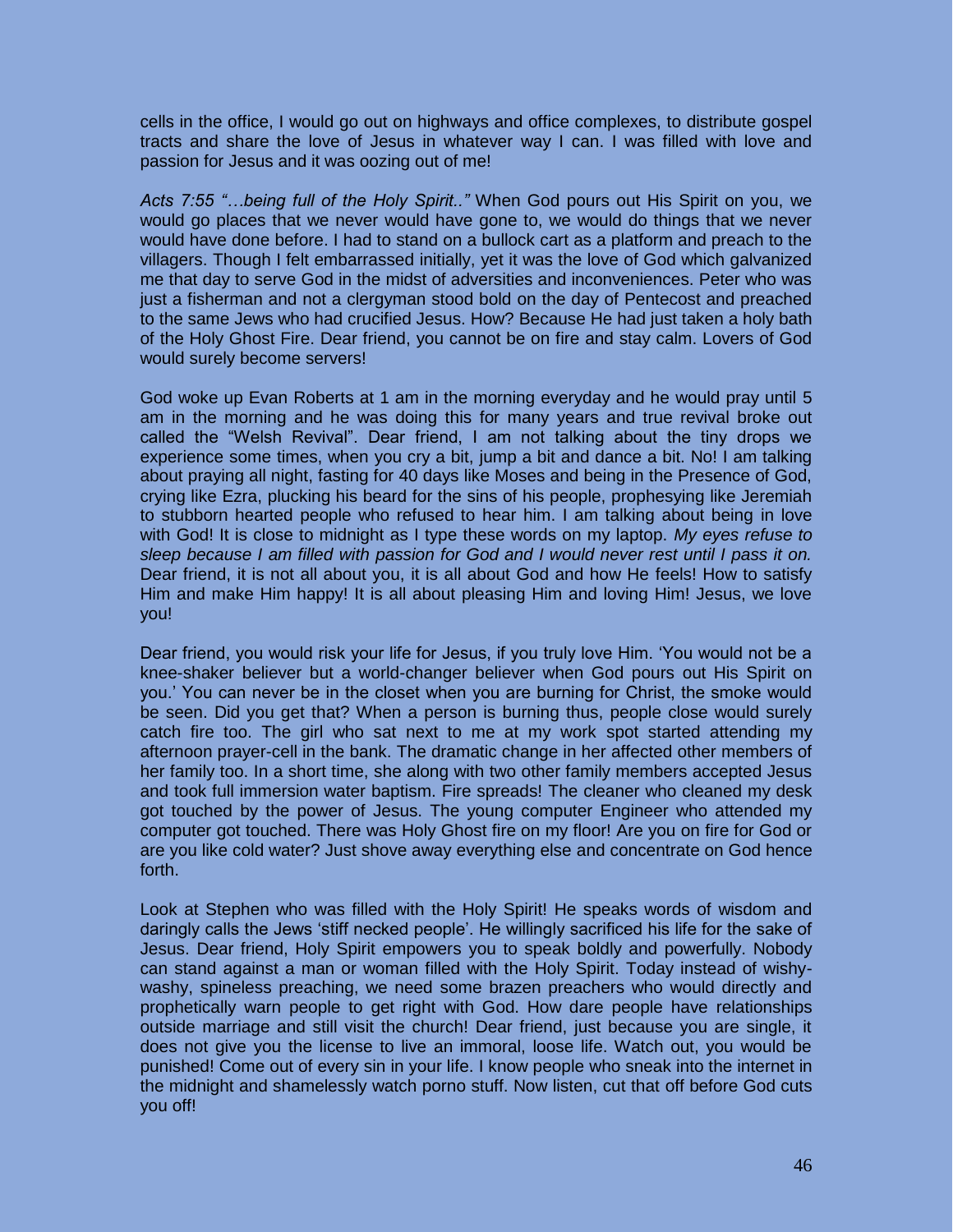Lord, we need you to POUR OUT YOUR SPIRIT ON THE EARTH AND PURIFY YOUR PEOPLE FROM EVERY FILTH AND UNCLEANLINESS!

*John 3:7,8 " Do not marvel that I said to you, "You must be born again. The wind blows where it wishes, and you hear the sound of it…"* 

Dennis Marquardt says, "The modern Church cannot afford to be anything less than a Pentecostal Church, Jesus would not let His disciples go out into the world until they were all filled with the Holy Spirit, so how could we even think to do His work today without being full of the Holy Spirit too? It has never been programs that have dramatically transformed people's lives, it takes God's Spirit to do that". Amen.

Today churches are filled with programs, festivals and carnivals rather than REAL PENTECOSTAL REVIVAL. The world is seeking peace, people are hurt and confused, but we hide it, try to quench our thirst through material things, drink wine and go to bed, pretend to be okay, while there is a GAPING VOID IN OUR LIFE. Listen please! God has just not promised us a drizzle but He has said that "HE WOULD POUR OUT.." Oh yes, we need barrels of Holy Spirit to be poured on us to transform and empower us! We need our churches to be filled with God's Presence and filled with the thick anointing of the Holy Spirit so that our youngsters roll into the church instead of hanging around pubs and malls. It is in the church that life has to get mended, marriages restored and children delivered when God pours down His Spirit.

We read of an awesome visitation of the Glory of God that the Israelites experienced which we read in the book of LEVITICUS 9.: 23 Next Moses and Aaron went into the Tabernacle, and when they came back out, they blessed the people again, and the glorious presence of the LORD appeared to the whole community. 24 Fire blazed forth from the LORD's presence and consumed the burnt offering and the fat on the altar. When the people saw all this, they shouted with joy and fell face down on the ground." "The people fell face down on the ground", we would do the same when we have a real encounter with God. How did this happen? Now watch the scripture closely, because Aaron and Moses went into the Tabernacle and came out to bless the people filled with God's Presence and thereby the congregation received the anointing. The secret lies in entering the Tabernacle of God and coming out! When we read the eighth and ninth chapter, we find Aaron and his sons remaining in the presence of God and consecrating themselves for the work of God. God shows up because they were seeking! Heavenly visitations await those who will seek Him!

Today my prayer is, "Lord, rain on us!" We need the rain of the Holy Ghost in our lives like never before.

#### *Chapter 13 Joshua!*

## *….he shall cause Israel to inherit it !*

*Deuteronomy 1:38" Joshua the son of Nun, who stands before you, he shall go in there. Encourage him, for he shall cause Israel to inherit it. "*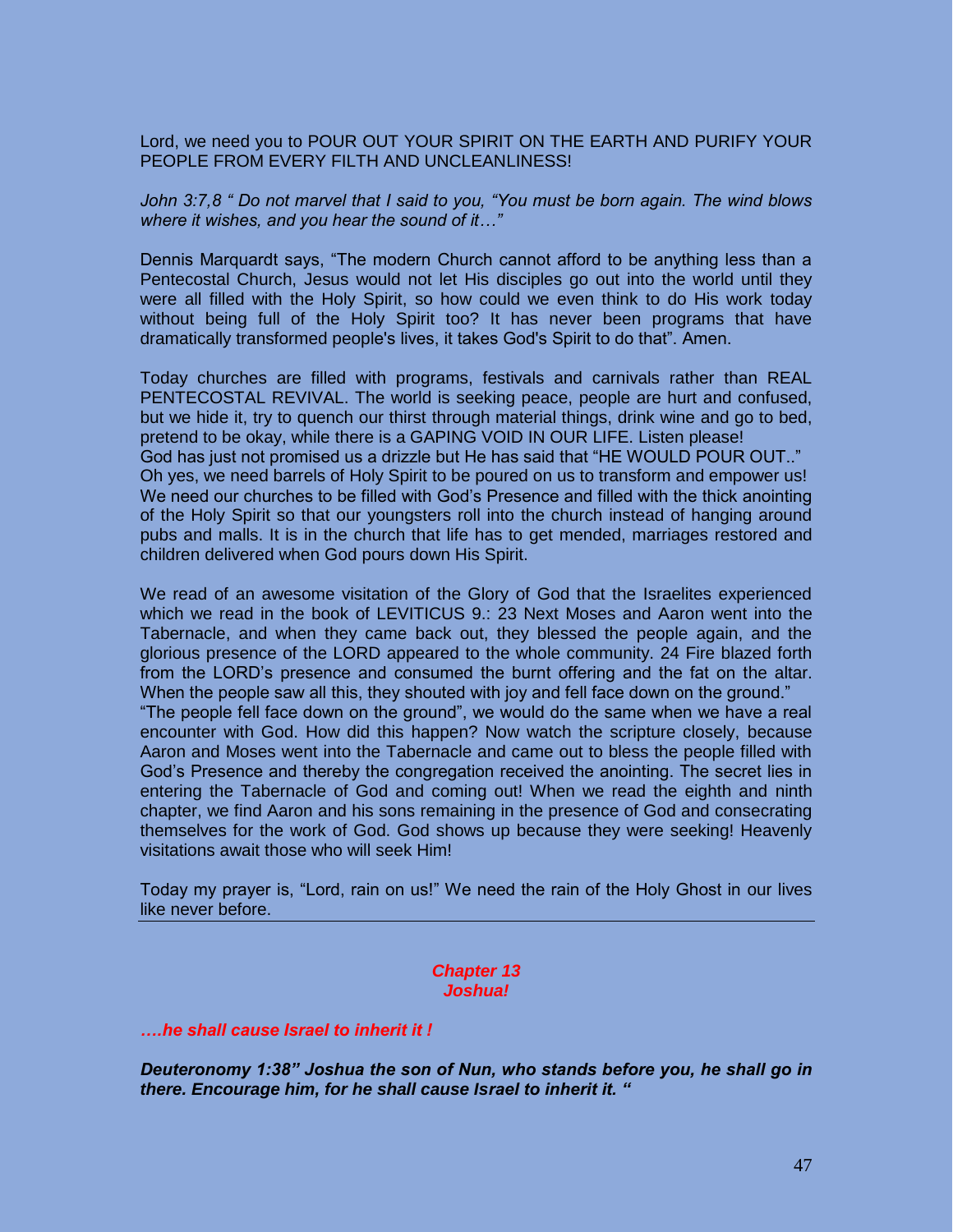I sat in my prayer room and wept bitterly one day; it was like I could not take a step further; this was after many years of walking out of the multinational bank to serve the Lord. I could see many people moving ahead for God, but here, I was struggling every month for expenses and for the release of my devotional book, with no real break through in my ministry. The bundles of unsold devotional books, stacked in the corner of our office room, broke my heart to million pieces.

Though I had read the above scripture many, many times during my walk with God, yet that particular day, when I sat there in my prayer closet with tears rolling down my cheek and looked up at heaven, the above words "*he shall cause Israel to inherit it"* captivated me and brought hope in my heart. Do you know, "God sees us in ways that nobody else sees us?" He does not see us as we are, but as what we shall be in future. I'm bouncing with excitement as I write this? Are you?

I pray that as people read this book, God takes these words into the lives of many people and make them live a powerful life for God. In the above scripture God says "Joshua shall cause Israel to inherit it." I just want to be able to put all that is bubbling in my heart into words. God help me! God hand-picks one man Joshua and said that he will 'cause' Israel to inherit the promised land. That's something! Moses brought the Israelites out from Egyptian bondage but Joshua took them to the promised land and gave them the inheritance. He finished the job with perfection! We need Joshuas' today, who would help people inherit their blessings! Friend, it is not by power nor by might but by the power of the Holy Spirit! Someone shout Hallelujah!

Friend, there comes a glorious period in one's life, when he just walks and the flower blooms and he just touches some thing and that prospers. The book of Joshua opens with God's command to Joshua, "Now therefore, arise, go over this Jordan..!" Now, this was no easy task. But I tell you, God gives the impossible task to those who have the grit and determination to do it. Any new venture gets you first numbed with terror but later after you have triumphed, it becomes an adventure. Do you have any idea of how it feels to walk on a 'rope bridge' dangling 30 metres above the sea? The fragile rope bridge has become an adventure opportunity for the tourists in Ireland and the rope seems to dangerously swing with the breeze. One look at the swirling sea waves below the rope gives you the creep, yet, there is a long queue awaiting to accomplish the challenging journey. Holding on to the ropes on either side, one has to cautiously cross the rope bridge to reach the other side. Ambling down the bridge takes sheer courage and a challenging attitude but it becomes a 'championship moment' for those who make it. Friend, you can go to Ireland, yet if you fear, you will miss the adventurous, enthralling 'ropeway' journey. Likewise, if you are terrorized by looking at the things that confront you in your life, then there are no 'victory moments'. Standing on the banks of 55

Jordan, with lakhs of people on hand, Joshua could have said, "I couldn't do this!" but Joshua accepted the challenge because he knew God was with him. Let's give a shout of praise for the Lord!

The anointing was on Joshua and now he could take the people across Jordon. Back while I was working, I walked into the meeting of prophet V. Ezekiah Francis who was delivering a powerful message. That day he gave his testimony, I was instantly touched. The entire arena was saturated with the thick tangible presence of the Lord, there were many people who with tears surrendered their life to serve the Lord and I was one. There was no turning back in my life. We need to impact lives of people that way! How is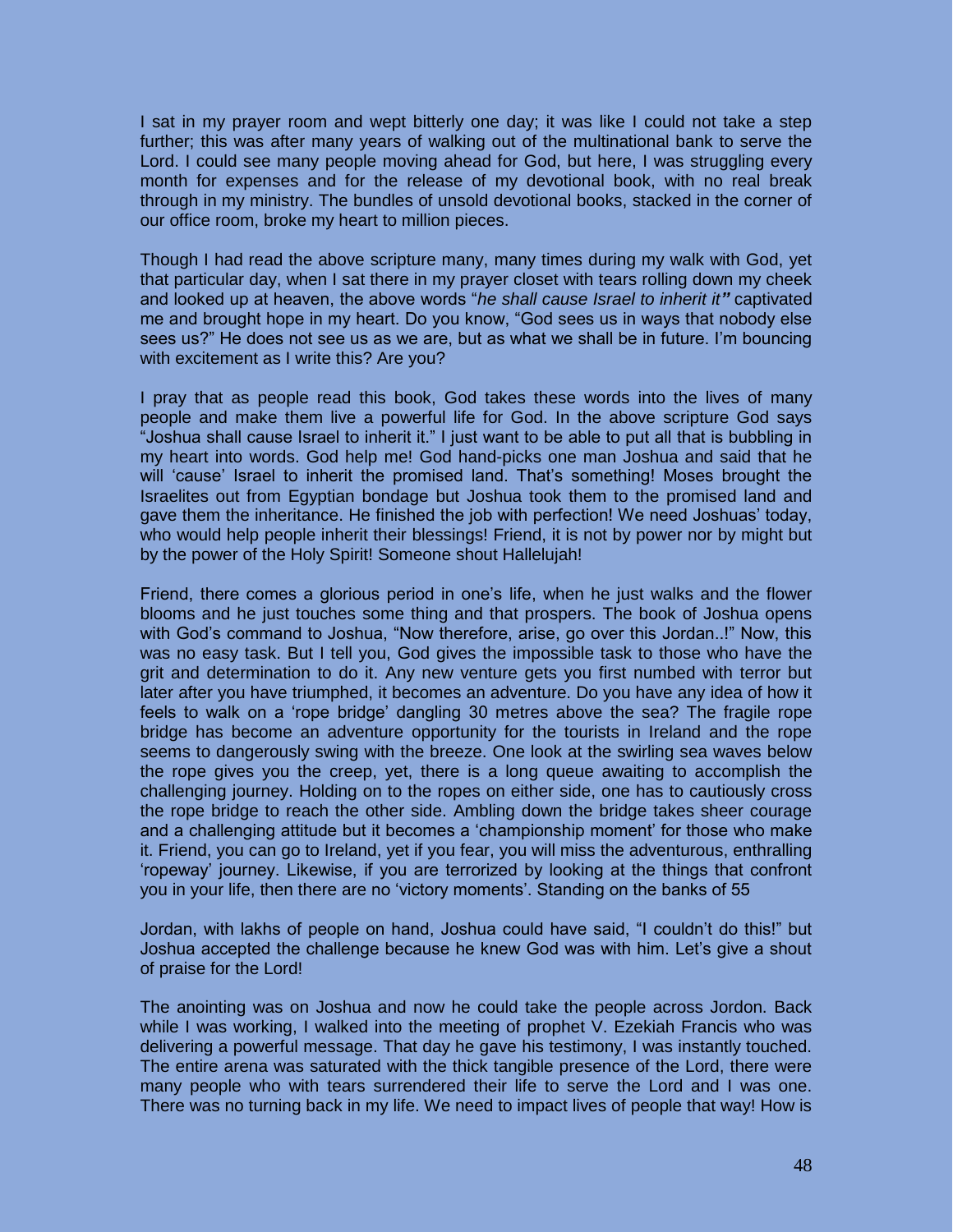it possible? The anointing rested on the shoulders of the prophet because of the dedicated, sacrificial and holy life that he lived for God. He said, "I had to say 'no' to many things in my life in order to say 'yes' to God. No wonder he is rocking the world for God! However, it was no small price that Bro Ezekiah paid in order to have this anointing rest on his life. God looked at Joshua and said "Every place that the sole of your foot will tread upon I have given you" (Joshua 1:3) Joshua just had to walk and that place belonged to God! Why? Because of his commitment to God! That's smashing!

Instead of teaching people to read the Word, meditate and study it, there are too many frivolous things occupying the lives of young people. Listen, just sitting two hours in the church will not make you a Christian. I tell you, nothing but a serious study of the Word can take you to blissful heights. It is heartbreaking to see many Christian young men and women daringly not touch the Bible and claim to love the Lord. How can you? Friend, the movie star whom you admire for his six-pack muscle body and the perfect figure of the model who walks on the ramp, did not come out of the blue, but they got their perfect body through REAL workouts and REAL nutrition strategies. The key to the success in the life of Joshua is in this scripture: "This Book of the Law shall not depart from your mouth, but you shall meditate in it day and night, that you may observe to do according to all that is written in it. For then you will make your way prosperous, and then you will have good success." Got that? When Rev. Billy Graham gives an altar call, the place is flooded with people running up to the altar. You don't have to coax the people or plead them, they would come. That's because of God's Hand on Rev. Billy Graham! We see a steady growth in the life of Rev. Billy Graham because of his steady, sturdy,

and firm focus on God, he allowed no distractions or corruptions to mar his life and stump his spiritual growth.

- In 1934, at age 16, Rev Billy Graham made a personal commitment to Christ .
- Shared his testimony for the first time in 1936 at age 18
- Joined Bible College at age 18.
- First sermon preached while still in Bible college at age 18.
- Did street preaching while in college, average 8 messages

on a single Sunday .

- Appointed as Associate Pastor at age 20.
- Preached in a big crusade in 1944 for 21 weeks at age 26.
- First week 2800 soldiers attended.
- Last week 20,000 people attended.
- Crusades in other nations in 1947 with a team at age 29.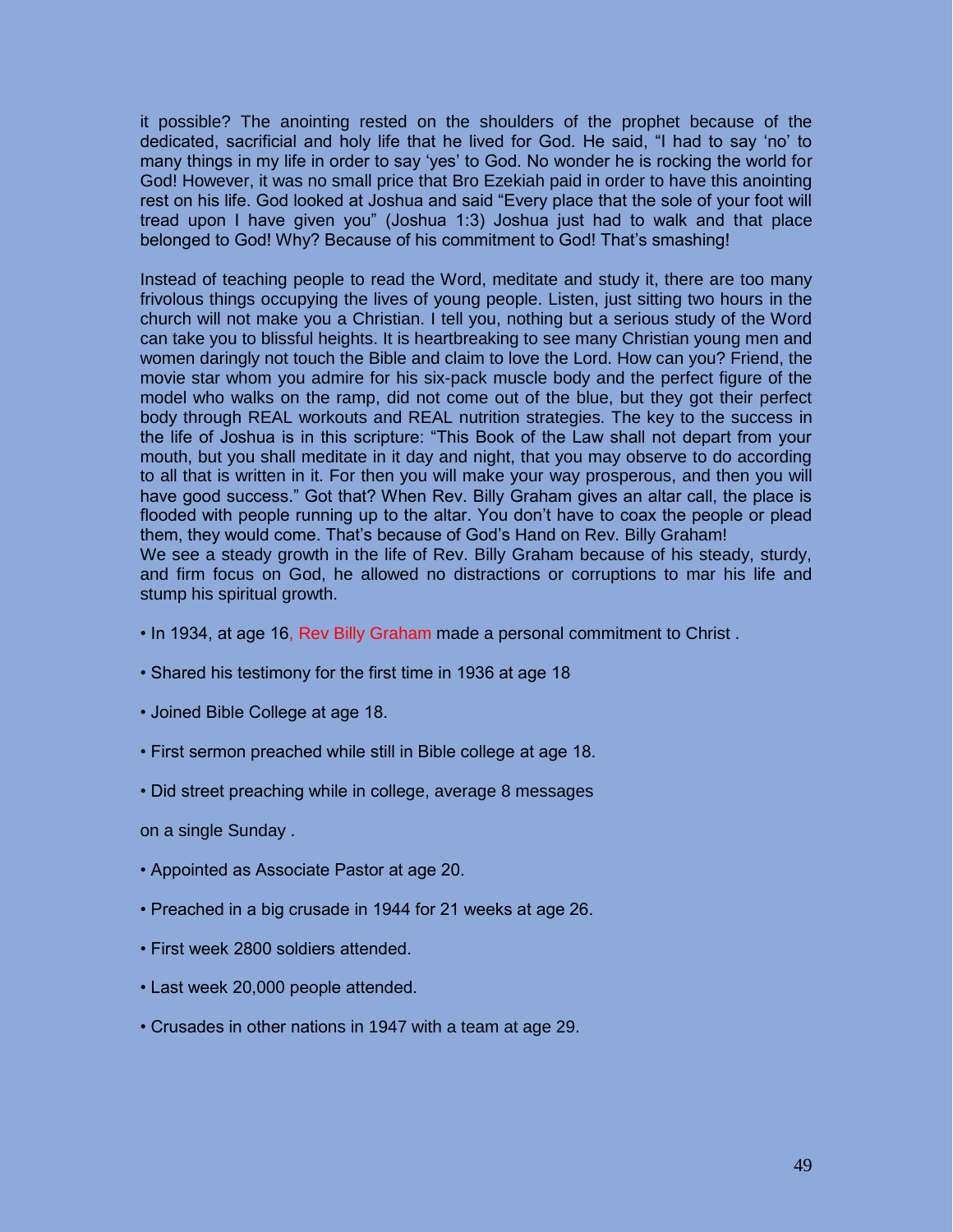• In 1949, an extended 8-week crusade in Los Angeles gained international recognition for Graham at age 30.

• The Billy Graham Evangelistic Association has reached nearly 215 million people in more than 185 countries

- Rev. Billy Graham is listed among the 'Ten Most Admired Men in the World."
- Has met all the Presidents of America
- He is known as the 'Pastor to Presidents'.

Mr. Graham had carved a niche for himself in this world because of his faithful walk with God. At a very young age, God was able to use him in a mighty way because of his sincerity, hard work and aggressive determination.

When an anointed man or woman leads the worship, you don't have to beseech the congregation to raise their hands for God, the anointing released from the leader would make your feet tap and swing around for God. Every dignity and self control would be stripped at that divine moment. The entire place would be turned to heaven with people rejoicing in the Lord. How? It is not the music, it is not the instrument, it is not anyone's husky, baritone voice, it is the anointing that oozes out from the chosen leader of God. I feel anointed as I write this! The more time the leader spends at the feet of the Lord, the more blessed is the congregation. That's the secret! When you soak, drench and saturate yourself in His presence, God would suddenly, supernaturally touch and change your voice, would pour down the gifts of the Holy Spirit on you that when you open your mouth, people would be astonished at the wisdom that flows like a river from you. People would marvel, when they look at you and know that "this thing is from the Lord!" Glory to Jesus!

Joshua's obedience, faithfulness, endurance and humility has lifted him to the status of becoming the next leader of Israel. Listen! God's timing is perfect, He was preparing Joshua for this great moment. "Fulfillment of promise comes with fulfillment of character." Now, Joshua had to just entirely trust and take the people across, because he knew God's immeasurable power and majesty. He was not nervous as he sized up the magnitude of the responsibility that he was entrusted with, he knew that it's going to be God with him, who would help him trample the enemies. After Joshua heard the encouraging promises from God, I like the way Joshua immediately talked back to the people: "Prepare provisions for yourselves, for within three days you will cross over this Jordan, to go in to possess the land which the LORD your God is giving you to possess.'"(Joshua 1:10, 11) Boy, this is powerful! His undeterred and unshakeable trust in the Words of God, immediate response, obedience and cheering the people to get ready for the great task is what makes Joshua a remarkable leader! This leader did not come out of the blue. Joshua was the 'finished product' of God. A master piece of the Creator!

Joshua had to be in the prayer closet and hidden until God's call in his life. As I read, Exodus 33:11" So the Lord spoke to Moses face to face, as a man speaks to his friend. And he would return to the camp, but his servant Joshua, the son of Nun, a young man, did not depart from the tabernacle", the words, "*Joshua did not depart from the tabernacle"* enthralled me and ignited a fire in my heart. I kept reading those words over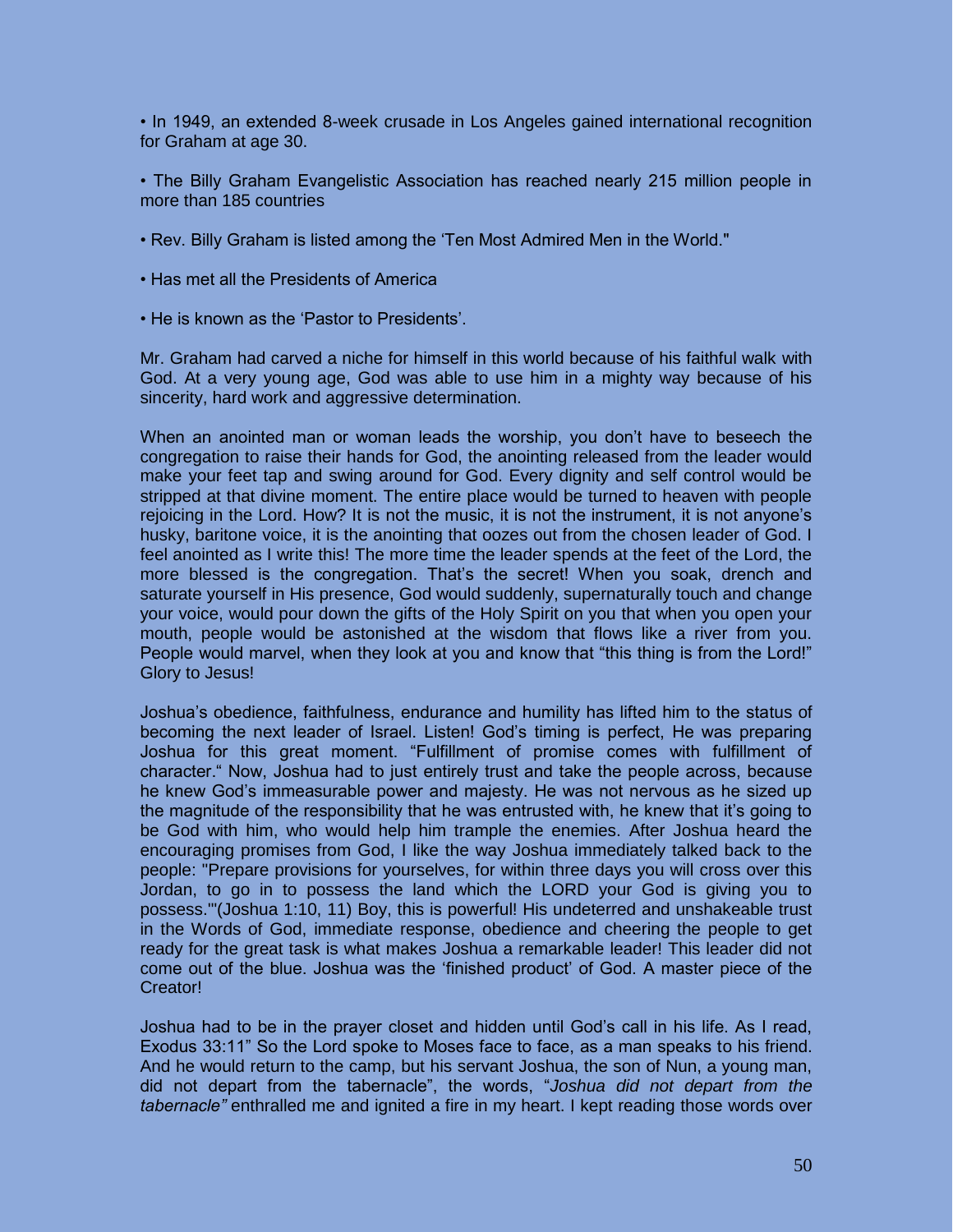and over again! Each time I read I could feel the anointing of God fill me. I felt a fresh love to be in His Presence and cling on to Him surge inside me. Everybody left but Joshua clung to God! Everybody returned to their tents but Joshua cleaved to God! Powerful! Are you ready to explode for God? The world is 'clinging' to many things out there, but I challenge you to embrace and hold on to God! 1 King 11:2 says,"……Solomon clung to these in love." Solomon left his first love for God and turned his attention to many foreign women and lost his love for God.

Mathew Henry says, "Those that cleave to the Lord fix, but those that leave Him ever wander."

After I return from my ministry trips, my eight year old son Joshua would cling on to me all the time, he would just stick to me and refuse to move, afraid that I would leave him behind again. Likewise, we also ought to embrace God, as though we cannot bear to be without Him or move away from His presence. Do we feel that way? If we did, then our lives will never be the same again!

Deuteronomy 30:20 says, "…you may love the LORD your God, that you may obey His voice, and that you may cling to Him, for He *is* your life and the length of your days; and that you may dwell in the land which the LORD swore to your fathers, to Abraham, Isaac, and Jacob, to give them." This scripture is simply wonderful!

Joshua was trained under Moses. Exodus 24:13 says "And Moses rose up, and his minister Joshua: and Moses went up into the mount of God." Moses took Joshua up with him to the mount, during the six days that Moses tarried in the mount, before God called him. Just imagine two mighty men of God waiting together to hear from God! Waiting on God! Not many have this patience, though. I want to share a lovely incident shared by Bro. Mohan C Lazarus, Founder of Jesus Redeems Ministries, Tamil Nadu, India. During the initial days of his ministry, he had the privilege of attending the Friends Missionary Band's leaders meeting. After the meeting, being stirred in his heart to pray, he walked to the prayer hall to pray through the night. It was around midnight and he was surprised to see the leaders of F M B Ministries kneel down together and pray. This sight touched him immensely, he also knelt some distance away from them and started praying along with them. My, what a passion to pray! Though Bro. Mohan C Lazarus started in a very small way, today (I write this portion in the year 2010) around 40,000 people attend his meeting, after 30 years of committed life to Christ. Praise the Lord!

Joshua was to be the successor of Moses, and therefore thus he was honored before the people, above the rest of the elders, that they might afterwards the more readily take him for their governor; and thus he was prepared for service, by being trained up in communion with God. Joshua was privileged to be trained under Moses. He had watched Moses stay in the presence of God and I am sure his heart burnt and ached to be like Moses. Joshua heard God say, "Moses My servant is dead. Now therefore, arise, go over this Jordan, you and all this people to the land which I am giving to them, the children of Israel." (Joshua 1:11) Joshua who has been all these days executing the command of Moses faithfully, now he emerges as the next leader and hears God directly speaking to him. This is beautiful! When you are faithful in obeying God, He would certainly speak to you and give instructions regarding the next step that you ought to take. You would never grope in the dark!

Joshua thus wonderfully fights every battle by closely remaining with God and hearing His voice. Joshua is the one that leads the Israelites into the Promised Land. The whole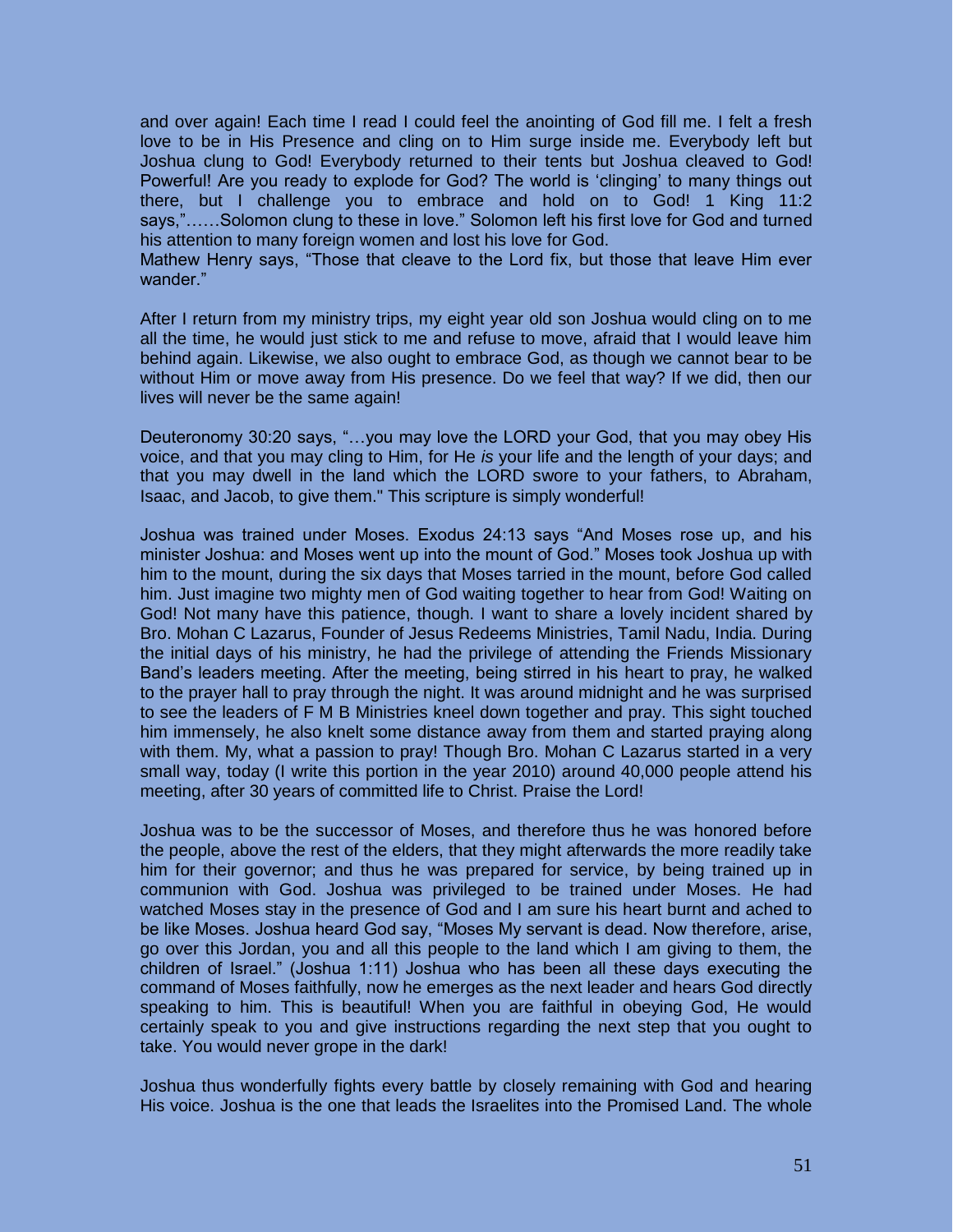theme of the book of Joshua is obedience to God. Joshua knew God so well and was able to therefore lead the people in knowing God as well. The only way that we can know God deeper is to seek His presence and to sink deeper and deeper into it!

God's presence and a relationship with Him are better than anything else that we can have on the face of this planet! Joshua gets the perfect plan to cross the Jordan river! It was indeed absolutely flawless! Being in the presence of God, hearing His voice and obeying Him, makes you confident, efficient and proficient.

Great servants of God were people who were early risers, diligent people who read the Word, fasted and prayed in a disciplined manner. God cannot use lazy people. If today you have a thirst and hunger to serve God, first learn to be humble and obedient like Joshua. Equip yourself with a close walk with God through regular and daily Bible reading and a disciplined prayer life. You need to monitor your prayer life and see that there is growth in it. Some people when I ask them about their prayer life, they carelessly tell me that they pray when they get time, this is wrong. I suggest that we set a target and stick to it. I have the habit of keeping my watch close to me as I pray. I also make a note of it every day in my diary. I do not read a portion of the Bible here and there, I systematically read the Old and New Testaments simultaneously, this way, I am able to be in touch with the whole Bible everyday. When the people of the world are systematic in their work, why do we neglect God and treat spiritual things lightly? We need to be keen on growing spiritually, and not treat spiritual growth flippantly.

The transition of job assignment from Moses to Joshua was not easy, though. God did not hide the complexity of the situation but He clearly spells out the difficulties to both of them. Deuteronomy 31:14 "And the LORD said unto Moses, Behold, thy days approach that thou must die: call Joshua, and present yourselves in the tabernacle of the congregation, that I may give him a charge. And Moses and Joshua went, and presented themselves in the tabernacle of the congregation." And then God goes on to speak to Moses in verse 16, "Behold, you will rest with your fathers; and this people will rise and play the harlot with the gods of the foreigners of the land, where they go *to be* among them, and they will forsake Me and break My covenant which I have made with them." Now, this was a great conference that Moses and Joshua were privileged to have with God. He tells Moses that, after his death, the covenant which he had taken so much pains to make between Israel and their God would certainly be broken and that Israel would *forsake Him.* We can see the raw pain of God as He revealed the very intent of the heart of the people. He knew they would go after other gods at the slightest of temptation. God has a clear and infallible foresight of all their wickedness.

Now, Joshua heard everything from God! I am sure, anybody in Joshua's place would wonder, "how am I to handle these wicked people, who will be forsaking God anyway?" It is now that God commands him, "Be strong and of good courage; for you shall bring the children of Israel into the land of which I swore to them, and I will be with you." (Deuteronomy 31:23) "I will be with thee!" This promise of God triggered faith inside Joshua! Undauntedly, Joshua obeyed God and stepped forward to take up the leadership offered by God Himself. When God calls you, He would equip you for the job as well, but if you do things on your own, God cannot help us. I want to draw your attention to Deuteronomy 34:9"Now Joshua the son of Nun was full of the spirit of wisdom, for Moses had laid his hands on him; so the children of Israel heeded him, and did as the LORD had commanded Moses." This is what you call as God calling the shots! Joshua received supernatural wisdom from God, which causes the people to obey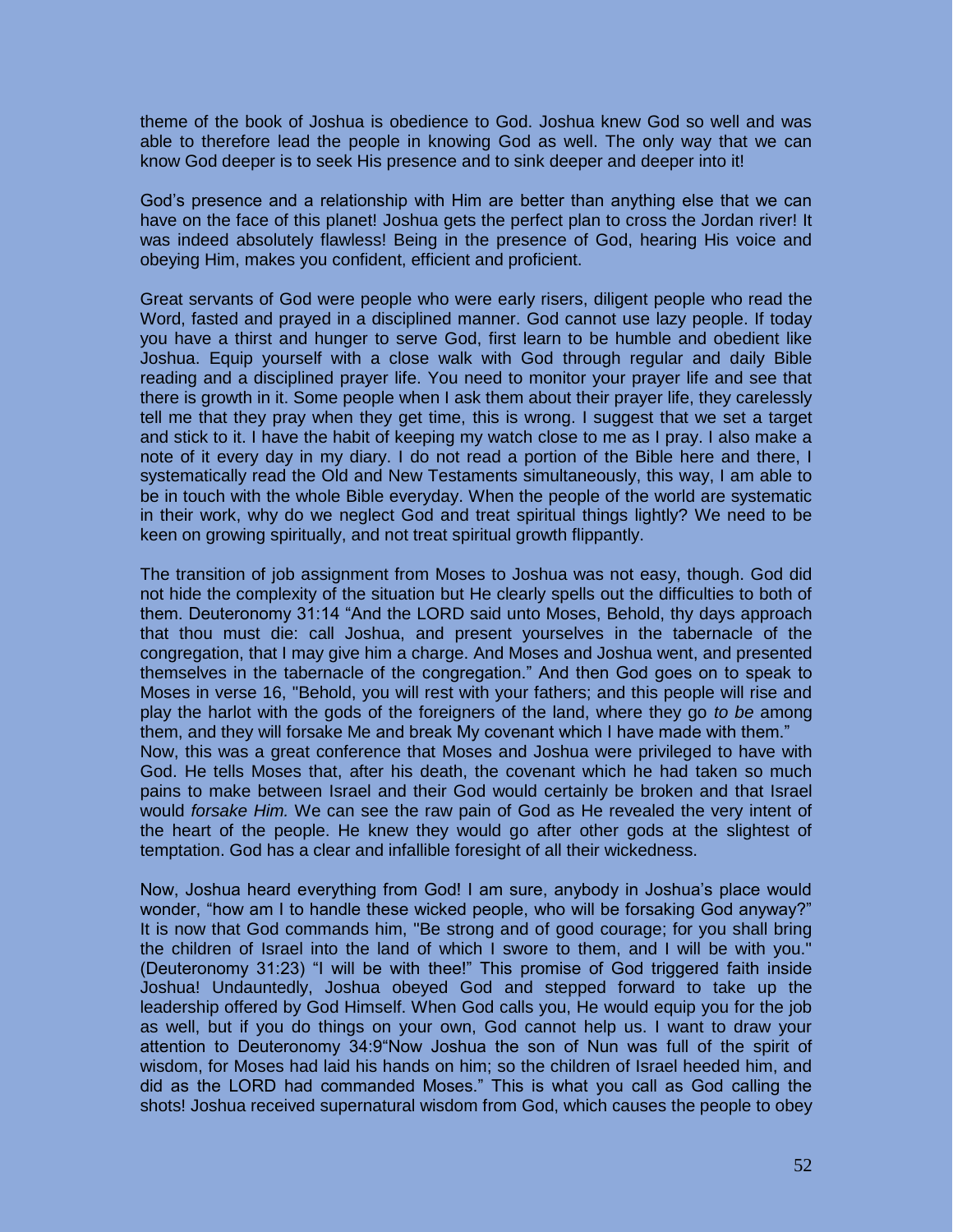Joshua. When we just obey Him, God would accomplish the job for which He has called us in a remarkable way! Gimmicks, programs or human wisdom would do nothing, God's power would draw the attention of people on you and make them fear you. Awesome!

Joshua 11:23 says, "So Joshua took the whole land, according to all that the LORD said unto Moses; and Joshua gave it for an inheritance unto Israel according to their divisions by their tribes. And the land rested from war." This is awesome! Under the leadership of Joshua, there was peace in the land!

Joshua stuck to God's command to "…..observe to do according to all the law, which Moses my servant commanded you: turn not from it to the right hand or to the left, that you may prosper wherever you go.(Joshua 1:7)

This great man Joshua at the end of his journey was able to boom and thunder victoriously "….choose for yourselves this day whom you will serve, whether the gods which your fathers served that *were* on the other side of the River, or the gods of the Amorites, in whose land you dwell. But as for me and my house, we will serve the LORD."(Joshua 24:14) Where are the Joshuas' ?

# *Chapter 14 He is our hiding place!*

*2 King 19:14, "Hezekiah received the letter from the hand of the messengers and read it; and Hezekiah went up to the house of the LORD and spread it before the*  LORD.15 And Hezekiah prayed before the LORD and said: "O LORD, the God of *Israel, enthroned above the cherubim, you are the God, you alone, of all the kingdoms of the earth; you have made heaven and earth."*

Have you ever been in a situation when you have no option left but to hold on desperately to the feet of the Lord? With all dignity stripped, there you are behind closed doors unashamedly weeping at His feet, laying your fears, apprehensions, anxiety and pain at the foot of the cross. A half a minute or a half hour prayer would do no good, if the problem is gigantic then we should also stretch ourselves to pray 'much'.

2 Chronicles 32:1 says, "After these things Sennacherib, king of Assyria invaded." What were these things? Well, the 'things' spoken of here are the 'good things' that king Hezekiah did when he became king, he cleansed the land from idols and opened the temple of the Lord and purified the priests; Hezekiah did what was right in the Lord's sight. Now we might think it is unfair to be persecuted having walked in the path of God. The devil certainly hates you when you walk uprightly before God hence he sends attacks against you. Hezekiah was thus attacked by Sennacherib.

Charles Swindoll says, "You may be going through a trial so overwhelming that its borderline unbearable. You want to see the end of the tunnel. Which is only natural, because once we see that little speck of light, we feel we can make it through to the finish. But God's tunnels are often twisting, too complex and dark to see the light for many days. In such settings He says, "In that dark, twisting, seemingly endless period of time, trust Me. Stop running scared! Stop fearing!"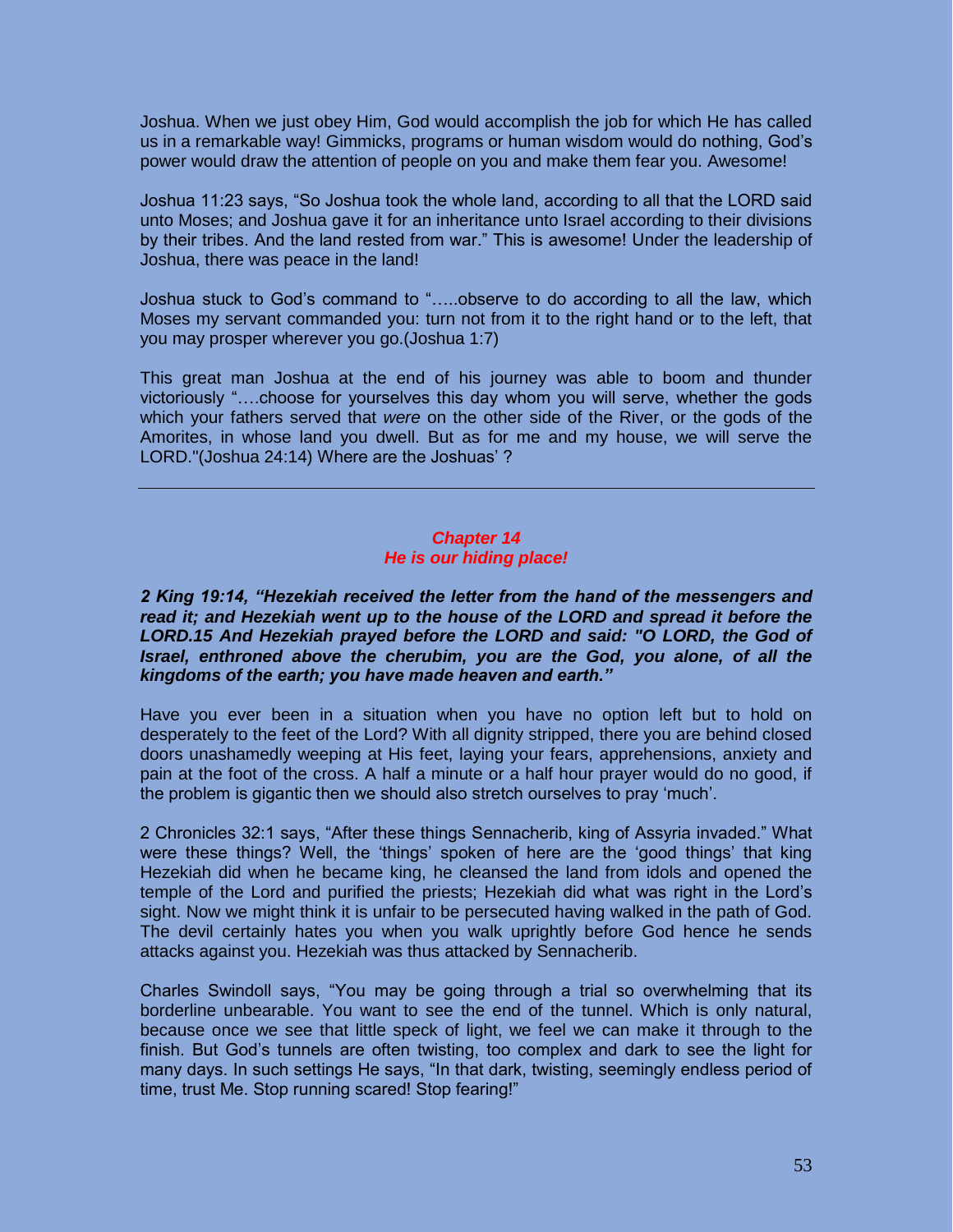When I had accepted the Lord and when I started living a consecrated life for God, I was attacked on all sides. At home, workplace, friends, relatives and everywhere I faced criticisms but my faith did not deter, I went ahead and preached the gospel in the office and to all whom I met. Satan would send his agents to hurt, humiliate and criticize me. The secular workplace and the world will never fully accept you*, if you are devoted to Jesus*. It doesn't matter where you work or stay -- at a bank, in a school, college, office , home wherever, you probably will experience much rejection, condescension, frustration and misunderstanding. You receive little or no credit for what you do. You are persecuted, ridiculed, talked about behind your back. Sometimes you really feel very lonely and miserable……… Right now, if you may be wondering, "Lord, why am I ignored at my workplace? Why do others take advantage of me and stab me at the back? Why do I always feel like an outsider? What's wrong with me?" I know how it feels, I have been there, sometimes my own friends would walk past my desk, without even turning to look if I was there……..it hurts very badly*……it breaks us*. But remember Jesus said, "…..my disciple have to carry the cross." If you are one who will compromise with the world and dance to the tune of the world then there would be no problems, BUT if you want to really be exceptional and shine for God, then your name gets into the hit list of satan, do not worry….GOD IS GOOD!

King Hezekiah bravely makes elaborate preparations to confront the enemy. He took counsel with his princes as to what he should do, he blocked the water flow so that the enemies do not get any water. He set to work resolutely and built up all the wall that was broken down and raised towers upon it, and outside it he built another wall, and he strengthened the Millo in the city of David. He also made weapons and shields in abundance. And he set combat commanders over the people and gathered them together to him in the square at the gate of the city and spoke encouragingly to them. But the enemy keeps advancing towards Hezekiah and Rabshakeh's taunting words, who was Sennacherib's man, at the walls of the city are found in 2 Kings 18:19-35. We have a sketchy note on the words of the enemies aimed to terrify the king and the people, in order to make us understand that Hezekiah was in a real 'fix'. When we just don't understand what's happening around us, that's when we need to trust God!

In his book, Out of the Whirlwind, Mark Tabb writes, "God tells us to trust Him enough to believe He knows what He is doing. When His actions don't make sense, trust Him. When the windows of heaven seem to be open extra wide and life can't get any better, trust Him. When the bottom falls out and life turns hard, trust Him. Good times and bad, happy and sad, trust Him. What will God do? I have no idea, but I do know this: God is God. His wisdom knows no end. He isn't making things up on the fly. He knows what He is doing. Now, I must trust him enough to entrust my life to Him even when I would rather not."

God wants us to understand, in no uncertain terms, that Jerusalem doesn't stand a chance against such a powerful foe. More than all of Hezekiah's efficient military back up, I like the way Hezekiah walks into the temple with the letter sent by the enemy, spreads it before God and pleads at His feet. When Hezekiah closes himself with God, God stepped in and the Assyrians were crushed in one night by the power of a single angel. Awesome!185,000 of their soldiers die, and Sennacherib returns home with his tail between his legs. Power comes down when you shut your doors for prayers!

Hudson Taylor said, "We can make our best plans and try to carry them out in our own strength. Or we can make careful plans and ask God to bless them. Yet another way of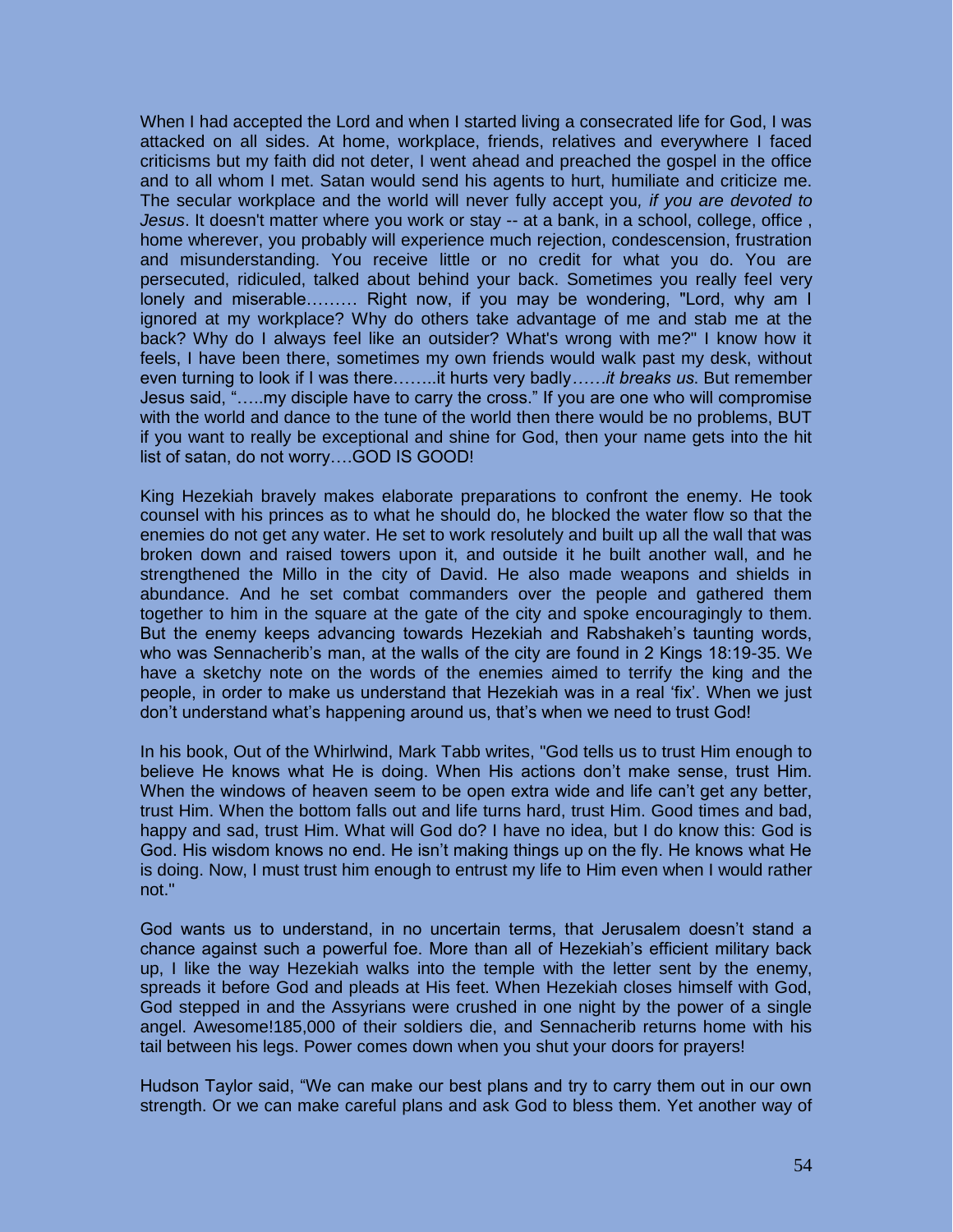working is to begin with God; to ask His plans, and to offer ourselves to Him to carry out His purposes."

David said: (Psalm 27:5)" For in the time of trouble he shall hide me in his pavilion: in the secret of his tabernacle shall he hide me; he shall set me up upon a rock."

David needed a hiding place and his was God!!! A sure refuge, Rock and a Fortress! David said "Whenever I am afraid, I will trust in You." (Psalm 56: 3) David could not afford to relax, he had to run to God everyday, because the enemies hounded him every day on all sides.

I heard the story of a young girl who was left stranded by her husband and family. Not knowing where to turn, she unfortunately lands up in the hands of a wicked man who takes advantage of her predicament and messed up her life further. Some say, "I had no other go, I was cornered into that decision." No, never say that, your hiding place should be God! Do not run to any other source. Do not justify your past mistakes, face it straight, accept your negligence to the Word of God, repent and change your life. Though David was a man trained in the art of war, yet he runs to God for protection. 62

How wonderful! Look what he says, Psalm143:9 "Deliver me, O Lord, from mine enemies: I flee unto thee to hide me." Having enjoyed the provision and protection offered by God to him in the wilderness for 40 years, Moses boldly claims, "He who dwells in the secret place of the Most High Shall abide under the shadow of the Almighty. I will say of the LORD, "*He is* my refuge and my fortress; My God, in Him I will trust."(Psalm 91:1, 2)

What do you do when you are in trouble? Where do you go??? When the whole world was swimming and drowning in the flood, the eight people of the family of Noah were safe inside the Ark. Why? Because Noah obeyed God and stayed inside the ark during the flood. The ark was a hiding place for Noah! Solomon says, "The name of the LORD [is] a strong tower: the righteous run into it, and is safe." (Proverbs 18:10)

## *Chapter 15 Operate on me Lord!*

# *Genesis 40:14 "But remember me when it is well with you and please show kindness to me; make mention of me to Pharaoh and get me out of this house."*

Joseph was locked up in the prison for eleven long years, when he said the above words! He seems to be groping in the dark and probing for a reason for his sufferings as he says, "I have done nothing here that they should put me into the dungeon." When we understand God's big picture for our life, then we surely will be able to see the Hand of God behind everything. The prison was designed for Joseph to have a personal revival and revelation of His Big God. Amen.

God had some great things prepared for Joseph which he could not even have imagined. We would never be able to fully realize how wonderful He is! Such is the love of God! Joseph had to be operated before he could be promoted from the prison to palace. Stuart Calvert says, "No experience is wasted with God. Your pleasant or unpleasant situation is preparing you for a future event of relationship." Praise God!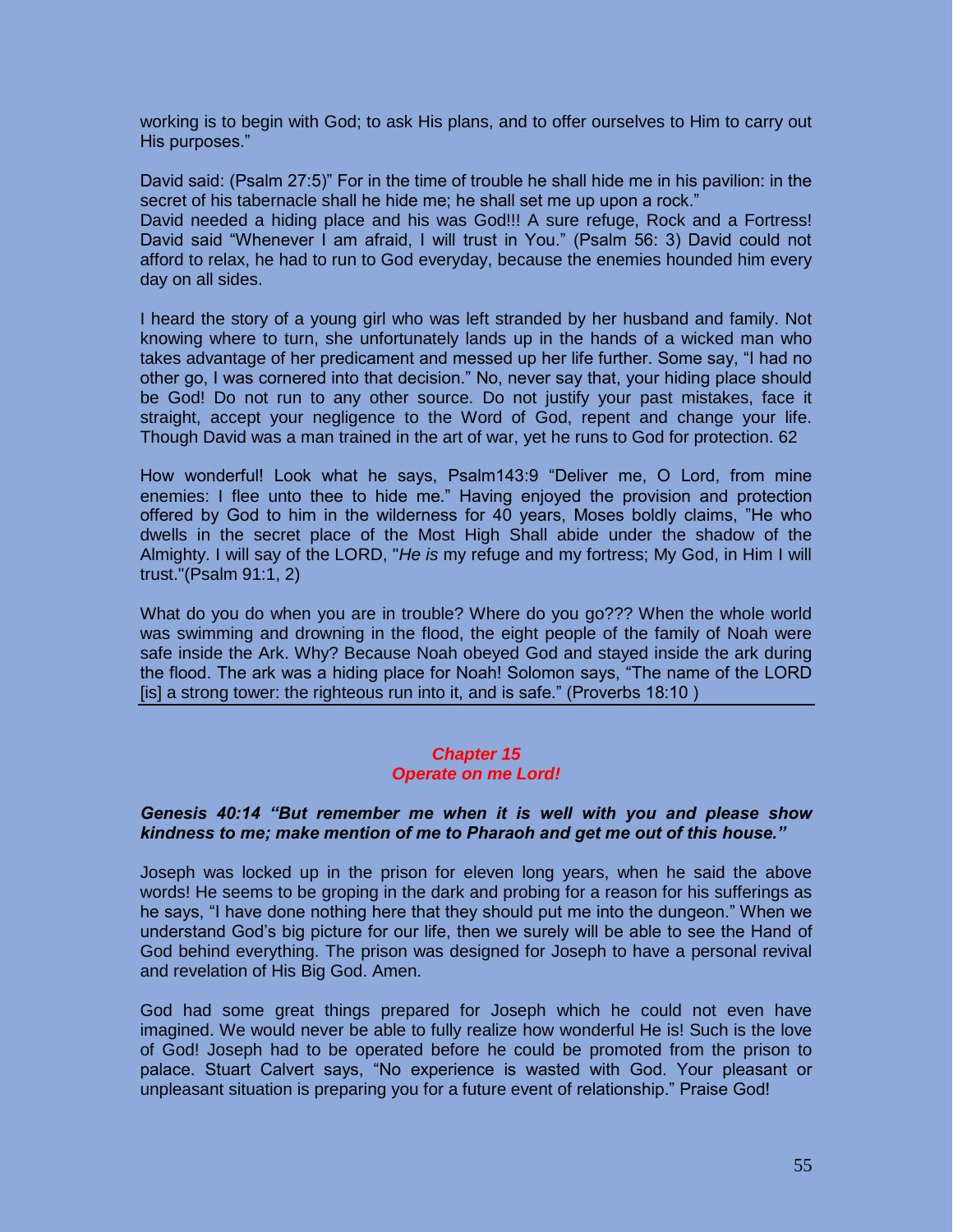A distressed hindu woman came to me for prayers. Her husband was having a deep affair with a woman for the past several years. She came to me and said, "Jesus has to break my husband's bones and change him." She was visibly upset because of the humiliation and rejection that she was experiencing from her husband. I presented the gospel to this lady. Patiently counseled her and invited her for the meetings. Though she had been worshipping Jesus for the past few years and some good believers were praying for her, but a deeper work had to be done in the heart of the woman. One particular message broke this woman and she confessed to me that she had been speaking rudely to her husband, not treating him well and that was the reason for the unhappiness in her life. It was a conviction she received from the Holy Spirit that day. I immediately told her that the "Living water Jesus" has to flow into her life and cleanse her completely and that only Jesus can restore her husband back to her. A few months after I had met her, she called me one afternoon to tell me that the matter was just getting out of hands because her husband was now openly discussing about the girl with her. I just asked her to stay silent and trust Jesus and snuggle close to Him. Surprisingly she started praying more from that day onwards, reading the Bible more, seeking Him more, and she started even giving her offerings for the Lord's ministry work. Jesus became more real to her than ever before. She stopped now looking at just His Hands, but started enjoying His love, in her wilderness experience. The moment she started doing this, God started working in her heart . The woman became more humble, gentle and forgiving now. She has understood God's greater purpose of molding her character through these sad episodes in her life. Eventually, after a long wait, the girl that came between her and her husband, went away on her own. Praise the Lord! Never despise the problems in your life, embrace them, because they would eventually turn out to be a blessing for you.

Corrie Ten Boom, a courageous woman, was the only member in her family to survive the concentration camp. She and her family were imprisoned along with her loved ones for harboring fugitive Jews. 'We must go every where, 'Corrie's siter Betsie whispered before dying at Ravensbruck. 'We must tell people that no pit is so deep that He is not deeper still. They will believe us because we were here.' Such tear drenched words gets deep into your heart and squeezes you so much that it pains. How can one lead a mediocre life after reading such experiences? Friend, none of the beautiful, life changing, spectacular books of Corrie like "The Hiding Place, The Tramp finds a home, Amazing Love" would have ever been berthed if she had not been in the pit. People listen to you because you have been there! Hallelujah!

In one of her books, Corrie says, "Only after my fifty-fourth year did God ordain me. Before that, I lived for many years in the same house in Holland." Despite her days behind the prison bars, God still had to keep her on hold until she was 54 years old. That's something! I have understood that God is never in a hurry, even if we scream and yell on the top of our voice, "get me out of this place", He is not going to bail us out prematurely. Praise God for that! He is all out to do deeper things in your life and take you to greater heights! Corrie said, "Because I had to go through deep suffering in the prison, I was able to comfort people afterwards, because I could tell them, "Jesus is stronger than the deepest darkness. When you have experienced the darkness of a concentration camp, you know how deep that darkness can be!"

I want to quote here the words of Apostle Paul: *2 Corinthians 1:3 "Blessed be the God and Father of our Lord Jesus Christ, the Father of mercies and God of all comfort,*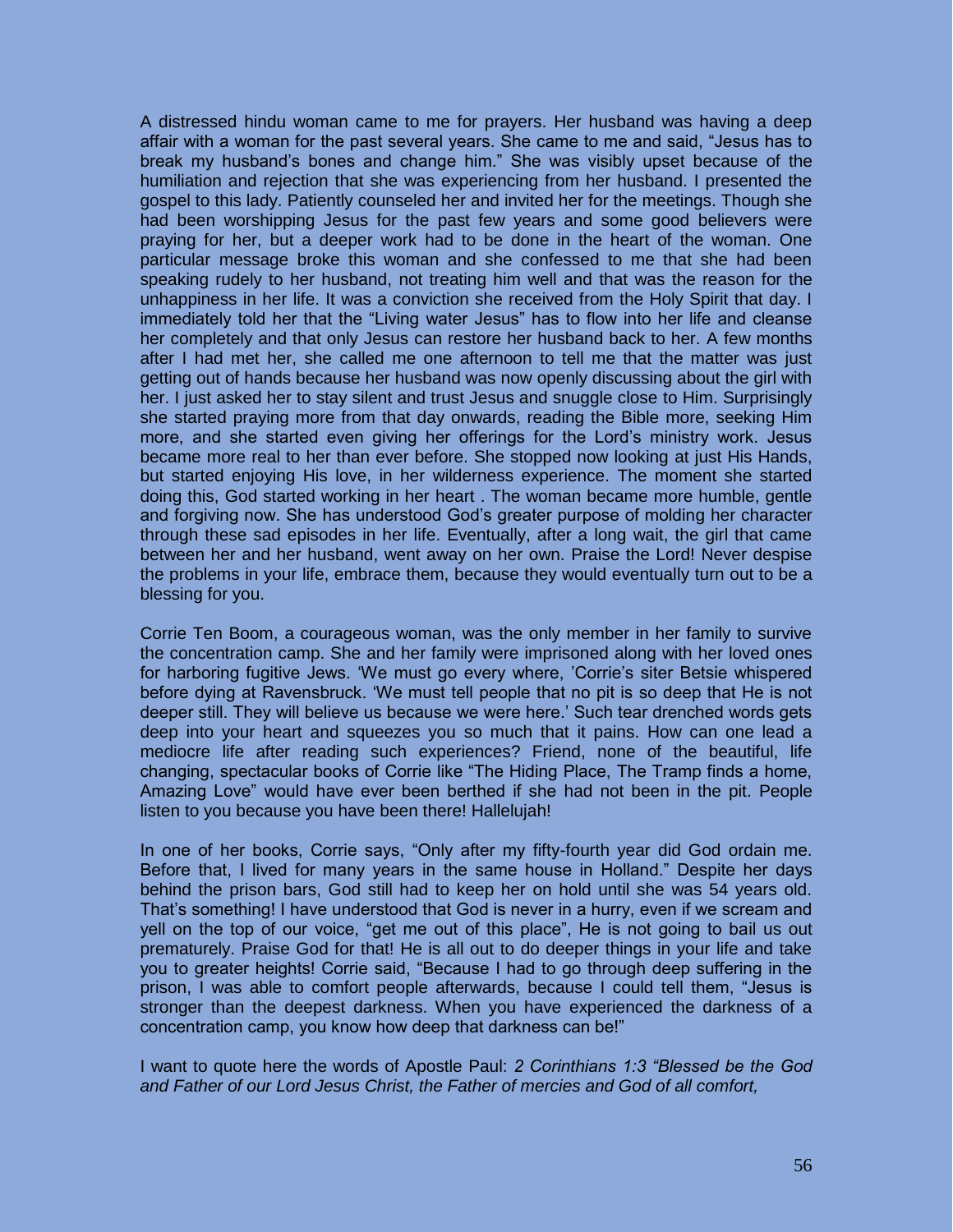*4 who comforts us in all our tribulation, that we may be able to comfort those who are in any trouble, with the comfort with which we ourselves are comforted by God. 5 For as the sufferings of Christ abound in us, so our consolation also abounds through Christ."* 

God's way of rejuvenating your spirit is totally different compared to the way the world chills out. People of the world flush out huge money to go for a few days vacation in a resort nestled in the midst of a vast space of land with trees all around. Acres of land and sand create a sense of space and grant a kind of anonymity that can be very soothing. Swimming in the private courtyard, outside the room and then stretching languorously under the sun on the sand is certainly relaxing. Living in a world where your life is jam-packed with activities and agenda, such places are means to come in wrung-out and go chilled-out. However, the bliss and ecstasy of the trip is lost the moment you step into the frantic world only to look for the next vacation. Most of the thrill is lost, the moment the bill comes to your hand. Now let me compare it with God's ways of energizing you, which stirs you up and triggers you to jump up and face the world. Now this joy is not going to leave you so easily! You have the energy in the midst of problems, in the midst of disease, failure or loss. The joy of the Lord becomes your strength! God in your life can offer you a whole load of joy than what these 'beach resorts' offer you, not to mention the hole that they make in your pocket. How can one be confined in a room and still be happy and be filled with peace? You may not have the swimming pool, luxurious rooms or the plush green gardens to take a stroll in the evening; yet you can sing in the dark. Ask Joseph and he would tell us how!

I tell you, it was no small pain when Joseph was falsely accused and thrown into the prison. The pain must have been deeper for Joseph because he was already a victim of being mercilessly separated from his dad, family, home land and now serving as a slave in an Egyptian house. Why should Joseph go through such harassment and persecutions? For a greater purpose! Did he come out of the prison as a wretched man for having been thrown into the prison for no reason and being forgotten for 13 long years? Certainly not, he came out with anointing to give the interpretation of the dream to the pagan monarch Pharaoh! He did not come out as a dejected man but came out with the power of God! Let me assure you that it is possible, even in your own life, if you put your faith and life into God's Hands. The key is to remember that God is in control of all things and at all times! When you remember this and put your trust in God; you will know that there is a bigger picture, and you will be filled with hope and confidence.

Whenever she senses that her parents need a bit of boosting, my teenage daughter would hug me tight from behind and whisper in my ears: "God is in control!" I tell you that fills me with joy, peace and rest! Well, something spectacular happened in her life recently, which revealed God's awesome power to her. When her engineering tuition fees had to paid, it was a huge amount, we were all waiting on God in faith for the provision. Three days before the last date, my daughter got frantically worried because there seemed to be no way for such a large amount of money. I had shared earlier about how I had invested all my money that I received after resigning the bank job, into other ministries and we started our ministry with an empty kitty, trusting only God. When I had reserved a few lakh of rupees for my daughter's education, God strictly warned me to trust Him and I emptied my pocked of that money too. My husband and me decided to go on three days of fasting; on the third day, after breaking the fast with fruits, I opened the internet to do some ministry work. We had a miracle waiting for us! God had stirred the heart of some dear soul who had deposited the exact amount that we needed. My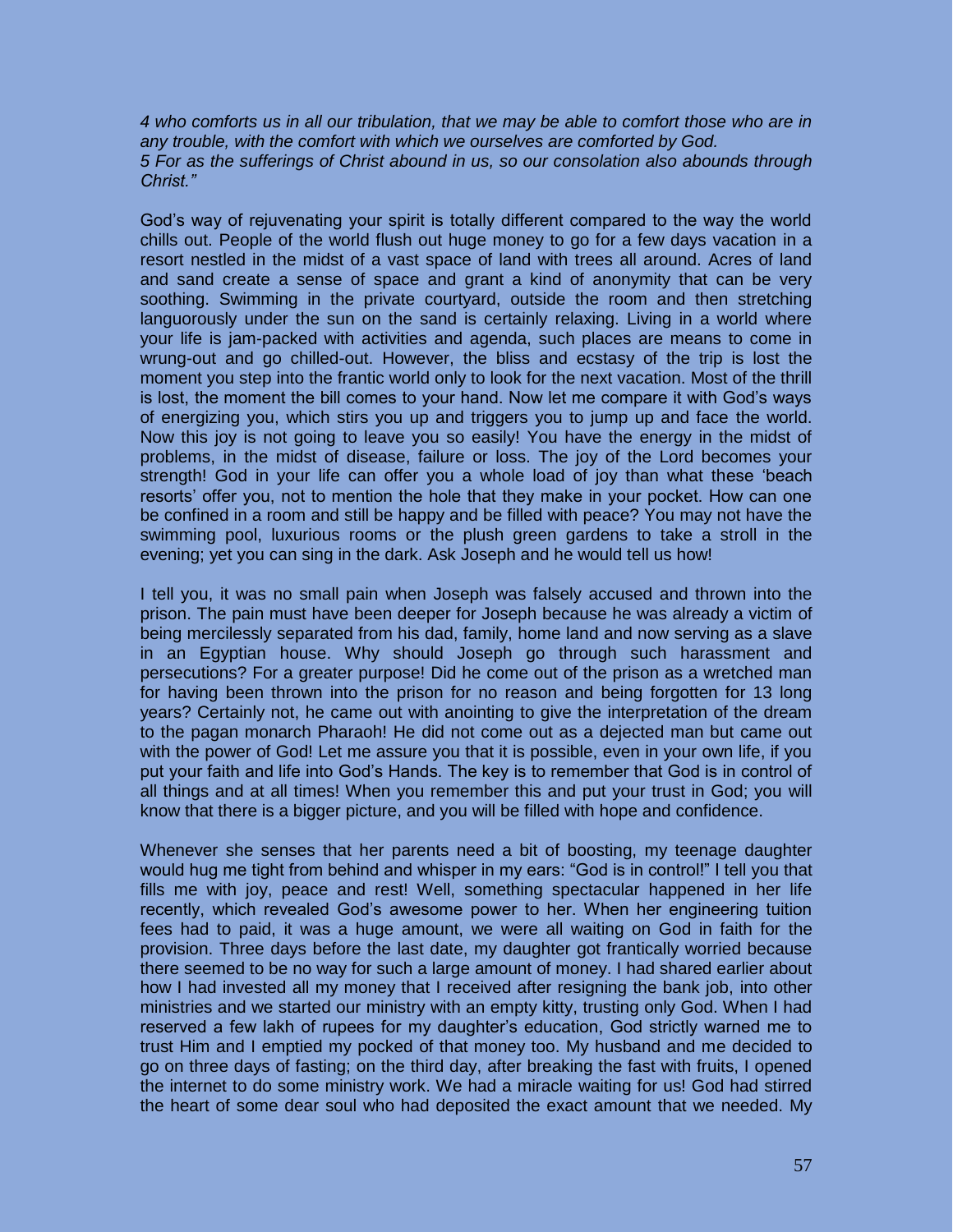daughter was the first one to witness the email. From that day, whenever there is a crisis or an emergency, she never fails to confess, "God is in control!'

Dear friend, we need some breaking before blessing, otherwise we would fail to appreciate or value the blessings. What comes easily is also forgotten easily!

'Hard times help us get more deeply rooted in God. They work humility in us and cause us to be thankful when the blessing comes.'-Joyce Meyer

Joseph was going through a process of 'operation' in his life. God would never prematurely stop what He had started in the life of Joseph. He was creating and making him a vessel of honor so that he could be a blessing for not only his household but for the whole of Egypt. Glory to Jesus! I tell you friend, what looks like pain and suffering would turn to joy and blessing and there is divine healing in the end.

I never fail to marvel at the way Joseph handles loneliness and rejection, having been locked up in the prison for many years! Do you know how it feels to be forgotten and left alone for many years? But listen, Joseph was never alone, though. God was with him all the time! Right there inside the prison, Joseph was being trained to take up the position of the "ruler of Egypt". The most prestigious position!

When you are laid off from work, when your partner walks out on you, when you are diagnosed with cancer, during bankruptcy and during perilous times, you need to cling on to God rather than run away from Him. When Ruth lost her husband and all the men folks of her family, look what she does: "she clung to her mother-in-law." (Ruth 1:14) Naomi was her only source of connection with God! She did not turn and go back to her idol worshipping family but instead she clung and stuck closely to her mother-in-law, trusting that Jehovah would surely rebuild her life. Glory to Jesus! Such should be our faith!

After the birth of my son Joshua and my salvation experience, before I could join work, I would meditate the book of Daniel and confess that I would be the head like Daniel and not the tail. In fact, I would not only confess but also write out scriptures and allow it to sink into my heart. I was absolutely positive of being blessed, promoted and lifted high above everybody else, after I join work. There was surprise waiting for me, though. After I joined work, my heart was more for God than in promotions. I started a 'prayer cell' in the office and I started vigorously inviting people for the luncheon prayer meeting. I would go around like a hunter calling people to join us on the terrace where I had the meeting. I went everywhere canteen, corridors, coffee vending machine, rest rooms wherever I had opportunities to share Jesus, I did not hesitate to do it. People started noticing this, the news reached the higher officials. I was summoned and warned. I moved the meeting to an outside premises; but I did not stop the meeting. Meanwhile, I went through a terrible period of loneliness and persecution in the office. On one side my ministry was growing but on the other side my career was plummeting. My supervisor stopped talking to me. Not for one day but it continued for months and then for years. I felt miserable and wretched. I was not able to share this with even my own family and I did not because I felt humiliated. I wanted to either move from the department or resign and join ministry, but God did not allow me to do anything but 'stay there', because I was not yet ready for the ministry. I later understood that God had a greater purpose of keeping me 'there', because He was molding my character in that place.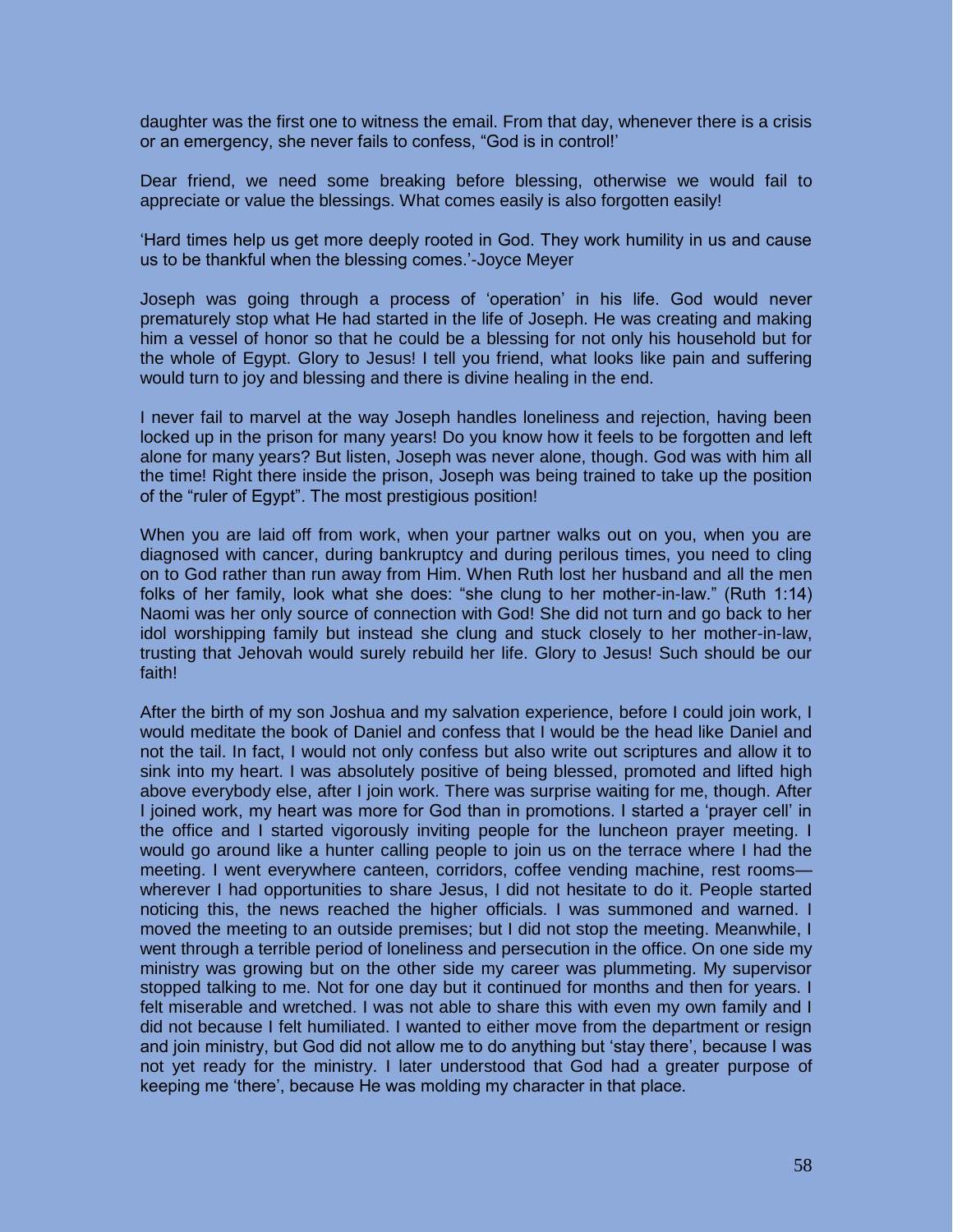Do not despise the closed doors, they can do wonders in your life. Stop pushing the doors on your own. Beware, you might bleed in the process, wait upon God to open it! There are many people trying to do things leaning unto their own understanding, running here and there, however, nothing would work if God does not move. Anybody listening? "Faith and works should travel side by side, step answering to step, like the legs of men walking. First faith, and then works; and then faith again, and then works again -- until they can scarcely distinguish which is the one and which is the other." (William Booth in The Founder's Messages to Soldiers, Christianity Today, October 5, 1992, p. 48)

Believe me, I know that this is not always easy in difficult circumstances. But it is possible and necessary. Regardless of our "feelings" or "perceptions," God is never far. You may not be able to see it, but let me tell you, He is working out things in your life. We need to trust Him even though we may not see it. Christian walk is all about trusting even when you don't see it. Is it not? God is in control, He loves you and He has a plan for your life!

Wesley Duewel explains this beautifully, he says, "Time waiting on God in prayer is never lost. From your perspective there may be much waiting and apparent delay. From God's perspective your waiting in extended prayer is investment."

Charles Swindoll says, "When your schedule presses, when your prospect thin, when your hope burns low, when people disappoint you, when events turn against you, when dreams die, when the walls close in, when the prognosis seems grim, when your heart breaks, look at the Lord and keep on looking at Him." I love the powerful words of Apostle Paul, he says" I have been crucified with Christ; it is no longer I who live, but Christ lives in me; and the life which I now live in the flesh I live by faith in the Son of God, who loved me and gave Himself for me."( Galatians 2:20)

God had to crucify me so that 'flesh does not glorify.' When I look back at my life, I can see that much preparation has gone into molding me for what I am now. God took me through a painful process of humiliation, rejection and dejection in my work place, in order to break my pride, arrogance and pig-headedness and make me into a vessel of honor to be used by the Master Himself. Paul says, 1 Corinthian 1:26-27 "…not many wise according to the flesh, not many mighty, not many noble, *are called.* But God has chosen the foolish things of the world to put to shame the wise, and God has chosen the weak things of the world to put to shame the things which are mighty.." God cannot accomplish His will through a proud banker hence He had to first bring me to nothing in order to do something out of me. By the grace of God, I have emerged from all the travails unscathed. Halleluiah!

Though my flesh was struggling, yet I yielded to the plan of God. There were times, I would get into the rest room and sob feeling lonely and rejected. I stayed stagnant without any increment or promotion for five long years. I humbled myself in the Hands of God. There were times that I did feel, 'am I worthless', 'am I not competent?', 'where did I go wrong?' I received no answers! No clarifications! But just silence!

Here, I would like to quote the lovely words of Helen Roseveare, "To love the Lord with all my mind may involve an intellectual cost, I must give Him my mind, my intelligence, my reasoning powers, and trust Him to work through them, even when HE may appear to act in contradiction to common sense." After five long years, God started speaking to me through dreams and preparing me for His next move. He clearly gave me indications that His purpose was not to make me a successful banker but a preacher. Sometimes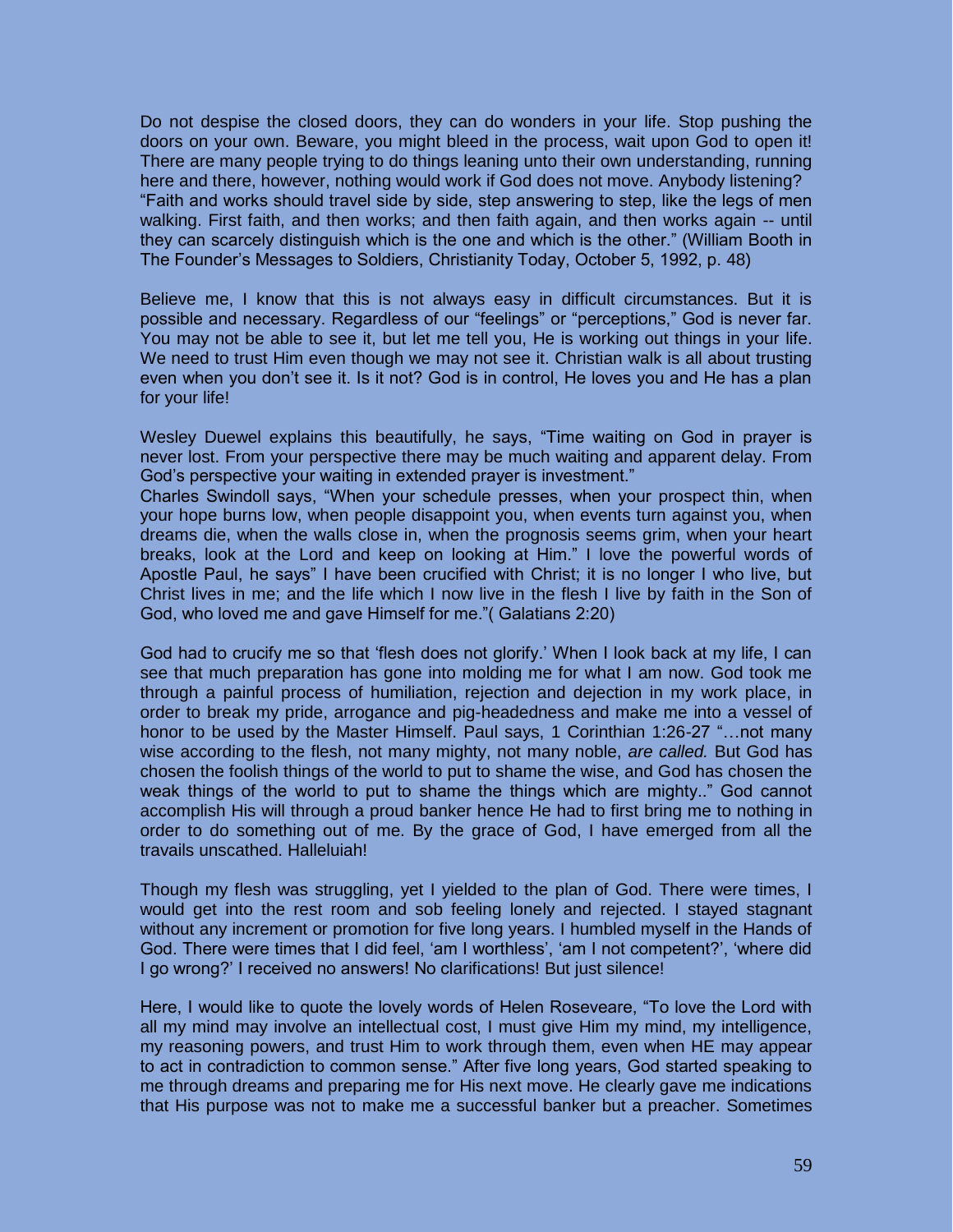we need to even suffer loss for God's greater purpose. You may be denied that promotion because God's plan for you is different! You may have to suffer injustice and betrayals for God's greater purpose of building your character. We need to tell Lord, "operate on me Lord!"

I wondered from where did Joseph receive such administration qualities, wisdom, strength, power and ability! For thirteen long years he had been locked up with prisoners. Where did he receive his degree to be appointed as the President of Egypt? Where? Where? Where? In the prison! He was tutored by God inside the prison! Hallelujah! Isn't that powerful?

You have a choice. You can accept the bad things that come your way, and allow them to stretch you, equip you, teach you, and reach you -- or you can live as a bitter and hardened person. If you are hurting today, you may feel like you're at the end of your rope; however, I pray that you will hang on to the Lord!

Poem written by Cassie Bernall two days before she was shot dead on April 20, 1999 by a gunman at Columbine High School in Littleton, Colorado:

"Now I have given up on everything else I have found it to be the only way To really know Christ And to experience the mighty power That brought Him back to life again, And to find out what it means to suffer And to die with him. So, whatever it takes I will be one who lives In the fresh newness of life Of those who are alive from the dead. "

#### *CHAPTER 16 Covered by God!*

## *Exodus 24:15 "Then Moses went up into the mountain, and a cloud covered the mountain."*

The idea of Moses walking up Mount Sinai to meet God sends a chill up our spine! Further, Moses goes into the mountain and is now covered by the cloud! Captivating moment! Cloud refers to the manifest presence of God! God said to Moses, "Behold, I come to you in the 'thick cloud', that the people may hear when I speak with you, and believe you forever."(Exodus 19:9) I remember once Bro. Ezekiah Francis, Founder of Berachah Prophetic Ministries say, "many times people have literally seen the 'thick cloud' which represents the Presence of God in my meeting. " When we attend such meetings conducted by great men of God, we have supernatural transformation in our life. I was touched in one of his meetings and I surrendered my life for full-time ministry. That's exactly what the presence of God would do to you! Pull you towards Him! Being a young mother of two kids at that time, I would never have taken that brazen, bold step; if not for the magnificent presence of God in that meeting. I walked into his all-night prayer meeting, five months pregnant with doctors given up hope of saving my baby and healing me. Physically I was very weak but I took my seat in the first row. I wanted God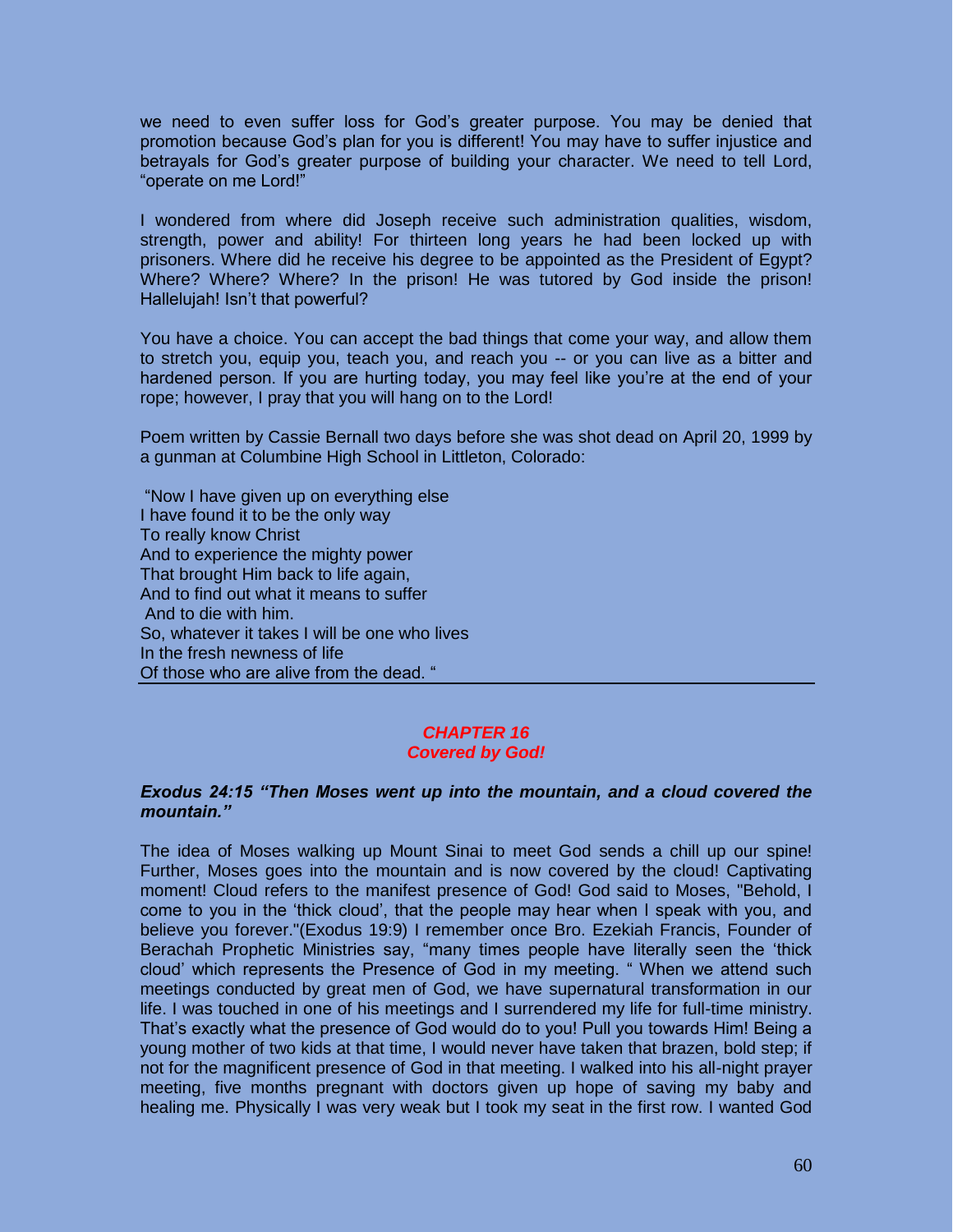in my life and nothing was going to stop me. Physical ailment or inconvenience, nothing was going to hinder me that day from experiencing God. Even today, I can remember every facial expression and every movement of Bro. Ezekiah Francis on the stage. He was oozing with the presence of God on him. Bro. Ezekiah would never climb the pulpit without saturating himself with immense prayers and fasting. This was the first pentecostal meeting that I attended in my life; it shook my life and it changed me inside out. Hallelujah!

As I read the above scripture, I thought of my little son Joshua. After school he would run towards me, as though he had not seen me for ages and would hold me with both his hands and clasp me tight. I would in turn stoop down, reach out both my hands and now envelop him with my arms; locked in my arms, he would never let me go. I would have to literally tear him away from me. Just for this one inexplicable joy, I didn't want my son to grow up, I just wanted him to stay small and always hold me this way. Likewise, more than anything, God also wants you stay close to Him! The more we snuggle, nestle close to Him, greater would be the provision and protection. Amen. But it is sad to watch many servants of God run around in the name of ministry and lose out on the most important duty of 'staying in His presence". Anybody listening? Friend, we need to just remember there is immeasurable harvest that we receive from His presence. What could not be achieved through our strength is now possible with God's anointing all over us. I remember a 63 year old North Indian man tell me, 'whenever I am by your side, your passion and love for God rubs off on me and I in turn get crazy over God." Dear reader, I want this fire to catch you too today! He gave up his 23 years of addiction to alcohol after reading my devotions. The Word of God that he read everyday written by me was drenched with the presence of God which pulled him away from the snares of the evil one. Did not the Bible say in Psalm 107:20 "He sent His word and healed them, And delivered them from their destructions?" Glory be to God! There are times when God has to close doors so that He could teach us valuable lessons inside the confined area. After I resigned my job, I expected God to throw open million doors for me for ministry, but shockingly I found God closing every door that He had opened for me earlier, before my commitment to serve the Lord in full-time ministry. Ah, you can say that I got the shock of my life! During the initial days of my ministry, I remember doing a 'self-introduction' about myself to a pastor telling him, "I have a call for youth ministry and I can reach out effectively to them." But nothing happened. The closed doors in fact, tighten more. I was not even called for small prayer cells. What's happening? I had no clue! It was frustrating, humiliating and painful! I understood after many, many years, God's purpose behind the closed doors. God had to stop me from running around, in order to make me sit in His presence and learn from Him. I tell you, it is not easy and simple to cross such lonely paths, believe me, I have wailed loudly at times, unable to bear the inactivity in my life. However, the Master is keen on building us through these breaking periods.

In Leadership Magazine, Ben Patterson wrote a story about a time when he was in pain. It was the spring of 1980, and he had been diagnosed with two herniated discs in his back. All he could do was lie on the floor. He couldn't get up to preach, or to visit people, or anything. There was absolutely nothing for him to do - except pray. Not that he came to this conclusion in the best of manners. It was actually out of boredom and frustration that he decided to just pick up his church directory and start praying for every member of the church. This led to a commitment to prayer that he had never experienced before in his life, even after his back had healed. Even in our weakest moments, we can find a great deal of strength in the Lord. God keeps us in His Presence for a greater purpose!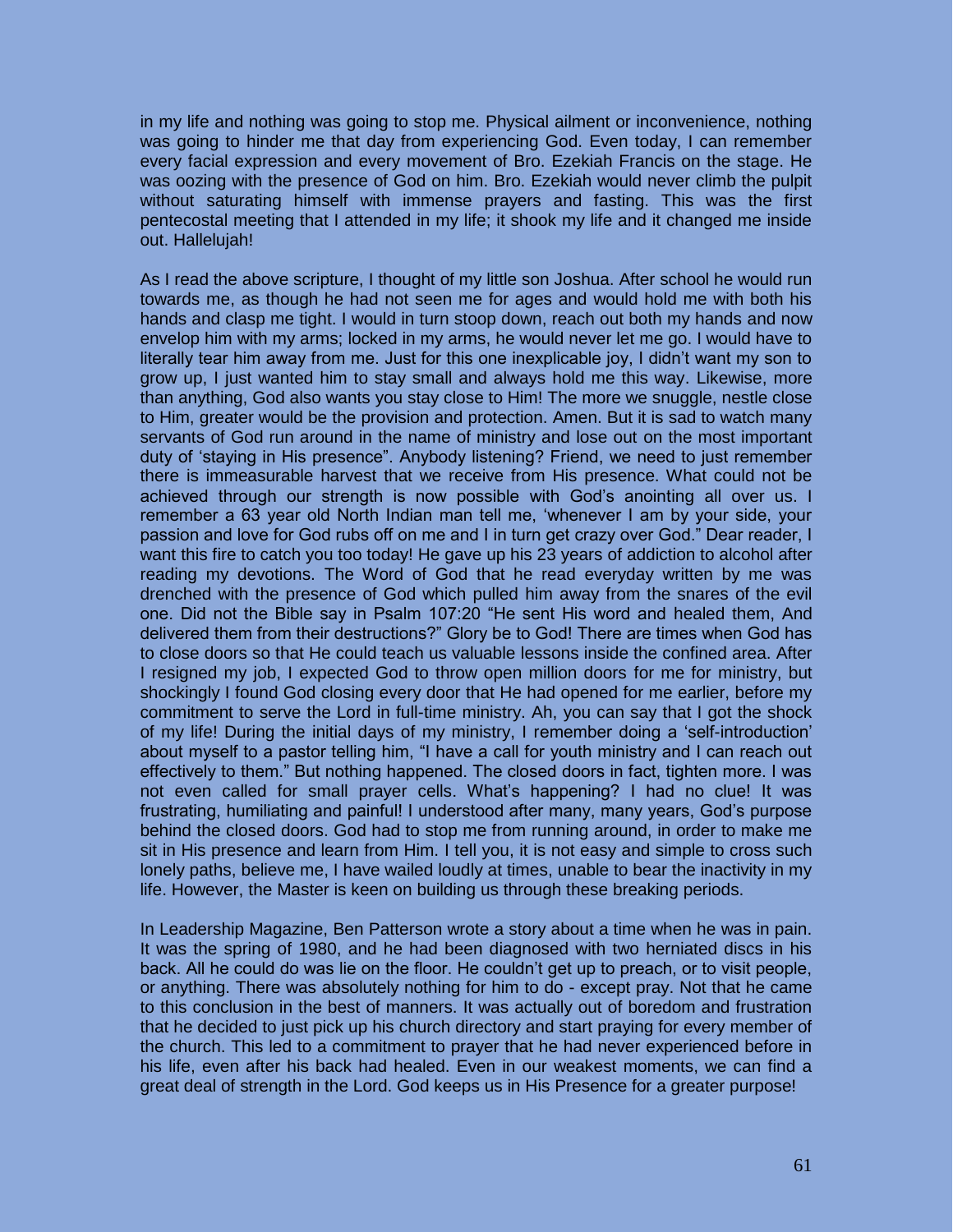Friend, who would want to leave, when you have God covering you tight with His arms? No wonder Moses stayed there on the mountain for 40 days without food and water! When you have the "Bread of life" and the "Living water" right next to you, who would want anything else? He is sufficient! Praise God! Smith Wigglesworth was certainly one who knew about it. In one of the biographies about his life, the story is told that a pastor began to pray with Wrigglesworth, and he was determined to stay in the prayer room with him. In the end, he finally had to crawl out of the room on his hands and knees saying, "there was too much of God in there."

Friend, are you hungry to experience this 'too much of God" in your life? You may have to come out of your comfortable zone if you want to get into His Arms! Are you ready? We read of a similar encounter of being in the presence of God in Leviticus 9: 23,24: "And Moses and Aaron went into the tabernacle of the congregation, and came out, and blessed the people: and the glory of the LORD appeared unto all the people. And there came a fire out from before the LORD, and consumed upon the altar the burnt offering and the fat: which when all the people saw, they shouted, and fell on their faces." The Presence of God! Today each of us need a real encounter with God. There is a desperate need of Servants of God like Aaron and Moses who would draw us into the very Presence of God. Amen.

Rochester, New York, was dramatically transformed by Charles Finney's work there in 1830-31 in what has been called the greatest year of spiritual awakening in American history. Shops were closed so people could attend his meetings, and as a result of the changed hearts, the town taverns went out of business. Finney soon won international fame. Such would be the life of a man saturated with God's presence! 71

Here in the text, we read how Moses and Aaron went into the tabernacle of God and then came out to bless the people. It was at that time, the fire came out from God and consumed the burnt offerings. People literally saw the "fire that came out from the Lord and consume their burnt offering". It must have been a glorious moment! It is like God walking into your dining room and accepting the food that you had prepared for Him. Do you understand? And in two ways this was a testimony of acceptance, it was proof that signified the turning away of God's wrath from them and it was like they had dinner with God. They ate their part of the sacrifice, and the fire of the Lord ate up His part. I am excited about this, how about you? When the glory of the Lord appeared, people were ecstatic, overjoyed and they literally "shouted" with joy. Next act was a true act of worship, when they just fell on their faces. You don't have to instruct people to stand or raise their hands during worship, "every knee would bend and every head bow" when God shows up in a mighty way! Praise the Lord!

Now let me read some scriptures from the previous chapter of Leviticus to give you an insight as to what was the cause for God's mighty revelation to His people. Leviticus 8:33 says, "And you shall not go outside the door of the tabernacle of meeting for seven days, until the days of your consecration are ended. For seven days he shall consecrate you". The Bible further goes on to say in verse 36, "So Aaron and his sons did all the things that the Lord had commanded by the hand of Moses". They had been in the presence of God for seven days and on the eighth day when they came out of the tabernacle, they carried with them the mighty Presence of God. Anointing comes from the Presence of God!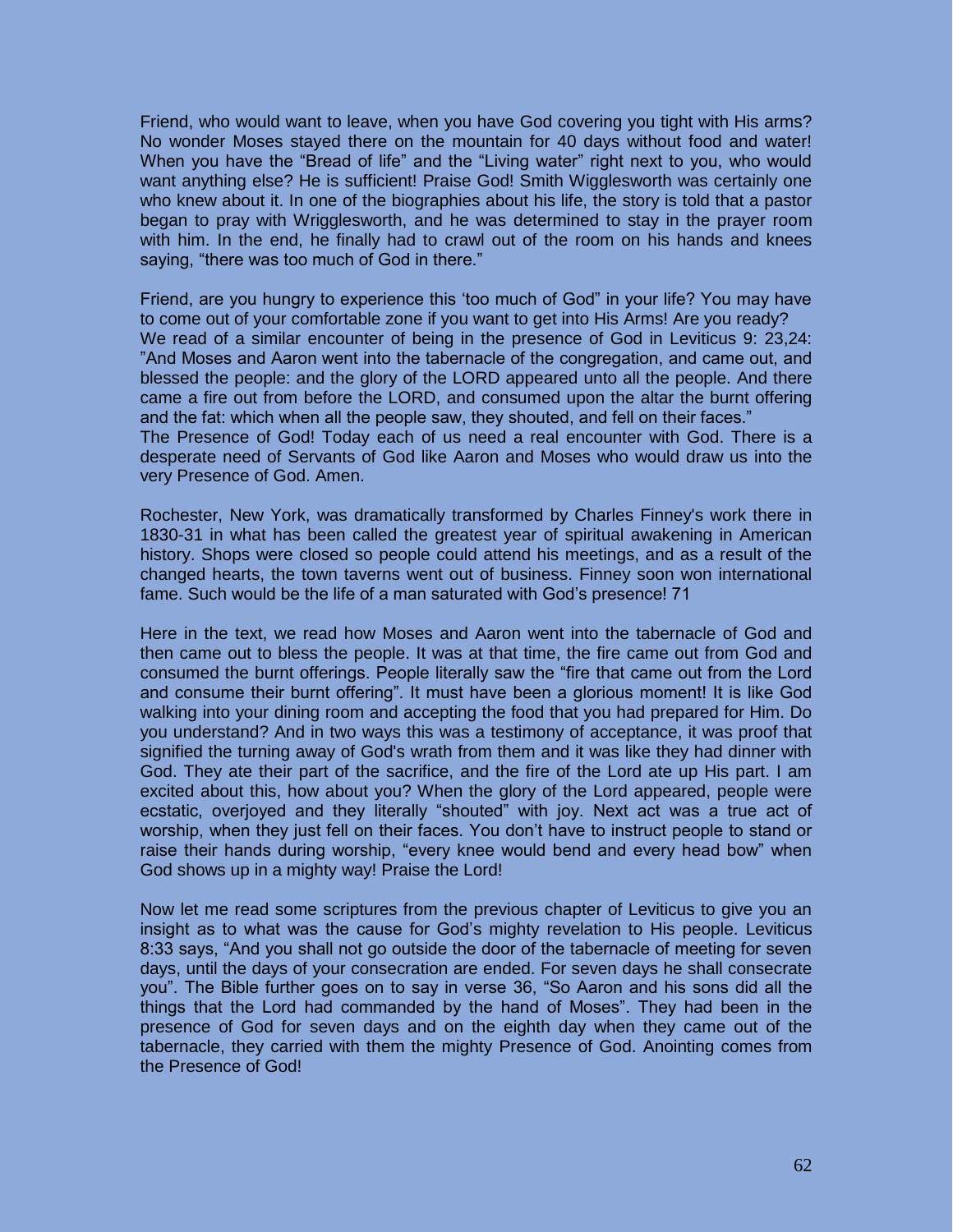Dear friend, as I read of the Pensecola Revival, Welsh Revival which happened in Yesteryears, how my heart yearns for true revival to break out in our churches! Dear friend, it breaks my heart to see people satisfied with one hour church service and are uncomfortable when the preaching gets to more than an hour. No wonder their lives remain the same, as they come into the church with sin and walk out with sin. Whenever I find time, I love to visit a church in a particular city which has 20,000 members for one service! WOW! The Pastor, an elderly man would boldly say, "the church would finish as the Holy Spirit leads". Sometimes there would be two sermons too! If you have visited Chennai, a city in Tamil Nadu, India, then you would know that the heat would be in its peak from 10 am onwards and the service in this church would continue from morning 7 am to 11 am. Even after the service, there are various other programs like Sunday school, youth ministry etc. Such is their hunger for God! How I wish our preachers have the anointing that was on Jesus who made the crowd sit for three days without food and made them listen to Him!

My heart aches for more of such churches! We need a thirst for the Word of God and a hunger to be in the Presence of God!

#### *Chapter 17 Desert!*

# *Deuteronomy 1:31 "and in the wilderness where you saw how the LORD your God carried you, as a man carries his son, in all the way that you went until you came to this place."*

Though we know, yet I want to give you a picture of what the desert is all about. The desert can be either extremely hot or extremely cold. Water shortage in the desert is due to low rainfall, humidity, and lack of cloud cover. Without the cloud cover, the surface is exposed to direct sunlight, causing rapid evaporation of water. The rates of evaporation are then in turn too high for any rainfall to be able to replenish. Interestingly, evaporation rates in deserts can be 20 times that of the annual precipitation. This is because most rain evaporates before it ever hits the ground. The desert has many different animals like snakes and many other types of animals. The desert has 3 type of climate, dry, hot, or even in between. There are few trees in the desert, little grass, and no vineyards, vegetables, or fish to eat in the desert. Life in the desert is hard and strenuous. The people of Israel often experienced hunger, thirst, fatigue, tension, distress, danger and discouragement; yet God had to take them through the desert. Why? In the wilderness, God displayed His awesome power to provide for His people!

Most of us actually would resist going into a wilderness; yet that is exactly where God sent His Son. Before Jesus began His public ministry, John baptized Him in the Jordan River. As He came up out of the water, the voice of God spoke audibly from heaven saying, "Thou art my beloved Son; in thee I am well pleased" (Luke 3:22). Simultaneously, the Holy Spirit descended upon Him in the form of a dove, empowering Him for ministry. You might assume that Jesus would immediately go into public ministry, but this was not the case. "Jesus being full of the Holy Ghost returned from Jordan, and was led by the Spirit into the wilderness" (Luke 4:1).

God humbles and tests us through the trials and temptations of life. He strengthens us, makes us far stronger and more able to face difficult times in the future. If you have ever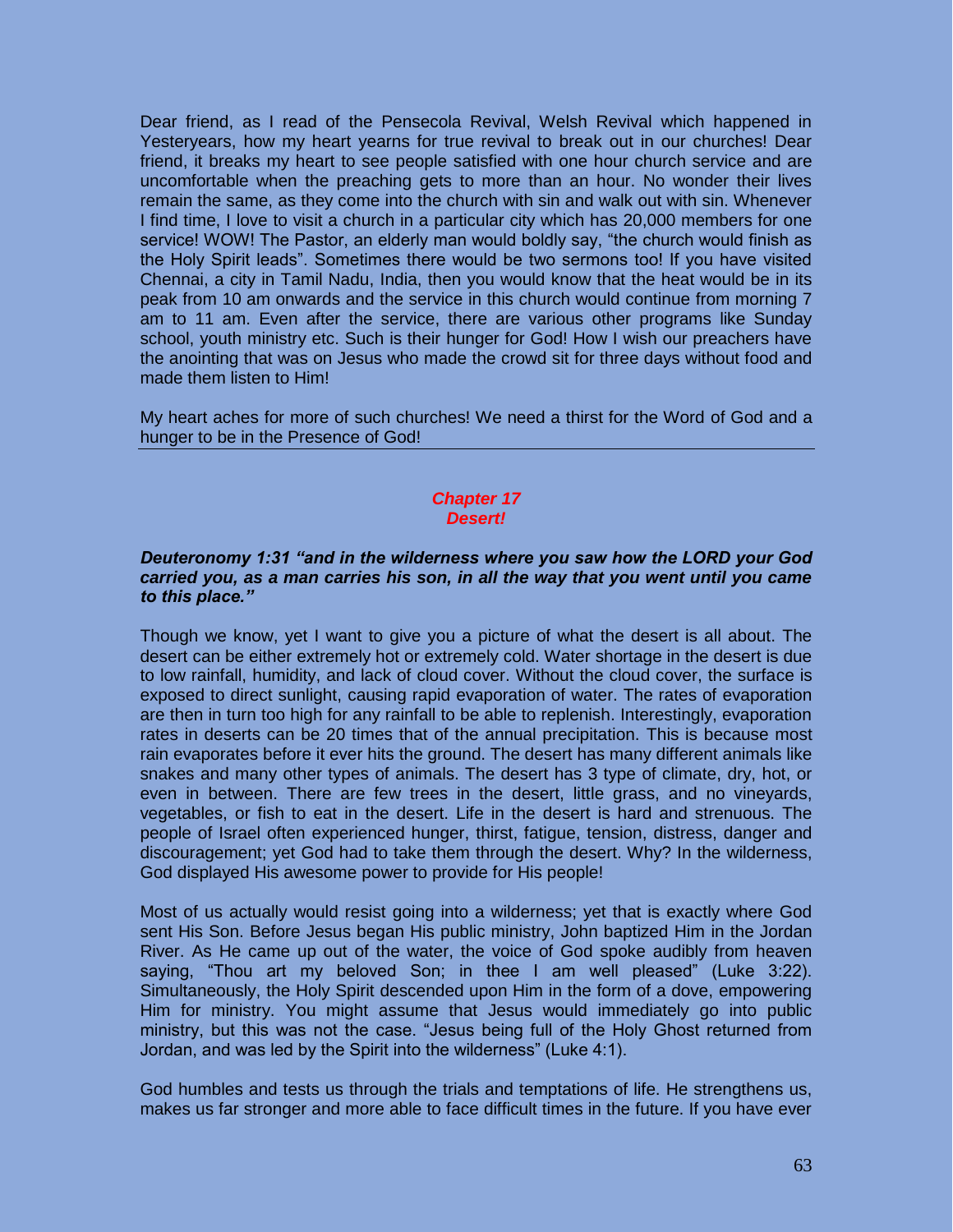experienced the death of a loved one, been through a divorce, lost a job, battled an illness, fought an addiction, then you've experienced the 'desert' in your life. After you've gone through it, now looking back at it, you realize that you are stronger now as a result of what you went through. Praise God! I know a young girl who went through divorce in her life. I was intimately involved in the whole process that her pain became my pain. She would hold me and cry on my shoulders, which would break my heart. She really suffered through it, because she didn't want the divorce and she loved her husband. I saw her cry many times, pray and fast to the Lord to deliver her from the painful test she was going through; but she had to go through the desert. They were finally divorced after a couple of years of legal bickering. But let me tell you the aftermath of the desert experience. She got saved and water baptized in the process. Her entire family including her dad and mom also came into the Lord. Her brother was delivered from alcohol addiction and also saved. It was not over, all booze parties were given a kick and their home had become a 'prayer house' with monthly prayer meetings. This girl built a lovely "prayer hall' in her home out 73

of her own pocket money. The blessings reaped out of the desert experience is bountiful and plentiful! It was no small pain though! *GOD WILL OPEN THE WORD TO YOU IN THE WILDERNESS!* The Bible *sa*ys, "In those days came John the Baptist, preaching in the wilderness of Judaea" (Matthew 3:1) God opened the spiritual eyes and ears of the whole family during the time of crisis and they got saved. Hallelujah!

As you go through the desert, Jesus would be a pleasant shade to screen you from the scorching heat of the sun. You would come out victorious, do not worry! \

Following are the anguish filled words of David: *"Therefore you shall deal kindly with your servant, for you have brought your servant into a covenant of the LORD with you. Nevertheless, if there is iniquity in me, kill me yourself, for why should you bring me to your father?" - 1 Samuel 20:8* 

Saul's intention to kill David was now clearly revealed because of Saul's twelve attempts to kill him- three times by throwing the javelin at him, twice by making marriage arrangements with a plan for the Philistines to kill him (1 Sam 18:17), 6 times by sending soldiers after him and once by Saul going after him in Ramah. Having come to know of Saul's demonic schemes to kill him, David cries out to his friend Jonathan, "What have I done? What *is* my iniquity, and what *is* my sin before your father, that he seeks my life?" (1 Samuel 20:1) His words 'kill me yourself' in verse 8, reveals his anguish and pain. God surely knew that David would find it hard to take the bashes all alone, hence, He blesses David with a beloved friend Jonathan. 1 Samuel 20: 17 says " Now Jonathan again caused David to vow, because he loved him; for he loved him as he loved his own soul."

Mathew Henry says, "If there be those that hate and despise us, let us not be disturbed at that, for there are those also that love and respect us." God would never forsake us! The sudden turn of events in his life, the deadly chase of Saul, the separation and isolation certainly shattered David. He did not foresee such disasters! After basking in the victory over the enemy Goliath, encounter with king Saul, entry into the palace, the songs of praise, marriage to Michal, being the king's son-in-law; God was now preparing David to go through a period of afflictions and trials necessary to become a 'man after God's own heart.' David did not realize it, though! How many of us perceive God's goodness buried deep beneath the afflictions that we go through? Peeling of onion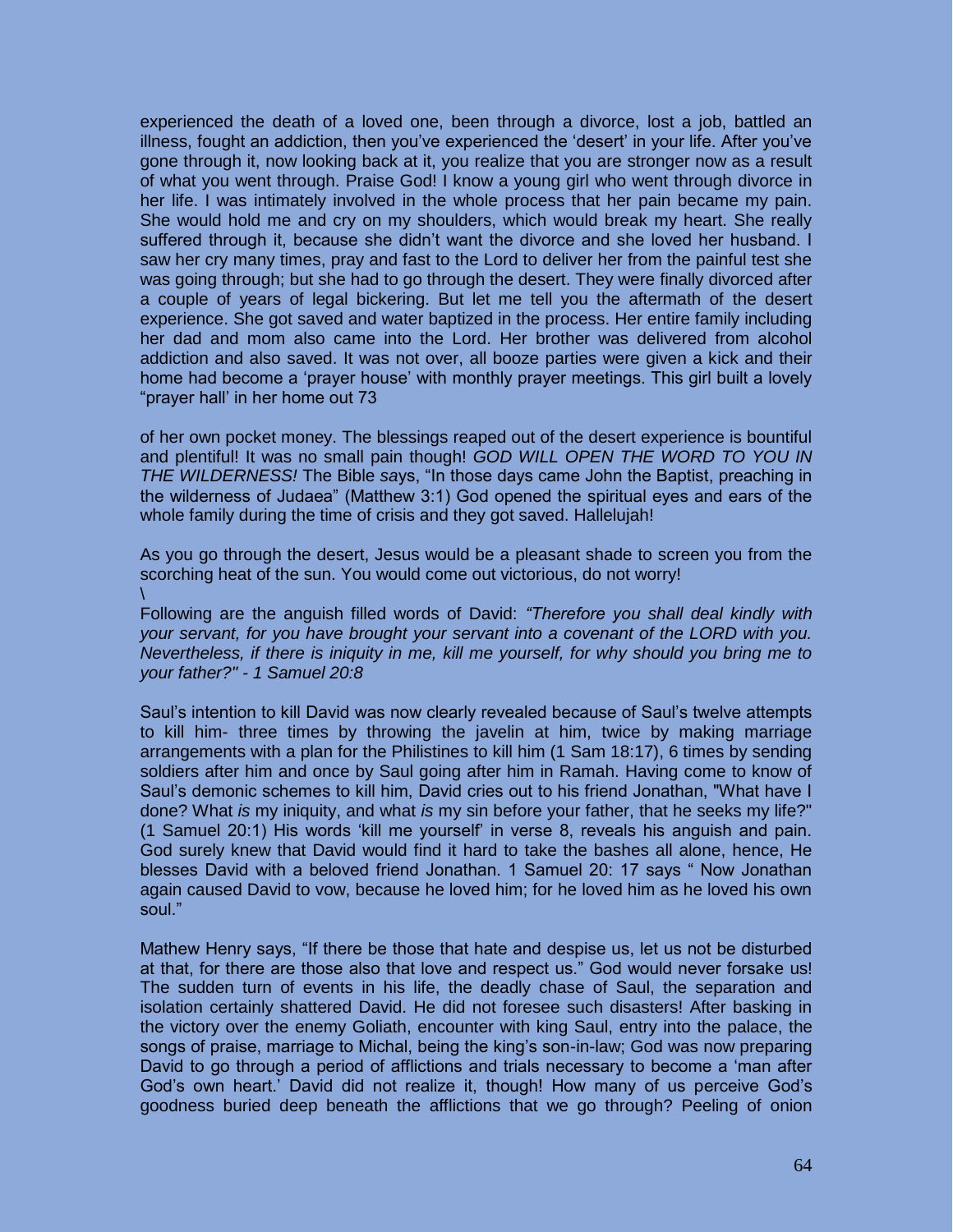cause irritation to the eyes and makes it to shed tears; however, the good portion is buried beneath the outer layers of the onion. The Apostle Paul rightly says, in Romans 8:28 "And we know that all things work together for good to those who love God, to those who are the called according to *His* purpose."

David did not foresee the avalanche of trials and persecutions that he would have to encounter in his life. This was just the beginning of the journey, though, but still we see him devastated. The present heat seems to be unbearable, whereas God was preparing the furnace to be heated seven times hotter. As I read the above scripture, I was amazed how God took this broken man through the rough terrains of life before he finally brought him to his place of destiny. God had to remove David from the comfort of the palace in order to prove to David that "He is his only refuge." The relationships you consider dear to you and the more you cleave to them, God would strip you off such relationships, in order to reveal that "He is your everything!" 74

It was a day before my husband's birthday, we had gone to the bank to check out if there were any deposits, but we were disappointed because there wasn't any, I stood there in front of the bank in despair, because I had nothing to bless my husband with, on his birthday. Just at that time, I received a call on my mobile and it was from the land owner to inform that our cheque had been bounced, never has this happened in our ministry. We were receiving knock after knocks, and I certainly felt drained and depleted. Is this what you call as the 'fiery furnace that is seven times hotter?' Surely, I could not take it! I write this portion with tears! When I think of that day, I still shudder. Oblivious to the people around me and unmindful that it was a public place, my eyes brimmed with tears. At that moment, I remembered the childhood days of poverty when we were thrown out of the house because we were not able to pay the rent. Satan cleverly brought the wrong things into my mind to shatter my faith. We asked time from the landlord and prayed for financial deliverance. I would like to state one thing here, despite the miserable condition we were in, we did not resort to using our credit card to draw cash, we did not borrow money, nor did we seek help from relatives or friends, all that we did was to fast and pray. As we went through this rough path, we learnt to fast much and pray much.

Dear friends, never despair when you go through troubles, we can have a glimpse of God only when we go through the fire. Even today, when I pass through that bank, I praise God for taking me through that path, because He taught me valuable lessons of handling money with caution and care. After that incident, I was able to compassionately look at people who are going through financial crisis. Glory to God! God will never deposit money into a pocket with a hole. Only after making a vessel into a good vessel, would He deliver money into that vessel. The vessel should have the capacity to hold blessings with wisdom! The storehouses of the Egyptians were handed over to Joseph, only after Joseph received training for 13 years inside his prison, without which he would have gone bonkers over the abundance that he received on one single day. Similarly gold, silver, money were handed over to Ezra for the service of the house of the Lord in Jerusalem. Besides this abundance, he was also given the authority to ask for 'whatever more' may be needed for the house of God, which would be paid to Ezra from the king's treasury. God trusted Ezra with such abundance because the Law of God was in his hand and he was also a man who not only read the law of the Lord, but he determined his heart to do it and also to teach it.

If you are serving the Lord, please listen! We don't have to run behind riches like the way prophet Elisha's servant Gehazi ran behind Naaman, the commander of the army of the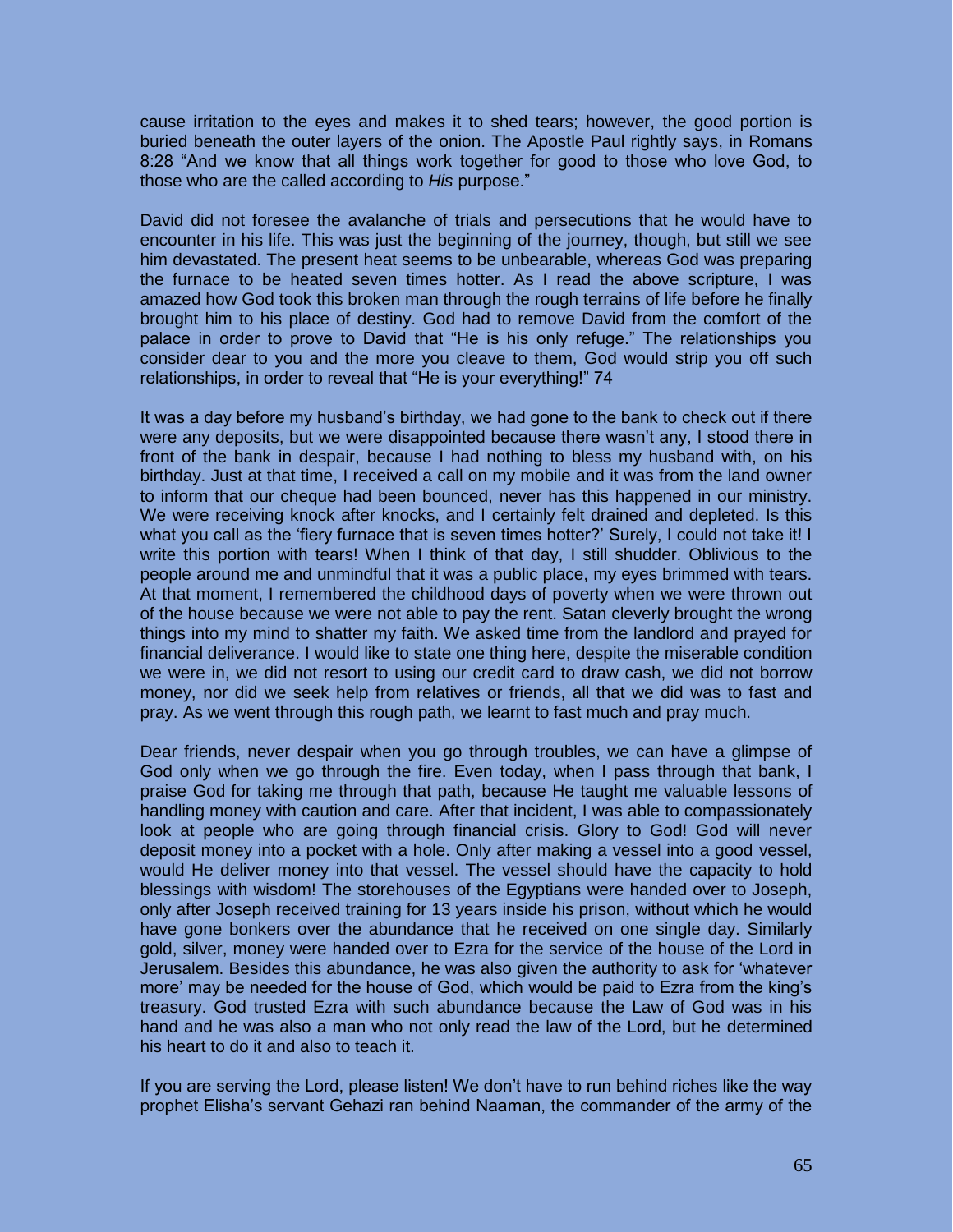king of Syria. If we crazily run behind God, everything else will follow us. Give Him a shout of praise! He is worthy of praise! He is more than sufficient!

I write this particular chapter in the quietness of the night. I am pouring out my heart here! 1 Samuel 20:41 says, "they wept together but David more so!" Breaking is a must for every servant of God without which he can never be a effective vessel for God. God is not interested in intellectuals but He can only use a yielding vessel. When I look back into my life, I wonder how I survived the many storms in my life! When many young people, on whom I had made huge deposits of love, prayer, time and energy teaching the Word, walked out of my life and eventually walked out of God; the pain had broken my heart into million pieces. I still feel the pain! I keep looking out for them even now like a mother who looks out for her lost child! When one particular young man converted from hindu faith, who stayed very close to me, left me and went back to the idols, I cried one whole night.

As I write this, I remember of one particular incident that Rev. Reinhard Bonnke talks about in his book, "Even Greater", which moved me a lot. After preaching in a crusade, while Bonnke was returning, a 17 year old young man, who gets saved in Bonnke's crusade, named 'David' flags him down and stops the car. He walks up to Bonnke and asks him to pray for the infilling of the Holy Spirit. After that particular night, his life changes dramatically. The young boy David rocks the village for God and spreads the gospel of Jesus Christ. David tells Bonnke that it is his love for Jesus that has propelled him to serve the Lord. But unfortunately the young boy gets caught by the snares of the devil and walks away from God. He stops fellowship with the people of God and also leaves the village. Bonnke when he visits the particular village after many years, takes his car and goes around randomly with an ache in his heart, looking for David with tears in his eyes. One lost child is still precious even though you may have the rest safely tucked. I am still looking for my lost children! Where are they? I remember once spotting a boy who had left me many years back in a totally different state with long, disheveled hair and he looked freaky and weird. He did not look one bit the boy that I had cared for and nurtured. The boy I now saw was different! Dumbstruck and choked with emotions, I suppressed the urge to reach out to him and kept looking at him pass me by. I am sure it would have hurt the Heavenly Father more to see His child being sold to the devil!

I remember once being mocked and tormented by all sides and I lay curled up in a corner weeping at the Lord's feet, like a small child expecting my Heavenly Father to rush to my rescue and pamper me. However, for a long time I felt nothing, as I kept wallowing in self-pity, suddenly God brought Jeremiah 12:5 to my mind, " If you have run with the footmen, and they have wearied you, then how can you contend with horses? And *if* in the land of peace, *In which* you trusted, *they wearied you,* Then how will you do in the floodplain of the Jordan? " I tell you, I was not prepared for the Jordan that would come gushing on me; nevertheless, after many, many years, I now realize that I have become stronger with every breaking experience. Each blow hammers you into making you Christ-like in nature! How glorious! We have a long tread uphill if we have to achieve great things for God!

God could have surely stopped Saul from chasing and hounding David and delivered him from the enemy in the very initial stages. Why did He not do it? If God had bailed out David prematurely, we would not have the book of Psalms which comforts innumerable people every day. Wonderful scriptures like Psalm 63:1 "O God, You *are* my God; Early will I seek You; My soul thirsts for You; My flesh longs for You In a dry and thirsty land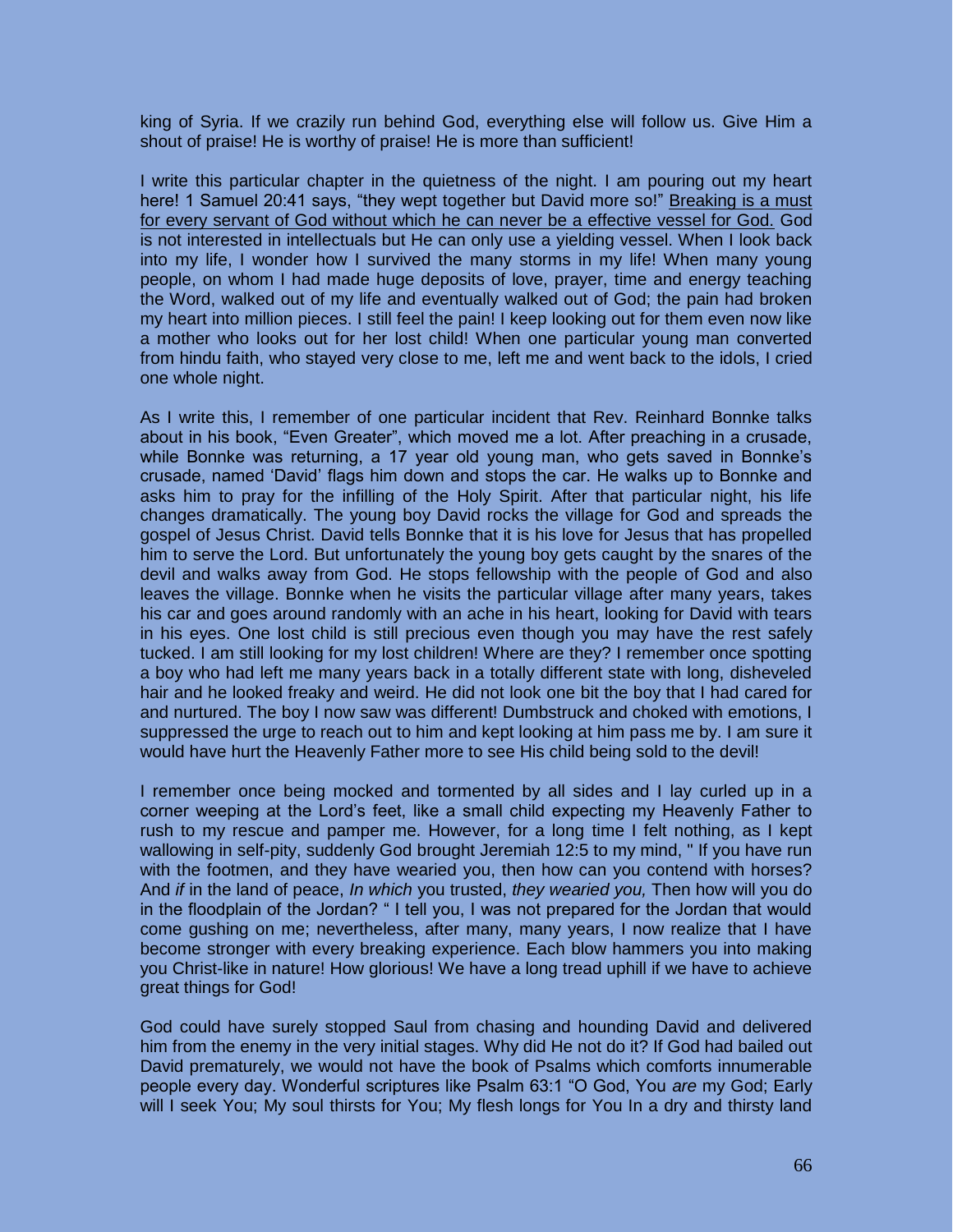Where there is no water", cannot be written from the palace. This particular chapter was written by David from the wilderness of Judah. The various struggles in our life, gets us nuzzle and nestle closer to God! The wilderness becomes a haven for David because he's got his God with him. We love you Lord! We focus on the wilderness and David's sufferings but David has met his God in that place of drought. God cannot reveal Himself to people who are not ready to get into the furnace. We have great encounters awaiting us inside the fire! I am sure, I could not have written this book "Locked up with God" sitting in the comfort of my air-conditioned office in the bank. I had to be dragged out, stripped of all comfort, mocked and battered in order to know Him in a mighty way. Why would God allow His loved ones to suffer? An ordinary person standing outside the furnace will never be able to understand if I tell, "to mold and build you."

I want to narrate here an incident as narrated by Charles Swindoll in his book "Perfect Trust." Many, many years ago, Felix of Nola was escaping enemies, and he, too, took temporary refuge in a cave. He had scarcely entered the opening of the cave before a spider began to weave its web across the small opening. With remarkable speed, the insect completely sealed off the mouth of the cave with an intricate web, giving the appearance that the cave had not been entered for many weeks. As Felix's pursuers passed by, they saw the web and didn't even bother to look inside. Later, as the godly fugitive stepped out into the sunlight, he uttered these insightful words: "Where God is, a spider's web is a wall; where He is not, a wall is a but a spider's web."

David writes, Psalm 57:6 "They have prepared a net for my steps; My soul is bowed down; They have dug a pit before me; Into the midst of it they *themselves* have fallen. Selah" No net can harm you when God is inside the net with you! Hallelujah! I am truly excited as I write this! His Presence has been a cocoon for me where I would always like to be hidden. It's been three hours that I have started writing this chapter, but I have still not exhausted all that I want to say. There are young pastors who write to me their struggle with sin and the roller-coaster life they live with God. I tell you, the secret of a successful ministry does not depend on your influential contacts, recognition, your personality, your language skills, money or charm but it lies in the time you spend in His presence. Just get locked up there! That's it!

# *1 Samuel 23:18 says "So the two of them made a covenant before the LORD. And David stayed in the woods, and Jonathan went to his own house. "*

Oh, how I love these words, "David stayed in the woods, and Jonathan went to his own house!" Awesome! Though he is left behind in the woods, open to the attack of the enemy, while his beloved friend would be going back to his own house; yet we see David not getting emotional about it. Earlier we see him sob like a kid when Jonathan leaves him, but now we see a different David here; he no more wept when his friend Jonathan bid him good bye. Why? David has found another Friend and that's GOD!

Dear friend, there will be times when people will have to get back to their own house, but remember you've got One who will stay close to you always. However close or intimate may you be with anyone; yet you may have to separate one day, but God says, "I am with you always"(Mathew 28:20) It took a while for David to understand God's love for Him. Having fled from his home, wife, friend, palace, without even a roof above his head and with an enemy hounding him day and night; now David begins to find security in God. This was the greatest turning point in his life. He found a stronghold where he could hide where no one could reach him, where no enemy dare touch him! The Bible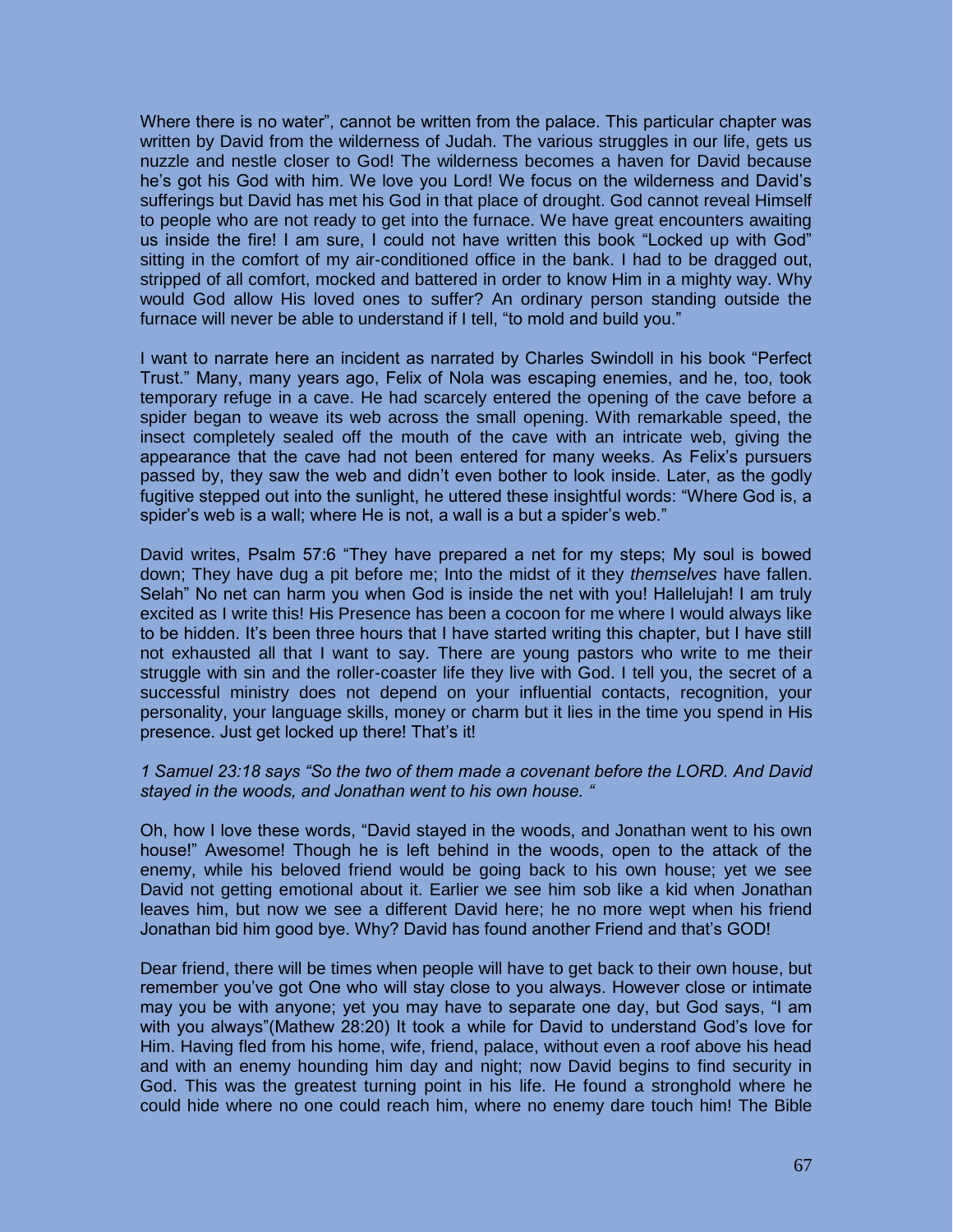says, "And David stayed in strongholds in the wilderness, and remained in the mountains in the Wilderness of Ziph. Saul sought him every day, but God did not deliver him into his hand." (1 Samuel 23:14)

Friend, we can never sing like David, "I will love You, O LORD, my strength. The LORD is my rock and my fortress and my deliverer; My God, my strength, in whom I will trust; My shield and the horn of my salvation, my stronghold"; if we have not gone through what David went through. David went through difficult paths, yes, but look what the Bible says of his end:

1 Chronicles 29:

26 Thus David the son of Jesse reigned over all Israel. 77

27 And the period that he reigned over Israel *was* forty years; seven years he reigned in Hebron, and thirty-three *years* he reigned in Jerusalem. 28 So he died in a good old age, full of days and riches and honor; and Solomon his son reigned in his place.

That was a smashing finish! Glory to Jesus!

The story of a shepherd boy David becoming the king of Israel is the most fascinating history in the Bible which baffles most of us. Through the rough terrains, God took him notch by notch en route to the final, to a staggering finish! God expects us to rest in total dependence in Him. It is enough that He knew "The Plan".

# *CHAPTER 18*

# *Walking in the dark!*

*Isaiah 50:10,11 " Who among you fears the LORD? Who obeys the voice of His Servant? Who walks in darkness And has no light? Let him trust in the name of the LORD And rely upon his God. Look, all you who kindle a fire, Who encircle yourselves with sparks: Walk in the light of your fire and in the sparks you have kindled --- This you shall have from My hand: You shall lie down in torment."* 

God spoke the above scripture to me when I was going through a severe dark period in our ministry and my own personal life. An avalanche of problems and pain gushed on me and threatened to topple me. But I thank God, if not for my severe fasting and hard prayers, I would have gone crazy!

I write this particular portion, after walking almost ten years with Him. Just as I was blissfully dreaming of new openings for my ministry, God was closing almost all the present doors of ministry. The "My Delight" daily devotional magazine which was my passion was slowly dwindling. Freshly printed books, the sheen still on them, were stacked in bundles in the corner of the Printer's office. We did not have funds to take delivery of them. Days were turning to weeks, yet we could see no light. The pain in my heart knew no bounds!

The financial crisis that we were facing was threatening to throttle us like never before. Our current bill, rent bill and maintenance bills were outstanding, it was the most embarrassing time in my ministry. I felt a total wreck. I wondered what would I answer my kids if the power was cut by the electricity board officials! How could I face them! This was truly a dark period in our life. I could truly relate to the miseries of Job when he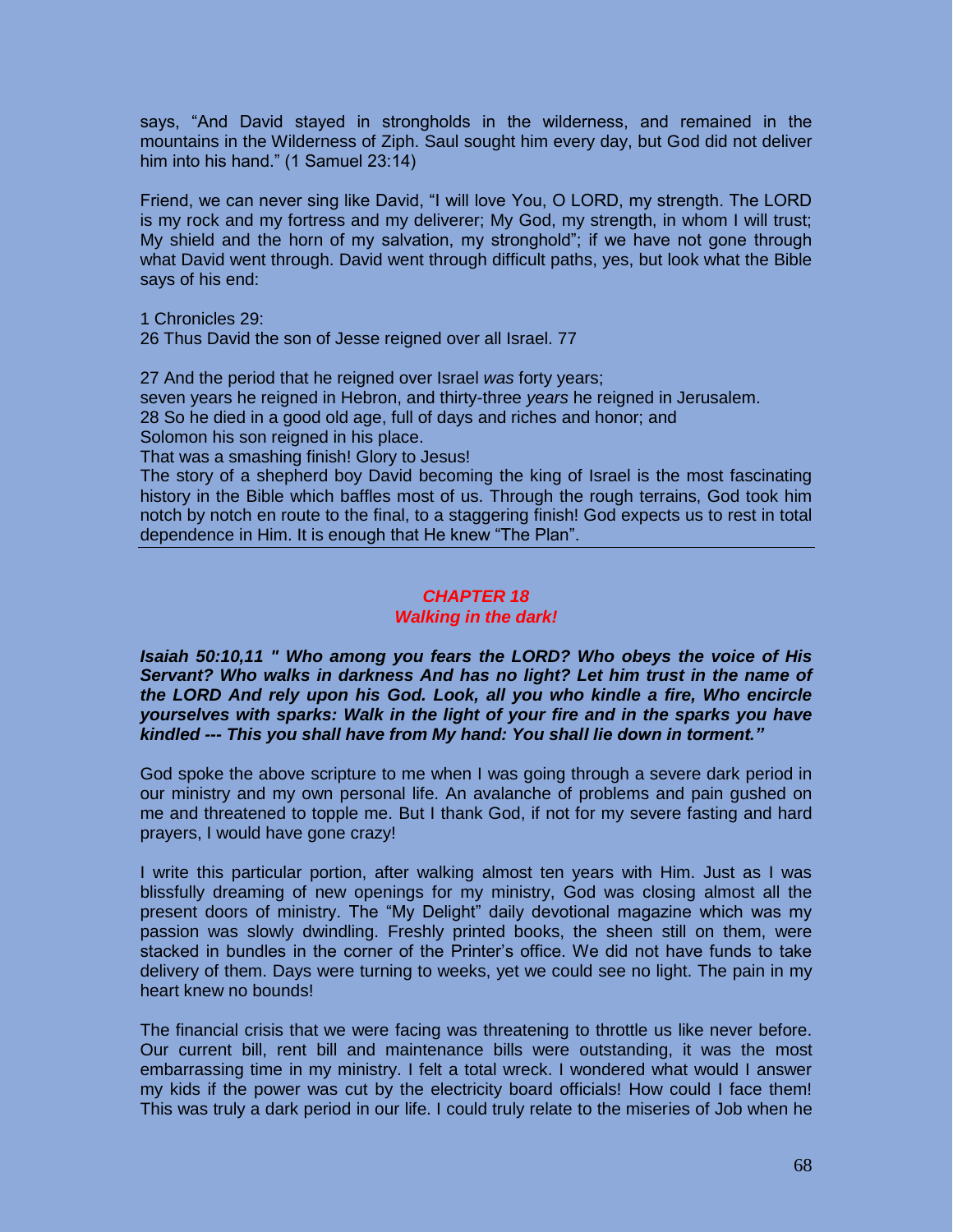says, "….He has set darkness in my paths (Job 19:8) However, on the last date of payment, God enabled us to make the payment. Praise God!

The ordeal was not over, though, there were other payments glaring daggers at us. There were severe riots in the city during that time and on a particular day, we had come to an absolute empty stage. Not a grain in the rice bag, no oil, no petrol, no milk and not a penny in the wallet. Nothing! My little son started crying and wanted some good food because we had been managing for along time with bare minimum. Now, even that was not there. The adults can certainly manage, but what about the kid? I panicked! My husband said that he would draw Rs.100/- from the minimum balance amount of the bank and get some food. He walked to the bank because there was no petrol in the bike, after an hour he called me over the phone to say that all the banks and shops were closed because of the problems. He said that he would try using his debit card and purchase something from the supermarket in our colony which was fortunately opened. When he had taken all the items and about to submit his card, five thugs bombarded into the shop and forced them to close the shutters immediately. My husband called me to say that with all doors of opportunity closed, he was returning home with an empty bag. I kept the receiver down, buried my face in my hands and sobbed bitterly. I had never felt so broken in my life. What would I tell my son, daughter and the maid! I gathered myself after some time and felt the need to do something. I humbled myself to call the opposite house hindu lady and explained about the ATMs being closed and asked if she could give us some money. She was at that time out on the roads hunting for an ATM and she said, "Bala, I actually wanted to ask you for some money because I have no money and now all the banks are closed, sorry." I just sat in my chair staring at the walls. After halfhour, I received a call. When I picked up the phone, it was the same sweet, pleasant voice of that hindu lady, she said, "Bala, I just managed to spot an ATM, I have withdrawn some money, would Rs.2000/- be enough?" Ah, the voice was like fresh water gushing on a barren, broken land! I said, thousand rupees would do and I thanked her. God did not rush to wipe out all the problems in one go, He came in His own time to solve one problem at a time. I did have a giant faith of trusting God and none. I was flexing my faith muscles to live like George Muller. However, I guess I was getting swollen-headed and proud about my faith. God wanted to nip that out, hence, He allowed me to seek the help of my neighbor. I learnt huge lessons on humility while traversing a pitch dark path of 'nothingness.'

Well, does it mean God had forsaken me? Never! During those dark moments, Holy Spirit brought scriptures and incidents from the Bible to my memory. One such incidence is Joseph being falsely accused and thrown into the prison. Joseph who feared God, loved God and obeyed Him was mercilessly charged with 'attempted rape' and thrown into prison by the very man who showed great favor for Joseph. Genesis 39:20 says, 'Then Joseph's master took him and put him into the prison, a place where the king's prisoners *were* confined. And he was there in the prison." Joseph was humiliated, disgraced and put to shame in front of all who worked at Potiphar's house. Now, how can we explain this? Well, we have the answer in the next scripture, verse 21says, "But the LORD was with Joseph and showed him mercy, and He gave him favor in the sight of the keeper of the prison."

I am speaking right now to a brother or sister reading this book, we need to go through every path in our life, rough and tough, holding on to the Hand of our Creator, rather than try to skip and do a long jump or high jump. It doesn't happen that way. The prison was designed by God for Joseph. People going through marital, financial and emotional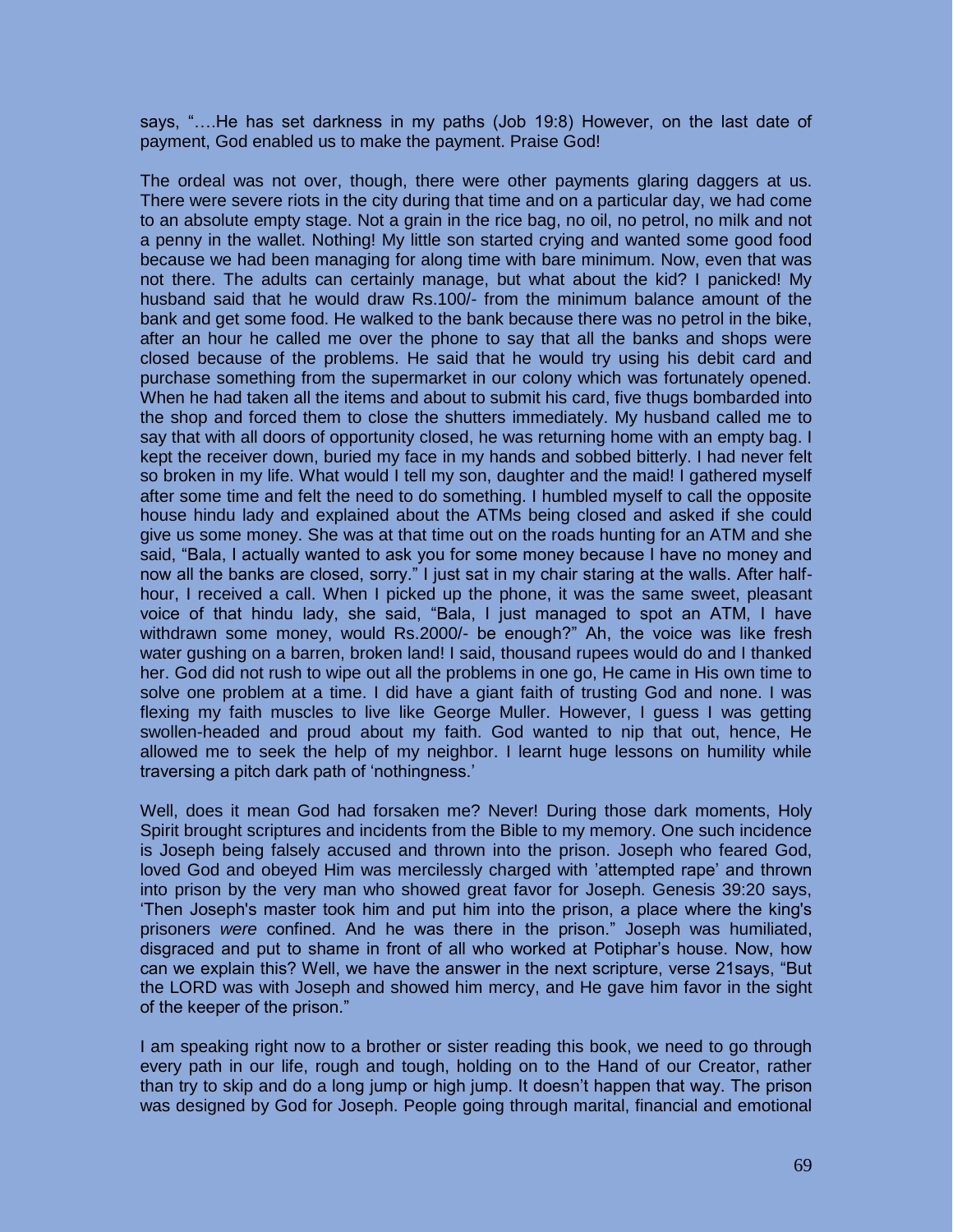problems wish them to vanish immediately. It can happen even to a church or ministry, when the spirit that once united a people has been broken by selfishness or petty concerns or may be there is barrenness in the ministry. But listen, we cannot immediately turn around the situation, we need to wait on God to deliver us from this dark period. There are treasures hidden in the dark! God says, "I will give you the treasures of darkness And hidden riches of secret places, That you may know that I, the LORD, Who call *you* by your name, *Am* the God of Israel. "(Isaiah 45:3)

I found profound meaning in the scripture, Isaiah 50:10,11,"Who walks in darkness And has no light? Let him trust in the name of the LORD…" There would come a time in our life when we would be engulfed in utter darkness with no ray of light and in that path, God wants us to trust Him. Because we fear the Lord, love Him and obey Him, does not mean we are exempted from sufferings, but watch this, when there is no light, we are asked to trust in His name. Awesome! Proverbs 18:10 "The name of the LORD *is* a strong tower; The righteous run to it and are safe." Yes, though He did not dispel the darkness from our path at one go, yet He kept us from stumbling and falling. Though the path is eerie, yet we learn great lessons of faith in the dark. Warren Wiersbe has said, "We live by promises, not by explanations."

After ten years in the ministry, we found ourselves with an empty bank balance, two grown up kids, a new city with a new environment, language problem and no ministry openings. To top it all, I was jeered and mocked at all sides! I cried on the inside, "GOD, HELP ME!" I loved Him much, I knew He is my only anchor, hence in the midst of the storm, I spent much time with Him. I would spend an average of five hours in prayer and would bury myself deep all day into His Word. I cried out to God like David in anguish "I am afflicted very much; Revive me, O LORD, according to Your word." (Psalm 119:107) My husband and I searched our hearts thoroughly and we were on our knees pleading God for mercy. When the above storm was blowing over us, we concealed the entire thing to our children and immediate family members. Just about this time, my husband received his credit card along with the ATM password. We had a couple of lakhs as our 'credit limit', but praise God, we never even looked at it as a source of solving our present financial crisis. What God started, we wanted Him to finish it. We did not even pledge our jewels at this point. We wanted to learn the lessons that God intended to teach us during the interim period. Paying our dues from our own sources would be belittling God's glory. We dug our heels deeper, ground our teeth firm and stood rooted waiting for God's deliverance! James O David says, "Sometimes, God removes all the answers in order to give us Himself. A relationship is more important than a reason."

God brings tough times into our lives not only to bring us back to him, but to bring us back to ourselves. To get us to see the world the way He sees it. To get us to be more considerate and compassionate towards people. So, if the light has been removed from the situations of your life, then God in his wisdom has allowed you to be in the darkness. If God is the One who has allowed darkness to come your way, then do not be foolish to light your own fire. "Weeping may endure for a night, but joy will come in the morning" (Ps. 30:5).

As a kid I remember visiting my grandparents during my holidays, who lived in Kodaikanal, a lovely town situated on a hill, where my mother was born and brought up. The town is simply fascinating with mountains all around, thick foliage of trees and the aroma of the Eucalyptus trees captivates a person. The hill folks are hospitable and simple, for those with a yen for trekking, there are umpteen trekking opportunities there.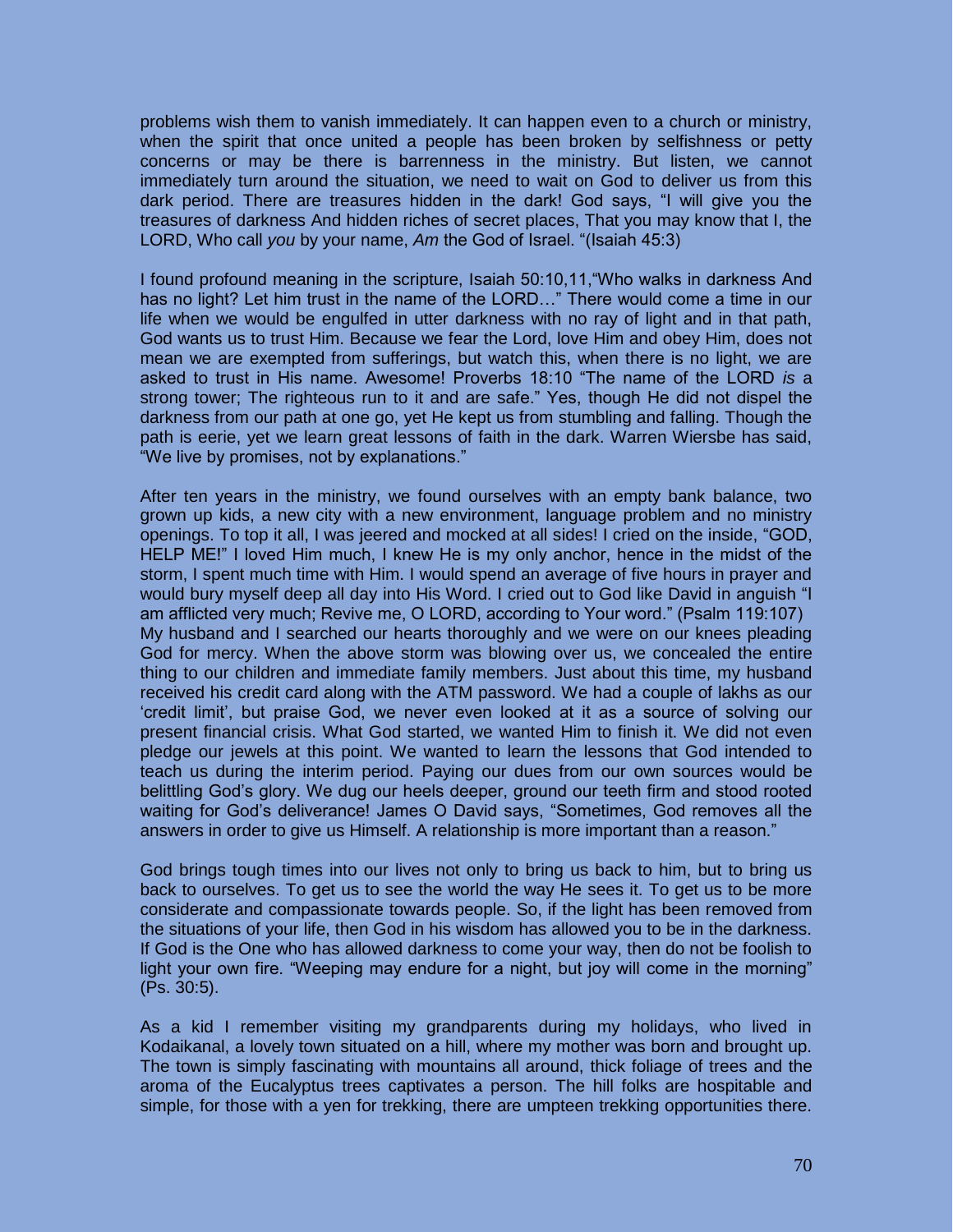One has to travel a long distance in order to reach the town to purchase necessary commodities for the household, I remember tagging along with my grandpa to the town. At times, thick fog would cloud the way and we would not be able to see the path clearly, it's quite an eerie journey with steep curves and bends. But my grandpa would walk swiftly and confidently because he was used to the path and he knew the way. As a kid I would hold his hand and walk along with him without fear. I don't have to know the way or see the path, because grandpa knows it and all I have to do is to stay close and walk along with him. Now after several years, sometimes life gets eerie too, there are times that I don't know where to turn and my vision is blurred. I am glad that I have the strong Hand of Jesus like my dear grandpa and I can just stay close with Him and tag along wherever He takes me. I don't have to know the way, it is enough that He knows the way! He is the way!

I would like to quote a few lines from the book "Perfect Trust" authored by Charles Swindoll: "God says to us, "Don't run! Don't escape! Don't give up! Let your faith run its course, that you might know how good I can be."

# *Chapter 19 Strengthen me, I pray!*

# *Judges 16:28 "Then Samson called to the LORD, saying, "O Lord GOD, remember me, I pray! Strengthen me, I pray, just this once, O God, that I may with one blow take vengeance on the Philistines for my two eyes!"*

Oh, what a prayer! Samson pleaded the Lord, 'remember me!' Do you think God had forgotten Samson? Never! Even though Samson's eyes had been plucked off, the Lord's eyes were fixed on him! Well, we are able to make such a powerful prayer only when we are brought to nothing! With his eyes plucked away, head shaven, bound with bronze fetters and when he became a grinder in the prison, that is when his spiritual eyes looked up to the Creator.

How his heart would have bled to hear the Philistines blasphemy the Lord, praise their god and also call him 'the enemy!' The most humiliating moment came when Samson was asked to perform in front of the pagan gods; while the Philistines danced, ate and were having merry. All the while, I guess Samson cried in his heart and repented for his sins. Never despise the dark moments in your life, God does a deeper work in our hearts during such times. Period of adversity, pain and persecution helps us to analyze and set right our lives. It is now that Samson musters all his strength to make the last plea unto the Lord. Samson cried, 'strengthen me, I pray!' The man who did great and wonderful works through the power of the Holy Spirit, was now crying for His strength! While locked in the hands of his enemies, he clearly understood that his strength was not in his hair but was in his connection with God. Do you get me? Mathew Henry said: 'If God go, the glory goes, and all good goes. Woe unto us if He departs!' Our strength comes from the Lord! The Lord tells His people, "I will strengthen you…" (Isaiah 41:10)

Many times, I would have exhausted my natural strength to the maximum, through traveling, fasting and preaching and sometimes I would walk up the stage depleted of all energy. I have sat at times on the platform, wondering if I would ever be able to preach His Word! One look at the congregation and the expectation in their eyes to hear the Word of God, would pump energy into my body. I would get ready to stand against the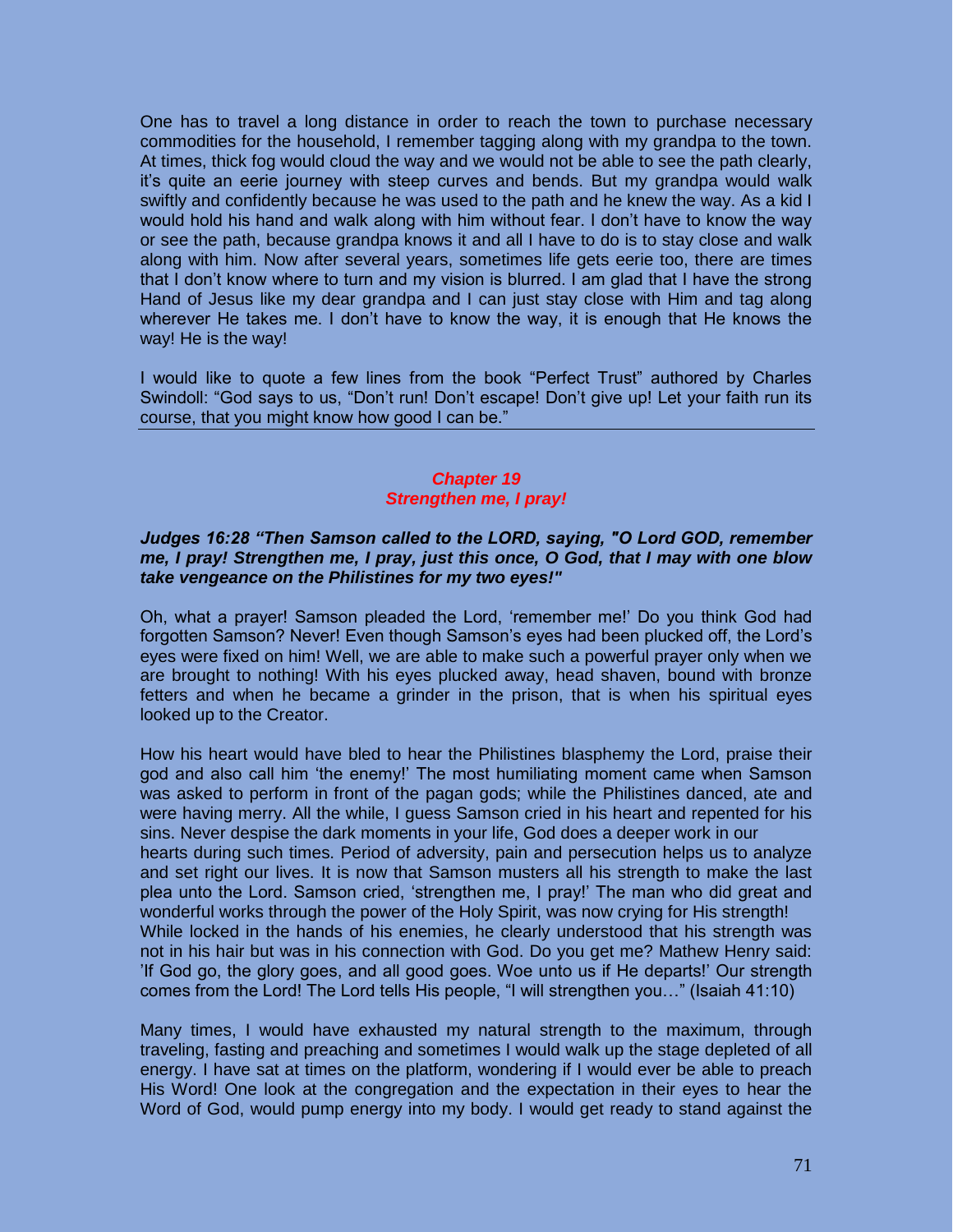evil devices of satan to weaken my body. The scripture in Isaiah 40:31 would flash in my mind, "They who wait upon the Lord shall renew their strength." I don't remember a day when I was totally delivered from all fatigue, but the moment I start preaching, power would descend from above and replenish the strength enough for the day.

Apostle Paul said, 'Therefore I take pleasure in infirmities, in reproaches, in needs, in persecutions, in distresses, for Christ's sake. For when I am weak, then I am strong.' (2 Corinthians 12:10)

You may wonder,' hey, how does one take pleasure in infirmities, persecutions, distress and in need?' Well, the answer is in the scripture before this: "My grace is sufficient for you, for My strength is made perfect in weakness." What captivated my attention were the words, 'My strength is made perfect in weakness!' It's God who enables us to bear our trials. God must often show us how weak we are in ourselves. Sometimes we have abilities that we rely on to get us by in situations, but when God is at work in our lives for a greater purpose, He wants us to trust Him, not our gifts, not our abilities, not our experiences or our spiritual reserves. Anybody listening? When you and I die to self, then God's resurrection power can go to work. Dying to self does not mean doing nothing and expecting God to everything; it means getting to know God in a richer relationship and trusting him to complete the work. The God who raises the dead is sufficient for any difficulty of life. He is able but we must be available!

God taught me the above lesson taking me through real practical classes, otherwise we never remember it well. During a convention meeting, after aggressive preaching for two days, my voice dipped drastically; I had to further preach in two services in the church the next day. After investing lot of prayers that night, I trusted God to do a miracle; however, the next day, instead of improvement, it became worse, I was unable to utter even a word. My commitment to the pastor restrained me from canceling the preaching assignment. I boldly stepped forward! Neither the pastor nor the congregation were aware of my weakness, however, when the mike was handed over to me, everybody were due for a shock. I was just stuck! I sipped hot water to soothe my throat and continued to preach. I can never explain in words the pain, humiliation, utter helplessness I felt on the stage that day! Should I walk away? Never! I persisted and got ready to kick the devil that was trying to bog me down. After about half hour, the voice became slightly better and towards the end, God poured down His power on the church. I did not leave the platform, but sat there with tears running down my cheek and prepared myself for the next service. Yes, on the platform with the Bible on my lap, I wept and prayed for strength to preach His Word to His people. When the people of the world strain their voice for many worldly purposes, here, I was pleading God for His mercies to do His work. My sermon in the next service came out with power, my voice was not completely healed, though, the entire church were filled with the Holy Ghost fire! On our way back, my daughter comforted me saying, 'Though you were physically weak, His power was demonstrated in His Word and touched the Church." That's what exactly God meant, when He said, 'My strength is made perfect in weakness!'

In Leadership Magazine, Ben Patterson wrote a story about a time when he was in pain. It was the spring of 1980, and he had been diagnosed with two herniated discs in his back. All he could do was lie on the floor. He couldn't get up to preach, or to visit people, or anything. There was absolutely nothing for him to do - except pray. Not that he came to this conclusion in the best of manners. It was actually out of boredom and frustration that he decided to just pick up his church directory and start praying for every member of the church. This led to a commitment to prayer that he had never experienced before in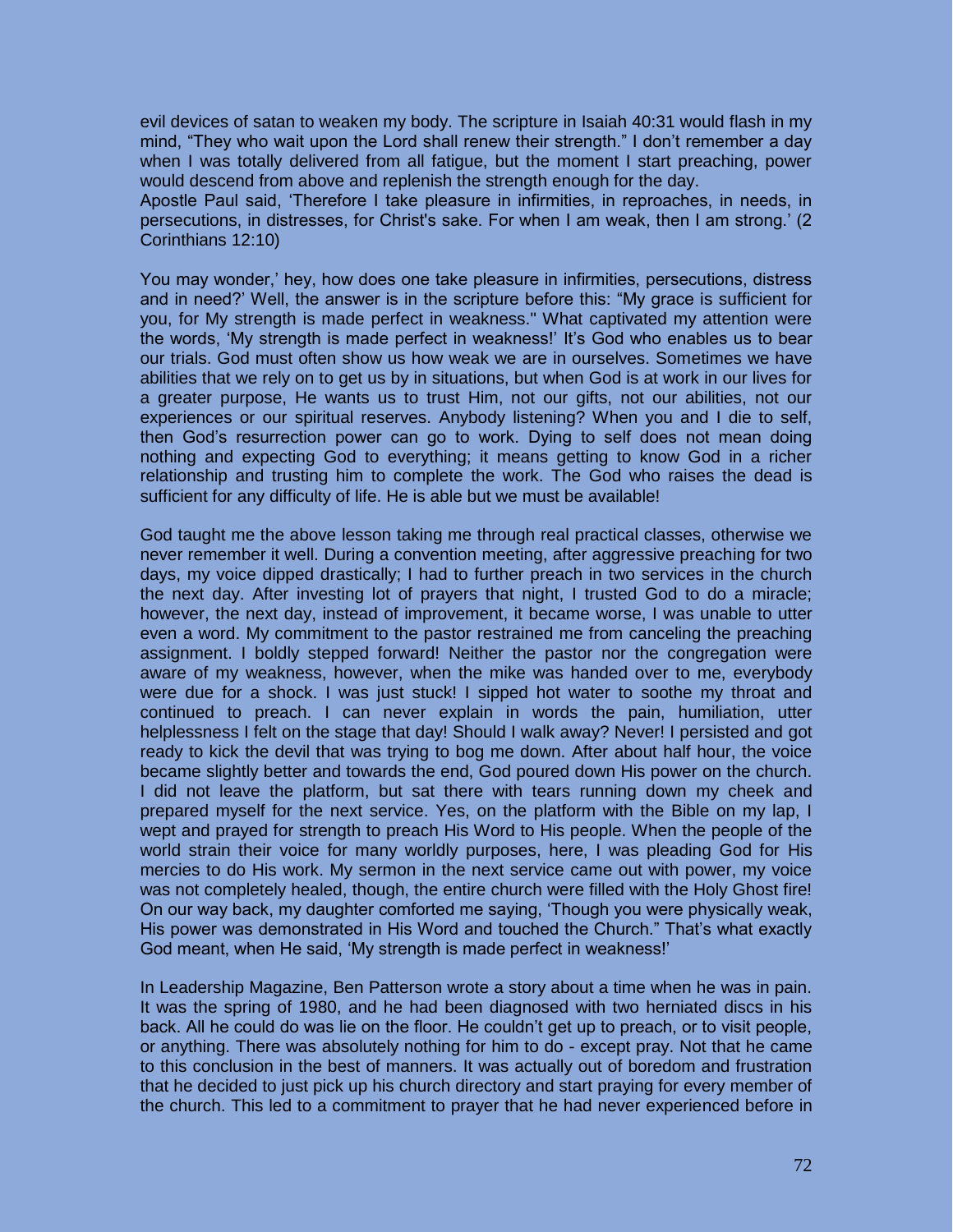his life, even after his back had healed. Even in our weakest moments, we can find a great deal of strength in the Lord. Sometimes the Lord says no, because He knows that we need to be reminded of this.

My dear friends, if today you feel physically, mentally and emotionally weak, surrender yourself into His Arms and draw strength from Him. The Lord knew the avalanche of attacks that would come on His disciples and that is why He pleaded them to pray, not for five minutes, but for an hour!

Mathew 26:40,41 'Then He came to the disciples and found them sleeping, and said to Peter, "What! Could you not watch with Me one hour? Watch and pray, lest you enter into temptation. The spirit indeed *is* willing, but the flesh *is* weak."

Friend, note this, the more you pray, the more strong you would get! The disciples failed to obey the Lord and no wonder they had no strength to face the enemies, hence they ran helter-skelter. Even after Daniel heard that a decree was written and signed according to the law of the Medes and Persians, "that whoever petitions any god or man for thirty days, except you, O king, shall be cast into the den of lions", he boldly walked up to his upper room, with his windows open toward Jerusalem, he knelt down on his knees three times that day, and prayed and gave thanks before his God, as was his custom since early days. (Daniel 6:10) I want you to talk notice of the words 'that day!' Do you know which day? It was the day he came to know of the decree; nevertheless, he had no fear but he walked up to his prayer room to pray as usual. Such colossal strength comes from the Lord!

Strength is not all about flexing our muscles; but it is silent endurance of pain and suffering, trusting the Lord wholeheartedly. Charles Swindoll described it this way: "In our rough-and-rugged individualism, we think of gentleness as weakness, being soft, as virtually spineless. Not so! ... Gentleness includes such enviable qualities as having strength under control, being calm and peaceful when surrounded by a heated atmosphere, emitting a soothing effect on those who may be angry or otherwise beside themselves, and possessing tact and gracious courtesy that causes others to retain their self-esteem and dignity.... Instead of losing, the gentle gain. Instead of being ripped off and taken advantage of, they come out ahead!"

When a person is saturated with the presence of God and His wisdom, even their silence exudes profundity! Daniel did not give in to pressure and fear, but stood his ground even when he was thrown into the lion's den. After throwing Daniel into the lion's den, the king was unable to forgive himself for his atrocious deed done against Daniel. Now read verse 18: 'Now the king went to his palace and spent the night fasting; and no musicians were brought before him. Also his sleep went from him.' He was not able to eat his food, listen to his usual music nor sleep. He spent the whole night tossing to and fro in his bed. The next day he came very early to the den and cried out with a lamenting voice, but Daniel identified the voice of the king and replied back enthusiastically with good wishes: Long live the king! Wow, what a wish from the lion's den!

Friend, two people above spent their nights differently: one chose to fret and fume but the other chose to take his problems to the feet of the Lord and hence victoriously triumphs over the lions. I am talking to someone out there! I know of many people who have come to me in the morning and say, 'I spent the whole night worrying and crying.' May be you called a relative and cried over the phone! Is there any use friend? Problems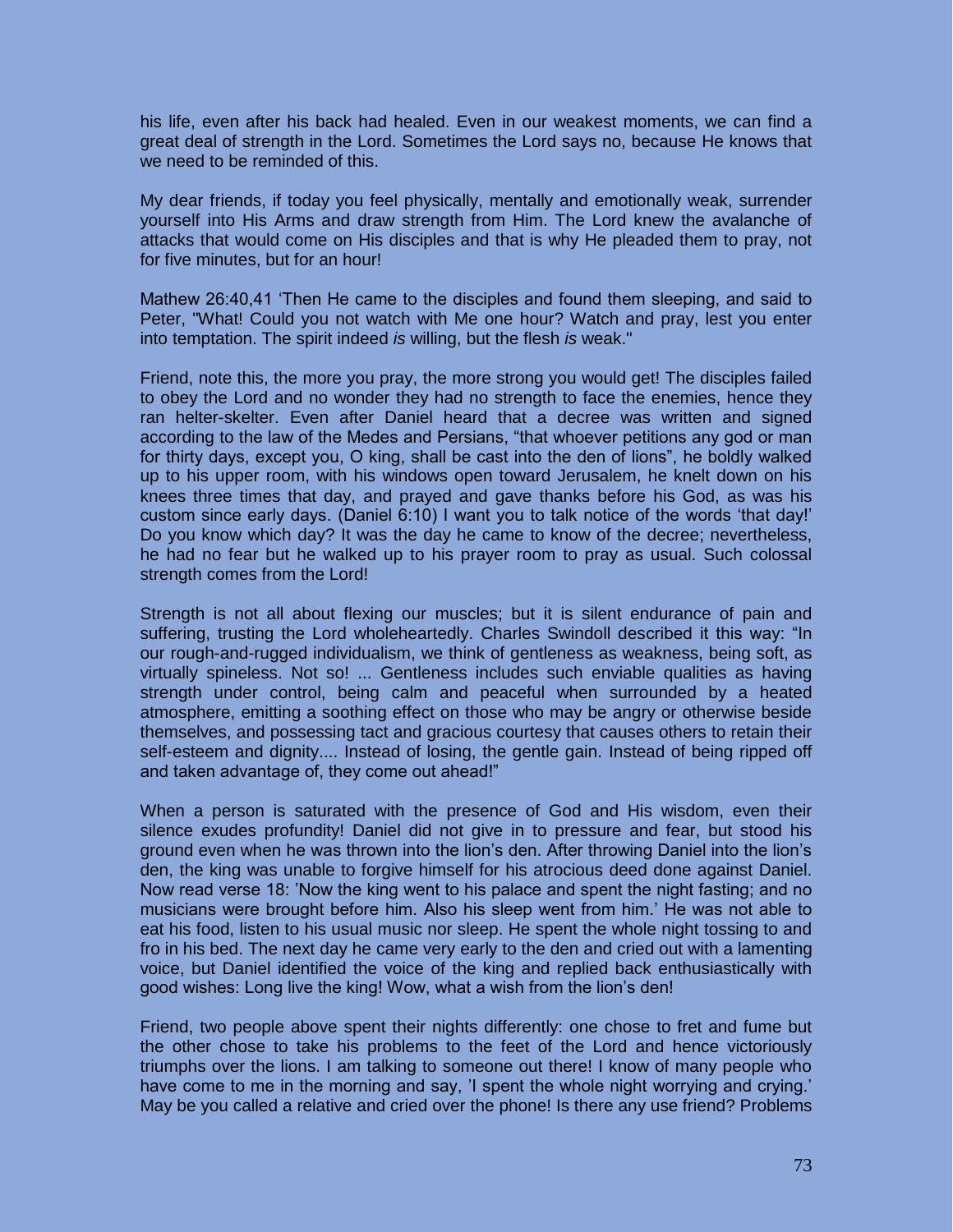cannot be overcome by crying, worrying or complaining, but we need to cross the hurdles through tough praying. R.A.Torrey said: "Nights of prayer to God are followed by days of power with men. In the night hours the world is hushed in slumber. We can easily be alone with God and have undisturbed communion with Him." Praise the Lord! When Christians on an average spend less than ten minutes in prayer everyday, and about eight hours (and more) sleeping, I wonder how do I write this portion of praying the whole night; nevertheless I write for the few who would take the effort. I pray God speaks to the hearts of people today and convicts people of prayerlessness in their lives!

I have personally found the night time to be great time with the Lord! With no disturbance of the telephone ringing tone, the door bell, the vendors screaming on the roads and other noises, it is perfect time of bliss to commune with Him. Please don't sit for prayer with any prior motive of reaping blessings from it, just sit to spend time with Him. That's it! I tell you, He never sends you empty handed! I know of a young man who spent around five nights of prayer just to get powerfully anointed; however he was disappointed when he felt dry. Praying, fasting and reading the Bible should not become a ritual in our life, we need to do them to seek Him. God knows our inner most thoughts, hence He would reward us accordingly.

It is during such night prayers that God had revealed to me the sermons to be preached and there are other nights that I just sit at His feet; however, such efforts strengthen us to combat the evil forces that come against our family, children, finances, business and health. Why not start with half-night prayer and then scale greater heights for God?

Apostle Paul said in Ephesians 6:

10'Finally, my brethren, be strong in the Lord and in the power of His might.

11 Put on the whole armor of God, that you may be able to stand against the wiles of the devil. 12 For we do not wrestle against flesh and blood, but against principalities, against powers, against the rulers of the darkness of this age, against spiritual *hosts* of wickedness in the heavenly *places.* 13 Therefore take up the whole armor of God, that you may be able to withstand in the evil day, and having done all, to stand.'

We have a clear warning in the above scripture to be spiritually equipped to fight the evil forces that would come like a hurricane against us. When we started our church in Hyderabad and while I was involved in various projects in our ministry, I faced tremendous attacks by the devil on my mind and thoughts. I had never faced such forceful threats on my mind and began counter attacking the devil with intense fasting and prayers. On a particular day when I was fasting, I had a very disturbing dream in the morning; I dreamt about a very close member of my family, who was dead, and I woke up sobbing loudly. Actually I had planned to invest several hours of prayer and Bible reading on that day, but this dream shattered me emotionally. I did go berserk for a while, but then I knew it was the work of the enemy to distraught me emotionally, immediately I rolled up my sleeves and spent several hours in prayer and worshipping the Lord and I came out rejuvenated and refreshed in my spirit.

The first introduction of Hannah in the Bible opens with her weeping over the tormenting words of Penninah and as a woman with no children; however, Hannah takes a decision to walk into the presence of the Lord and weep at His feet. When 'she continued praying before the LORD' (12), she received strength to believe for a miracle. Hallelujah! Tears trigger fear, but faith brings cheer! Prayer builds your faith! After wrestling in prayer for a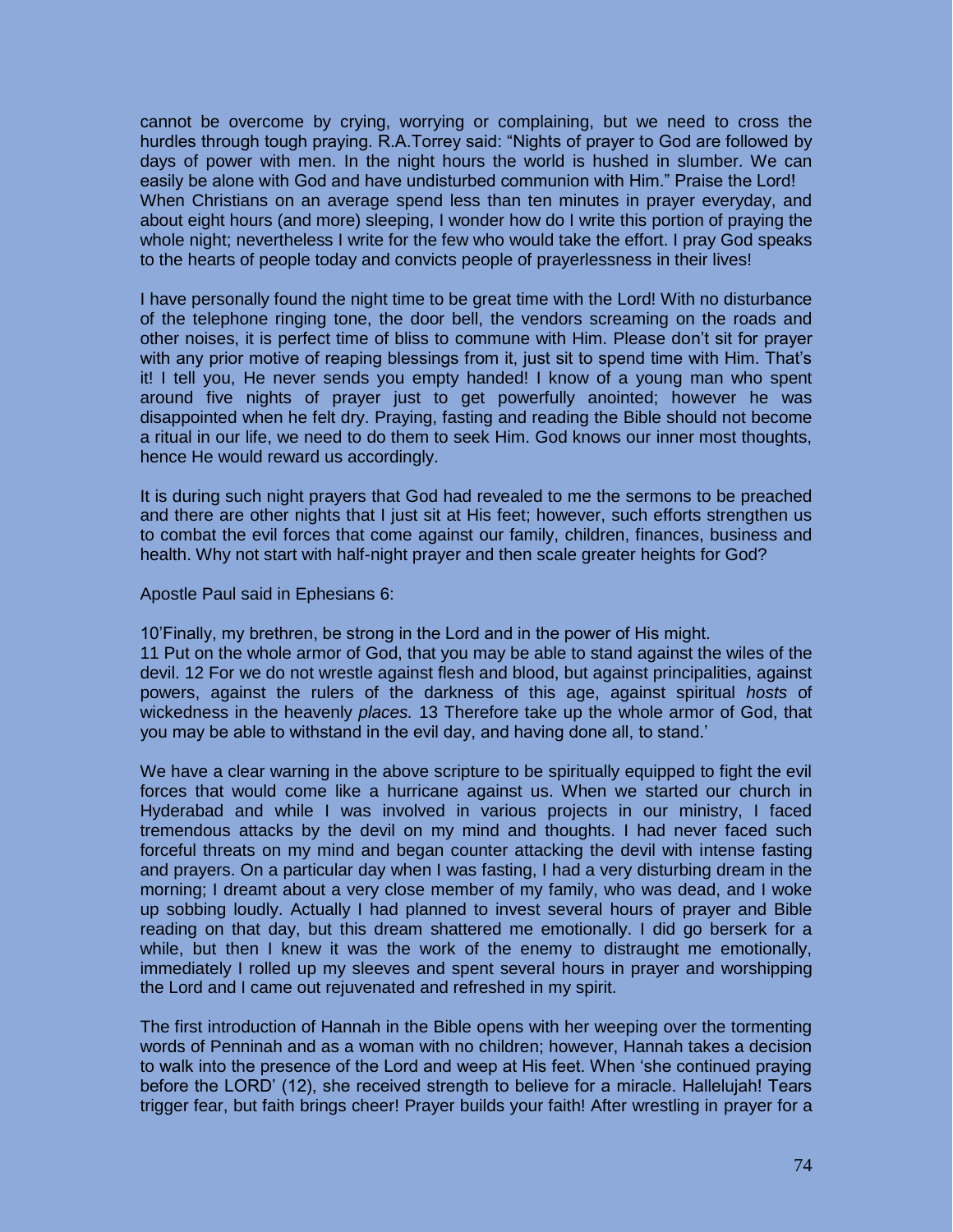long time, 'she went her way and ate, and her face was no longer *sad.* ' That's powerful! God does reward her with Samuel and later she prophetically sings with power: 1 Samuel 2:4" The bows of the mighty men *are* broken, And those who stumbled are girded with strength." We must not forget that God has promised us that we would never be tempted above what we are able to bear, but with every temptation, every trial, 85

every test, every trouble, He will make a way for us to escape and win the victory. (1 Corinthians 10:13) People who trust in their strength would fail but those who depend on the Lord would triumph over the enemies. I would like to close this chapter with the awesome prayer of Apostle Paul:Colossians 1:10,11'…that you may walk worthy of the Lord, fully pleasing *Him,* being fruitful in every good work and increasing in the knowledge of God; strengthened with all might, according to His glorious power, for all patience and longsuffering with joy..'

## *CHAPTER 20 He came to see me!*

November, 2008, as I sat in the dentist clinic waiting for my turn to be called in, my thoughts raced to my frequent doctor visits in the past few months. It was hardly a month that I had undergone hernia operation and here I was again on another problem, before even the scar of my operation could be completely healed. Exasperated, tired and weak, I wondered why I had to go through such trials and pain! Even before the hernia problem, I had inflammation of the gums, but I had ignored it for two months, checked with two doctors, not finding much improvement, here I was waiting to meet a specialist. I rushed into the doctor's room when my name was called, I was attended by two nurses and the surgeon came to access my report and I could see from his expression that it was no 'small' problem. He asked me if I was ready for a small surgery as they wanted to send 'portion' of my gum for 'biopsy'. They suspected that it might be 'cancerous'. It was shocking! They would be able to give me the results only after one week. One week of waiting! After they had finished with me, I came out of the doctor's room with my lips little twisted because it was swollen. When we returned home my children were shocked to see my distorted face and my husband's sullen face. That night when we gathered together for our family prayer, we explained the situation to my eldest daughter, I could see fear in her eyes. When it was time for prayer, normally she sloppily kneels down for prayer, but that day I saw her standing erect on her knees for prayer. God surely knows how to touch our knees for prayer!

Just about that time, besides my physical illness, I had been going through certain emotional strain as well. I was misunderstood by some people, attendance for our meetings were pathetically poor and doors for meetings and conventions were shut tight. It was certainly a gloom period of our ministry. Besides, the sales of our "My Delight" devotional book which was our first book project was very disappointing, with bundles of fresh books stocked in the corner of our office room, month after month. There were awesome testimonies pouring in regarding the book, yet the sales were very low; but we obediently followed the Lords' instructions and kept releasing the books. Printing, typing and the final releasing would be done every quarter through severe financial stress, coupled with various other problems as well. It was a mammoth project with the book being released both in English and Tamil.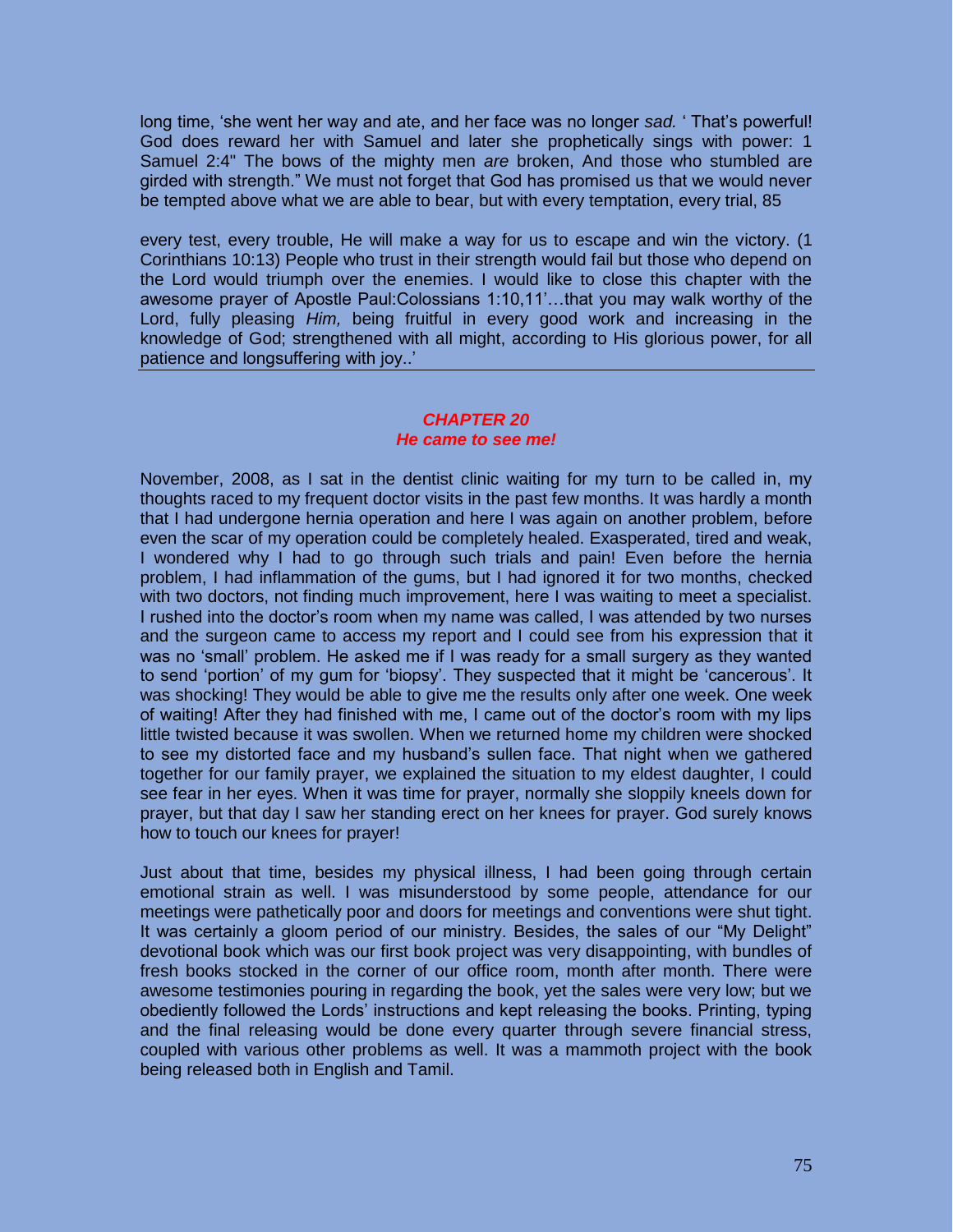Well, in the midst of it all, sickness was not something I expected at this moment, for nearly 6 months I was on bland food and absolutely no spicy food because my whole mouth would burn even with a slightest touch of anything spicy. I remembered how I would speak continuously for four hours in convention meetings, I knew then that I had operated on the 'oxen strength' given to me by God. Even youngsters would envy my stamina and energy. I would travel five to six hours on road in public buses to reach the meeting venue. On a single day, I would preach in several places. I Iove working hard for God! I was eager and passionate to show Him that I love Him by my willing service. Now being weak in body and mind, I wondered what was God's plan in my life! How would you react if your prayers were not answered and you had trusted the Lord

but you feel abandoned and frustrated? How would you feel if you were falsely accused and continuously jeered at by people?

I was hemmed and jammed between sickness, financial pressure, mental pressure, family pressure and to top it all hurtful words were thrown on me which hit me like a bomb shells. I just walked into my room, shut myself in and leaned against the wall. It was like enough is enough! There are many servants of God who write to me about their financial problems, emotional problems and ask me to pray for them. I know there are many reading this book today, I tell you ministry is not easy, your heart is broken a million times, unexpected physical illness irk you, thousand problems suddenly rush on you like a hurricane, people betray you, people mock at you despite your hard work and most of all, if you are one who wants do extraordinary things for God, the path is lonely. There are many who aspire to do ministry, mostly young people are fascinated about it, not knowing the intricacies involved in it. I write this not to discourage you, but to warn you to be equipped to meet the challenges involved in ministry. How many who are interested in serving God, have actually walked on highways, distributed tracts, met people on roadsides and shared the Gospel, worked along with other missionaries and helped them, helped the church and the pastors? In million other ways your services are desperately needed. I did not even have a name for my ministry for many, many years while I served the Lord. Saving souls is most important and all the rest would follow. Anointing, power, opportunities and recognition would just come your way. As I sat in the dark, I just asked God one thing, "I am desperate, I have none, I feel lost, I want you to speak to me." I just said that, buried my head into my hands and I started to sob. I am not ashamed to say this. Depression attacks all of us. But I did one commendable thing and that is to run to Him. I kept saying over and over again, "Speak to me now".

During this period, I was led to read a book written by Helen Roseveare, a Christian missionary woman who worked in Africa. It was an old, worn-out book published in the year 1979. As I started reading the book I knew the purpose of God in stirring my heart to read the book. I just read the book in one shot. She talks about being taken captive by the guerilla army in Africa and beaten up by them. Flung on the ground, teeth broken, mouth and nose gashed, ribs bruised, insulted and threatened, she felt unutterably alone in that dark night. She wondered, "why did God not come to save me?" But in the darkness and loneliness, Jesus met her! His love enveloped and shielded her and the 'whys' dropped away from her! She remembered of all God's goodness to her all her life. God suddenly whispered into her ears, "These are not your sufferings, they are not beating you. These are my sufferings, all I ask of you is the loan of your body." At that moment she felt it as a privilege to suffer for Christ and to love the rebel soldiers in the height of their wickedness. It was unimaginable, yet true! Peter says in 1 Peter 4:13 "but rejoice to the extent that you partake of Christ's sufferings, that when His glory is revealed, you may also be glad with exceeding joy."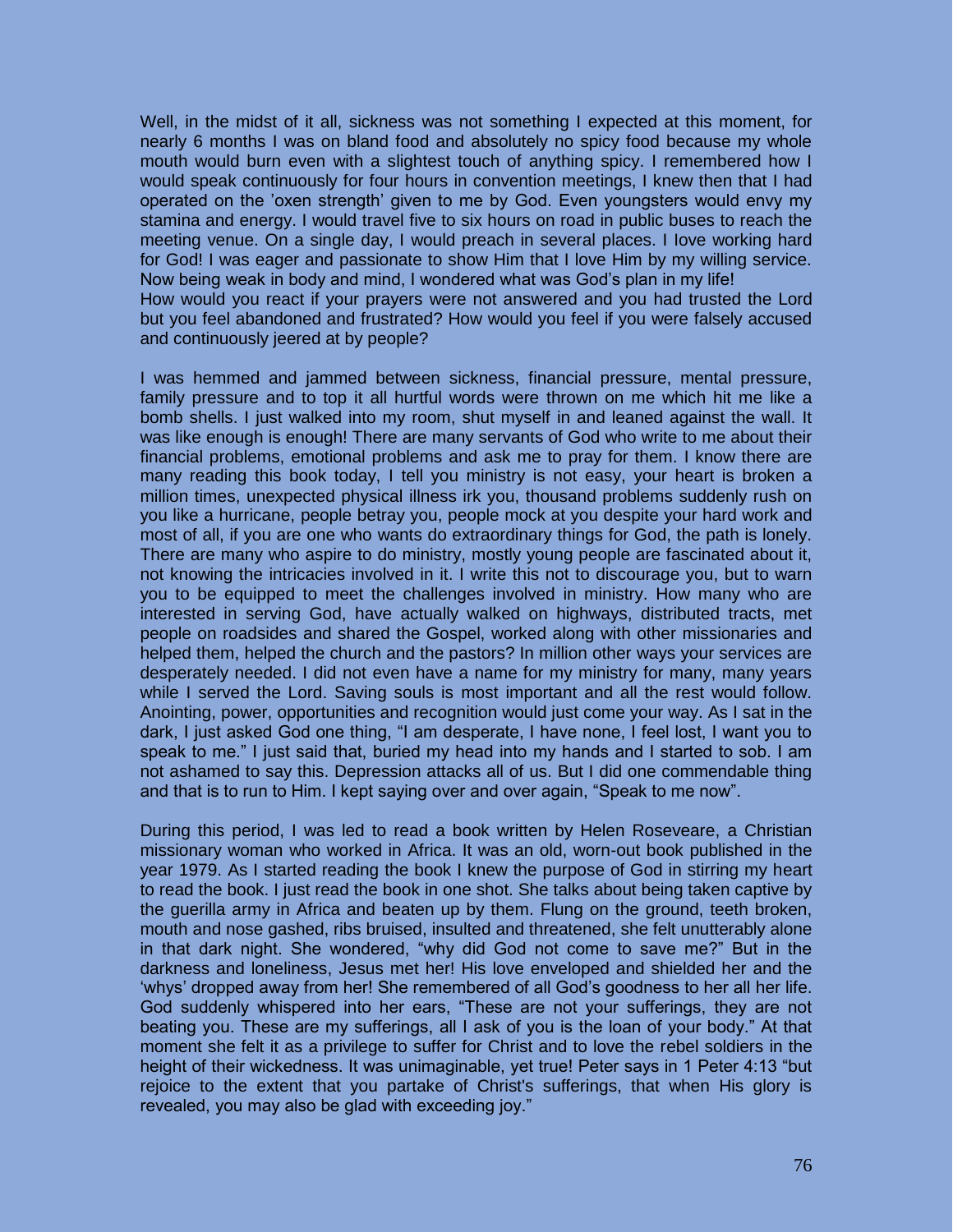Dear friend, I could not read the book without tears in my eyes and I could also feel God telling me, "would you also accept anything that comes your way for my sake?"

I got saved after I was healed from death-bed, and now after many years of serving the Lord, I was again afflicted with sickness in my body. But, that particular day after reading that amazing book, I learnt that I should 'ACCEPT' whatever God gives me and whenever He would give it to me. Did you get that? I knew then the profound meaning behind Paul's words when he said, Romans 12:1 "I beseech you therefore, brethren, by the mercies of God, that you present your bodies a living sacrifice, holy, acceptable to God, which is your reasonable service."

May be some of you are right now without proper jobs, single without a life partner, may be sick, may be going through a crisis in your marriage, you are trusting God, but you feel that He has failed; I speak to you right now, to keep trusting Him! Young people, love Him with all your heart, and give up all the worldly passions for His sake!

I want to share a lovely illustration here: "A slave had served his Master faithfully for years, so diligent was he that the Master rewarded him by taking him along on a tour of the Amazon jungles; they camped at night and walked, exploring nature's pristine beauty, during the day. The loyal slave never failed in his duty to his Master even though the trip was his reward. He would feed his Master, make his bed and keep him warm at night. Impressed further by his service, one day at lunch time, when they both spotted a big, exquisite, colorful fruit, the Master insisted that the slave have the fruit first. When the slave was shy to take up his offer, the Master said, "My dear son, you have served me well, go on eat this rare fruit first, and give me a small portion at the end." The slave reluctantly agreed and had a go at the juicy fruit, as he ate the first few slices, the Master asked him how it was and the slave replied: "extra-delicious". A few more slices later, the Master again asked him how it was and the slave gave the same reply. Big fruit that it was, larger than a pumpkin, the Master got the same reply time after time. Soon, more than three fourths of the fruit had been eaten by the slave and the Master began to worry that he would not get to taste it. "Slaves are slaves", he thought, 'selfish and greedy'. Losing his patience finally he snatched the last slice from the slave and bit into it, he shrieked in horror throwing the slice away. It was the bitterest fruit he had ever tasted in all his life. He looked at his slave in dismay and asked him" but why did you say it was extra-delicious? How and why, my son?". The slave replied, 'Master, all my life you have looked after me, you have given me all that I needed, so when you gave me this fruit to eat, it's bitter taste did not matter to me at all. I just blindly trusted the hand that gave me the fruit."

There is huge learning for us from the slave's attitude to life and his Master. There is joy, great joy in accepting whatever comes from the Hand of God. It is more meaningful when we humbly accept whatever comes our way, while blindly trusting the Hand that has given us this beautiful life and this experience.

I want to quote here the words of Apostle Paul:

Romans 8:38,39 "For I am persuaded that neither death nor life, nor angels nor principalities nor powers, nor things present nor things to come, nor height nor depth, nor any other created thing, shall be able to separate us from the love of God which is in Christ Jesus our Lord."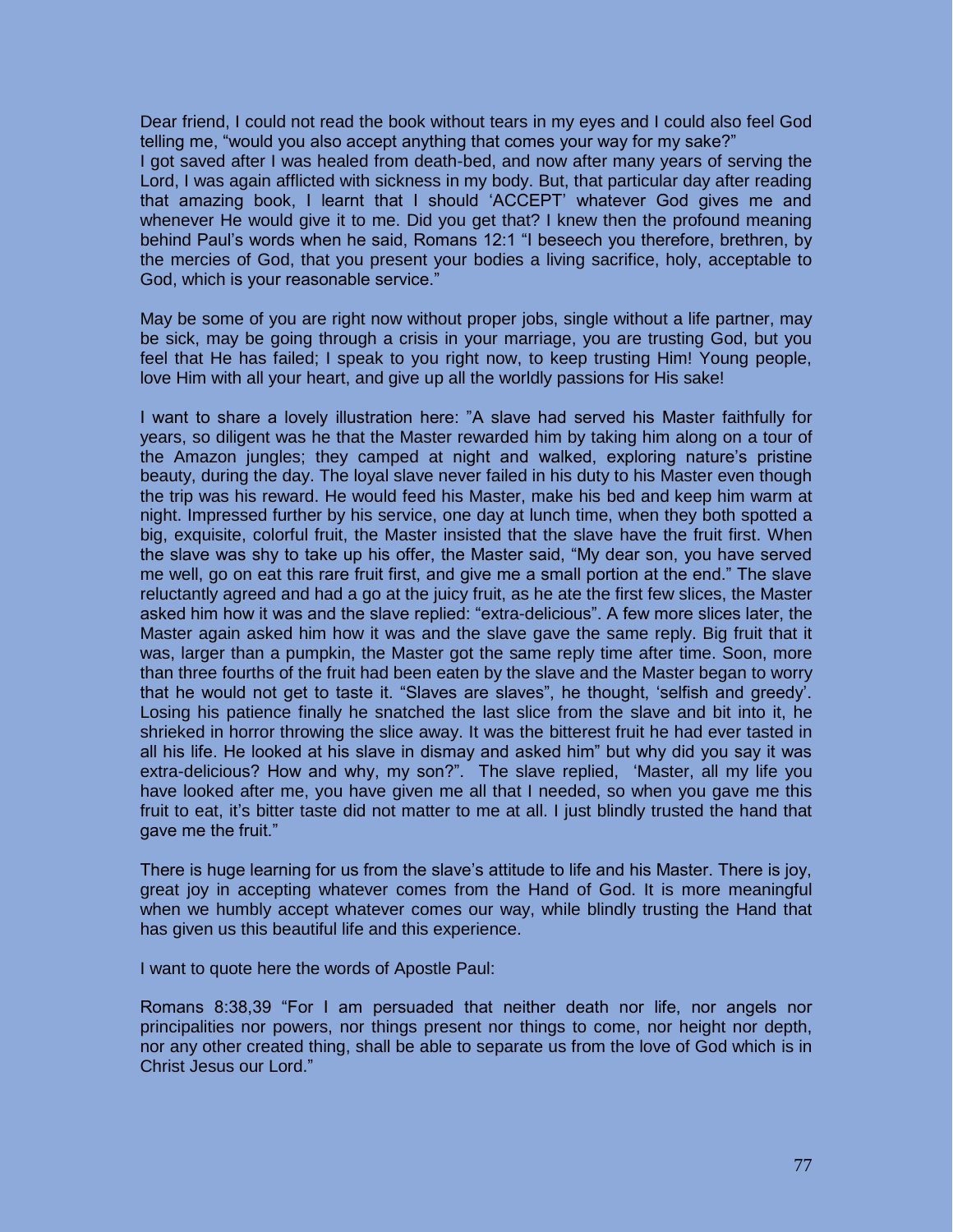I want to speak to people who succumb very easily to the pressures of this world, can we rise to a spiritual plane, where our love for our God would be so supreme that we would never grumble and murmur during times of crisis, but glide through it with grace and trust. Amen.

*Charles Swindoll said, "The secret to responsible trust is acceptance. Acceptance is taking from God's Hand absolutely anything He gives."* 

It was exactly three days after the doctor's visit and that morning I had been praying from the wee hours of 3 am in the morning and at 7 am I was exhausted, my children were getting ready for school, I was alone in the bedroom and I just laid down for a short nap to rest my aching back. Something amazing, wonderful and breath-taking happened at that time! I was awake in my spirit and suddenly I found a tall man walk into my room and ask, "are you Bala?" I said 'yes' and then he said, "JESUS CHRIST IS COMING TO SEE YOU!" The messenger was an angel!

I was absolutely aware of all that was happening! I was excited, elated and overjoyed to react! Next, I found a bright, dazzling, gorgeous 'Light' - I can never describe or illustrate - enter my room. Within few seconds I saw JESUS clothed in impeccable, pure, sparkling, white garments enter my bedroom. The glittering white garment had also dashes of gold in the tassels of His garments. He came hurriedly into my room and started talking to me, till date I regret for not understanding all that He told me that day. He gestured me to 'GET UP!' Simultaneously, I saw on a big screen a man lying down covered with a sheet and Jesus commanded Him to 'get up' and immediately he threw away the sheet, leaves the bed and walks away. Jesus points out to this scene and tells me to do the same. He explained everything to me with visuals, with a beautiful presentation and left the way He walked in. He dashed in and dashed out! I immediately woke up and looked at the place where He stood! Jesus came to see me! I couldn't believe! I rattled the whole vision to my husband. Later, during the day when I sat for prayer, I asked Him for further revelation of the vision and He led me to 1 King 19:5 "Then as he lay and slept under a broom tree, suddenly an angel touched him, and said to him, "Arise *and* eat."" The Scripture brought fresh life into my bones! I determined not to mop around anymore. I determined to accept by faith the healing from God and get deeper into God's work.

After one week we visited the doctor and we were told that there was nothing serious and we need not worry; yet, my gums had to be treated. I knew Jesus had a purpose of visiting me that morning! NOTHING MATTERED ANYMORE!

Do not allow satan to put you down on the floor, do not be hopeless, there is healing in the Hands of our Lord. Let me quote the words of prophet Jeremiah here: Jeremiah 8:22 'Is there no balm in Gilead, Is there no physician there?' There is a balm in Gilead! We have our Heavenly Healer! Do not worry! We have our Provider and our Protector who will never forsake us! Trust Him whole-heartedly! Do not look for an easy life without pain and suffering, but trust God to empower you to go through the suffering and come out triumphantly, because being crushed, squeezed, refined and purified, will bring the best out of you. You would be an aroma of Christ for people around you! We look for ways out of our tests. We search for means of escape, but what would have happened if the Lord Jesus could have made a way of escape for Himself from the Cross. He told us there were legions of angels ready to come to His aid, but He did not choose escape. He suffered willingly, that you and I might be spared.